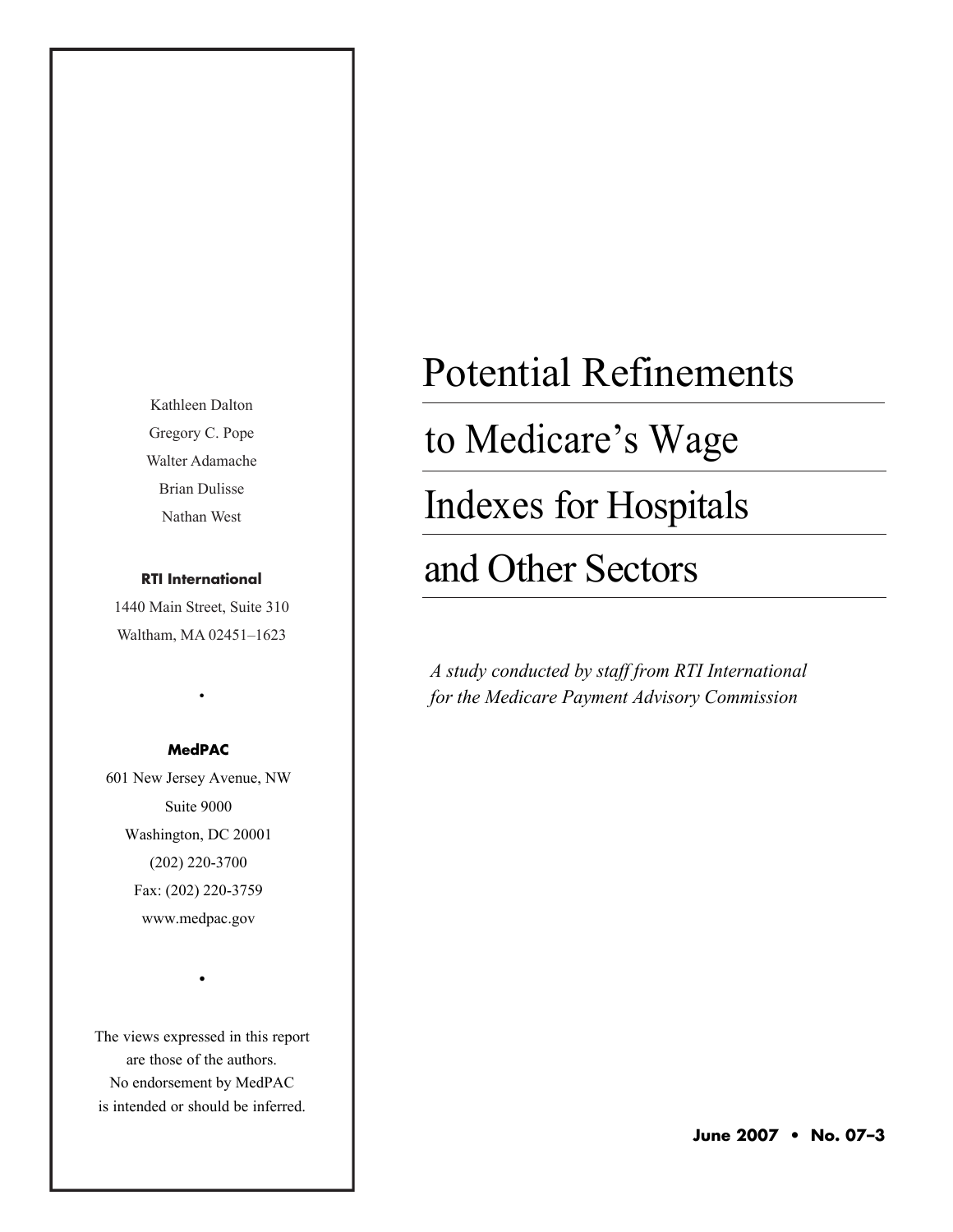# **Potential Refinements to Medicare's Wage Indexes for Hospitals and Other Sectors**

# **Final Report**

Prepared for

**Medicare Payment Advisory Commission**  601 New Jersey Avenue, NW Suite 9000 Washington, DC 20001

Prepared by

**Kathleen Dalton, Ph.D. Gregory C. Pope, M.S. Walter Adamache, Ph.D. Brian Dulisse, Ph.D. Nathan West, M.P.A.**  RTI International 1440 Main Street, Suite 310 Waltham, MA 02451–1623

RTI Project Number 0210572.001

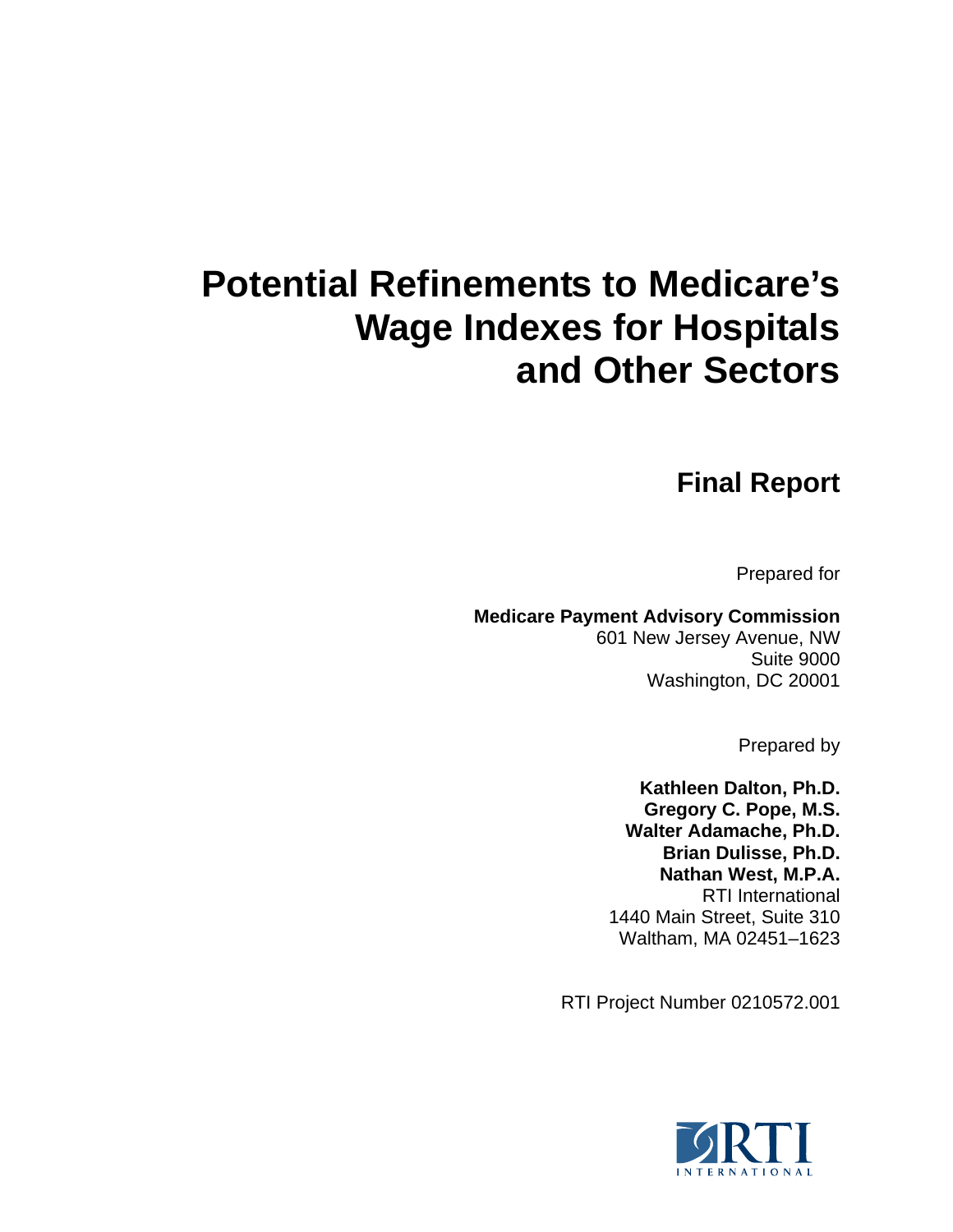# **CONTENTS**

| 1.0 | HISTORY OF THE CURRENT CMS INPATIENT PROSPECTIVE PAYMENT                          |  |
|-----|-----------------------------------------------------------------------------------|--|
|     |                                                                                   |  |
|     | 1.1                                                                               |  |
|     | 1.2                                                                               |  |
|     | 1.2.1                                                                             |  |
|     | 1.2.2                                                                             |  |
|     | 1.2.3                                                                             |  |
|     |                                                                                   |  |
|     | 1.3.1                                                                             |  |
|     | 1.3.2                                                                             |  |
|     | 1.4                                                                               |  |
|     | 1.5                                                                               |  |
|     | 1.5.1                                                                             |  |
|     | 1.5.2                                                                             |  |
|     | 1.6                                                                               |  |
|     | 1.7                                                                               |  |
| 2.0 | SELECTED ISSUES IN ALTERNATIVE APPROACHES TO HOSPITAL WAGE                        |  |
|     |                                                                                   |  |
|     |                                                                                   |  |
|     | 2.1.1                                                                             |  |
|     | 2.1.2                                                                             |  |
|     |                                                                                   |  |
|     |                                                                                   |  |
|     | 2.2.2                                                                             |  |
|     | 2.2.3                                                                             |  |
|     | 2.2.4                                                                             |  |
|     | 2.2.5                                                                             |  |
|     | Wages by Hospitals and All Industries for Hospital Wage Index                     |  |
|     | Employment Composition of the Hospital Wage Index Occupations34<br>2.3            |  |
|     | 2.4                                                                               |  |
|     | Arguments For and Against the Use of Hospital–Specific Versus All–Industry<br>2.5 |  |
|     |                                                                                   |  |
|     | Arguments for Using Hospital-Specific Wage Data in the IPPS Hospital<br>2.5.1     |  |
|     |                                                                                   |  |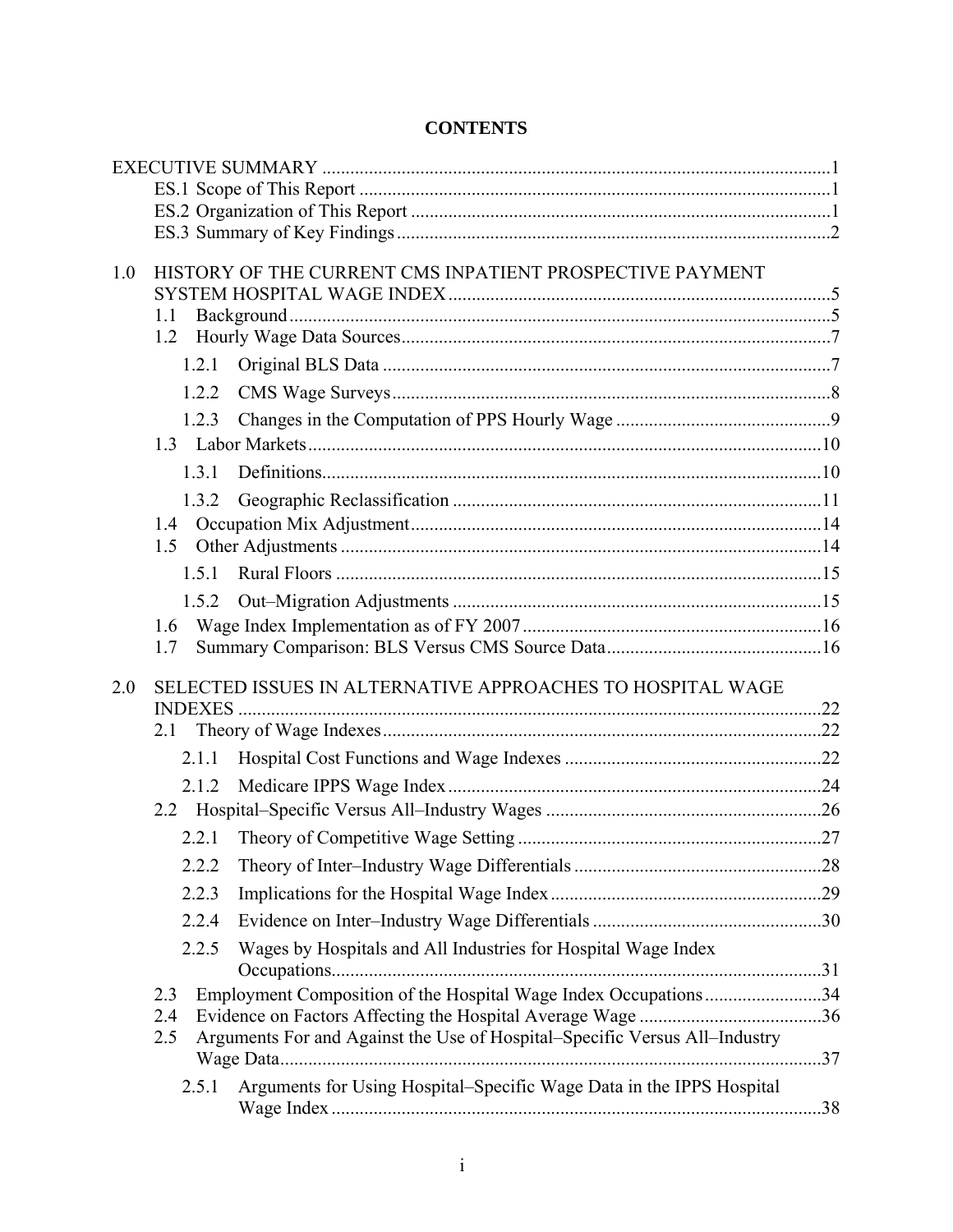|     | 2.5.2      | Arguments for Using All–Industry Wage Data in the IPPS Hospital             |  |
|-----|------------|-----------------------------------------------------------------------------|--|
| 3.0 |            | AREA WAGE INDEXES IN OTHER MEDICARE PROSPECTIVE PAYMENT                     |  |
|     | 3.1        |                                                                             |  |
|     | 3.2        |                                                                             |  |
| 4.0 |            | DATA QUALITY AND VOLATILITY ANALYSIS OF CURRENT AND                         |  |
|     |            |                                                                             |  |
|     | 4.1<br>4.2 |                                                                             |  |
|     | 4.2.1      |                                                                             |  |
|     | 4.2.2      |                                                                             |  |
|     | 4.2.3      |                                                                             |  |
|     | 4.2.4      |                                                                             |  |
|     | 4.2.5      |                                                                             |  |
|     |            | 4.3 Volatility of the Published CMS Wage Index Versus the BLS Wage Index 47 |  |
|     | 4.3.1      |                                                                             |  |
|     | 4.3.2      | Distribution of Annual Percent Changes in Index Values, 2000–200449         |  |
|     | 4.3.3      | Distribution of Annual Absolute Percent Changes in Index Values,            |  |
|     | 4.3.4      | Distribution of Average Annual Absolute Percent Changes in Index            |  |
|     | 4.3.5      | Distribution of Standard Deviations of Wage Index Values, 2000–2004 53      |  |
|     |            |                                                                             |  |
|     | 4.4.1      |                                                                             |  |
|     | 4.4.2      | Volatility in Wages, Benefits, and Total Compensation from CMS Wage         |  |
|     | 4.4.3      |                                                                             |  |
|     | 4.4.4      |                                                                             |  |
|     |            |                                                                             |  |
|     | 4.5.1      |                                                                             |  |
|     | 4.5.2      |                                                                             |  |
|     |            |                                                                             |  |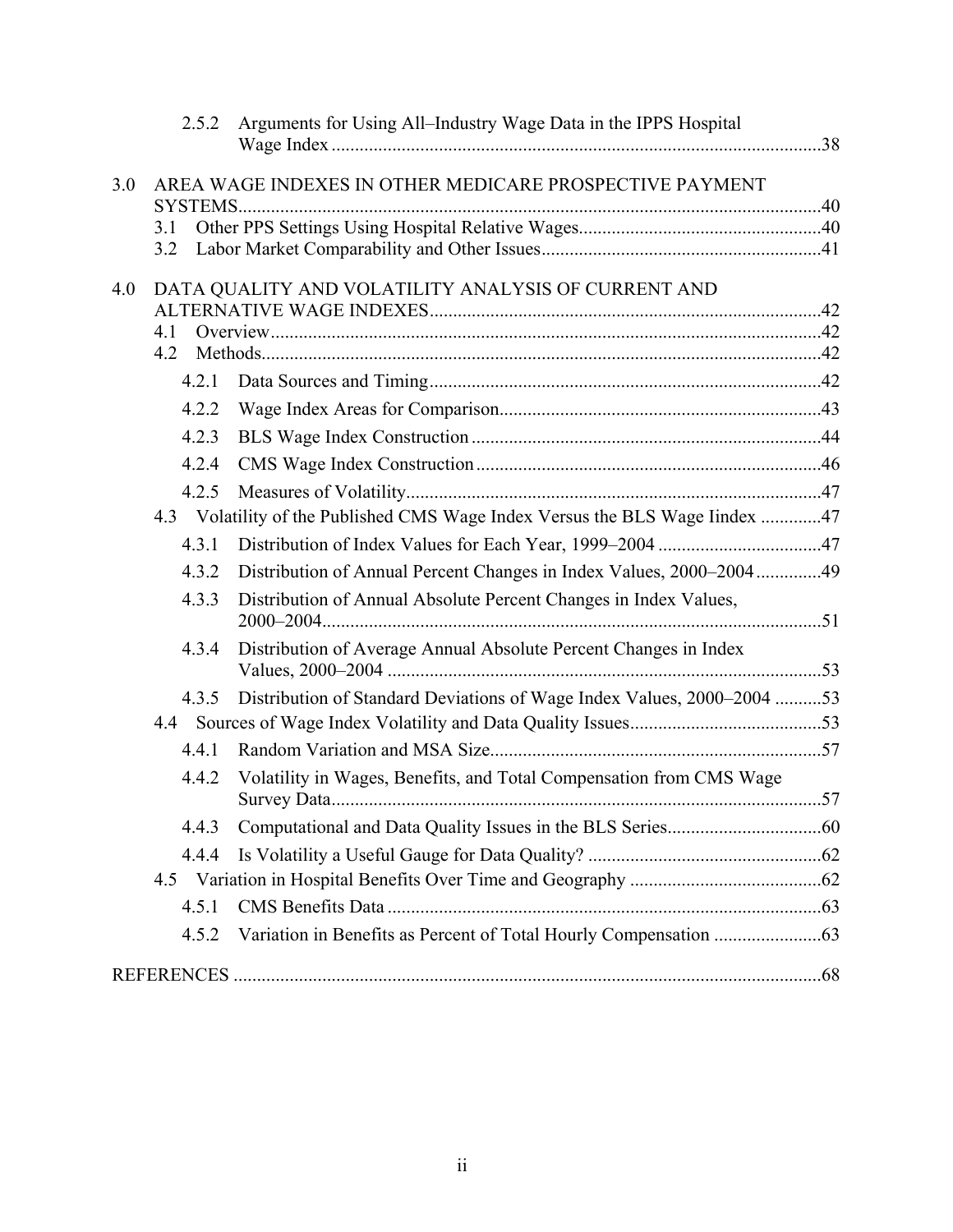# List of Figures

| Figure 1 | Temporal Trends in Benefits as Reported on the Medicare Cost Report       |  |
|----------|---------------------------------------------------------------------------|--|
|          |                                                                           |  |
| Figure 2 | Geographic Variations in Benefits as Reported on the Medicare Cost Report |  |
|          |                                                                           |  |
| Figure 3 | Benefits as a Share of Total Compensation, 1993–2006, According to BLS    |  |
|          |                                                                           |  |
| Figure 4 | Potential Regional Bias from Excluding Benefits in the Wage Index         |  |
|          |                                                                           |  |
|          |                                                                           |  |

# List of Tables

| Table 1  |                                                                                                                                                    |    |
|----------|----------------------------------------------------------------------------------------------------------------------------------------------------|----|
| Table 2  | Summary of Exceptions and Adjustments to the Hospital Area Wage Index as                                                                           |    |
| Table 3  | Hospital Area Wage Index Chronology, by Year of Implementation  18                                                                                 |    |
| Table 4  |                                                                                                                                                    |    |
| Table 5  | National Hospital and All-Industry Wages and Employment by MedPAC                                                                                  |    |
|          |                                                                                                                                                    |    |
| Table 6  | National Employment and Wages for Selected Industries and Occupations 34                                                                           |    |
| Table 7  | Composition of MedPAC's BLS Hospital Wage Index by Industry and                                                                                    |    |
|          |                                                                                                                                                    |    |
| Table 8  | Use of the Hospital Area Wage Index in Other Medicare Prospective Payment                                                                          |    |
|          |                                                                                                                                                    |    |
| Table 9  | General Hospital Employment-Share Weights for Key Occupations,                                                                                     |    |
|          |                                                                                                                                                    |    |
| Table 10 | CMS IPPS Area Wage Index Distributions for MSAs with BLS RN Wage Data,<br>1999-2004                                                                | 48 |
| Table 11 | BLS Area Wage Index Distributions for MSAs with RN Wage Data,                                                                                      |    |
|          |                                                                                                                                                    |    |
| Table 12 | Distribution of Annual Percent Changes in CMS's IPPS Wage Indexes for MSAs                                                                         |    |
| Table 13 | Distribution of Annual Percent Changes in the BLS Area Wage Indexes for                                                                            |    |
| Table 14 | Distribution of Annual Absolute Percent Changes in CMS's IPPS Wage Indexes<br>and the BLS Wage Index for MSAs with BLS RN Wage Data, 2000–2004  52 |    |
| Table 15 | Distribution of Mean Annual Absolute Percent Change in Wage Indexes, for                                                                           |    |
|          |                                                                                                                                                    |    |
| Table 16 | Distribution of the Standard Deviation of CMS's IPPS Wage Index for MSAs                                                                           |    |
|          | with BLS RN Wage Data, 1999–2004                                                                                                                   |    |
| Table 17 | Distribution of the Standard Deviation of the BLS Wage Index for MSAs with                                                                         |    |
|          |                                                                                                                                                    |    |
| Table 18 | Ten MSAs with Largest and Smallest Wage Index Standard Deviations,                                                                                 |    |
|          |                                                                                                                                                    | 58 |
| Table 19 | Characteristics of Ten MSAs with Largest and Smallest Wage Index Standard                                                                          |    |
|          |                                                                                                                                                    | 59 |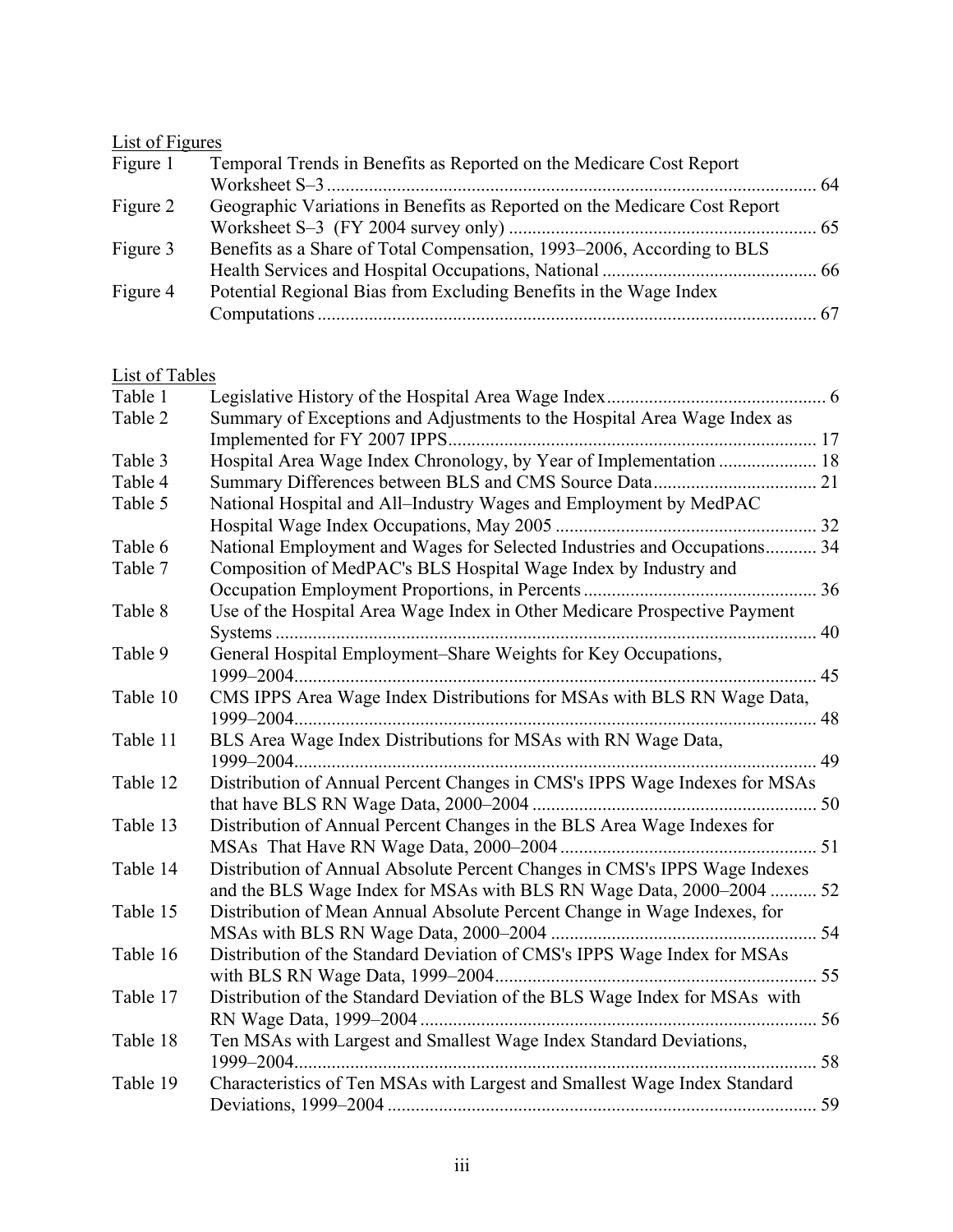| Table 20 | Distribution of annual percent changes in indexes of hospital wages, benefits, |     |
|----------|--------------------------------------------------------------------------------|-----|
|          |                                                                                |     |
| Table 21 | Benefits as Percent of Hospital Total Hourly Compensation, by Year and         |     |
|          | Location, as Reported on the Medicare Cost Reports                             |     |
|          |                                                                                | -64 |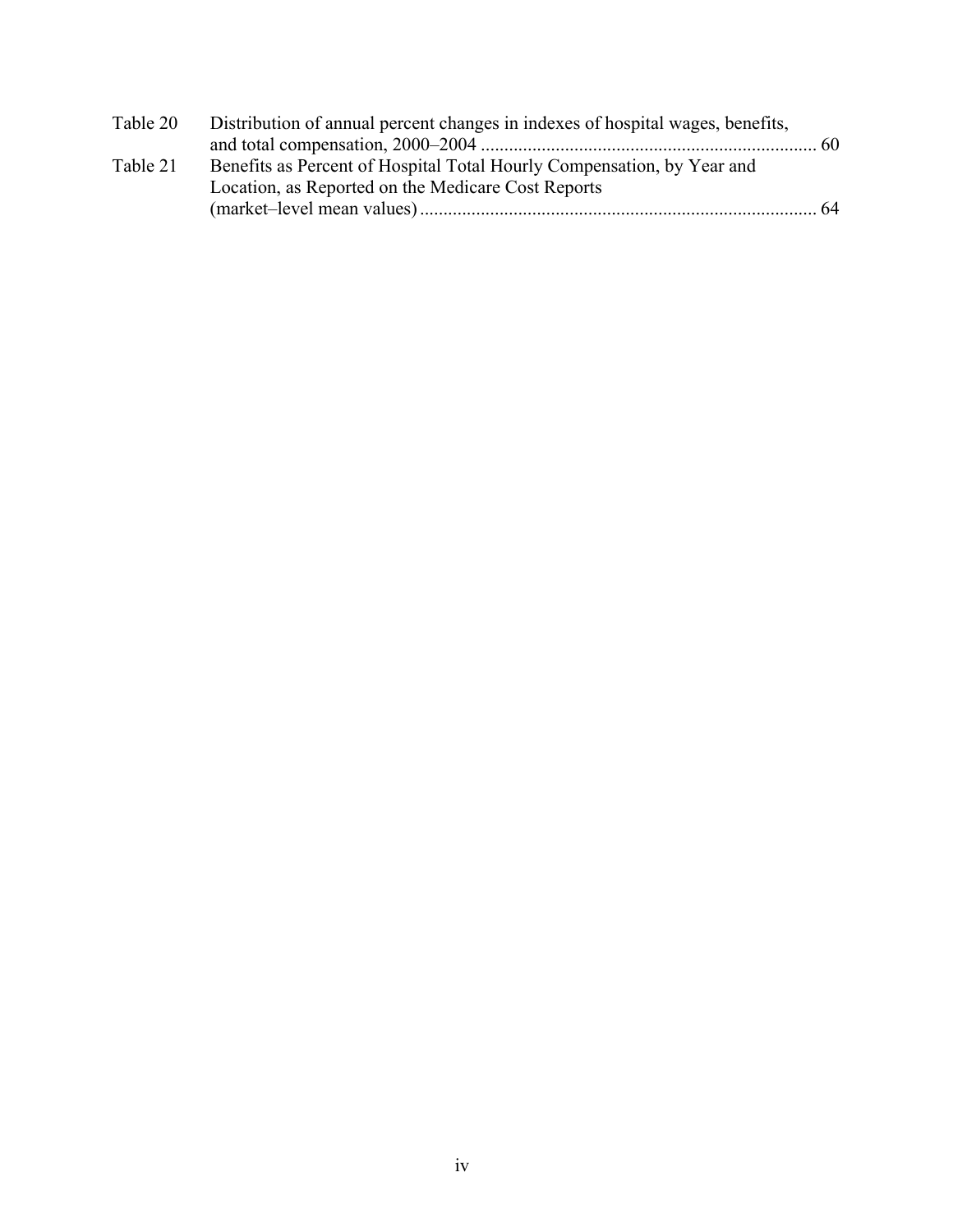# **EXECUTIVE SUMMARY**

#### <span id="page-6-0"></span>**ES.1 Scope of This Report**

As part of its examination of alternatives to the current Medicare area hospital wage index adjustment, the Medicare Payment Advisory Commission (MedPAC) contracted with RTI International to analyze certain issues in the current wage index and its proposed alternative wage index. RTI's scope of work for this contract included the following:

- Document the history of the current wage index and the resulting exceptions.
- Present the theoretical arguments for and against the current wage index and the proposed alternative.
- Document what wage indexes are used in the other Medicare prospective payment systems and the advantages and disadvantages of using the pre–floor, pre– reclassification hospital wage index for other settings.
- Analyze the quality and characteristics of the data underlying the current and alternative wage indexes (including the volatility of both indexes, and the volatility of indexes of wages only, benefits only, and total compensation).
- Identify trends and regional variation in the ratio of benefits to total compensation.

#### **ES.2 Organization of This Report**

This report is organized in four sections. In Section 1, we provide a review of the legislative and regulatory history of wage index. We trace major CMS regulatory and congressionally mandated changes that were implemented between 1984 and 2007, including: the history of the wage data sources; the processes implemented for assigning hospitals to labor markets; attempts to standardize the wage index for occupation mix differences; and remaining special exceptions and adjustments that have been imposed over the years. Also in Section 1, we use hospital–level data from the FY 2007 final wage index implementation to identify the number of facilities eligible and/or covered under initial rules, reclassifications, exceptions and other adjustments.

In Section 2 we discuss selected issues in the two alternative approaches to constructing the Medicare hospital wage index, using the CMS survey of hospital wages or BLS all–industry wage data. These include how Medicare's and MedPAC's approaches are related to theoretical wage indexes; the theory and empirical evidence on competitive wage setting and inter–industry wage differentials, and implications for the hospital wage index; empirical analysis using BLS data of national differences in wages by industry; the industry composition of the MedPAC BLS wage index; a summary of earlier research RTI staff did for CMS on the factors that impact average hospital wages; and arguments for and against the use of hospital–specific versus all– industry wage data in the hospital wage index.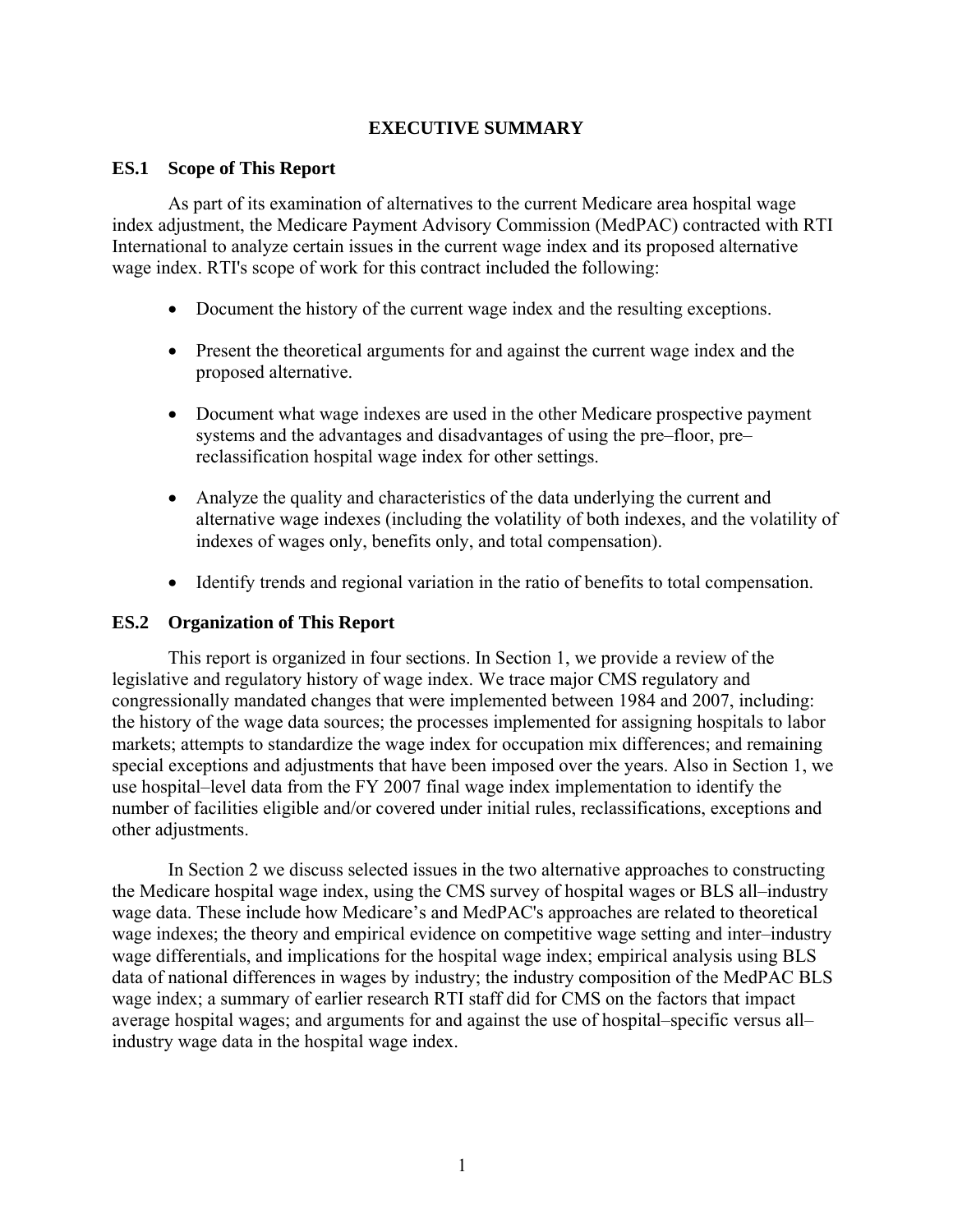<span id="page-7-0"></span>In Section 3, we discuss issues with using the area hospital wage index to adjust payments in several other institutional payment settings such as skilled nursing facilities and inpatient rehabilitation facilities.

In Section 4, we compare the volatility of wage indexes based on the CMS hospital wage survey data and an index constructed from the BLS all–industry wages for hospital occupations. We discuss possible sources of volatility and data quality issues, including a comparison of the volatility of indexes of wages, benefits, and total compensation. Section 4 also contains results on geographic and temporal variation in benefits as a proportion of total compensation.

# **ES.3 Summary of Key Findings**

# Section 1

• Nearly four of every ten PPS hospitals has some sort of exception. Thirty–nine percent of all rural facilities and 17 percent of all urban facilities have some sort of reclassification. Ten percent of urban providers are located in MSAs subject to the rural floor provisions or to the imputed rural floors. Outmigration adjustments increase the index values for two percent of urban PPS providers (133 hospitals) but nine percent of rural ones (90 hospitals). The size of the adjustments averages 1.3 percent across qualifying urban counties but 3.4 percent across qualifying rural ones.

# Section 2

- The use of the Laspeyres (fixed weight) functional form for the hospital wage index is reasonable.
- With competitive labor markets, the area all-industry wage for an occupation should accurately represent the area cost of labor to hospitals.
- Inter–industry wage differentials have been observed, but the reasons for their existence, and whether they are consistent with competitive wage setting theories, are controversial.
- On a national basis, hospital wages by occupation are similar to all-industry wages. But hospitals pay different wages than some other specific industries nationally.
- The MedPAC BLS wage index can be interpreted as a blend of a hospital–specific wage index (one–third weight) and a non–hospital wage index (two–thirds weight).
- Many factors have been shown to affect area hospital average wages, including area opportunity wages; area hospital–specific wages; hospital size, casemix, occupation mix, and unionization; and the competitiveness of the area labor market.
- The major argument for using hospital–specific wages in the Medicare hospital wage index is to reflect appropriate hospital–specific labor–market factors. The major arguments for using all–industry wages are to avoid circularity in payment, avoid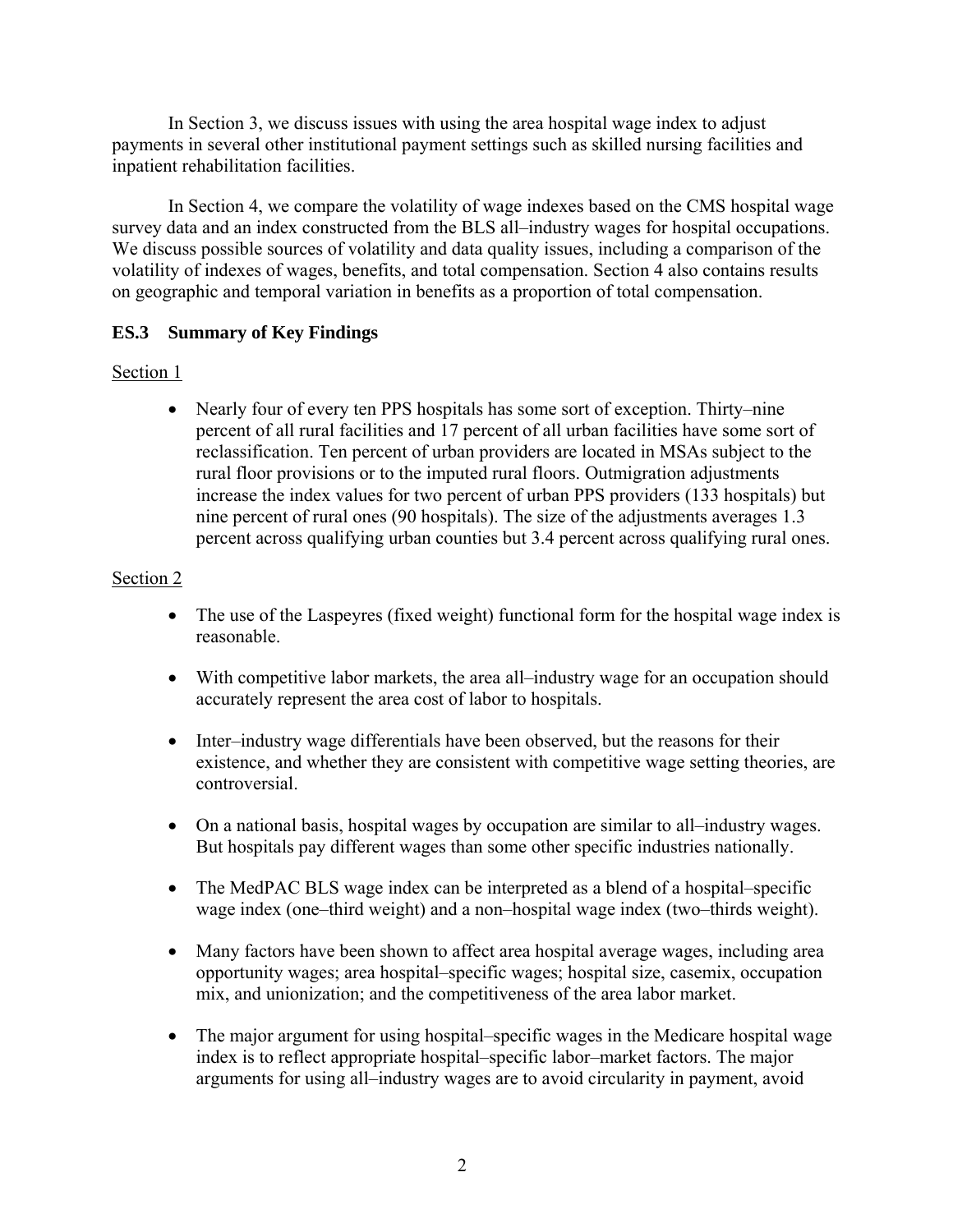noncompetitive and idiosyncratic factors in hospital wage setting, and measure wages more accurately using a broader sample of workers.

# Section 3

• The major drawbacks to using acute care hospital relative wages as adjusters for non– hospital health care payments are that (1) acute care area wage differences may be influenced by differences in occupation mix that are not applicable to other settings; (2) there are many markets, including even some state rural markets, where the hospital index values are computed from data submitted by only one or two facilities; and (3) non–hospital providers to which the hospital wage index is applied may be located in counties without hospitals, hence their wage index is based on wage data that are not specific to the area in which they are located.

#### Section 4

- A wage index constructed from BLS all–industry wage data is somewhat less volatile than a published wage index based on the CMS survey of hospital wages.
	- For approximately 250 MSAs from 2000 to 2004, 1.3 percent of MSA/year changes in the CMS wage index were 10 percent or greater, compared to 0.9 percent for the BLS index. Similarly, 8.8 percent of the CMS changes were 5 to 10 percent, while only 4.8 percent of the BLS changes were as large. Over 80 percent of the BLS index MSA/year changes were smaller than 2.5 percent, compared to less than 65 percent of the CMS index changes.
	- The average annual absolute percentage change for approximately 250 MSAs from 2000 to 2004 was 2.3 percent for the CMS index versus 1.7 percent for the BLS index.
	- The average standard deviation of MSA wage indexes from 1999 to 2004 was 1.8 percent for the index based on BLS data versus 2.4 percent for the index based on CMS wage survey data.
- The inclusion of benefits in the CMS wage index does not explain why the CMS wage index is more volatile than the BLS wage index (which does not include benefits).
- The hospital Medicare Cost Report data show a clear increase in reported benefits as a percentage of total compensation from 1999 to 2004, that occurred in both rural and urban areas, and across all regions. Across markets, the mean value of benefits as a proportion of total hourly compensation rose from 16.7 percent in 1999 to 19.7 in 2004.
- The BLS Employer Cost for Employee Compensation series shows a slight increase in benefits on a share of total compensation for hospital workers between 1993 and 2004. The BLS series also shows an increase in the share of benefits after 2004.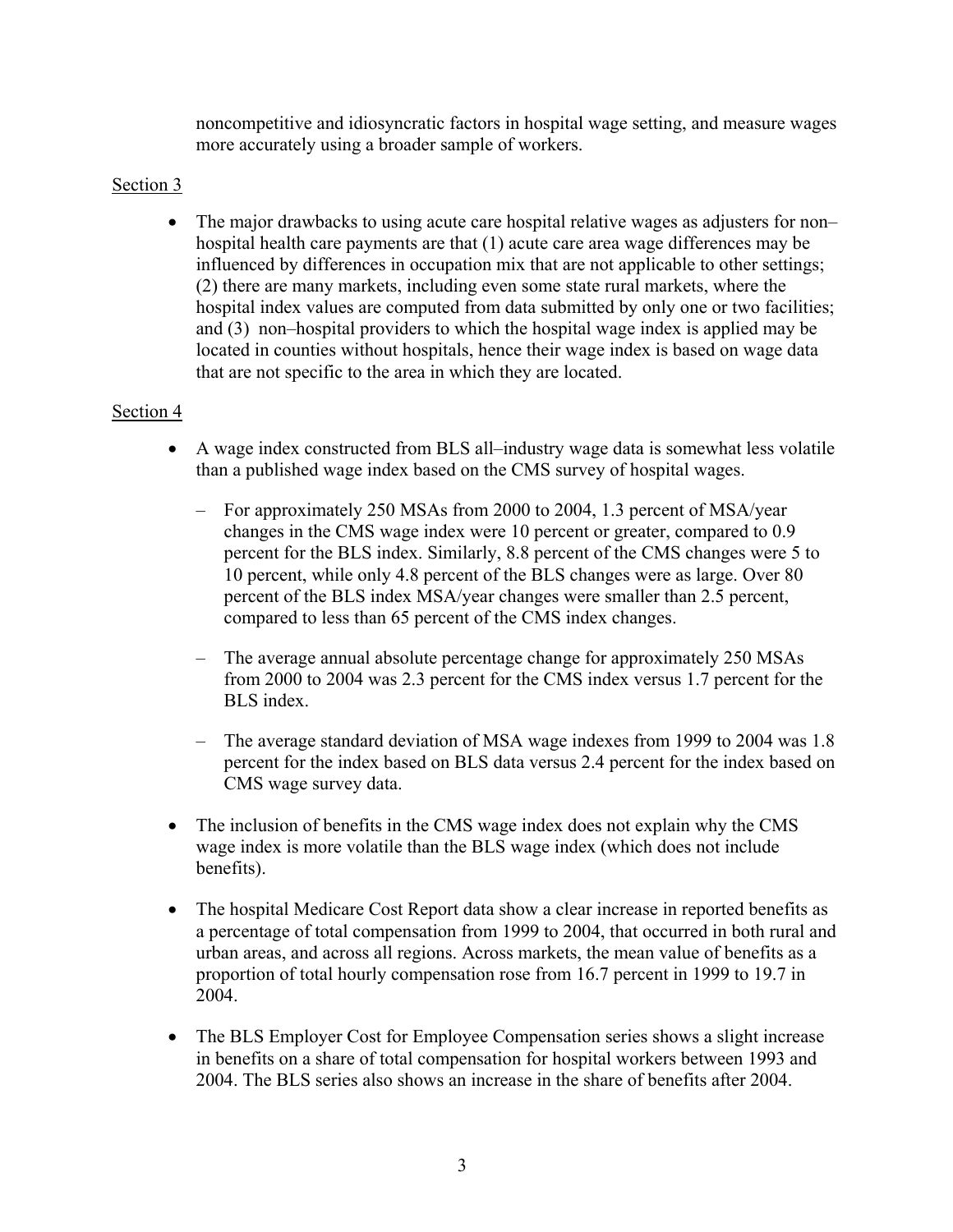• In 2004, benefits were a lower percentage of total compensation in the South than in other regions according to the Medicare Cost Report hospital survey data. Excluding benefits from the Medicare hospital wage index would therefore overstate relative total compensation costs in the South relative to other regions (i.e., would benefit the South at the expense of other regions).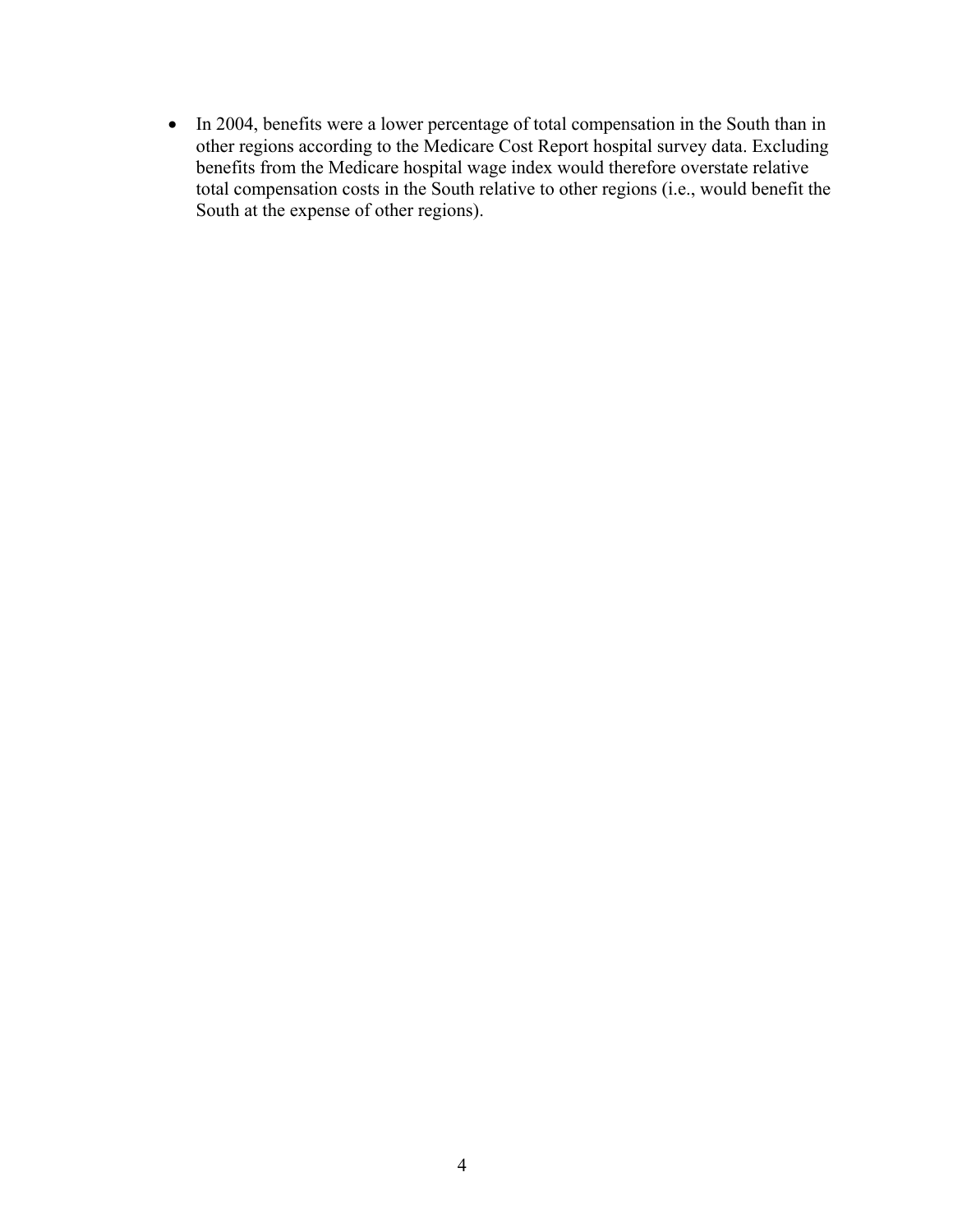### <span id="page-10-0"></span>**1.0 HISTORY OF THE CURRENT CMS INPATIENT PROSPECTIVE PAYMENT SYSTEM HOSPITAL WAGE INDEX**

#### **1.1 Background**

The hospital area wage index is used to adjust institutional payment rates for geographic variation in labor costs under several of Medicare's prospective payment systems (PPS). The area wage index has been a part of the inpatient PPS rate structure since that payment system was first implemented in 1983. Since 1997 the hospital wage index has also been applied to PPS payments for hospital outpatient services, home health agencies, skilled nursing facilities, inpatient psychiatric facilities, inpatient rehabilitation facilities and long–term acute care hospitals.

Section 1886 (d) (3) (E) of the Social Security Act requires that, as part of the method for determining prospective payments to hospitals, the Secretary must adjust standardized payment amounts "for area differences in hospital wage levels by a factor reflecting the relative hospital wage level in the geographic area of the hospital compared to the national average hospital wage level". Area wage adjustments to prospective rates are required to be budget neutral, such that total national payments after applying the wage index are the same as they would be in the absence of a wage index.

Although the Secretary was initially given broad discretion with respect both to the type and source of data used for wage standardization and to the definition of geographic areas, Congress has intervened on several occasions to direct specific modifications or exceptions to computation and application of the wage index. While the data sources have changed several times over the past two decades, the geographic areas (or "labor markets") used in the construction of the area wage index have always been defined on the basis of metropolitan statistical areas (MSAs) as established by the Office of Management and Budget (OMB), with state–level aggregates of non–metropolitan areas used to define rural markets. Over time, however, several exceptions have been developed for alternate market assignments.

Under each prospective payment system the wage index is used to adjust a portion of the base payment rate per unit of service that is referred to as the "labor–related share" of payments. The labor related share is a sector–specific factor also set by the Secretary and can range from as low as 46 percent in ambulatory surgery centers to nearly 80 percent for nursing homes. Over the years the wage index values for specific markets have ranged from lows close to 0.70 to highs of over 1.60. With such a potentially powerful influence over the distribution of Medicare payments, the index came under close scrutiny in the early years following hospital PPS implementation, and again in the late 1990s through the early 2000s following PPS expansion into other care settings. Several evaluations of the wage index were conducted for and by CMS and the Prospective Payment Assessment Commission (ProPAC) (Cromwell, Hendricks and Pope 1986; ProPAC 1987, 1991, 1993; Williams, Pettengill, and Lisk 1990; Wright and Marlor 1990; Williams 1991). The index is perceived as having a powerful effect on the distribution of Medicare payments between rural and urban areas, and has also come under close scrutiny by rural policy analysts (Dalton and Slifkin, 2002, Wellever 2000). As documented by the legislative history in *Table 1*, Congress has often intervened to alter the area wage adjustments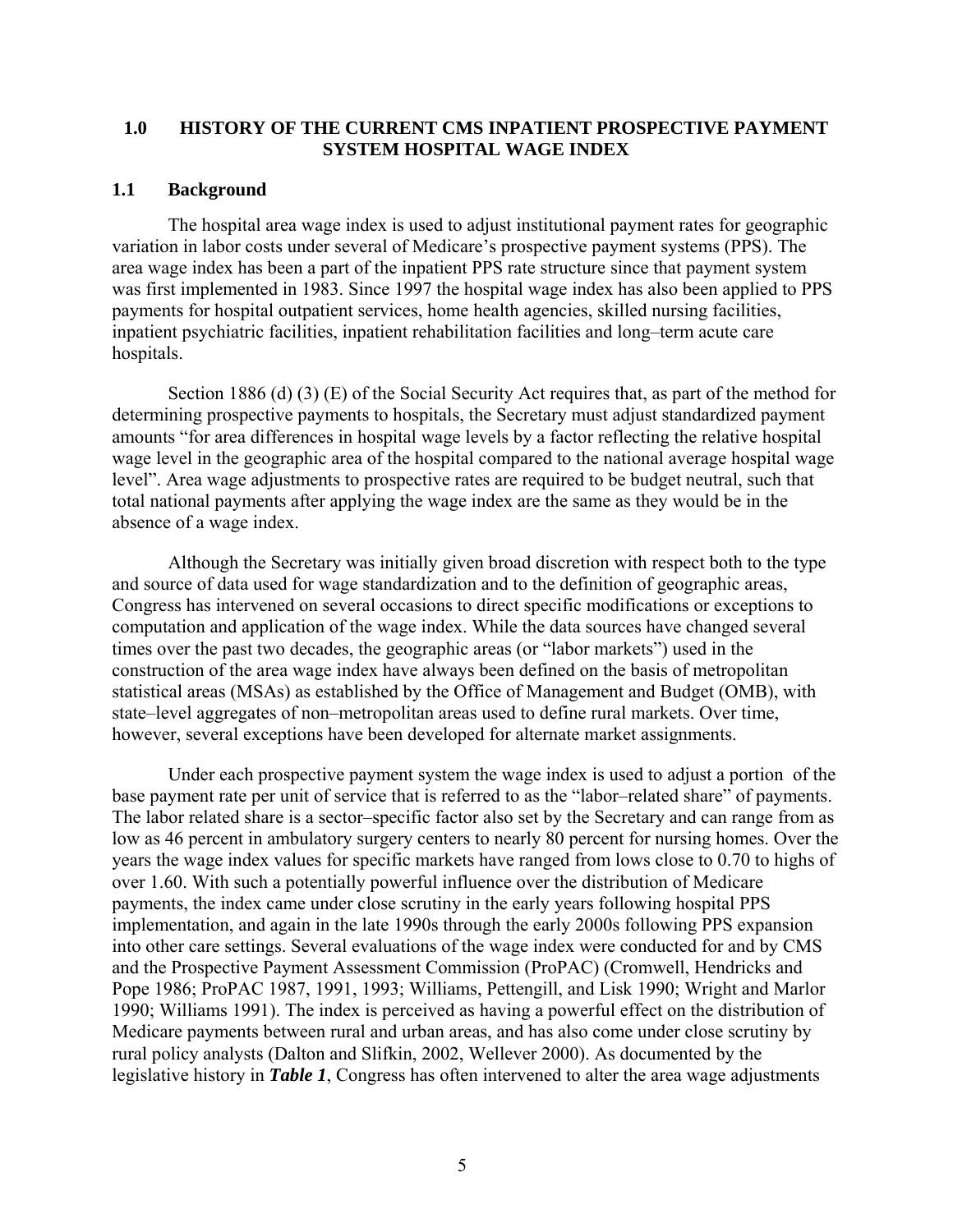<span id="page-11-0"></span>under prospective payment, mandating changes in the source data, in the index computation methods and in the rules governing labor market assignments.

| Social Security Act of 1983<br>Initial inpatient PPS legislation. Established a wage index to adjust<br>P.L. 98-21<br>the standardized amounts "for area differences in hospital wage<br>Section $1886(d)(3)(E)$<br>levels by a factor (established by the Secretary) reflecting the<br>relative hospital wage level in the geographic area of the hospital<br>compared to the national average hospital wage level."<br>Legislated a change in the labor-related share of standardized<br>Section 601 (H)<br>Title VI of the Social Security<br>Amendments of 1983<br>payment to be adjusted by wage index, and directed Secretary to<br>make periodic updates<br>P.L. 98-369<br>Directed Secretary to develop new wage index controlling for full<br>Deficit Reduction Act of 1984<br>Section 2316<br>and part-time wages (effectively mandating move from BLS to<br>CMS wage data-see Table 4 for a comparison of the old 1984 BLS<br>survey and the new BLS survey that MedPAC is proposing).<br><b>Consolidated Omnibus Budget</b><br>P.L. 99-272<br>Delayed implementation of index from 1982 survey data<br>Reconciliation Act of 1985<br>Section 9103<br>Introduced "deemed urban" counties (new section 1886(d)(8)(B))<br><b>Omnibus Budget Reconciliation</b><br>P.L. 100-203<br>Act of 1987 (OBRA 1987)<br>Section $4005(a)$<br>for counties adjacent to MSAs meeting certain worker commuting<br>patterns ("Lugar counties").<br>P.L. 100-647<br><b>Technical and Miscellaneous</b><br>Directed the wage index for those rural counties with hospitals that<br>Revenue Act of 1988<br>Section $8403(a)$<br>were deemed urban and that are affected by the recomputation<br>from P.L. 100-203 to be calculated separately. ("Deemed urban"<br>counties otherwise resulted in the reduction of the wage index<br>values for several MSAs and rural areas).<br>P.L. 101-239<br><b>Omnibus Budget Reconciliation</b><br>Created the Medicare Geographic Classification Review Board<br>Act of 1989 (OBRA 1989)<br>Section 6003(h)<br>(MGCRB) and set for criteria for reclassification of hospitals.<br>Required that wage indexes be updated annually beginning FY<br>1994 (after October 1, 1993).<br>Limited the potential negative impact from reclassifications to 1<br>percent or less, in market to which facilities are reclassified.<br>P.L. 101-508<br>Limited the effects of redesignation on index values for non-<br><b>Omnibus Budget Reconciliation</b><br>redesignated facilities in urban markets being reclassified into and<br>Act of 1990 (OBRA 1990)<br>Section 4002(h)<br>for markets being reclassified out of. Index values for all rural<br>markets cannot be reduced by reclassification<br>P.L. 103-66<br>Prevented a reduction in the wage index for an urban area where<br><b>Omnibus Budget Reconciliation</b><br>Act of 1993<br>Section $13501(b)$<br>index value is below the state rural value<br>Medicare, Medicaid, and Children's<br>P.L. 105-33<br>Establishes rural floors (urban index values to be set no lower than<br>Health Provisions of the Balanced<br>Section 4410<br>state rural value)<br>Budget Act of 1997 (BBA)<br>P.L. 106-113<br><b>Balanced Budget Refinement Act</b><br>Permitted an urban hospital to apply to be treated as being located<br>Section 401<br>of 1999 (BBRA)<br>in the rural area of a State in which the hospital is located (urban to<br>rural reclassification).<br>Medicare, Medicaid, and SCHIP<br>Mandates occupational mix data collection and implementation of<br>P.L. 106-554<br>adjustment to the hospital wage index beginning October 1, 2004.<br>Benefits Improvement and<br>Section 304<br>Protection Act of 2000 (BIPA)<br>Allows a statewide entity to apply for reclassification for a<br>statewide wage index.<br>Permits an urban hospital, separate from the MGCRB, to apply to<br>be treated as being in the rural area of the State<br>"Wage Index Reclassification Reform:"<br>P.L. 108-173<br>Medicare Prescription Drug,<br>Improvement, and Modernization<br>Section 505;<br>508 exemptions;<br>Act of 2003 (MMA)<br>Outmigration adjustments;<br>Section 508<br>One-time appeals process for MGCRB decision<br>Extended Section 508 reclassifications<br>The Tax Relief and Health Care Act<br>P.L. 109-432 | <b>Legislative Act</b> | Section/P.L. No. | <b>Effect on Wage Index</b> |
|-------------------------------------------------------------------------------------------------------------------------------------------------------------------------------------------------------------------------------------------------------------------------------------------------------------------------------------------------------------------------------------------------------------------------------------------------------------------------------------------------------------------------------------------------------------------------------------------------------------------------------------------------------------------------------------------------------------------------------------------------------------------------------------------------------------------------------------------------------------------------------------------------------------------------------------------------------------------------------------------------------------------------------------------------------------------------------------------------------------------------------------------------------------------------------------------------------------------------------------------------------------------------------------------------------------------------------------------------------------------------------------------------------------------------------------------------------------------------------------------------------------------------------------------------------------------------------------------------------------------------------------------------------------------------------------------------------------------------------------------------------------------------------------------------------------------------------------------------------------------------------------------------------------------------------------------------------------------------------------------------------------------------------------------------------------------------------------------------------------------------------------------------------------------------------------------------------------------------------------------------------------------------------------------------------------------------------------------------------------------------------------------------------------------------------------------------------------------------------------------------------------------------------------------------------------------------------------------------------------------------------------------------------------------------------------------------------------------------------------------------------------------------------------------------------------------------------------------------------------------------------------------------------------------------------------------------------------------------------------------------------------------------------------------------------------------------------------------------------------------------------------------------------------------------------------------------------------------------------------------------------------------------------------------------------------------------------------------------------------------------------------------------------------------------------------------------------------------------------------------------------------------------------------------------------------------------------------------------------------------------------------------------------------------------------------------------------------------------------------------------------------------------------------------------------------------------------------------------------------------------------------------------------------------------------------------------------------------------------------------------------------------------------------------------------------------------------------------------------------------------------------------------------------------------------------------------------------------------------------------------------------------------------------------------------------------------|------------------------|------------------|-----------------------------|
|                                                                                                                                                                                                                                                                                                                                                                                                                                                                                                                                                                                                                                                                                                                                                                                                                                                                                                                                                                                                                                                                                                                                                                                                                                                                                                                                                                                                                                                                                                                                                                                                                                                                                                                                                                                                                                                                                                                                                                                                                                                                                                                                                                                                                                                                                                                                                                                                                                                                                                                                                                                                                                                                                                                                                                                                                                                                                                                                                                                                                                                                                                                                                                                                                                                                                                                                                                                                                                                                                                                                                                                                                                                                                                                                                                                                                                                                                                                                                                                                                                                                                                                                                                                                                                                                                                                         |                        |                  |                             |
|                                                                                                                                                                                                                                                                                                                                                                                                                                                                                                                                                                                                                                                                                                                                                                                                                                                                                                                                                                                                                                                                                                                                                                                                                                                                                                                                                                                                                                                                                                                                                                                                                                                                                                                                                                                                                                                                                                                                                                                                                                                                                                                                                                                                                                                                                                                                                                                                                                                                                                                                                                                                                                                                                                                                                                                                                                                                                                                                                                                                                                                                                                                                                                                                                                                                                                                                                                                                                                                                                                                                                                                                                                                                                                                                                                                                                                                                                                                                                                                                                                                                                                                                                                                                                                                                                                                         |                        |                  |                             |
|                                                                                                                                                                                                                                                                                                                                                                                                                                                                                                                                                                                                                                                                                                                                                                                                                                                                                                                                                                                                                                                                                                                                                                                                                                                                                                                                                                                                                                                                                                                                                                                                                                                                                                                                                                                                                                                                                                                                                                                                                                                                                                                                                                                                                                                                                                                                                                                                                                                                                                                                                                                                                                                                                                                                                                                                                                                                                                                                                                                                                                                                                                                                                                                                                                                                                                                                                                                                                                                                                                                                                                                                                                                                                                                                                                                                                                                                                                                                                                                                                                                                                                                                                                                                                                                                                                                         |                        |                  |                             |
|                                                                                                                                                                                                                                                                                                                                                                                                                                                                                                                                                                                                                                                                                                                                                                                                                                                                                                                                                                                                                                                                                                                                                                                                                                                                                                                                                                                                                                                                                                                                                                                                                                                                                                                                                                                                                                                                                                                                                                                                                                                                                                                                                                                                                                                                                                                                                                                                                                                                                                                                                                                                                                                                                                                                                                                                                                                                                                                                                                                                                                                                                                                                                                                                                                                                                                                                                                                                                                                                                                                                                                                                                                                                                                                                                                                                                                                                                                                                                                                                                                                                                                                                                                                                                                                                                                                         |                        |                  |                             |
|                                                                                                                                                                                                                                                                                                                                                                                                                                                                                                                                                                                                                                                                                                                                                                                                                                                                                                                                                                                                                                                                                                                                                                                                                                                                                                                                                                                                                                                                                                                                                                                                                                                                                                                                                                                                                                                                                                                                                                                                                                                                                                                                                                                                                                                                                                                                                                                                                                                                                                                                                                                                                                                                                                                                                                                                                                                                                                                                                                                                                                                                                                                                                                                                                                                                                                                                                                                                                                                                                                                                                                                                                                                                                                                                                                                                                                                                                                                                                                                                                                                                                                                                                                                                                                                                                                                         |                        |                  |                             |
|                                                                                                                                                                                                                                                                                                                                                                                                                                                                                                                                                                                                                                                                                                                                                                                                                                                                                                                                                                                                                                                                                                                                                                                                                                                                                                                                                                                                                                                                                                                                                                                                                                                                                                                                                                                                                                                                                                                                                                                                                                                                                                                                                                                                                                                                                                                                                                                                                                                                                                                                                                                                                                                                                                                                                                                                                                                                                                                                                                                                                                                                                                                                                                                                                                                                                                                                                                                                                                                                                                                                                                                                                                                                                                                                                                                                                                                                                                                                                                                                                                                                                                                                                                                                                                                                                                                         |                        |                  |                             |
|                                                                                                                                                                                                                                                                                                                                                                                                                                                                                                                                                                                                                                                                                                                                                                                                                                                                                                                                                                                                                                                                                                                                                                                                                                                                                                                                                                                                                                                                                                                                                                                                                                                                                                                                                                                                                                                                                                                                                                                                                                                                                                                                                                                                                                                                                                                                                                                                                                                                                                                                                                                                                                                                                                                                                                                                                                                                                                                                                                                                                                                                                                                                                                                                                                                                                                                                                                                                                                                                                                                                                                                                                                                                                                                                                                                                                                                                                                                                                                                                                                                                                                                                                                                                                                                                                                                         |                        |                  |                             |
|                                                                                                                                                                                                                                                                                                                                                                                                                                                                                                                                                                                                                                                                                                                                                                                                                                                                                                                                                                                                                                                                                                                                                                                                                                                                                                                                                                                                                                                                                                                                                                                                                                                                                                                                                                                                                                                                                                                                                                                                                                                                                                                                                                                                                                                                                                                                                                                                                                                                                                                                                                                                                                                                                                                                                                                                                                                                                                                                                                                                                                                                                                                                                                                                                                                                                                                                                                                                                                                                                                                                                                                                                                                                                                                                                                                                                                                                                                                                                                                                                                                                                                                                                                                                                                                                                                                         |                        |                  |                             |
|                                                                                                                                                                                                                                                                                                                                                                                                                                                                                                                                                                                                                                                                                                                                                                                                                                                                                                                                                                                                                                                                                                                                                                                                                                                                                                                                                                                                                                                                                                                                                                                                                                                                                                                                                                                                                                                                                                                                                                                                                                                                                                                                                                                                                                                                                                                                                                                                                                                                                                                                                                                                                                                                                                                                                                                                                                                                                                                                                                                                                                                                                                                                                                                                                                                                                                                                                                                                                                                                                                                                                                                                                                                                                                                                                                                                                                                                                                                                                                                                                                                                                                                                                                                                                                                                                                                         |                        |                  |                             |
|                                                                                                                                                                                                                                                                                                                                                                                                                                                                                                                                                                                                                                                                                                                                                                                                                                                                                                                                                                                                                                                                                                                                                                                                                                                                                                                                                                                                                                                                                                                                                                                                                                                                                                                                                                                                                                                                                                                                                                                                                                                                                                                                                                                                                                                                                                                                                                                                                                                                                                                                                                                                                                                                                                                                                                                                                                                                                                                                                                                                                                                                                                                                                                                                                                                                                                                                                                                                                                                                                                                                                                                                                                                                                                                                                                                                                                                                                                                                                                                                                                                                                                                                                                                                                                                                                                                         |                        |                  |                             |
|                                                                                                                                                                                                                                                                                                                                                                                                                                                                                                                                                                                                                                                                                                                                                                                                                                                                                                                                                                                                                                                                                                                                                                                                                                                                                                                                                                                                                                                                                                                                                                                                                                                                                                                                                                                                                                                                                                                                                                                                                                                                                                                                                                                                                                                                                                                                                                                                                                                                                                                                                                                                                                                                                                                                                                                                                                                                                                                                                                                                                                                                                                                                                                                                                                                                                                                                                                                                                                                                                                                                                                                                                                                                                                                                                                                                                                                                                                                                                                                                                                                                                                                                                                                                                                                                                                                         |                        |                  |                             |
|                                                                                                                                                                                                                                                                                                                                                                                                                                                                                                                                                                                                                                                                                                                                                                                                                                                                                                                                                                                                                                                                                                                                                                                                                                                                                                                                                                                                                                                                                                                                                                                                                                                                                                                                                                                                                                                                                                                                                                                                                                                                                                                                                                                                                                                                                                                                                                                                                                                                                                                                                                                                                                                                                                                                                                                                                                                                                                                                                                                                                                                                                                                                                                                                                                                                                                                                                                                                                                                                                                                                                                                                                                                                                                                                                                                                                                                                                                                                                                                                                                                                                                                                                                                                                                                                                                                         |                        |                  |                             |
|                                                                                                                                                                                                                                                                                                                                                                                                                                                                                                                                                                                                                                                                                                                                                                                                                                                                                                                                                                                                                                                                                                                                                                                                                                                                                                                                                                                                                                                                                                                                                                                                                                                                                                                                                                                                                                                                                                                                                                                                                                                                                                                                                                                                                                                                                                                                                                                                                                                                                                                                                                                                                                                                                                                                                                                                                                                                                                                                                                                                                                                                                                                                                                                                                                                                                                                                                                                                                                                                                                                                                                                                                                                                                                                                                                                                                                                                                                                                                                                                                                                                                                                                                                                                                                                                                                                         |                        |                  |                             |
|                                                                                                                                                                                                                                                                                                                                                                                                                                                                                                                                                                                                                                                                                                                                                                                                                                                                                                                                                                                                                                                                                                                                                                                                                                                                                                                                                                                                                                                                                                                                                                                                                                                                                                                                                                                                                                                                                                                                                                                                                                                                                                                                                                                                                                                                                                                                                                                                                                                                                                                                                                                                                                                                                                                                                                                                                                                                                                                                                                                                                                                                                                                                                                                                                                                                                                                                                                                                                                                                                                                                                                                                                                                                                                                                                                                                                                                                                                                                                                                                                                                                                                                                                                                                                                                                                                                         |                        |                  |                             |
|                                                                                                                                                                                                                                                                                                                                                                                                                                                                                                                                                                                                                                                                                                                                                                                                                                                                                                                                                                                                                                                                                                                                                                                                                                                                                                                                                                                                                                                                                                                                                                                                                                                                                                                                                                                                                                                                                                                                                                                                                                                                                                                                                                                                                                                                                                                                                                                                                                                                                                                                                                                                                                                                                                                                                                                                                                                                                                                                                                                                                                                                                                                                                                                                                                                                                                                                                                                                                                                                                                                                                                                                                                                                                                                                                                                                                                                                                                                                                                                                                                                                                                                                                                                                                                                                                                                         |                        |                  |                             |
|                                                                                                                                                                                                                                                                                                                                                                                                                                                                                                                                                                                                                                                                                                                                                                                                                                                                                                                                                                                                                                                                                                                                                                                                                                                                                                                                                                                                                                                                                                                                                                                                                                                                                                                                                                                                                                                                                                                                                                                                                                                                                                                                                                                                                                                                                                                                                                                                                                                                                                                                                                                                                                                                                                                                                                                                                                                                                                                                                                                                                                                                                                                                                                                                                                                                                                                                                                                                                                                                                                                                                                                                                                                                                                                                                                                                                                                                                                                                                                                                                                                                                                                                                                                                                                                                                                                         |                        |                  |                             |
|                                                                                                                                                                                                                                                                                                                                                                                                                                                                                                                                                                                                                                                                                                                                                                                                                                                                                                                                                                                                                                                                                                                                                                                                                                                                                                                                                                                                                                                                                                                                                                                                                                                                                                                                                                                                                                                                                                                                                                                                                                                                                                                                                                                                                                                                                                                                                                                                                                                                                                                                                                                                                                                                                                                                                                                                                                                                                                                                                                                                                                                                                                                                                                                                                                                                                                                                                                                                                                                                                                                                                                                                                                                                                                                                                                                                                                                                                                                                                                                                                                                                                                                                                                                                                                                                                                                         |                        |                  |                             |
|                                                                                                                                                                                                                                                                                                                                                                                                                                                                                                                                                                                                                                                                                                                                                                                                                                                                                                                                                                                                                                                                                                                                                                                                                                                                                                                                                                                                                                                                                                                                                                                                                                                                                                                                                                                                                                                                                                                                                                                                                                                                                                                                                                                                                                                                                                                                                                                                                                                                                                                                                                                                                                                                                                                                                                                                                                                                                                                                                                                                                                                                                                                                                                                                                                                                                                                                                                                                                                                                                                                                                                                                                                                                                                                                                                                                                                                                                                                                                                                                                                                                                                                                                                                                                                                                                                                         |                        |                  |                             |
|                                                                                                                                                                                                                                                                                                                                                                                                                                                                                                                                                                                                                                                                                                                                                                                                                                                                                                                                                                                                                                                                                                                                                                                                                                                                                                                                                                                                                                                                                                                                                                                                                                                                                                                                                                                                                                                                                                                                                                                                                                                                                                                                                                                                                                                                                                                                                                                                                                                                                                                                                                                                                                                                                                                                                                                                                                                                                                                                                                                                                                                                                                                                                                                                                                                                                                                                                                                                                                                                                                                                                                                                                                                                                                                                                                                                                                                                                                                                                                                                                                                                                                                                                                                                                                                                                                                         |                        |                  |                             |
|                                                                                                                                                                                                                                                                                                                                                                                                                                                                                                                                                                                                                                                                                                                                                                                                                                                                                                                                                                                                                                                                                                                                                                                                                                                                                                                                                                                                                                                                                                                                                                                                                                                                                                                                                                                                                                                                                                                                                                                                                                                                                                                                                                                                                                                                                                                                                                                                                                                                                                                                                                                                                                                                                                                                                                                                                                                                                                                                                                                                                                                                                                                                                                                                                                                                                                                                                                                                                                                                                                                                                                                                                                                                                                                                                                                                                                                                                                                                                                                                                                                                                                                                                                                                                                                                                                                         |                        |                  |                             |
|                                                                                                                                                                                                                                                                                                                                                                                                                                                                                                                                                                                                                                                                                                                                                                                                                                                                                                                                                                                                                                                                                                                                                                                                                                                                                                                                                                                                                                                                                                                                                                                                                                                                                                                                                                                                                                                                                                                                                                                                                                                                                                                                                                                                                                                                                                                                                                                                                                                                                                                                                                                                                                                                                                                                                                                                                                                                                                                                                                                                                                                                                                                                                                                                                                                                                                                                                                                                                                                                                                                                                                                                                                                                                                                                                                                                                                                                                                                                                                                                                                                                                                                                                                                                                                                                                                                         |                        |                  |                             |
|                                                                                                                                                                                                                                                                                                                                                                                                                                                                                                                                                                                                                                                                                                                                                                                                                                                                                                                                                                                                                                                                                                                                                                                                                                                                                                                                                                                                                                                                                                                                                                                                                                                                                                                                                                                                                                                                                                                                                                                                                                                                                                                                                                                                                                                                                                                                                                                                                                                                                                                                                                                                                                                                                                                                                                                                                                                                                                                                                                                                                                                                                                                                                                                                                                                                                                                                                                                                                                                                                                                                                                                                                                                                                                                                                                                                                                                                                                                                                                                                                                                                                                                                                                                                                                                                                                                         |                        |                  |                             |
|                                                                                                                                                                                                                                                                                                                                                                                                                                                                                                                                                                                                                                                                                                                                                                                                                                                                                                                                                                                                                                                                                                                                                                                                                                                                                                                                                                                                                                                                                                                                                                                                                                                                                                                                                                                                                                                                                                                                                                                                                                                                                                                                                                                                                                                                                                                                                                                                                                                                                                                                                                                                                                                                                                                                                                                                                                                                                                                                                                                                                                                                                                                                                                                                                                                                                                                                                                                                                                                                                                                                                                                                                                                                                                                                                                                                                                                                                                                                                                                                                                                                                                                                                                                                                                                                                                                         |                        |                  |                             |
|                                                                                                                                                                                                                                                                                                                                                                                                                                                                                                                                                                                                                                                                                                                                                                                                                                                                                                                                                                                                                                                                                                                                                                                                                                                                                                                                                                                                                                                                                                                                                                                                                                                                                                                                                                                                                                                                                                                                                                                                                                                                                                                                                                                                                                                                                                                                                                                                                                                                                                                                                                                                                                                                                                                                                                                                                                                                                                                                                                                                                                                                                                                                                                                                                                                                                                                                                                                                                                                                                                                                                                                                                                                                                                                                                                                                                                                                                                                                                                                                                                                                                                                                                                                                                                                                                                                         |                        |                  |                             |
|                                                                                                                                                                                                                                                                                                                                                                                                                                                                                                                                                                                                                                                                                                                                                                                                                                                                                                                                                                                                                                                                                                                                                                                                                                                                                                                                                                                                                                                                                                                                                                                                                                                                                                                                                                                                                                                                                                                                                                                                                                                                                                                                                                                                                                                                                                                                                                                                                                                                                                                                                                                                                                                                                                                                                                                                                                                                                                                                                                                                                                                                                                                                                                                                                                                                                                                                                                                                                                                                                                                                                                                                                                                                                                                                                                                                                                                                                                                                                                                                                                                                                                                                                                                                                                                                                                                         |                        |                  |                             |
|                                                                                                                                                                                                                                                                                                                                                                                                                                                                                                                                                                                                                                                                                                                                                                                                                                                                                                                                                                                                                                                                                                                                                                                                                                                                                                                                                                                                                                                                                                                                                                                                                                                                                                                                                                                                                                                                                                                                                                                                                                                                                                                                                                                                                                                                                                                                                                                                                                                                                                                                                                                                                                                                                                                                                                                                                                                                                                                                                                                                                                                                                                                                                                                                                                                                                                                                                                                                                                                                                                                                                                                                                                                                                                                                                                                                                                                                                                                                                                                                                                                                                                                                                                                                                                                                                                                         |                        |                  |                             |
|                                                                                                                                                                                                                                                                                                                                                                                                                                                                                                                                                                                                                                                                                                                                                                                                                                                                                                                                                                                                                                                                                                                                                                                                                                                                                                                                                                                                                                                                                                                                                                                                                                                                                                                                                                                                                                                                                                                                                                                                                                                                                                                                                                                                                                                                                                                                                                                                                                                                                                                                                                                                                                                                                                                                                                                                                                                                                                                                                                                                                                                                                                                                                                                                                                                                                                                                                                                                                                                                                                                                                                                                                                                                                                                                                                                                                                                                                                                                                                                                                                                                                                                                                                                                                                                                                                                         |                        |                  |                             |
|                                                                                                                                                                                                                                                                                                                                                                                                                                                                                                                                                                                                                                                                                                                                                                                                                                                                                                                                                                                                                                                                                                                                                                                                                                                                                                                                                                                                                                                                                                                                                                                                                                                                                                                                                                                                                                                                                                                                                                                                                                                                                                                                                                                                                                                                                                                                                                                                                                                                                                                                                                                                                                                                                                                                                                                                                                                                                                                                                                                                                                                                                                                                                                                                                                                                                                                                                                                                                                                                                                                                                                                                                                                                                                                                                                                                                                                                                                                                                                                                                                                                                                                                                                                                                                                                                                                         |                        |                  |                             |
|                                                                                                                                                                                                                                                                                                                                                                                                                                                                                                                                                                                                                                                                                                                                                                                                                                                                                                                                                                                                                                                                                                                                                                                                                                                                                                                                                                                                                                                                                                                                                                                                                                                                                                                                                                                                                                                                                                                                                                                                                                                                                                                                                                                                                                                                                                                                                                                                                                                                                                                                                                                                                                                                                                                                                                                                                                                                                                                                                                                                                                                                                                                                                                                                                                                                                                                                                                                                                                                                                                                                                                                                                                                                                                                                                                                                                                                                                                                                                                                                                                                                                                                                                                                                                                                                                                                         |                        |                  |                             |
|                                                                                                                                                                                                                                                                                                                                                                                                                                                                                                                                                                                                                                                                                                                                                                                                                                                                                                                                                                                                                                                                                                                                                                                                                                                                                                                                                                                                                                                                                                                                                                                                                                                                                                                                                                                                                                                                                                                                                                                                                                                                                                                                                                                                                                                                                                                                                                                                                                                                                                                                                                                                                                                                                                                                                                                                                                                                                                                                                                                                                                                                                                                                                                                                                                                                                                                                                                                                                                                                                                                                                                                                                                                                                                                                                                                                                                                                                                                                                                                                                                                                                                                                                                                                                                                                                                                         |                        |                  |                             |
|                                                                                                                                                                                                                                                                                                                                                                                                                                                                                                                                                                                                                                                                                                                                                                                                                                                                                                                                                                                                                                                                                                                                                                                                                                                                                                                                                                                                                                                                                                                                                                                                                                                                                                                                                                                                                                                                                                                                                                                                                                                                                                                                                                                                                                                                                                                                                                                                                                                                                                                                                                                                                                                                                                                                                                                                                                                                                                                                                                                                                                                                                                                                                                                                                                                                                                                                                                                                                                                                                                                                                                                                                                                                                                                                                                                                                                                                                                                                                                                                                                                                                                                                                                                                                                                                                                                         |                        |                  |                             |
|                                                                                                                                                                                                                                                                                                                                                                                                                                                                                                                                                                                                                                                                                                                                                                                                                                                                                                                                                                                                                                                                                                                                                                                                                                                                                                                                                                                                                                                                                                                                                                                                                                                                                                                                                                                                                                                                                                                                                                                                                                                                                                                                                                                                                                                                                                                                                                                                                                                                                                                                                                                                                                                                                                                                                                                                                                                                                                                                                                                                                                                                                                                                                                                                                                                                                                                                                                                                                                                                                                                                                                                                                                                                                                                                                                                                                                                                                                                                                                                                                                                                                                                                                                                                                                                                                                                         |                        |                  |                             |
|                                                                                                                                                                                                                                                                                                                                                                                                                                                                                                                                                                                                                                                                                                                                                                                                                                                                                                                                                                                                                                                                                                                                                                                                                                                                                                                                                                                                                                                                                                                                                                                                                                                                                                                                                                                                                                                                                                                                                                                                                                                                                                                                                                                                                                                                                                                                                                                                                                                                                                                                                                                                                                                                                                                                                                                                                                                                                                                                                                                                                                                                                                                                                                                                                                                                                                                                                                                                                                                                                                                                                                                                                                                                                                                                                                                                                                                                                                                                                                                                                                                                                                                                                                                                                                                                                                                         |                        |                  |                             |
|                                                                                                                                                                                                                                                                                                                                                                                                                                                                                                                                                                                                                                                                                                                                                                                                                                                                                                                                                                                                                                                                                                                                                                                                                                                                                                                                                                                                                                                                                                                                                                                                                                                                                                                                                                                                                                                                                                                                                                                                                                                                                                                                                                                                                                                                                                                                                                                                                                                                                                                                                                                                                                                                                                                                                                                                                                                                                                                                                                                                                                                                                                                                                                                                                                                                                                                                                                                                                                                                                                                                                                                                                                                                                                                                                                                                                                                                                                                                                                                                                                                                                                                                                                                                                                                                                                                         |                        |                  |                             |
|                                                                                                                                                                                                                                                                                                                                                                                                                                                                                                                                                                                                                                                                                                                                                                                                                                                                                                                                                                                                                                                                                                                                                                                                                                                                                                                                                                                                                                                                                                                                                                                                                                                                                                                                                                                                                                                                                                                                                                                                                                                                                                                                                                                                                                                                                                                                                                                                                                                                                                                                                                                                                                                                                                                                                                                                                                                                                                                                                                                                                                                                                                                                                                                                                                                                                                                                                                                                                                                                                                                                                                                                                                                                                                                                                                                                                                                                                                                                                                                                                                                                                                                                                                                                                                                                                                                         |                        |                  |                             |
|                                                                                                                                                                                                                                                                                                                                                                                                                                                                                                                                                                                                                                                                                                                                                                                                                                                                                                                                                                                                                                                                                                                                                                                                                                                                                                                                                                                                                                                                                                                                                                                                                                                                                                                                                                                                                                                                                                                                                                                                                                                                                                                                                                                                                                                                                                                                                                                                                                                                                                                                                                                                                                                                                                                                                                                                                                                                                                                                                                                                                                                                                                                                                                                                                                                                                                                                                                                                                                                                                                                                                                                                                                                                                                                                                                                                                                                                                                                                                                                                                                                                                                                                                                                                                                                                                                                         |                        |                  |                             |
|                                                                                                                                                                                                                                                                                                                                                                                                                                                                                                                                                                                                                                                                                                                                                                                                                                                                                                                                                                                                                                                                                                                                                                                                                                                                                                                                                                                                                                                                                                                                                                                                                                                                                                                                                                                                                                                                                                                                                                                                                                                                                                                                                                                                                                                                                                                                                                                                                                                                                                                                                                                                                                                                                                                                                                                                                                                                                                                                                                                                                                                                                                                                                                                                                                                                                                                                                                                                                                                                                                                                                                                                                                                                                                                                                                                                                                                                                                                                                                                                                                                                                                                                                                                                                                                                                                                         |                        |                  |                             |
|                                                                                                                                                                                                                                                                                                                                                                                                                                                                                                                                                                                                                                                                                                                                                                                                                                                                                                                                                                                                                                                                                                                                                                                                                                                                                                                                                                                                                                                                                                                                                                                                                                                                                                                                                                                                                                                                                                                                                                                                                                                                                                                                                                                                                                                                                                                                                                                                                                                                                                                                                                                                                                                                                                                                                                                                                                                                                                                                                                                                                                                                                                                                                                                                                                                                                                                                                                                                                                                                                                                                                                                                                                                                                                                                                                                                                                                                                                                                                                                                                                                                                                                                                                                                                                                                                                                         |                        |                  |                             |
|                                                                                                                                                                                                                                                                                                                                                                                                                                                                                                                                                                                                                                                                                                                                                                                                                                                                                                                                                                                                                                                                                                                                                                                                                                                                                                                                                                                                                                                                                                                                                                                                                                                                                                                                                                                                                                                                                                                                                                                                                                                                                                                                                                                                                                                                                                                                                                                                                                                                                                                                                                                                                                                                                                                                                                                                                                                                                                                                                                                                                                                                                                                                                                                                                                                                                                                                                                                                                                                                                                                                                                                                                                                                                                                                                                                                                                                                                                                                                                                                                                                                                                                                                                                                                                                                                                                         |                        |                  |                             |
|                                                                                                                                                                                                                                                                                                                                                                                                                                                                                                                                                                                                                                                                                                                                                                                                                                                                                                                                                                                                                                                                                                                                                                                                                                                                                                                                                                                                                                                                                                                                                                                                                                                                                                                                                                                                                                                                                                                                                                                                                                                                                                                                                                                                                                                                                                                                                                                                                                                                                                                                                                                                                                                                                                                                                                                                                                                                                                                                                                                                                                                                                                                                                                                                                                                                                                                                                                                                                                                                                                                                                                                                                                                                                                                                                                                                                                                                                                                                                                                                                                                                                                                                                                                                                                                                                                                         |                        |                  |                             |
|                                                                                                                                                                                                                                                                                                                                                                                                                                                                                                                                                                                                                                                                                                                                                                                                                                                                                                                                                                                                                                                                                                                                                                                                                                                                                                                                                                                                                                                                                                                                                                                                                                                                                                                                                                                                                                                                                                                                                                                                                                                                                                                                                                                                                                                                                                                                                                                                                                                                                                                                                                                                                                                                                                                                                                                                                                                                                                                                                                                                                                                                                                                                                                                                                                                                                                                                                                                                                                                                                                                                                                                                                                                                                                                                                                                                                                                                                                                                                                                                                                                                                                                                                                                                                                                                                                                         |                        |                  |                             |
|                                                                                                                                                                                                                                                                                                                                                                                                                                                                                                                                                                                                                                                                                                                                                                                                                                                                                                                                                                                                                                                                                                                                                                                                                                                                                                                                                                                                                                                                                                                                                                                                                                                                                                                                                                                                                                                                                                                                                                                                                                                                                                                                                                                                                                                                                                                                                                                                                                                                                                                                                                                                                                                                                                                                                                                                                                                                                                                                                                                                                                                                                                                                                                                                                                                                                                                                                                                                                                                                                                                                                                                                                                                                                                                                                                                                                                                                                                                                                                                                                                                                                                                                                                                                                                                                                                                         |                        |                  |                             |
|                                                                                                                                                                                                                                                                                                                                                                                                                                                                                                                                                                                                                                                                                                                                                                                                                                                                                                                                                                                                                                                                                                                                                                                                                                                                                                                                                                                                                                                                                                                                                                                                                                                                                                                                                                                                                                                                                                                                                                                                                                                                                                                                                                                                                                                                                                                                                                                                                                                                                                                                                                                                                                                                                                                                                                                                                                                                                                                                                                                                                                                                                                                                                                                                                                                                                                                                                                                                                                                                                                                                                                                                                                                                                                                                                                                                                                                                                                                                                                                                                                                                                                                                                                                                                                                                                                                         |                        |                  |                             |
|                                                                                                                                                                                                                                                                                                                                                                                                                                                                                                                                                                                                                                                                                                                                                                                                                                                                                                                                                                                                                                                                                                                                                                                                                                                                                                                                                                                                                                                                                                                                                                                                                                                                                                                                                                                                                                                                                                                                                                                                                                                                                                                                                                                                                                                                                                                                                                                                                                                                                                                                                                                                                                                                                                                                                                                                                                                                                                                                                                                                                                                                                                                                                                                                                                                                                                                                                                                                                                                                                                                                                                                                                                                                                                                                                                                                                                                                                                                                                                                                                                                                                                                                                                                                                                                                                                                         |                        |                  |                             |
|                                                                                                                                                                                                                                                                                                                                                                                                                                                                                                                                                                                                                                                                                                                                                                                                                                                                                                                                                                                                                                                                                                                                                                                                                                                                                                                                                                                                                                                                                                                                                                                                                                                                                                                                                                                                                                                                                                                                                                                                                                                                                                                                                                                                                                                                                                                                                                                                                                                                                                                                                                                                                                                                                                                                                                                                                                                                                                                                                                                                                                                                                                                                                                                                                                                                                                                                                                                                                                                                                                                                                                                                                                                                                                                                                                                                                                                                                                                                                                                                                                                                                                                                                                                                                                                                                                                         |                        |                  |                             |
|                                                                                                                                                                                                                                                                                                                                                                                                                                                                                                                                                                                                                                                                                                                                                                                                                                                                                                                                                                                                                                                                                                                                                                                                                                                                                                                                                                                                                                                                                                                                                                                                                                                                                                                                                                                                                                                                                                                                                                                                                                                                                                                                                                                                                                                                                                                                                                                                                                                                                                                                                                                                                                                                                                                                                                                                                                                                                                                                                                                                                                                                                                                                                                                                                                                                                                                                                                                                                                                                                                                                                                                                                                                                                                                                                                                                                                                                                                                                                                                                                                                                                                                                                                                                                                                                                                                         |                        |                  |                             |
|                                                                                                                                                                                                                                                                                                                                                                                                                                                                                                                                                                                                                                                                                                                                                                                                                                                                                                                                                                                                                                                                                                                                                                                                                                                                                                                                                                                                                                                                                                                                                                                                                                                                                                                                                                                                                                                                                                                                                                                                                                                                                                                                                                                                                                                                                                                                                                                                                                                                                                                                                                                                                                                                                                                                                                                                                                                                                                                                                                                                                                                                                                                                                                                                                                                                                                                                                                                                                                                                                                                                                                                                                                                                                                                                                                                                                                                                                                                                                                                                                                                                                                                                                                                                                                                                                                                         |                        |                  |                             |
|                                                                                                                                                                                                                                                                                                                                                                                                                                                                                                                                                                                                                                                                                                                                                                                                                                                                                                                                                                                                                                                                                                                                                                                                                                                                                                                                                                                                                                                                                                                                                                                                                                                                                                                                                                                                                                                                                                                                                                                                                                                                                                                                                                                                                                                                                                                                                                                                                                                                                                                                                                                                                                                                                                                                                                                                                                                                                                                                                                                                                                                                                                                                                                                                                                                                                                                                                                                                                                                                                                                                                                                                                                                                                                                                                                                                                                                                                                                                                                                                                                                                                                                                                                                                                                                                                                                         |                        |                  |                             |
|                                                                                                                                                                                                                                                                                                                                                                                                                                                                                                                                                                                                                                                                                                                                                                                                                                                                                                                                                                                                                                                                                                                                                                                                                                                                                                                                                                                                                                                                                                                                                                                                                                                                                                                                                                                                                                                                                                                                                                                                                                                                                                                                                                                                                                                                                                                                                                                                                                                                                                                                                                                                                                                                                                                                                                                                                                                                                                                                                                                                                                                                                                                                                                                                                                                                                                                                                                                                                                                                                                                                                                                                                                                                                                                                                                                                                                                                                                                                                                                                                                                                                                                                                                                                                                                                                                                         |                        |                  |                             |
|                                                                                                                                                                                                                                                                                                                                                                                                                                                                                                                                                                                                                                                                                                                                                                                                                                                                                                                                                                                                                                                                                                                                                                                                                                                                                                                                                                                                                                                                                                                                                                                                                                                                                                                                                                                                                                                                                                                                                                                                                                                                                                                                                                                                                                                                                                                                                                                                                                                                                                                                                                                                                                                                                                                                                                                                                                                                                                                                                                                                                                                                                                                                                                                                                                                                                                                                                                                                                                                                                                                                                                                                                                                                                                                                                                                                                                                                                                                                                                                                                                                                                                                                                                                                                                                                                                                         |                        |                  |                             |
|                                                                                                                                                                                                                                                                                                                                                                                                                                                                                                                                                                                                                                                                                                                                                                                                                                                                                                                                                                                                                                                                                                                                                                                                                                                                                                                                                                                                                                                                                                                                                                                                                                                                                                                                                                                                                                                                                                                                                                                                                                                                                                                                                                                                                                                                                                                                                                                                                                                                                                                                                                                                                                                                                                                                                                                                                                                                                                                                                                                                                                                                                                                                                                                                                                                                                                                                                                                                                                                                                                                                                                                                                                                                                                                                                                                                                                                                                                                                                                                                                                                                                                                                                                                                                                                                                                                         |                        |                  |                             |
| of 2006<br>Section 106<br>Mandated MedPAC study of alternative wage indexes                                                                                                                                                                                                                                                                                                                                                                                                                                                                                                                                                                                                                                                                                                                                                                                                                                                                                                                                                                                                                                                                                                                                                                                                                                                                                                                                                                                                                                                                                                                                                                                                                                                                                                                                                                                                                                                                                                                                                                                                                                                                                                                                                                                                                                                                                                                                                                                                                                                                                                                                                                                                                                                                                                                                                                                                                                                                                                                                                                                                                                                                                                                                                                                                                                                                                                                                                                                                                                                                                                                                                                                                                                                                                                                                                                                                                                                                                                                                                                                                                                                                                                                                                                                                                                             |                        |                  |                             |
| Directed Secretary to implement changes in wage index                                                                                                                                                                                                                                                                                                                                                                                                                                                                                                                                                                                                                                                                                                                                                                                                                                                                                                                                                                                                                                                                                                                                                                                                                                                                                                                                                                                                                                                                                                                                                                                                                                                                                                                                                                                                                                                                                                                                                                                                                                                                                                                                                                                                                                                                                                                                                                                                                                                                                                                                                                                                                                                                                                                                                                                                                                                                                                                                                                                                                                                                                                                                                                                                                                                                                                                                                                                                                                                                                                                                                                                                                                                                                                                                                                                                                                                                                                                                                                                                                                                                                                                                                                                                                                                                   |                        |                  |                             |

**Table 1 Legislative History of the Hospital Area Wage Index** 

SOURCE: RTI Synopsis of Federal Registers.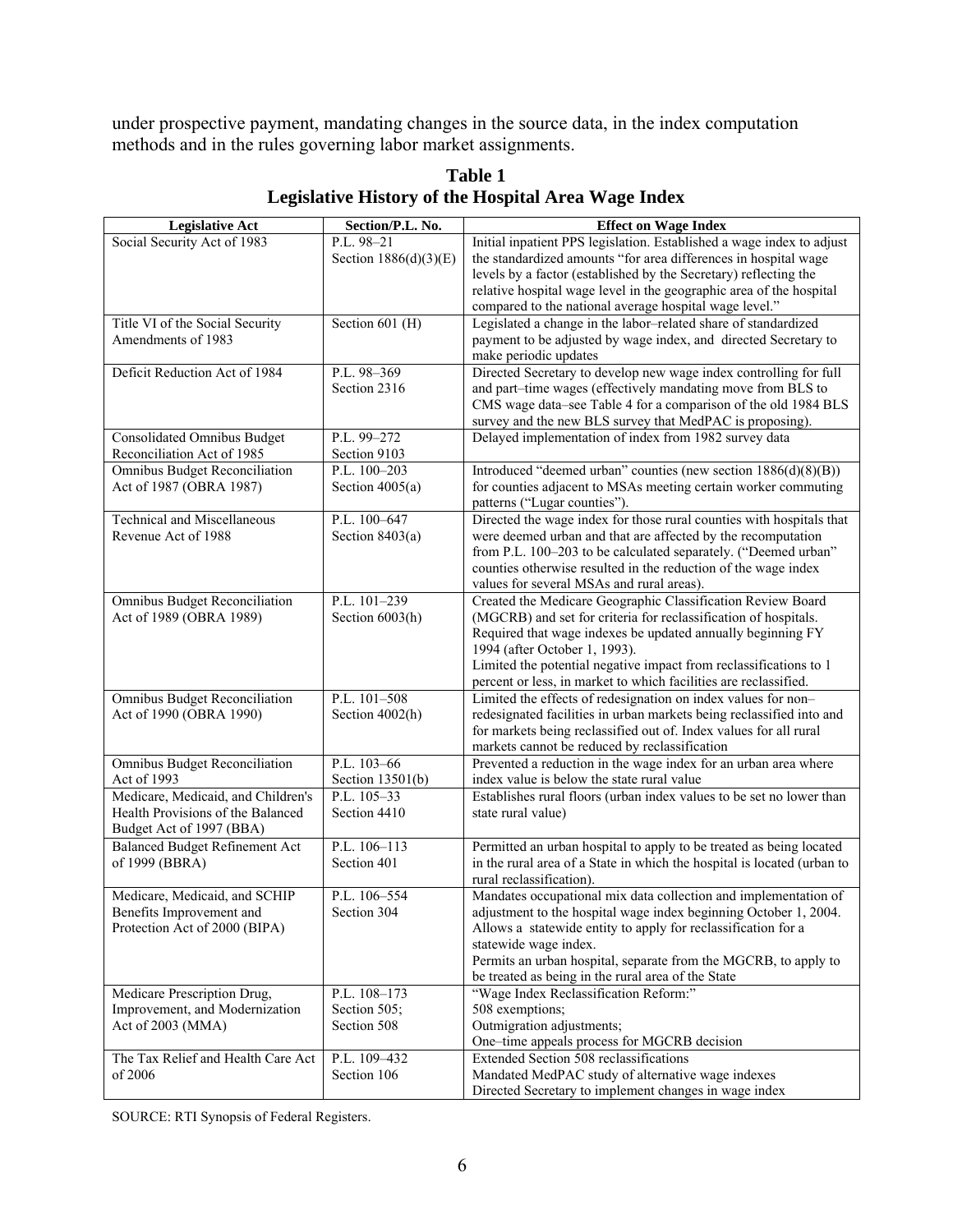<span id="page-12-0"></span>In the following sections we provide a review of the legislative and regulatory history of wage index. We trace major CMS regulatory and congressionally mandated changes that were implemented between 1984 and 2007. At the end of the section, *Table 3* also provides a chronologic summary in table form. The section is organized as follows: Section 1.2 describes the history of the wage data sources; Section 1.3 follows the processes implemented for assigning hospitals to labor markets; Section 1.4 discusses attempts to standardize the wage index for occupation mix differences; and Section 1.5 describes remaining special exceptions and adjustments that have been imposed over the years. Finally in Section 1.6, we use hospital– level data from the FY 2007 final wage index implementation to place the history of the wage index in context by identifying the number of facilities eligible and/or covered under initial rules, reclassifications, exceptions and other adjustments.

# **1.2 Hourly Wage Data Sources**

# **1.2.1 Original BLS Data**

The initial hospital wage index was created from data supplied by the Bureau of Labor Statistics (BLS) using its 1981 Employment, Wages, and Contribution File (Federal Register, 1983, p. 39765). The BLS series reported average wages per hospital worker, taken from the quarterly reports filed to state employment security agencies by all non–federal hospitals. Quarterly data on total covered hospital wages and total covered workers were reported at the county level, aggregated to CMS' defined labor markets and used to compute aggregate average wages paid per covered worker. The index was constructed by dividing market aggregate average wages per worker by the national mean wage per worker, where the national mean wage was an unweighted average across labor markets. This index adjusted hospital prospective payments in federal years (FY) 1984 and 1985.

While the BLS data represented the best national and regional data available at the time, technical limitations of this data were recognized from the start. These included the following:

- The series measures average wage per worker without distinguishing between full– time and part–time employees. Thus, the average hourly wage rate would be underestimated in geographic areas more likely to rely on part–time labor, and vice– versa.
- The data were tied to wages and workers covered by unemployment insurance. They were also subject to distortion by short–term fluctuations caused by natural disasters, strikes or retro–active adjustments.
- The data measured aggregate wages without adjustment for differences in skill mix. Therefore the index values reflected market–level variation in both the price level and the mix of occupations.
- The data did not include benefits or other wage–related costs that are also part of total compensation.

Congress attempted to address some of these problems in the Deficit Reduction Act of 1984 (P.L. 98–369). Section 2816 of this law required CMS (then HCFA) to develop a new data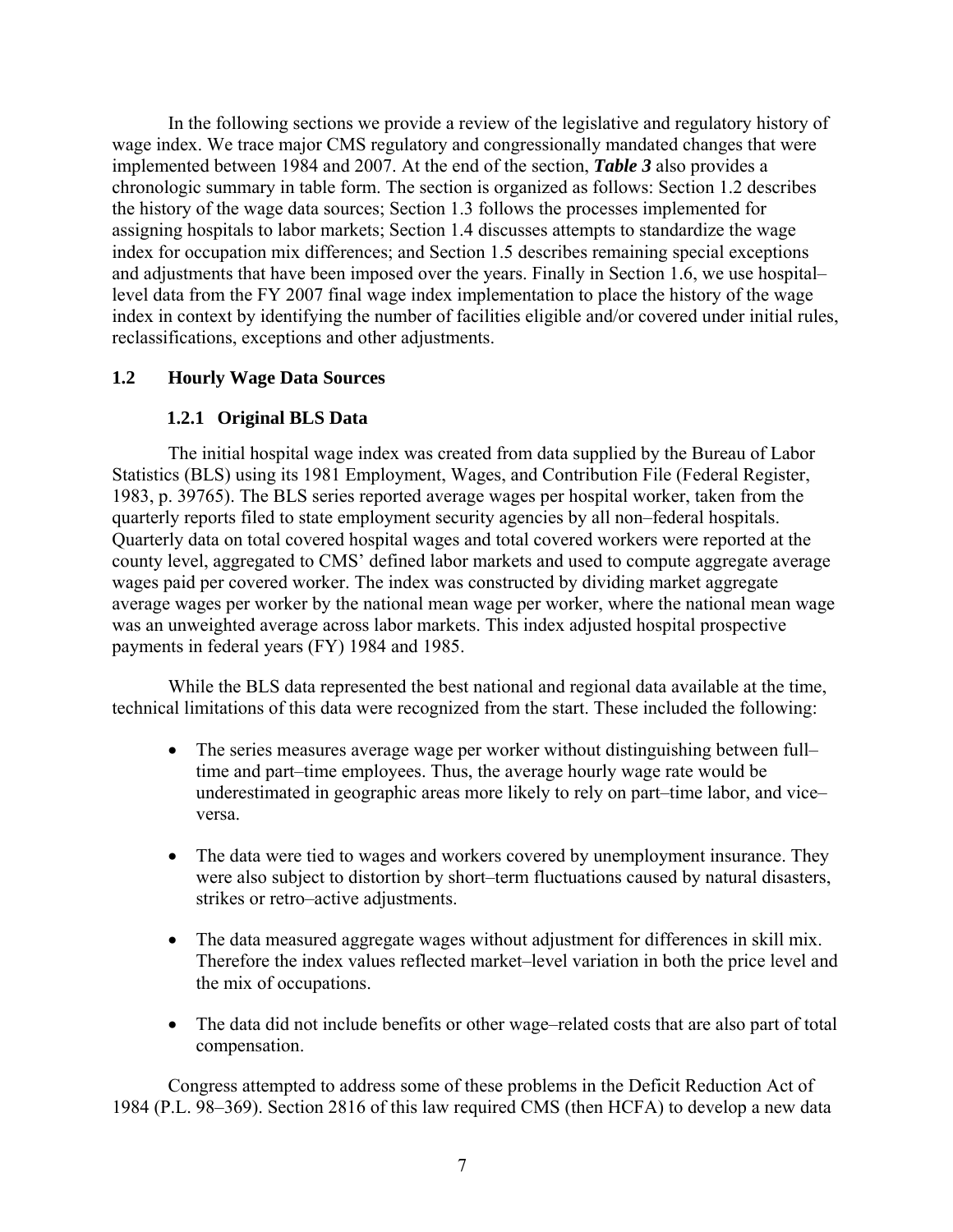<span id="page-13-0"></span>collection tool for use in constructing a hospital wage index, specifically identifying the need to control for part–time employment and to explore ways to adjust for occupation mix differences.

# **1.2.2 CMS Wage Surveys**

#### 1982 Wage Data

CMS developed a survey for all Medicare participating hospitals that collected data on wages and paid hours of employment known as the HCFA Wage Index Survey. The first HCFA survey was conducted in 1984 and collected data from FY 1982, to be used for adjusting payments in FY 1986.

The major improvements of the new wage data were that they measured average wage per hour rather than per worker, thus controlling for part–time workers and eliminating distortions from non–recurring changes in total employment. The index was constructed in a similar manner to the construction from the BLS data, using aggregate average hourly wages for each labor market divided by a national average hourly wage that was an unweighted mean across all labor markets (50 FR 35661, September 3, 1985).

Implementation of the new index was delayed from October 1, 1985 to May 1, 1986 by the Consolidated Omnibus Budget Reconciliation Act of 1985 (P.L. 99–272, Section 9103). The index was in effect for the remainder of FY 1986 and all of FY 1987.

#### 1984 Wage Data

 $\overline{a}$ 

As part of their audit activities in FY 1986, CMS instructed its intermediaries to collect the same wage survey data from providers' 1984 records (51 FR 31499, September 3, 1986) . This information was to be used for the index to adjust payments in FY 1988. A separate effort was undertaken to gather 1986 wage data by occupational category, but hospitals were given very little time to respond to the survey and many claimed they did not have reliable wage data by occupation. Only one–third of the hospitals responded to the survey, and collection of occupation–specific wage data was subsequently abandoned (Pope and Adamache, 1993).

To cushion large market–level changes, CMS used a blend of 1982 and 1984 wage data to construct the index applicable to payments in FY 1988 and FY 1989 (Federal Registers September 1, 1987 and May 8, 1989, p. 19646). Also at that time, the national average wage used to normalize the index was changed to the aggregate average (i.e. sum of all wages divided by the sum of all hours) rather than the unweighted average across markets.<sup>[1](#page-13-1)</sup> An index was constructed from 1984 survey data alone was not used for payments in FY 1990 (Federal Register September 1, 1989, p. 36475).

<span id="page-13-1"></span><sup>1</sup> This change was made because the unweighted national average was sensitive to wage corrections and area redesignations, which tended to make the index unstable. Changing the normalization factor does not alter the market relative values but it does alter the actual level of the index; to maintain budget neutrality, the federal payment amount had to be re-standardized in FY 1988 (52 FR 22102).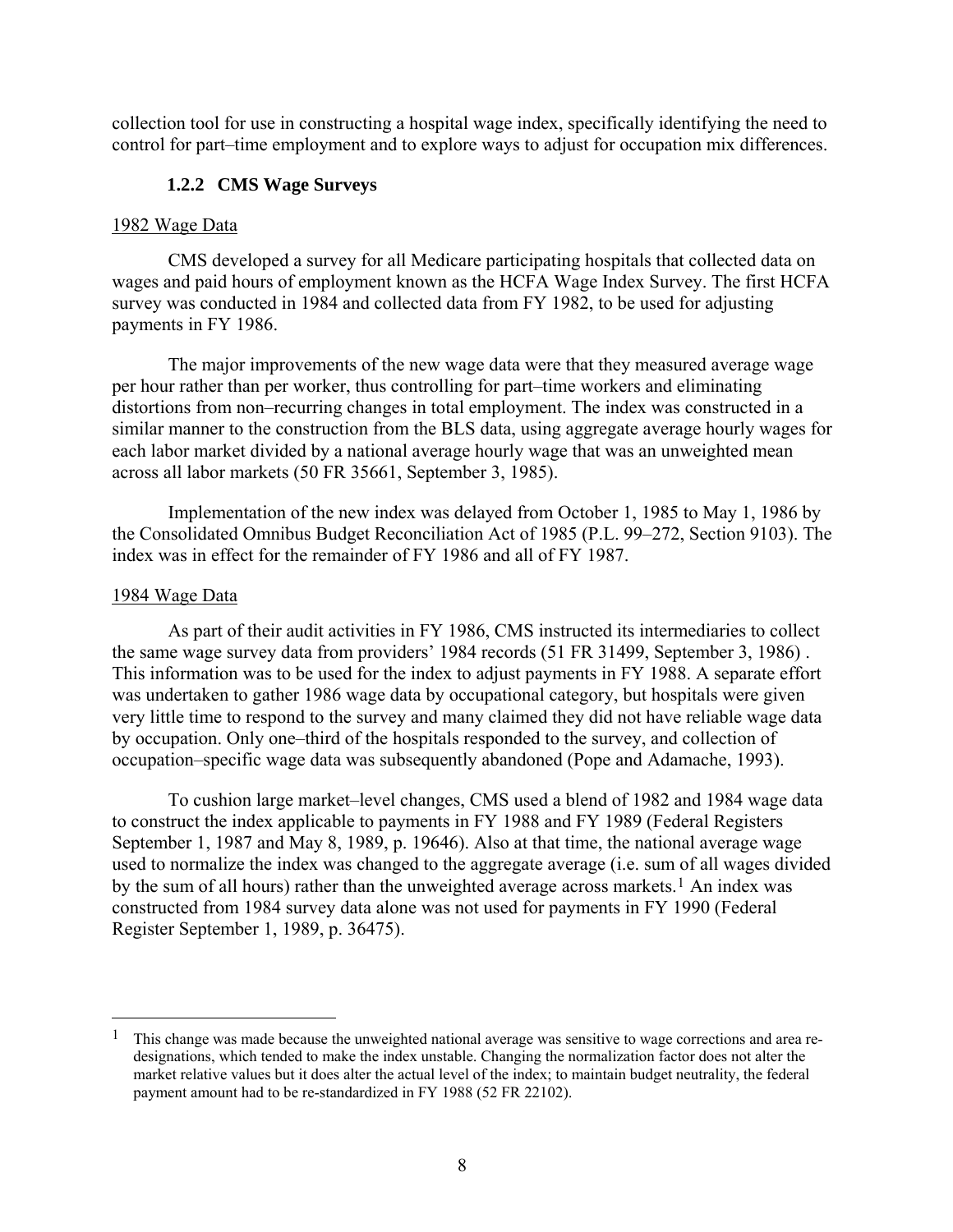#### <span id="page-14-0"></span>1988 Wage Data

 $\overline{a}$ 

A new wage survey was fielded in 1990 that collected data from providers' 1988 records to serve as the basis for adjusting payments in FY 1991. The new survey incorporated several data changes including the addition of fringe benefits, home office costs and limited types of contract labor. It also added lines to identify and exclude wages and hours associated with nursing units and other non–hospital activities. Data on contract labor were later excluded from the computation due to problems in reporting paid contract hours. Because of the remaining changes and the long period elapsed between wage surveys (1984 to 1988), a one year transition was initiated for those labor markets where the index value would have changed by more than eight percent (Federal Register, September 4 1990 p 36041). However, when Congress delayed implementation of the 1988 survey until January 1991, CMS eliminated the one year phase–in (Federal Register, January 7, 1991, 562). The wage index from the 1988 survey continued to be used for IPPS payments throughout FY 1992 and 1993.

#### Medicare Cost Report (MCR) Wage Data

The time lag between data collection and application to payments was thought to present problems for hospitals in some regions, particularly those experiencing rapid wage increases for clinical personnel (Wellever 2000). Congress addressed the issue of data timeliness in PL 101– 239 (OBRA 1989), by directing CMS to update the index annually beginning in FY 1994. CMS incorporated worksheets into the annual Medicare cost report (Worksheet S3 Parts II and III), as the source for annual updates on wages and paid hours (Federal Register, September 1, 1992 p.39746). The first MCR wage data were from the FY 1990 cost reports and were used to construct the index for FY 1994 payments. New wage index computations have been made annually since that year. Although incorporating the wage data into the cost report solved the problem of regularity in the updates, it did not improve the timeliness of the wage index, as the four–year lag between the data year and the index year has remained in effect. The lag is due to the length of the cost reporting cycle and the need to allow time for review and corrections.

#### **1.2.3 Changes in the Computation of PPS Hourly Wage**

The rules for computing the average hourly wage applicable to IPPS activities have been modified several times since the survey was first incorporated into the annual cost report. After having to exclude contract labor as reported in the 1988 survey due to incomplete or inaccurate data (Federal Register, September 1, 1992 p.39746), CMS revised and clarified the rules for reporting contracted labor for the worksheets in the FY 1990 cost report. An audit of the data was conducted and CMS found it to be "reasonable" and the costs for contract services directly related to patient care were included in the average hourly wage calculations beginning in FY 1994 (Federal Register, May 26, 1993 p 30222)[.2](#page-14-1) Benefits—primarily payroll taxes, health

<span id="page-14-1"></span><sup>2</sup> Including contract costs was a particular concern of rural providers during this time, because it was thought that rural hospitals made a disproportionate use of professional contract labor in response to skilled worker shortages (Size, 1992). Excluding higher-paid contract labor would therefore have the effect of artificially lowering average hourly wages in rural markets. Also in response to rural concerns, CMS began to include contract costs and hours of chief executive officers and other high-level administrators hired under certain management contracts, beginning in FY 1995 (Federal Register, May 27, 1994 p27708).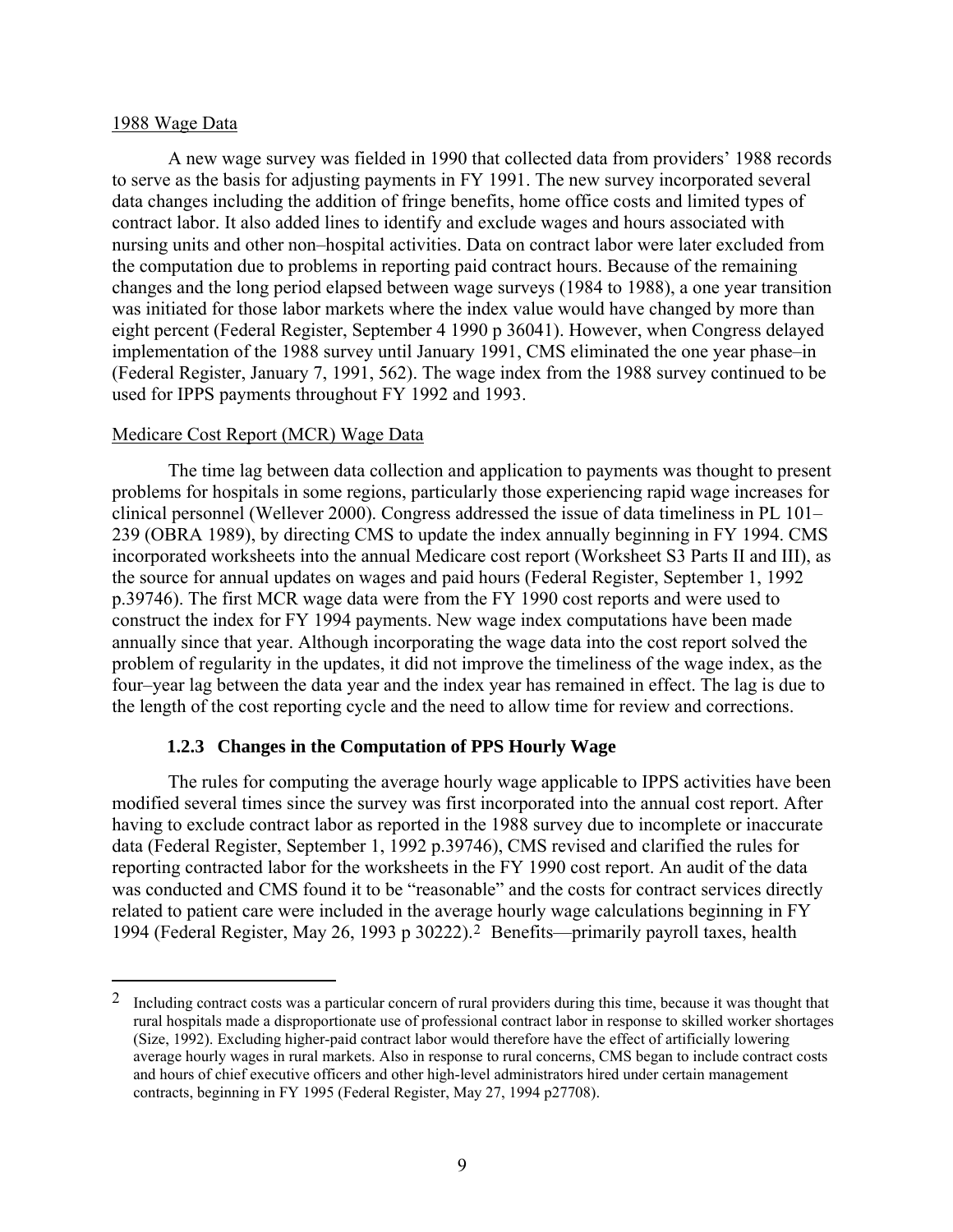<span id="page-15-0"></span>insurance and pension costs—were incorporated into the 1988 survey but multiple clarifications of what constitutes allowable wage related costs have been issued since that time.

The definition of allowable wages and hours has also been modified to allow the average hourly wage to reflect those amounts associated with activities included under IPPS –DRG payments only. The 1988 survey first excluded data for SNF and long–term care units. In subsequent years exclusions were expanded to other non–IPPS areas (home health agencies, inpatient rehabilitation and psychiatric units, federally–qualified clinics) and then incorporated lines to track wages and hours for general administrative and hospital support services in order to pro–rate these according to the ratio of IPPS and non–IPPS salaries. In 2000, the survey began adjusting for wages related to teaching physicians and medical residents, and after a five–year phase out, CMS removed these components to the hourly wage computation by 2004 (64 FR 41508).

# **1.3 Labor Markets**

 $\overline{a}$ 

# **1.3.1 Definitions**

"Area wage variation" is the variation of relative wages across hospital labor markets. CMS has always defined labor markets based on metropolitan county classifications of the Office of Management and Budget (OMB). From FY 1984 to FY 2004 these were primarily based on Metropolitan Statistical Areas (MSAs), with a few instances of MSAs further grouped into Primary Metropolitan Statistical Areas (PMSAs) or New England County Metropolitan Areas (NECMAs); non–metropolitan counties grouped into single state–level rural labor markets. In 2003, OMB used the 2000 census data to revise its metropolitan statistical area definitions and announced new Core–Based Statistical Areas (CBSAs). OMB defines a CBSA as a county or group of counties that form "a geographic entity associated with at least one core of 10,000 or more population, plus adjacent territory that has a high degree of social and economic integration with the core as measured by commuting ties". CBSAs identify metropolitan areas (still referred to as MSAs) that are similar to the MSAs under the old classification system (at least one core of 50,000 or more population), but also identify a new category called "micropolitan areas" that include counties or small groups of counties with at least one core having 10,000–50,000 population. CMS adopted the new CBSA metropolitan areas as labor markets effective with the wage index applicable to FY 2005, but continued to group micropolitan counties with other rural counties to form state–wide rural markets [3](#page-15-1) (69 FR 49026).

Because some counties previously included in MSAs became micropolitan, several hospitals that had been classified as urban became rural. CMS provided a "hold harmless' transition period for these facilities that allowed them to maintain their assignment to the MSA where they were previously located for three years, from FY 2005 – FY 2007. Beginning in 2008, these hospitals will receive their statewide rural wage index, although they will be eligible to apply for reclassification during or after the transition period (71 FR 48007). Hospitals located in all other areas that experienced a reduction in their wage index as a result of the change from

<span id="page-15-1"></span> $3 \text{ In a few very large areas labor markets use a subdivided category called Metropolitan Divisions.}$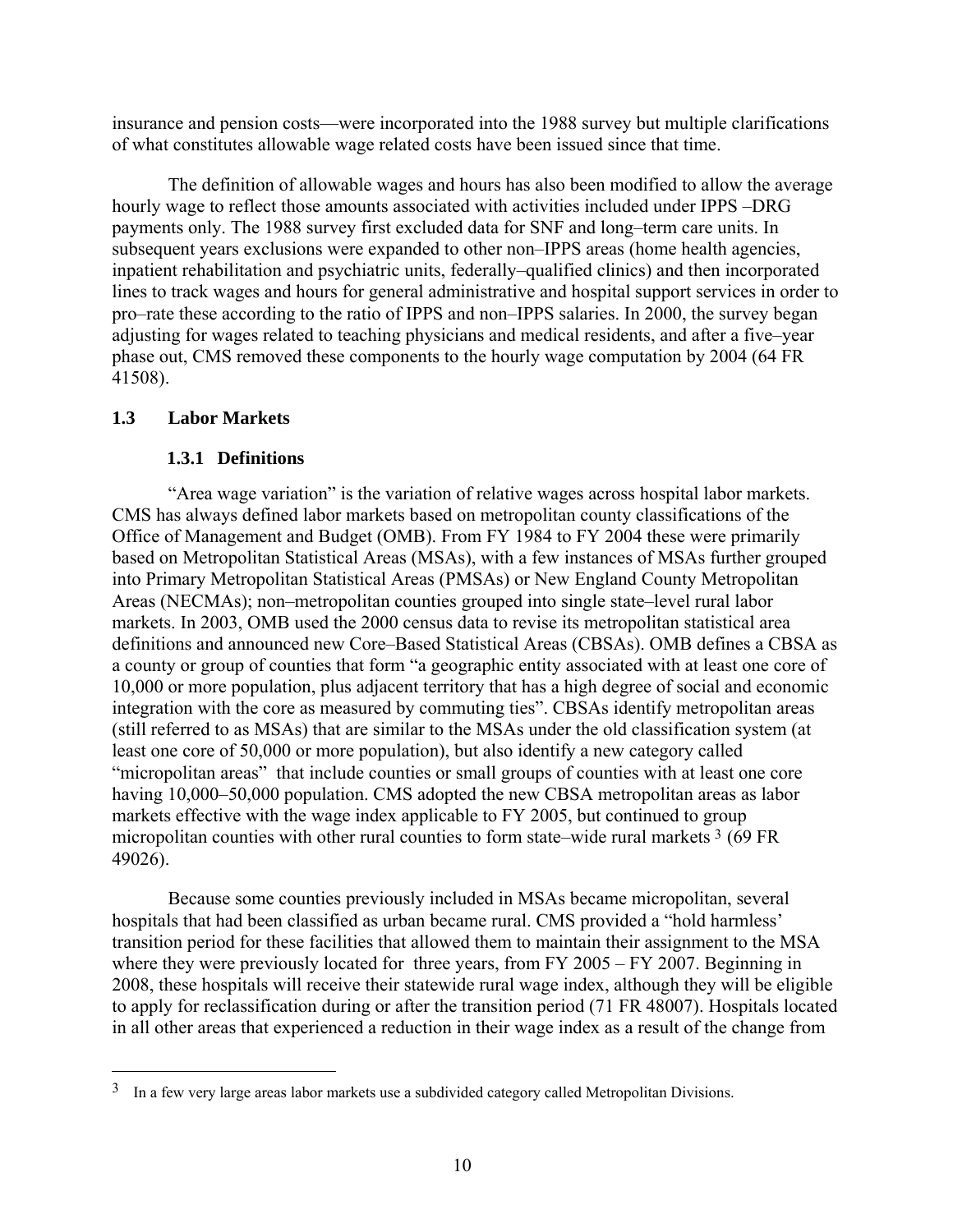<span id="page-16-0"></span>MSAs to CBSAs were allowed a two–year phase–in of the new index (i.e., a 50–50 blend in 2005, and the full new index in 2006). Hospitals in areas where CBSA changes caused an increase in the index were paid using that increased index.

### **1.3.2 Geographic Reclassification**

MSAs are aggregates of counties based primarily on population size and commuting patterns. From the outset there were numerous critics of the use of aggregated geo–political units to define economic markets, particularly among providers in the state–level rural markets, where average wages tended to be low. In the late 1980s some argued in favor of a regional wage index to correct for perceived underpayments to rural hospitals located near or adjacent to urban areas, but CMS concluded that a regional wage index would not substantively improve these problems and would lead to excessive intra–market variation (Federal Register September 1, 1989, p. 36476). ProPAC had studied intra–market variation in wages and confirmed that variation was in part due to differences in skill mix, competition, and staffing practices among hospitals (ProPAC 1986). For labor market boundaries with large differences in index values, there was concern that the wage index could unfairly penalize hospitals that competed for workers within the same labor pool. In 1987 and 1988 Congress intervened through the Omnibus Budget Reconciliation Act of 1987 (P.L. 100–203, later amended by P.L. 100–360) by allowing the Secretary to treat some counties as urban for wage index purposes if they met certain criteria regarding commuting patterns to adjacent MSAs. These exceptions are referred to as "Lugar counties," and they created hospitals that were "deemed urban", effective October 1988 (FY 1989). However, the exceptions created instability in the average wage values for the adjacent MSAs and the original rural markets, and subsequent attempts to fix this (P.L. 100–647) inadvertently reduced the benefit of reclassification for some of the very counties that the exceptions were intending to help. The Omnibus Budget Reconciliation Act of 1989 (P.L. 101–239) addressed some of these problems by creating a mid–year change (effective for discharges after April 1, 1990) that limited the negative impact of redesignated hospitals or counties on existing MSA index values.

In P.L. 101–239 Congress also responded to industry requests for a better labor market assignments exceptions process by establishing the Medicare Geographic Classification Review Board (MGCRB). Interim Final Rules for geographic reclassification were published in September of 1990 (55 FR 36754) and finalized in June of 1991 (56 FR 25458). Beginning in FY 1991, hospitals meeting certain criteria could apply for reclassification from their geographically assigned labor market to a neighboring labor market to be effective during the following payment year, if the hospital met certain qualifications with respect to geographic proximity and contiguity, and wage comparability. In some situations entire counties are allowed to seek re– designation from one market to another. The rules also limited the impact that reclassifications could have on the individual index values for markets to or from which the reclassifications were being made (although the overall impact of reclassifications on PPS payments must be made budget neutral).

In its first year of operation, the MGCRB approved 90% of the requests it received, and as a result 930 primarily rural hospitals were reclassified in FY 1992, including twenty–eight percent of all rural PPS providers. This large number of reclassifications was not expected, and to meet statutory budget neutrality requirements the standardized payment amounts for urban areas had to be reduced by 1.1 percent. In September 1992 CMS restricted the criteria for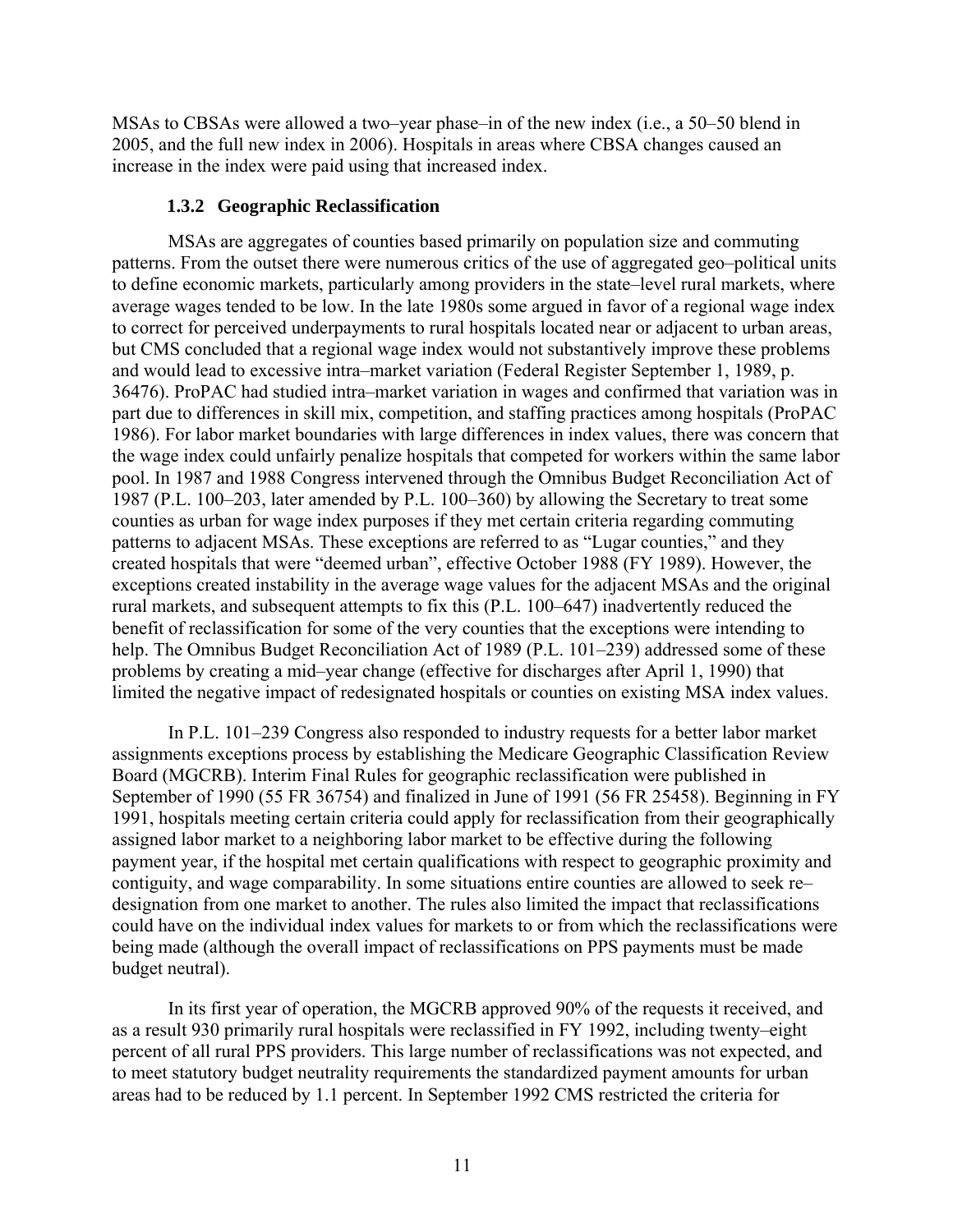eligibility in the applications that were to become effective in FY 1994. Under the first year of these rules the number of reclassified hospitals declined by approximately 60 percent (Federal Register, May 27, 1994).

While the MGCRB reclassifications benefited some hospitals, ProPAC and some others in the provider community argued for an adoption of new labor market area definitions to address the fundamental flaws to any system based on geo–political boundary lines. In 1993, ProPAC recommended defining hospital–specific labor market areas based on geographic proximity by using a "nearest neighbor" principle. This method suggested computing local average wages using an average for all facilities located within a certain fixed radius of each PPS hospital (ProPAC 1993). CMS conducted its own analysis of the nearest neighbor proposal in 1994 and requested public comment on the approach in May of 1994 (59 FR 27724), but finding no strong support within the industry for the change, subsequently decided to not adopt it (60 FR 29219). At that time the agency stated its belief that a classification system that combined an MSA–based approach with hospital–specific exceptions had "considerable potential for improving the wage index".

Hospitals may qualify for reclassification to an adjacent labor market area if they meet certain criteria relating to geographic proximity and wage cost comparability. Since 2002, these have been the following:

- If the hospital is rural, proximity is defined as location within 35 miles of the border of the market to which reclassification is requested. If the hospital is urban, the definition is within 15 miles. Alternatively, proximity conditions can be met if 50 percent of the hospital's workers live in the market to which reclassification is being requested.
- Hospitals must demonstrate that their hourly wages are comparable to the average wages of the market to which they are requesting reclassification. If the requesting hospital is rural, comparability is defined as a hospital hourly wage no less than 82 percent of the hourly wages in the market to which they are requesting reclassification, and no less than 106 percent of the average wage of all other hospitals in their geographic market. If the requesting hospital is urban, the thresholds are 84 percent and 108 percent, respectively.
- If the hospital is or has ever been classified as a rural referral center (RRC), it is not required to meet the 106 percent criterion.
- If the hospital is a sole community hospital (SCH) or an RRC, it is not required to meet the proximity criteria.
- Further special exceptions are allowed for SCHs in low population density areas to reclassify to any MSA in their state.

Reclassification requests were originally granted for one year only, but began to be effective for three year periods in FY 2003. Wage comparability tests since FY 2003 have been based on rolling 3–year average wages published by CMS.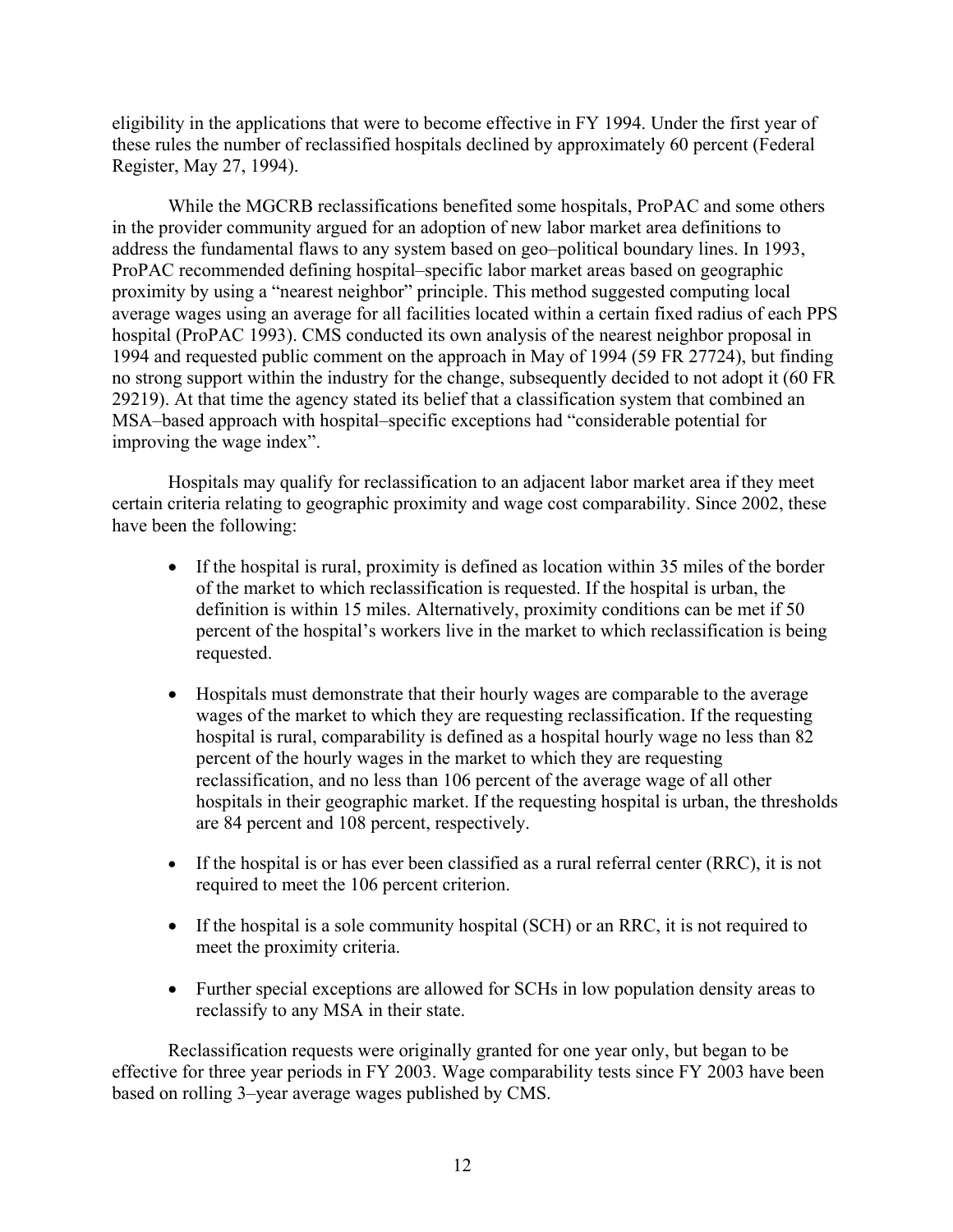Under certain circumstances county–level or even state–level reclassifications can be granted, provided all hospitals in the group agree. Reclassifications are permitted from one rural market to another, from one urban market to another, and from a rural market to an urban market. Reclassifications from urban markets to rural markets were not originally permitted, but were added under Section 401 of the BBRA of 1999, directing the Secretary to treat qualifying urban hospitals as though they are located in the rural area of their States (FR 65 47087). Section 401 hospitals therefore qualify for other PPS payment exceptions applicable to rural facilities, including sole community or rural referral center status and special exceptions and hold– harmless provisions under the hospital outpatient PPS.

In late 2003, Section 508 of the MMA (P.L.108–173) added a provision that allowed the Secretary to exercise discretion in granting one–time special appeals on selected reclassification requests that did not otherwise meet MGCRB criteria. Section 508 reclassifications were originally applicable to discharges occurring between April 1, 2004 and March 31, 2007, but were extended to the close of FY 2007 by the Tax Relief and Health Care Act of 2006.

Reclassifying hospitals from one market to another alters the average wages of both the sending and the receiving markets.<sup>4</sup> MGCRB implementing regulations limit the impact of this on the final wage index. For markets that hospitals are reclassifying *out of*

- Index values for rural markets are held harmless; index values are computed using the higher of average wages based on all facilities geographically located in that market, or all facilities assigned to that market post–reclassification.
- Index values for urban markets are computed without the data from reclassified facilities. However, if all facilities in an urban market are reclassified out of that market, the published value for that market is equal to the pre–reclassified index value. Index values for urban markets could not be reduced to a value that was lower than the index for the state rural market.

For markets that hospitals are reclassifying *in to*

 $\overline{a}$ 

- If the index value for the markets declines by less than one percent as a result of adding data from the newly reclassified hospitals, then the index is computed excluding data from the reclassifying hospitals and the index applies to geographically located as well as newly reclassified hospitals.
- If the index value for the markets declines by one percent or more as a result of adding data from the newly reclassified hospitals, then an index value from the new combined average wage is computed, but it is applicable only to the reclassifying facilities. For hospitals geographically located in that market, the index is based on average wages computed from data for facilities geographically located in, and not seeking reclassification out of, that market.

<span id="page-18-0"></span><sup>&</sup>lt;sup>4</sup> Reclassifying hospitals tend to be at the upper end of the distribution of average wages in the market they are leaving, but at the lower end of the distribution in the market into which they are requesting reclassification. Thus in many circumstances, reclassification leads to a reduction in average wages for both markets.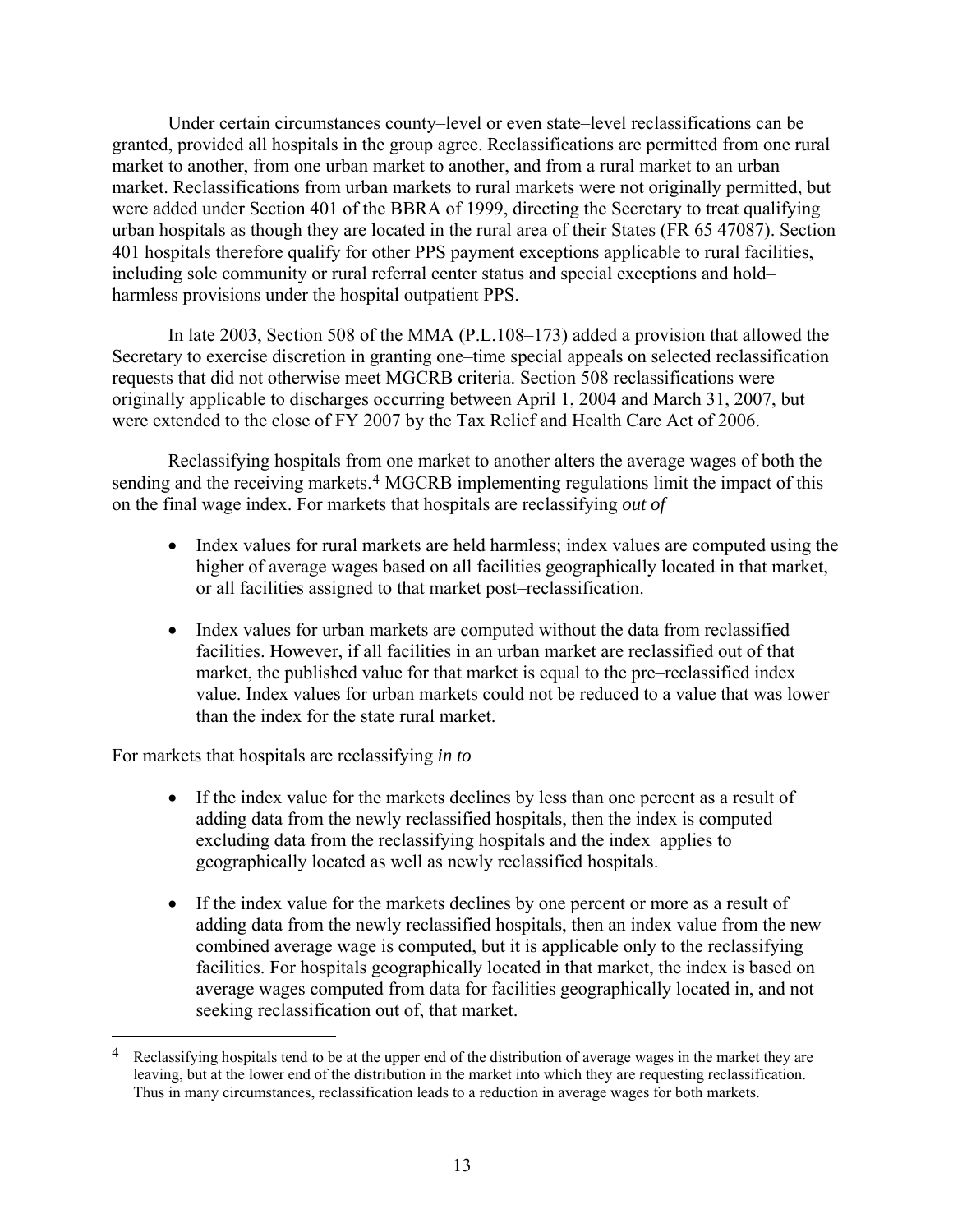#### <span id="page-19-0"></span>**1.4 Occupation Mix Adjustment**

Following the failure of the 1986 special survey on occupation mix, CMS expressed a willingness to revisit the issue at some point in the future to take occupational mix into account in calculating the wage index (Federal Register, September 1, 1987, p.33041). Although CMS announced its intention to collect occupational–mix adjustment data two years later in the PPS Final Rules published in September of 1989, by 1991 occupational–mix adjustments had been reviewed again and ruled out "at that time" (Federal Register, June 3, 1991, p. 25192). The reasons cited included (1) the administrative burden on hospitals was heavy, (2) the definition of the optimal mix of occupations was not known (3) the desirability (or equity impact) of redistributing PPS payments was not clear, and (4) that the impact of standardizing relative wages for occupation mix differences across markets may have been overstated (Wellever 2000).

The issue of occupational mix adjustment was then reintroduced by Congress when the Benefits Improvement and Protection Act of 2000 (BIPA) was passed (PL 106–554). The legislation mandated that the hospital wage index be adjusted to reflect the occupational mix of employees, and ordered CMS to collect data on the occupational mix of employees for each hospital no less frequently than every three years.

CMS' initial occupational mix survey following this legislation occurred in early 2003, collecting data also from a period spanning 2001 to 2003. Paid hours were collected on 19 occupation groups representing just over one–half of hospital employment. These were used to construct a set of adjustment factors for covered occupations that would standardize the wage index applicable to payments in FY 2005 through FY 2007 (non–covered occupations were effectively given an occupation weight of one). Due to a number of concerns about data quality, CMS decided to implement a blended index using only 10% occupation mix–adjusted and 90% unadjusted values (Federal Register, August 11, 2004). In addition, CMS stated they wanted to move cautiously with occupational mix adjustment in recognition of changing trends in the hiring of nurses, the largest group in the occupational mix survey. The second "triennial" occupation mix survey occurred in 2006, and in this survey CMS expanded data collection for additional categories of nursing employment but dropped the data collection for non–nursing occupation groups.

The nursing occupation mix survey was fielded from January to June of 2006, with the intention of being used to develop nursing–only occupation mix adjustment factors for the wage index applied to payments from FY 2008 through FY 2010. In April 2006, in Bellevue Hosp. Center v. Leavitt, the Court of Appeals for the Second Circuit ordered CMS to apply the occupational mix adjustment to 100 percent of the wage index effective for FY 2007. Rather than use a 100% adjustment from the 2003 survey, CMS chose to use the first 3 months of data collected from the 2006 survey to calculate a new "nursing only" occupational mix adjustment (71 FR 47870, August 18, 2006). This final index affected payments for discharges starting October 1 (71 FR 59886, October 11, 2006). The full 6 months of data will be used to construct occupation mix adjustment factors for the FY 2008 wage index.

#### **1.5 Other Adjustments**

Two other major adjustments to the hospital wage index are allowed under IPPS. One is referred to as the "rural floor," and the other is the "out–migration adjustment."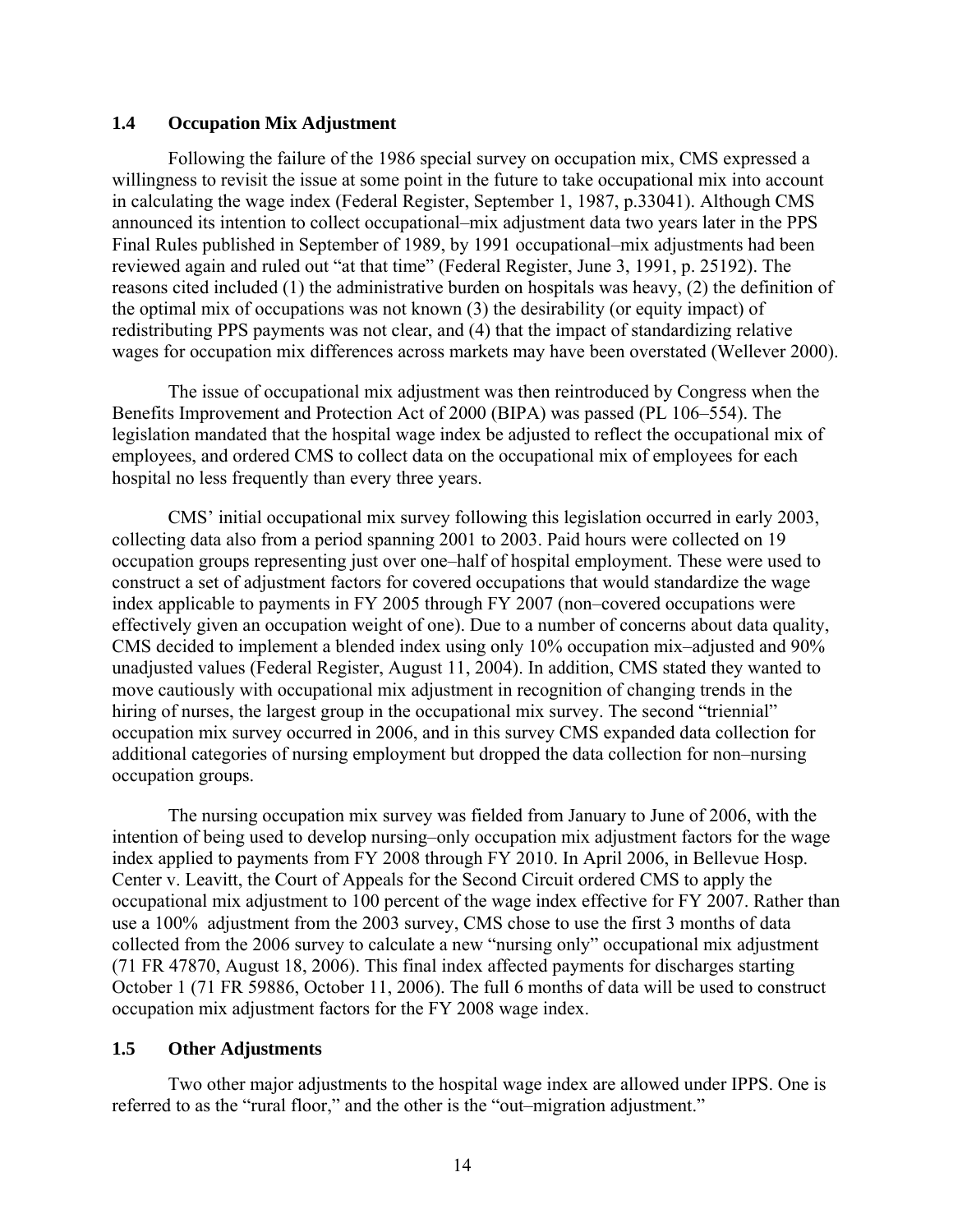#### **1.5.1 Rural Floors**

<span id="page-20-0"></span>Section 4410 of the BBA (P.L. 105–33) provided that for discharges occurring on or after October 1, 1997, the area wage index applicable to any hospital that is located in an urban area of a state may not be less than the area wage index applicable to hospitals located in rural areas in the state (69 FR 49109). Commonly referred to as the "rural floor", this provision is actually an urban floor, in that it sets a minimum index value for any urban labor index that is equal to the rural index value for the state where that MSA is located. "Rural floors" are distinguished from "urban to rural" reclassifications in that they do not re–group hospitals into different labor markets for purposes of re–computing average market wages. Rural floors do not change anything about the computation of the wage index, but do alter the assignment of specific wage index values. Hospitals benefiting from the rural floor provisions receive the higher rural wage index value, but do not alter their status as urban hospitals.

The rural floor provision could not be applied in the two States where there were no non– metropolitan areas (New Jersey and Rhode Island). Hospitals in those two States commented that the absence of a rural floor disadvantaged them for wage index purposes compared to hospitals where the rural floor provision applied (69 FR 28291), contending that they would have higher wage indexes if there were a rural area in their State to set a floor under the wage indexes within that State. CMS agreed with these hospitals and subsequently developed an "imputed floor" for the two all–urban States (based on the ratio of the lowest to highest index values in states that did have applicable rural floors). CMS went further with this to also impute a floor for Massachusetts, which had geographic rural areas but no IPPS hospitals actually classified as rural. Despite some objections in the public comments, CMS adopted a policy of imputing hypothetical rural floors for these three states, but limited the effective period to 3 years (FYs 2005, 2006, and 2007) so that CMS could monitor the policy change (69 FR 49110).

#### **1.5.2 Out–Migration Adjustments**

Section 505 of the MMA provided for an increase in the wage index for certain hospitals located in counties that have a high percentage of residents that commute for hospital employment in neighboring higher–wage MSAs. The Secretary set a commuting (or "out– migration") threshold of ten percent for counties to qualify for the adjustment, based on commuting patterns as identified from decennial census data. In addition, hospitals located in qualifying counties must have average wages that are higher than the average for the labor market in which they are located. By statute hospitals that are "deemed urban", hospitals that are reclassified through the MGCRB, and hospitals that are reclassified under the terms of Section 508 of the MMA cannot receive this adjustment.

Qualifying counties are identified for three–year periods (commuting patterns are measured only every ten years, but because qualification is a function of commuting percentages and relative wages, a change in the index could trigger a change in eligibility). Qualifying hospitals located in qualifying counties receive an increase in the wage index that is equal to an average of the difference between the wage index for the resident county and the higher wage index for the work area county(s), weighted by the overall percentage of workers who are employed in an area with a higher wage index. When this adjustment was first implemented in FY 2005, 230 counties met the commuting criteria for the adjustment (69 FR 49064, August 11, 2004). There were 415 PPS hospitals located within these counties and of these, 181 were not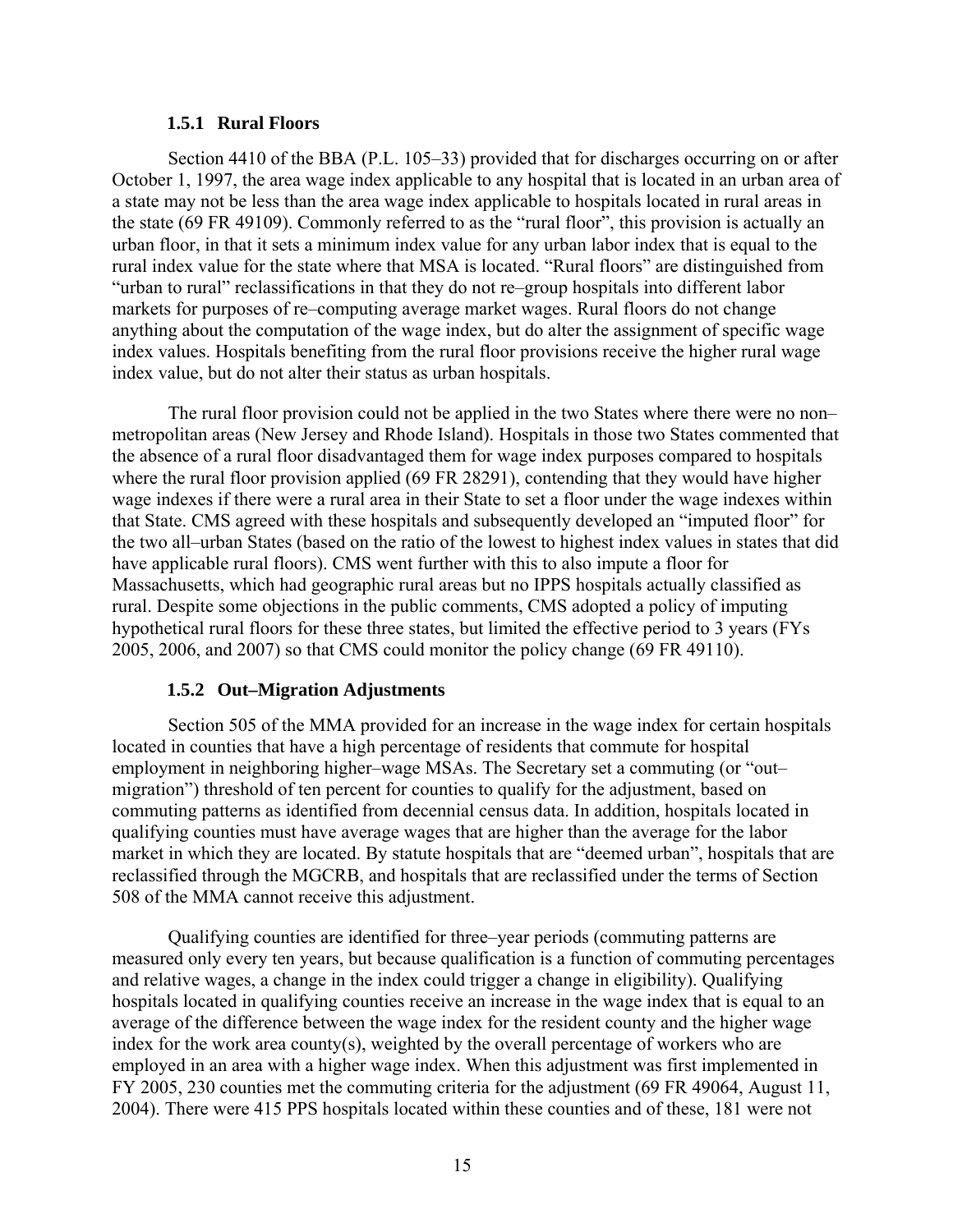<span id="page-21-0"></span>eligible because they were already reclassified. Of the remaining 234 hospitals, automatic positive adjustments to the wage index were processed for those with hourly wages greater than the pre–reclassified market average.

The out–migration adjustment is unusual in that is not required to be budget neutral. At the individual hospital level the adjustments can be substantial, with some counties qualifying for increases of more than ten percent. However, due to the relatively small size of the qualifying counties and the small number of hospitals that qualify, CMS estimated that the impact on total hospital payments would be minimal, with an overall impact of 0.1 percent.

# **1.6 Wage Index Implementation as of FY 2007**

Most of the adjustments, exceptions and market reclassification opportunities have been added cumulatively to the wage index, such that a substantial portion of PPS facilities operate under one or another of them. *Table 2* identifies rural and urban providers that are paid under IPPS in FY 2007 and are therefore subject to the wage index. Nearly four of every ten PPS hospitals has some sort of exception. Thirty–nine percent of all rural facilities and 17 percent of all urban facilities have some sort of reclassification. Ten percent of urban providers are located in MSAs subject to the rural floor provisions or to the imputed rural floors. Outmigration adjustments increase the index values for two percent of urban PPS providers (133 hospitals) but nine percent of rural ones (90 hospitals). The size of the adjustments averages 1.3 percent across qualifying urban counties but 3.4 percent across qualifying rural ones.

# **1.7 Summary Comparison: BLS Versus CMS Source Data**

MedPAC's proposed alternative approach to computing a wage index is recommending that CMS return to the BLS as the source for area wage data. However, both the BLS data that MedPAC is recommending and its proposed new approach to computing the index are very different from the original BLS index used by CMS for the first two years of inpatient PPS. Where the original BLS series (as well as the subsequent CMS wage data) were hospital–specific averages of wages for all occupations, the Occupation Employment Statistics (OES) data now proposed are all–industry measures of average wages by occupation. Further, where the original data measured average wages per worker without adjustment for part–time status or occupation mix, the proposed BLS data come from surveys of average wages per hour, with adjustment for occupation mix based on national employment weights for short–term general hospitals. *Table 4* presents the main differences between BLS data as originally used in the first PPS wage indexes, the CMS data as developed over the last twenty years under PPS, and the BLS OES data as now proposed for an alternative approach to area wage adjustment.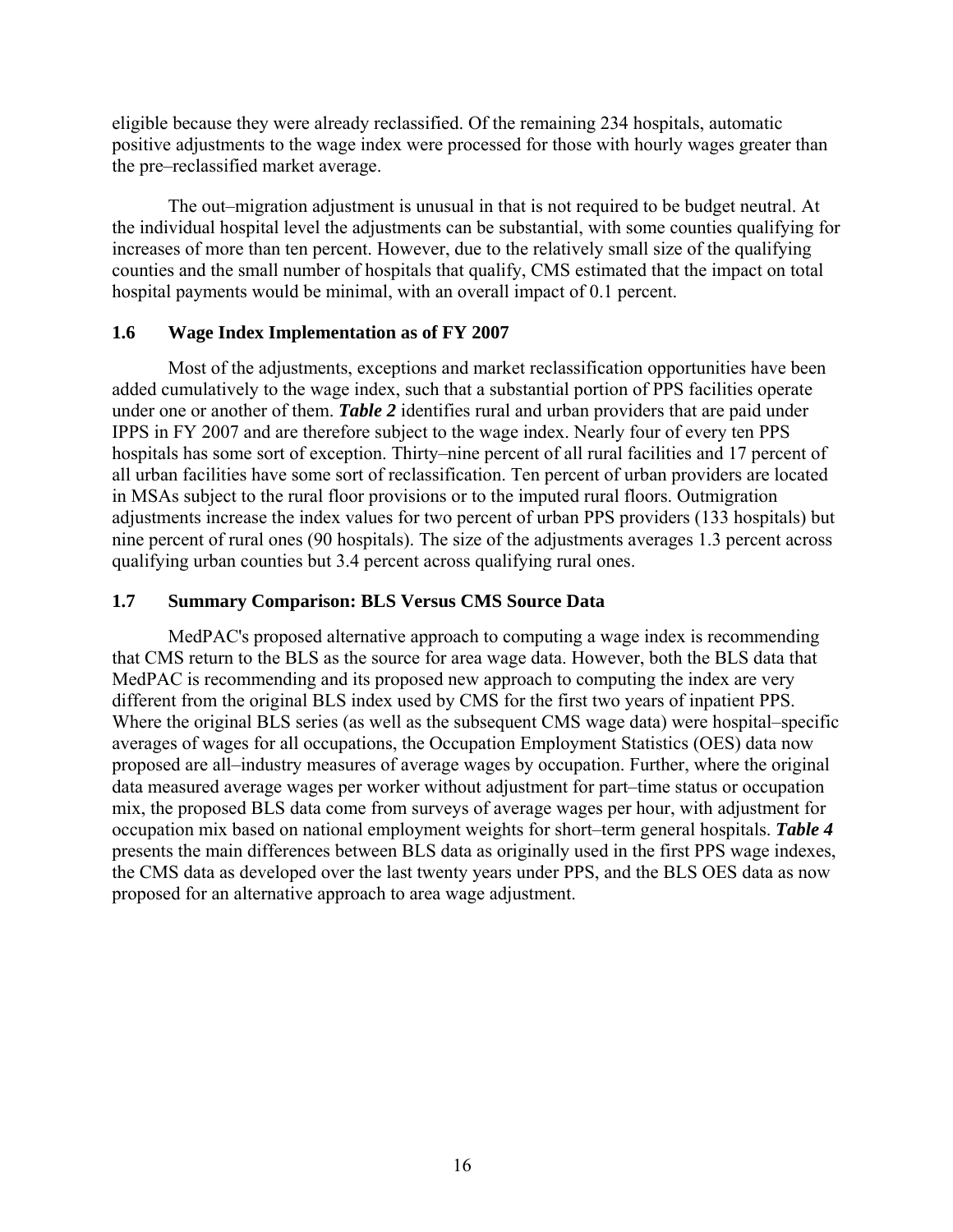# <span id="page-22-0"></span>**Table 2 Summary of Exceptions and Adjustments to the Hospital Area Wage Index as Implemented for FY 2007 IPPS**

|                                                                                                                                                                                                                                                          | <b>Provider Counts and Percents</b> |                |                              |      |                               |                      |
|----------------------------------------------------------------------------------------------------------------------------------------------------------------------------------------------------------------------------------------------------------|-------------------------------------|----------------|------------------------------|------|-------------------------------|----------------------|
|                                                                                                                                                                                                                                                          | Urban                               |                | Rural                        |      | Total                         |                      |
| Total inpatient PPS providers (FY 2007 Impact File)                                                                                                                                                                                                      | 2,590                               | 100%           | 1,005                        | 100% | 3,595                         | 100%                 |
| Labor market reclassifications:<br>Lugar Counties ("deemed urban", since 1988)                                                                                                                                                                           | 49                                  | 2%             |                              |      | 49                            | $1\%$                |
| MGCRB decisions, standard criteria                                                                                                                                                                                                                       | 280                                 | 11%            | 358                          | 36%  | 638                           | 18%                  |
| MGCRB decisions (MMA "Section 508" special appeals)                                                                                                                                                                                                      | 81                                  | 3%             | 27                           | 3%   | 108                           | 3%                   |
| Urban to Rural (BIPA "Section 401" providers)<br>"Special Exceptions" by the Secretary (see note)                                                                                                                                                        | 30<br>13                            | $1\%$<br>$1\%$ | $\ast$<br>5                  | 0.5% | 30<br>18                      | $1\%$<br>$1\%$       |
| Subtotal, all reclassified providers                                                                                                                                                                                                                     | 453                                 | 17%            | 390                          | 39%  | 843                           | 23%                  |
| <b>Out–migration adjustments</b> (MMA "Section 505")<br>Mean value of adjustments:<br><b>Minimum</b><br>Maximum                                                                                                                                          | 133<br>1.3%<br>0.07%<br>5.6%        | 2%             | 91<br>3.2%<br>0.07%<br>12.4% | 9%   | 224<br>2.1%<br>0.07%<br>12.4% | 6%                   |
| <b>Rural floor index assigned</b><br>Original: providers in states with rural markets<br>Imputed: providers in "all urban states"<br>"Hold–Harmless" providers from MSA–to–CBSA change<br>(now in rural but formerly in metropolitan markets, allowed to | 216<br>40                           | 8%<br>2%       | $***$<br>46                  | 5%   | 216<br>40<br>46               | 6%<br>$1\%$<br>$1\%$ |
| retain former metropolitan designation for three years, FY 2005–<br>2007)<br><b>Summary Count:</b><br>at least one exception to assigned labor market or computed<br>wage index:                                                                         | 842                                 | 33%            | 481                          | 47%  | 1323                          | 37%                  |

\* Five providers in this category were identified in the CMS impact file as rural (presumed error; placed in urban column)

\*\* Two providers in this category were identified in the CMS impact file as rural (presumed error; placed in urban column)

NOTE: "Special exceptions" are reclassifications allowed at the discretion of the Secretary for certain providers that had previously qualified under rules for group (county–wide) reclassifications, where statutory changes related to other PPS provisions would otherwise have disqualified these providers from reclassification. These exceptions were first implemented in FY 2005 (see 69 FR 49104–49105).

SOURCES: RTI analysis of FY 2007 Impact File as published October 2006, supplemented by Tables 4A–1, 4B–1, 4C–1, 4F, 4J, 9A, 9B and 9C published in FR 71– 59975 to 60040. Rural floor providers were identified by table forwarded from CMS.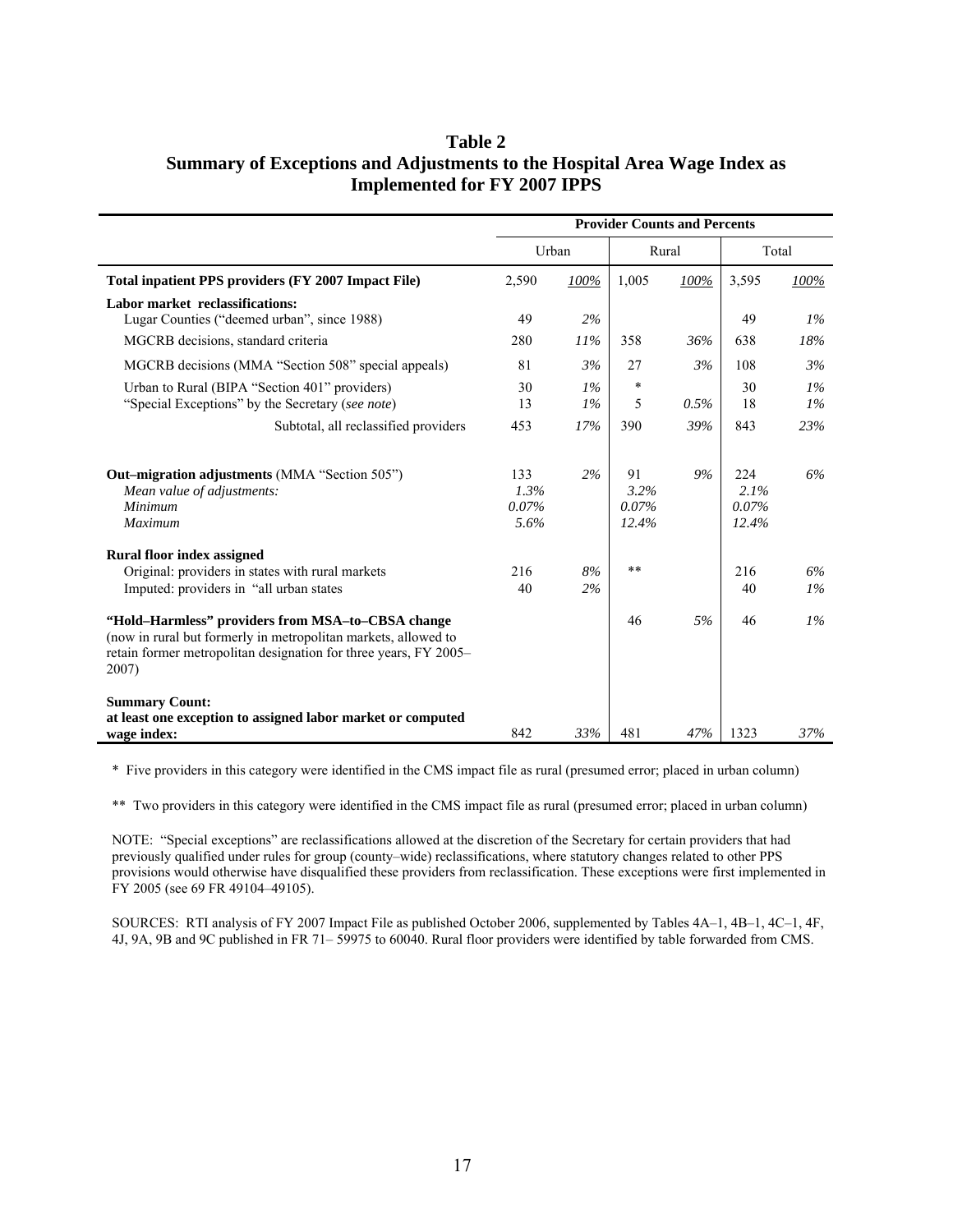<span id="page-23-0"></span>

| Payment<br><b>Fiscal Year</b> | <b>Wage Data</b><br><b>Source</b>               | <b>Data Definitions</b><br>and Adjustments                                                                                                                                                                                                                                                        | <b>Labor Market</b><br><b>Definitions</b> | <b>Labor Market</b><br><b>Exceptions</b>                                                                                                                                           | <b>Other Adjustments</b><br>and Exceptions                                                                                                                   |
|-------------------------------|-------------------------------------------------|---------------------------------------------------------------------------------------------------------------------------------------------------------------------------------------------------------------------------------------------------------------------------------------------------|-------------------------------------------|------------------------------------------------------------------------------------------------------------------------------------------------------------------------------------|--------------------------------------------------------------------------------------------------------------------------------------------------------------|
| 1984                          | <b>BLS</b>                                      | Market aggregate average<br>hospital wage/worker;<br>$\text{national} = \text{unweighted}$<br>average across areas                                                                                                                                                                                | MSAs or state<br>non-metro                | None                                                                                                                                                                               | None                                                                                                                                                         |
| 1985                          | <b>BLS</b>                                      | Same                                                                                                                                                                                                                                                                                              | Same                                      | None                                                                                                                                                                               | None                                                                                                                                                         |
| 1986                          | 1982 HCFA Wage<br><b>Index Survey</b><br>(HWIS) | Market aggregate average<br>hospital hourly wage;<br>national = unweighted<br>average across areas                                                                                                                                                                                                | Same                                      | None                                                                                                                                                                               | None                                                                                                                                                         |
| 1987                          | 50/50 blend of 1982<br>and 1984 $HWIS1$         | Market aggregate average<br>hospital hourly wage;<br>$\text{national} = \text{aggregate average}$<br>hourly wage                                                                                                                                                                                  | Same                                      | None                                                                                                                                                                               | None                                                                                                                                                         |
| 1988                          | Blend of 1982 and<br>1984 HWIS                  | Same                                                                                                                                                                                                                                                                                              | Same                                      |                                                                                                                                                                                    |                                                                                                                                                              |
| 1989                          | Same                                            | Same                                                                                                                                                                                                                                                                                              | Same                                      | "Lugar" Counties<br>(hospitals deemed<br>urban based on<br>commuting patterns<br>to adjacent MSA)                                                                                  | Index re-computed<br>for affected MSAs<br>and rural areas as<br>though deemed<br>hospitals were<br>located in adjacent<br><b>MSA</b>                         |
| 1990                          | 1984 HWIS                                       | Same                                                                                                                                                                                                                                                                                              | Same                                      | "Lugar" Counties                                                                                                                                                                   | Index assignments<br>for "deemed urban"<br>counties set at higher<br>of county-specific or<br>rural rate; rural areas<br>held harmless from<br>any reduction |
| 1991                          | <b>1988 HWIS</b>                                | Excluded data from non-<br>acute hospital areas;<br>included fringe benefits and<br>better editing.<br>100% 1988 data<br>implemented as of 1/1/91<br>(proposed phase-in of 1988<br>survey data for areas with<br>large shifts was dropped<br>following mandated delay of<br>implementation date). | Same                                      | "Lugar" Counties                                                                                                                                                                   | Limited negative<br>impact of<br>reclassification (on<br>facilities originally<br>located in urban<br>markets) to 1 percent<br>reduction.                    |
| 1992                          | <b>1988 HWIS</b>                                | Same                                                                                                                                                                                                                                                                                              | Same                                      | "Lugar" Counties<br>First year of<br><b>MGCRB</b><br>reclassifications<br>implemented for<br>rural-to-rural,<br>rural-to-urban and<br>urban-to-urban<br>changes (930<br>hospitals) | Same                                                                                                                                                         |

**Table 3 Hospital Area Wage Index Chronology, by Year of Implementation** 

(continued)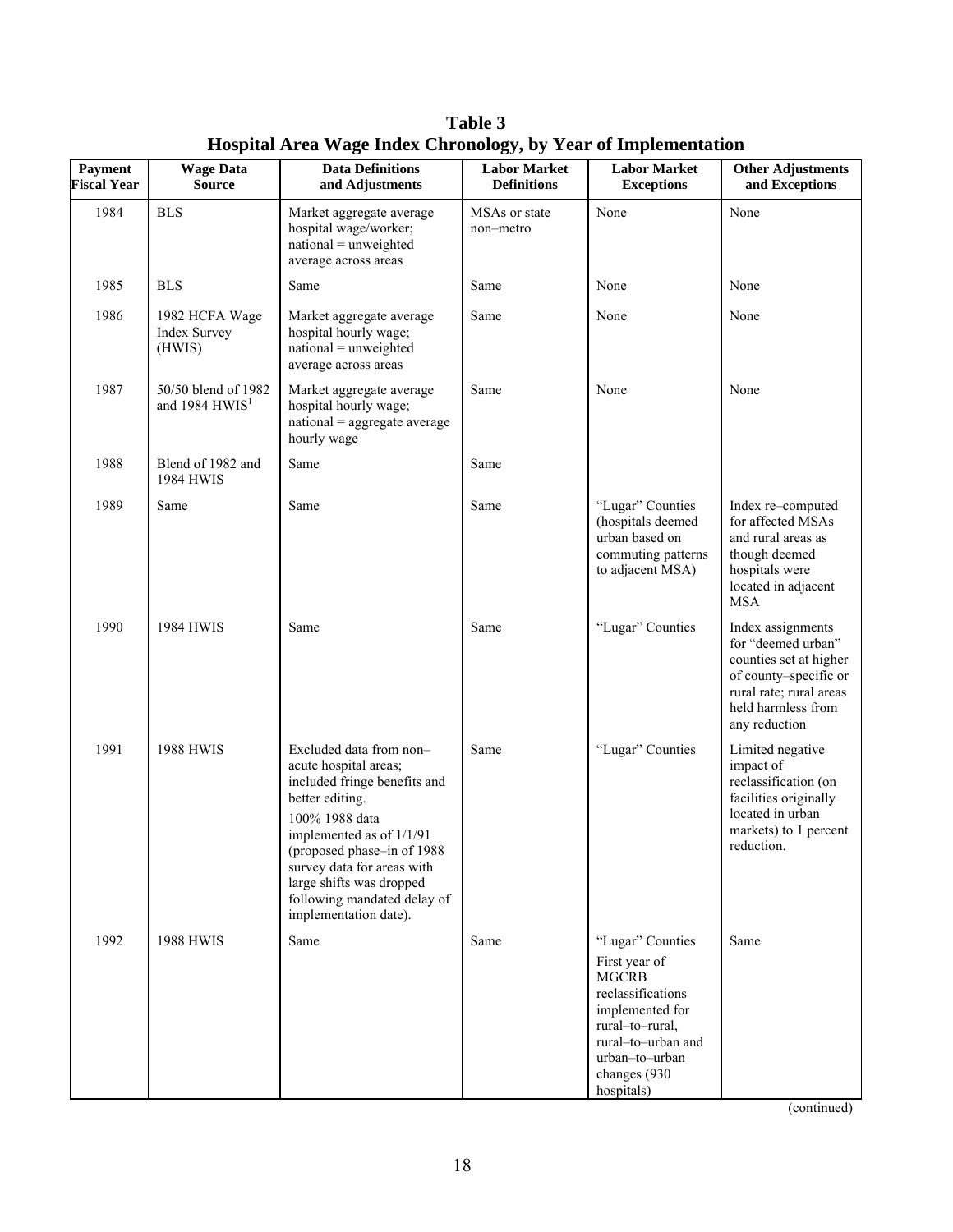| Table 3 (continued)                                            |  |  |  |  |
|----------------------------------------------------------------|--|--|--|--|
| Hospital Area Wage Index Chronology, by Year of Implementation |  |  |  |  |

| <b>Payment</b><br><b>Fiscal Year</b> | <b>Wage Data</b><br><b>Source</b>   | <b>Data Definitions</b><br>and Adjustments                                                                                   | <b>Labor Market</b><br><b>Definitions</b> | <b>Labor Market</b><br><b>Exceptions</b>                                                                                                                             | <b>Other Adjustments</b><br>and Exceptions                                                                                                |
|--------------------------------------|-------------------------------------|------------------------------------------------------------------------------------------------------------------------------|-------------------------------------------|----------------------------------------------------------------------------------------------------------------------------------------------------------------------|-------------------------------------------------------------------------------------------------------------------------------------------|
| 1993                                 | <b>1988 HWIS</b>                    | Same                                                                                                                         | Reclassification<br>criteria tightened    | <b>Lugar Counties</b><br>2 <sup>nd</sup> year of MGCRB<br>reclassifications                                                                                          | Same                                                                                                                                      |
| 1994                                 | 1990 Medicare Cost<br>Reports (MCR) | Allowed wages and hours for<br>professional contract<br>services if directly related to<br>patient care.                     | Same                                      | <b>Lugar Counties</b><br>3 <sup>rd</sup> year of MGCRB<br>reclassifications;<br>number approved<br>reduced by 60<br>percent under<br>revised eligibility<br>criteria | Same                                                                                                                                      |
| 1995                                 | 1991 MCR                            | Allowed wages and hours for<br>contracted managers                                                                           | Same                                      | Same                                                                                                                                                                 | Same                                                                                                                                      |
| 1996                                 | 1992 MCR                            | Same                                                                                                                         | Same                                      | Same                                                                                                                                                                 | Same                                                                                                                                      |
| 1997                                 | 1993 MCR                            | Same                                                                                                                         | Same                                      | Same                                                                                                                                                                 | Same                                                                                                                                      |
| 1998                                 | 1994 MCR                            | Same                                                                                                                         | Same                                      | Same                                                                                                                                                                 | BBA adds "Rural<br>floors" where urban<br>WI values cannot be<br>lower than state rural<br>values                                         |
| 1999                                 | 1995 MCR                            | Allowed wages and hours for<br>contract physician Part A<br>costs                                                            | Same                                      | <b>BBRA</b> Section 401<br>allows urban-to-<br>rural<br>reclassifications                                                                                            | Same                                                                                                                                      |
| 2000                                 | 1996 MCR                            | Began a five-year phase-out<br>of wages and hours for<br>teaching physicians, medical<br>residents and nurse<br>anesthetists | Same                                      | 441 total hospitals<br>were re-declassified<br>hospitals                                                                                                             | Same                                                                                                                                      |
| 2001                                 | 1997 MCR                            | Same                                                                                                                         | Same                                      | Same                                                                                                                                                                 | Same                                                                                                                                      |
| 2002                                 | 1998 MCR                            | Same                                                                                                                         | Same                                      | Same                                                                                                                                                                 | Same                                                                                                                                      |
| 2003                                 | 1999 MCR                            | 2003 Occupational Mix data<br>collected                                                                                      | Same                                      | <b>MGCRB</b> decisions<br>become effective for<br>three years                                                                                                        | Same                                                                                                                                      |
| 2004                                 | <b>2000 MCR</b>                     |                                                                                                                              | Same                                      | MMA adds "Section<br>508" reclassification<br>decision appeals<br>permitted                                                                                          | MMA adds "Section<br>505" out-migration<br>adjustments to wage<br>index for qualifying<br>counties                                        |
|                                      |                                     |                                                                                                                              |                                           |                                                                                                                                                                      | MMA places upper<br>limit of 62% on<br>labor-related share of<br>standardized rate<br>topped at 62% for<br>markets with WI<br>below 1.00. |

(continued)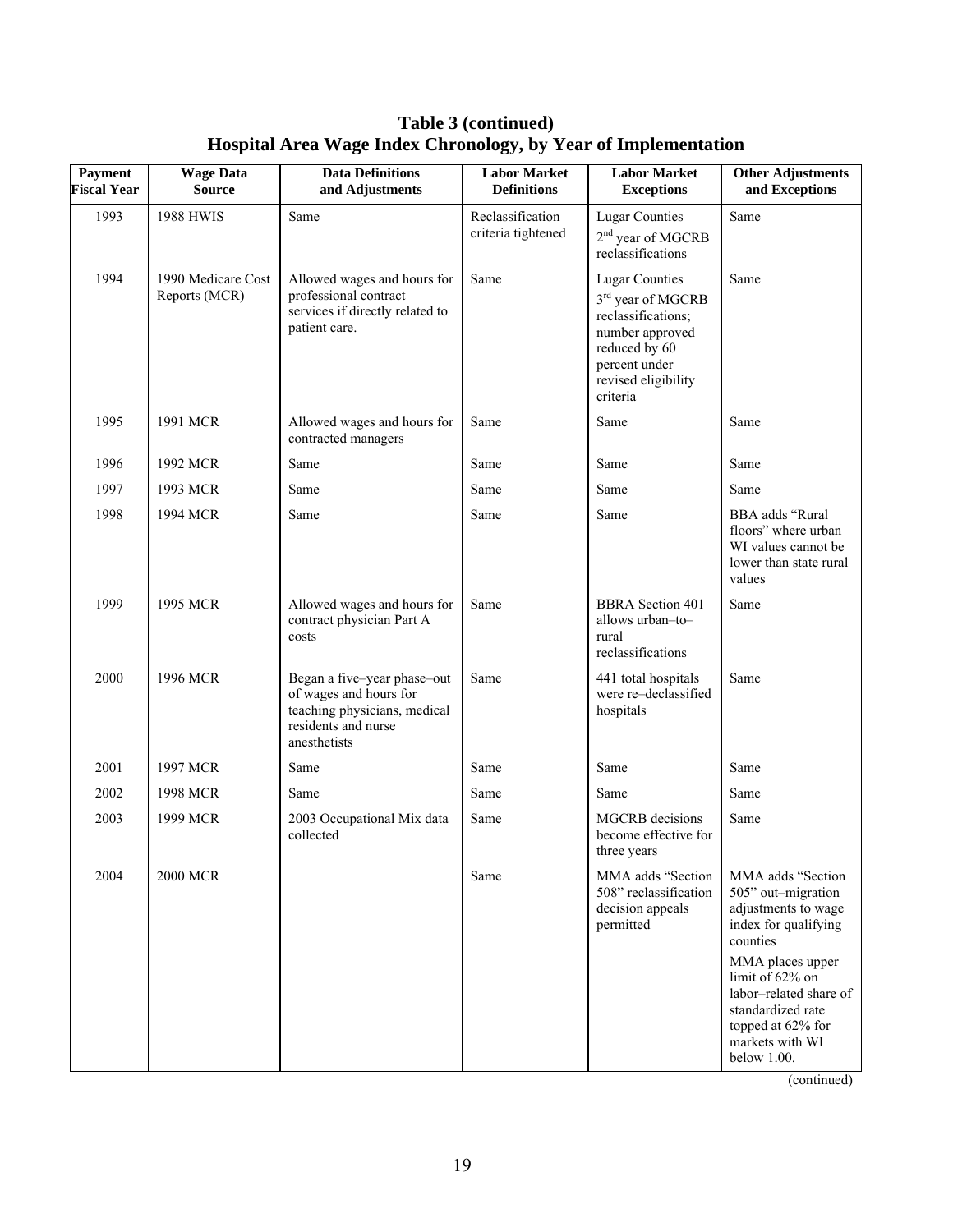| <b>Payment</b><br><b>Fiscal Year</b> | <b>Wage Data</b><br><b>Source</b>                            | <b>Data Definitions</b><br>and Adjustments                                                                | <b>Labor Market</b><br><b>Definitions</b>                                                                                                                                                   | <b>Labor Market</b><br><b>Exceptions</b>                                                                                                         | <b>Other Adjustments</b><br>and Exceptions                                                                                                                                                                                                                                 |
|--------------------------------------|--------------------------------------------------------------|-----------------------------------------------------------------------------------------------------------|---------------------------------------------------------------------------------------------------------------------------------------------------------------------------------------------|--------------------------------------------------------------------------------------------------------------------------------------------------|----------------------------------------------------------------------------------------------------------------------------------------------------------------------------------------------------------------------------------------------------------------------------|
| 2005                                 | 2001 MCR.<br>adjusted by 10%<br>2003 Occupation<br>Mix data  | Occupation Mix Adjustment<br>(OMA) implemented using<br>10% of computed adjustment<br>factors             | CBSA-based<br>definitions of<br>metropolitan areas;<br>counties newly<br>classified as non-<br>metropolitan retain<br>prior metropolitan<br>assignment for 3<br>years ("hold<br>harmless"). |                                                                                                                                                  | 2-year phase-in for<br>any markets with<br>reduced wage index<br>due to $CRSA -$<br>related reassignment.<br>"Imputed rural"<br>floors" added for all-<br>urban states<br>Occupation Mix<br>Adjustment (OMA)<br>implemented using<br>10% of computed<br>adjustment factors |
| 2006                                 | 2002 MCR.<br>adjusted by 10%<br>2003 Occupation<br>Mix data  | Continued 10% OMA<br>implementation                                                                       | Same                                                                                                                                                                                        |                                                                                                                                                  |                                                                                                                                                                                                                                                                            |
| 2007                                 | 2003 MCR.<br>adjusted by 100%<br>2006 Occupation<br>Mix data | Court order overrules 10%<br>phase-in; CMS implements<br>100% OMA from 2006 one<br>year ahead of schedule | Same                                                                                                                                                                                        | CMS re-assigns<br>hospital wage index<br>exceptions and<br>reclassifications<br>based on highest<br>payments after<br>occupation-mix<br>revision |                                                                                                                                                                                                                                                                            |

# **Table 3 (continued) Hospital Area Wage Index Chronology, by Year of Implementation**

SOURCE: RTI analysis of Federal Registers and other sources.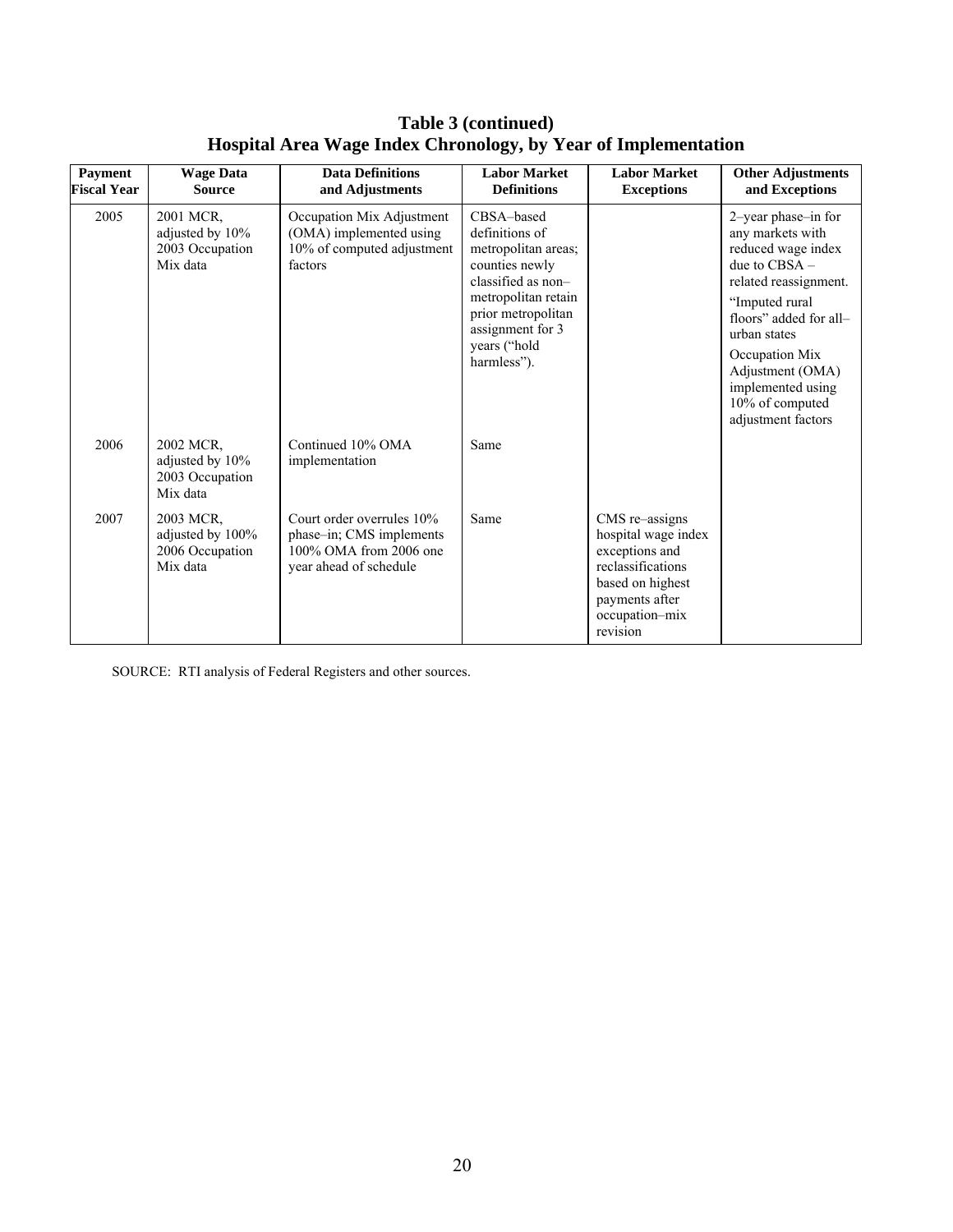**Table 4 Summary Differences between BLS and CMS Source Data** 

<span id="page-26-0"></span>

| Original BLS wage data                                                                                                                                                                                                                                                                                                                                                                                                                                                                         | <b>CMS</b> wage data                                                                                                                                                                                                                                                                                                                                                                                                                                                                                                                                                                                                                                                                                                                                                 |                                                                                                                                                                                                                                                                                                                                                                                                                                                                                                                                                                                                     |  |
|------------------------------------------------------------------------------------------------------------------------------------------------------------------------------------------------------------------------------------------------------------------------------------------------------------------------------------------------------------------------------------------------------------------------------------------------------------------------------------------------|----------------------------------------------------------------------------------------------------------------------------------------------------------------------------------------------------------------------------------------------------------------------------------------------------------------------------------------------------------------------------------------------------------------------------------------------------------------------------------------------------------------------------------------------------------------------------------------------------------------------------------------------------------------------------------------------------------------------------------------------------------------------|-----------------------------------------------------------------------------------------------------------------------------------------------------------------------------------------------------------------------------------------------------------------------------------------------------------------------------------------------------------------------------------------------------------------------------------------------------------------------------------------------------------------------------------------------------------------------------------------------------|--|
| (used for payments in                                                                                                                                                                                                                                                                                                                                                                                                                                                                          | (used for payments in                                                                                                                                                                                                                                                                                                                                                                                                                                                                                                                                                                                                                                                                                                                                                |                                                                                                                                                                                                                                                                                                                                                                                                                                                                                                                                                                                                     |  |
| FY 1984 and 1985)                                                                                                                                                                                                                                                                                                                                                                                                                                                                              | FY 1986 and later)                                                                                                                                                                                                                                                                                                                                                                                                                                                                                                                                                                                                                                                                                                                                                   | Proposed new BLS wage data                                                                                                                                                                                                                                                                                                                                                                                                                                                                                                                                                                          |  |
| Data:<br>Employment Series 202 for SIC 206 (hospitals).<br>(Calendar 1981 data series)                                                                                                                                                                                                                                                                                                                                                                                                         | Data:<br><b>HCFA Wage index Surveys (periodic, earliest</b><br>1982 latest 1988), used for payments from FY<br>1986 through FY 1993                                                                                                                                                                                                                                                                                                                                                                                                                                                                                                                                                                                                                                  | Data:<br>Occupation Employment Statistics (OES); all-<br>industry average hourly wages by state and/or<br>metropolitan area, for key hospital occupations as<br>reported in Industry-Specific Occupational                                                                                                                                                                                                                                                                                                                                                                                          |  |
| Source:<br>Quarterly tax filings with State Employment<br>Security Agencies, from all non-federal<br>hospitals                                                                                                                                                                                                                                                                                                                                                                                 | Medicare cost report Worksheet S-3 (starting<br>FY 1990 data), used for payments from FY<br>1994 on.<br>Source:<br><b>HCFA (CMS) surveys from all PPS hospitals</b><br>(to payment year 1993)<br>Annual cost report wage data (Wks S-3)<br>beginning FY 1994                                                                                                                                                                                                                                                                                                                                                                                                                                                                                                         | Employment & Wage Estimates for NAICS<br>622100 (General Medical and Surgical Hospitals)<br>Source:<br>BLS employer surveys conducted over rolling 3-<br>year periods (data contributed by approximately<br>70% of all employers).                                                                                                                                                                                                                                                                                                                                                                  |  |
| <b>Measures:</b><br>County aggregates of total covered wages                                                                                                                                                                                                                                                                                                                                                                                                                                   | Measures:<br>PPS Hospital average hourly wage (until 1988<br>survey)                                                                                                                                                                                                                                                                                                                                                                                                                                                                                                                                                                                                                                                                                                 | <b>Measures:</b><br>Average hourly wages by occupation, computed<br>across all industry settings for that occupation                                                                                                                                                                                                                                                                                                                                                                                                                                                                                |  |
| County aggregates of total covered workers                                                                                                                                                                                                                                                                                                                                                                                                                                                     | PPS Hospital average hourly total<br>compensation (after 1988)                                                                                                                                                                                                                                                                                                                                                                                                                                                                                                                                                                                                                                                                                                       |                                                                                                                                                                                                                                                                                                                                                                                                                                                                                                                                                                                                     |  |
| <b>Index construction:</b><br>MSA or rural market-level aggregate average<br>wage per worker                                                                                                                                                                                                                                                                                                                                                                                                   | Index construction:<br>MSA or rural market-level aggregate average<br>hourly wage                                                                                                                                                                                                                                                                                                                                                                                                                                                                                                                                                                                                                                                                                    | <b>Index construction:</b><br>MSA or rural market-level weighted sum of<br>occupation-specific relative wages, where:                                                                                                                                                                                                                                                                                                                                                                                                                                                                               |  |
| National area-weighted average wage per<br>worker<br>(= unweighted mean of market average wages,<br>computed across all labor markets)                                                                                                                                                                                                                                                                                                                                                         | National aggregate average hourly<br>(note: use of aggregate average in<br>denominator was adopted in 1988)                                                                                                                                                                                                                                                                                                                                                                                                                                                                                                                                                                                                                                                          | occupation-specific relative wage =<br>occupation hourly wage / national hourly wage<br>and<br>weights for weighted sum=<br>occupation-specific hospital wages / total hospital<br>wages                                                                                                                                                                                                                                                                                                                                                                                                            |  |
| <b>Comments:</b><br>No adjustment for part-time workers<br>$\circ$<br>Influenced by seasonal variation, work<br>$\circ$<br>stoppages and bonus or back pay<br>No data on benefits or contract labor<br>$\circ$<br>Data suppressed for counties with $\leq$ 3<br>$\circ$<br>reporting entities<br>3-year lag from data year to payment year<br>$\circ$<br>No opportunity for occupation mix<br>$\circ$<br>adjustment<br>Average wages reflect all hospital pay,<br>$\circ$<br>including non-PPS | Comments<br><b>Adjusts for part-time workers</b><br>$\circ$<br>Not influenced by variations in total<br>$\circ$<br>employment<br>Surveys gradually added data on benefits<br>$\circ$<br>and contract labor between 1986 and<br>1990. Cost report worksheets gradually<br>added adjustments to limit reporting to<br>IPPS portions of hospital operations.<br>Data suppressed only for hospitals<br>$\circ$<br>reporting below minimum wage or $> 2.5$<br>times national hourly<br>4-year lag from data year to payment<br>$\circ$<br>year<br>No occupation mix adjustment from S-3;<br>$\circ$<br>additional survey data mandated for<br>collection 2003 and again in 2006,<br>selected occupations only<br>Hourly wages reflect PPS hospital pay<br>$\circ$<br>only | <b>Comments:</b><br>Hourly wage corrects for part-time workers<br>$\circ$<br>Not influenced by variations in total<br>$\circ$<br>employment<br>No data on benefits<br>$\circ$<br>Contract labor wages are reported by<br>$\circ$<br>contractor<br>Data suppressed for MSA/occupation<br>$\circ$<br>combinations with large sampling error<br>3– to 5–year lag from data year to payment<br>$\circ$<br>year (i.e. $\frac{1}{3}$ 3-yr + $\frac{1}{3}$ 4-yr + $\frac{1}{3}$ 5-yr)<br>Fixed national occupation weights for all<br>$\circ$<br>occupations in the index computation,<br>updated annually |  |
|                                                                                                                                                                                                                                                                                                                                                                                                                                                                                                |                                                                                                                                                                                                                                                                                                                                                                                                                                                                                                                                                                                                                                                                                                                                                                      | Hourly wages reflect all-industry averages, to<br>$\circ$<br>extent that specific occupations are found in<br>hospital and non-hospital settings                                                                                                                                                                                                                                                                                                                                                                                                                                                    |  |

SOURCE: RTI analysis of BLS and CMS wage data documentation.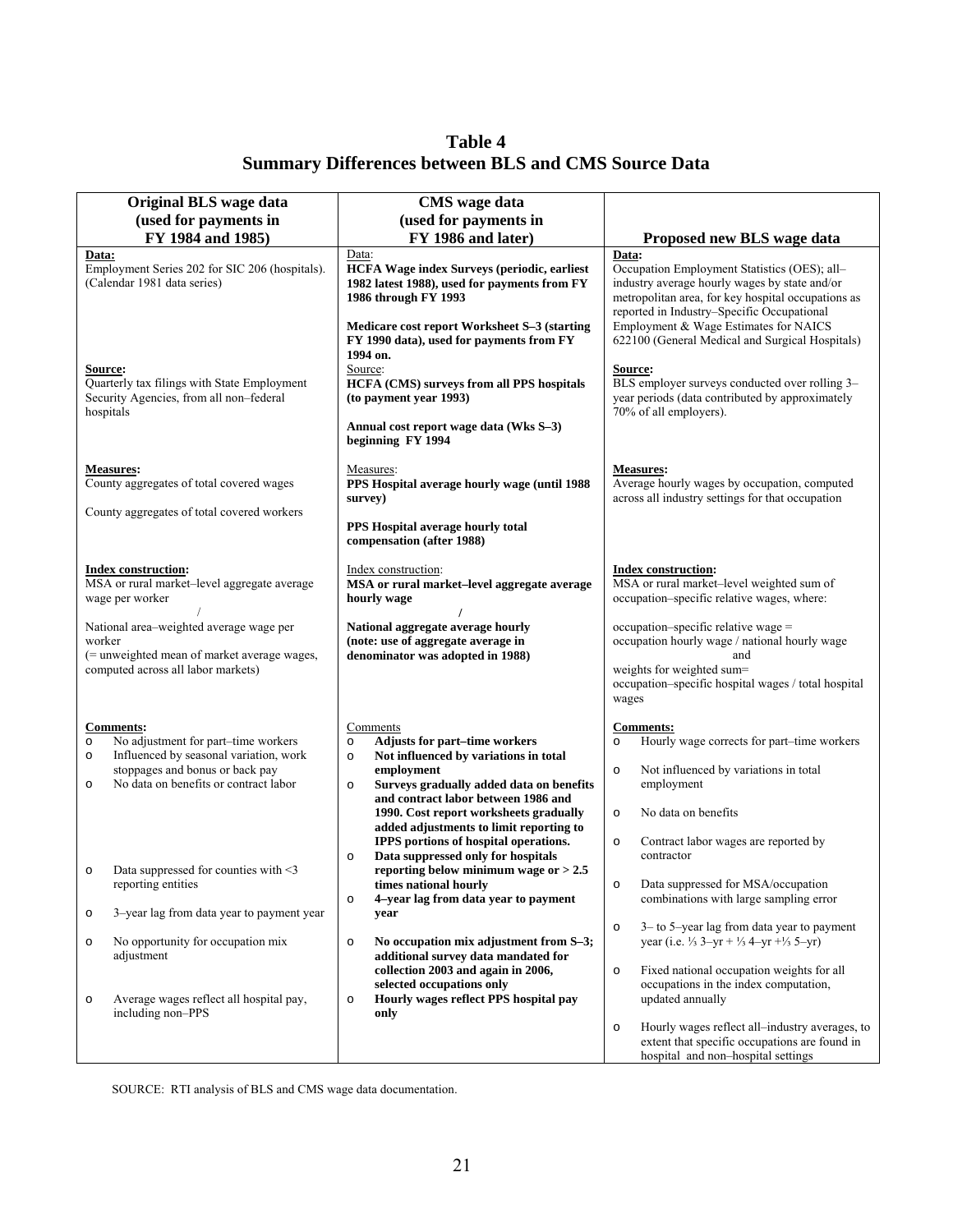#### **2.0 SELECTED ISSUES IN ALTERNATIVE APPROACHES TO HOSPITAL WAGE INDEXES**

<span id="page-27-0"></span>This chapter discusses selected issues in two alternative approaches to constructing the Medicare inpatient prospective payment system (IPPS) hospital wage index. The alternative approaches are Medicare's current index based on its survey of hospital–specific wages and compensation and MedPAC's alternative approach based on BLS all–industry wage data. We begin the chapter in Section 2.1 with a presentation of the theory of wage indexes, and how Medicare's and MedPAC's approaches are related to theoretical wage indexes. Because use of hospital–specific versus all–industry wage data is a key difference in the two approaches, we discuss the theory and empirical evidence on inter–industry wage differentials, and implications for the hospital wage index in Section 2.2. Section 2.2 also contains empirical analysis using BLS data of national differences in wages by industry. Section 2.3 evaluates the industry composition of the MedPAC BLS wage index. We show that the MedPAC BLS wage index can be interpreted as a blend of a hospital–specific wage index (one–third weight) and a non–hospital wage index (two–thirds weight). Section 2.4 summarizes earlier research RTI staff did for CMS on the factors that impact average hospital wages, which are the current basis of the IPPS wage index. Section 2.5 presents arguments for and against the use of hospital–specific versus all– industry wage data in the IPPS hospital wage index in the context of the previous sections.

#### **2.1 Theory of Wage Indexes**

### **2.1.1 Hospital Cost Functions and Wage Indexes**

The IPPS is intended to reimburse hospitals for the cost of providing efficient inpatient treatments to patients. A large component of the cost is wages paid to employees, which vary across geographic areas. The hospital wage index is intended to adjust for geographic variation in wages.

Economists represent hospital costs by a "cost function" (Varian, 1978), which relates total costs  $C(i)$  in area j to the "output" Q of the hospital and the vector of input prices (wages)  $w(i, j)$  it faces in area j for occupations indexed by i:

$$
C(j) = C(Q, w(i, j)).
$$
\n<sup>(1)</sup>

The wage index is a measure of costs in one area relative to another. Typically, the base or denominator of the wage index is the nation as a whole, which we denote by N. The ratio of costs in area j to the nation N are

$$
C(j)/C(N) = C(Q, w(i, j))/C(Q, w(i, N)).
$$
\n(2)

Equation (2) keeps output Q the same in area j as in the nation because the IPPS adjusts payments for hospital outputs through its diagnosis–related–group (DRG) casemix index, not the wage index. The wage index is a measure of the effect of wage, not output, variation on costs. Equation (2) also assumes that the hospital cost function  $C(Q, w(i, i))$  is the same in area j as in the nation, that is, that the *technology* of hospital patient treatment is the same.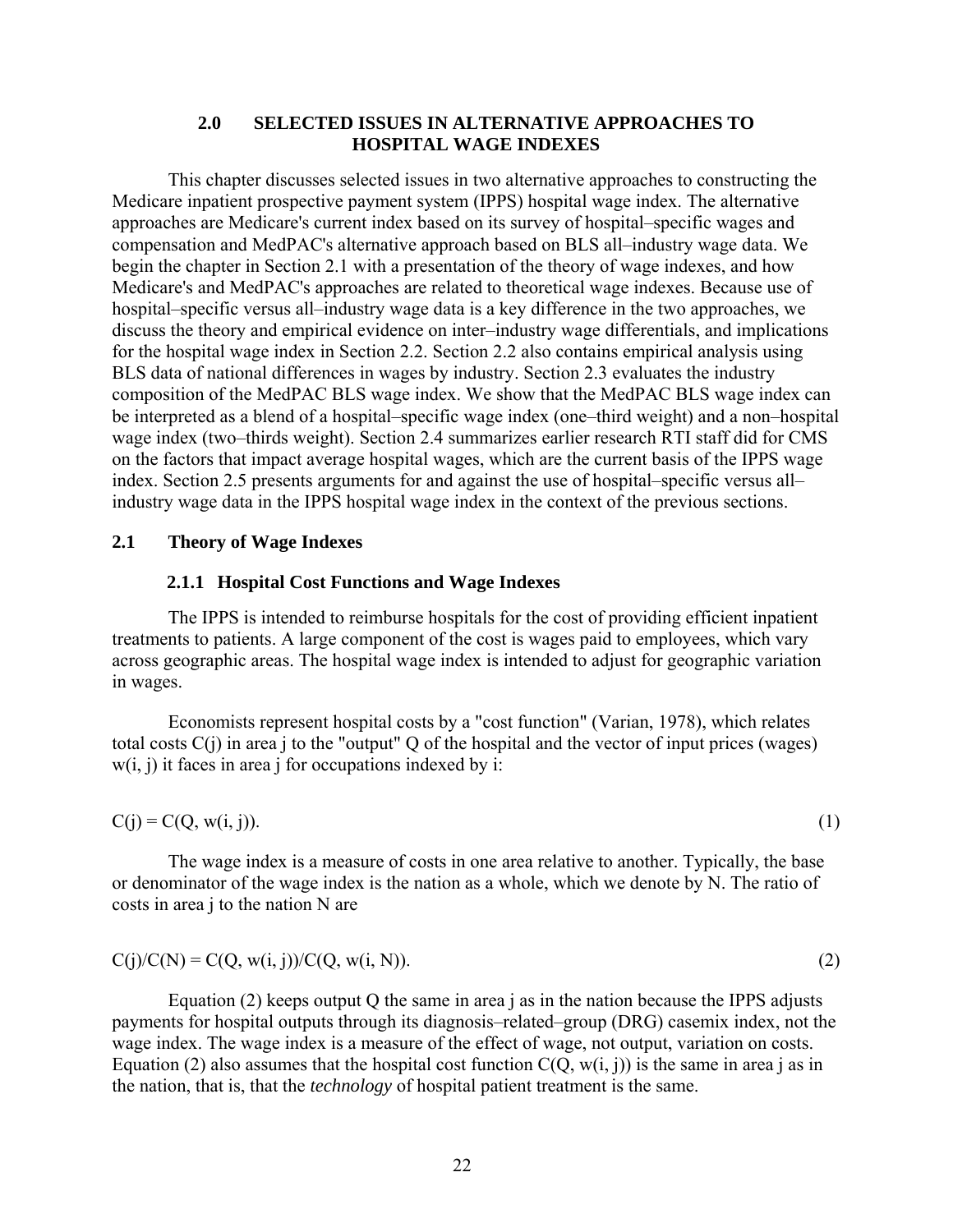<span id="page-28-0"></span>In general, as shown by equation (2), the relative wage index depends on output Q (even if it is the same in both areas) and wages in the two areas  $w(i, j)$  and  $w(i, N)$ . However, if the cost function C is "multiplicatively separable" in output and wages, the wage index depends only on wages:

$$
C(j)/C(N) = f(Q)c(w(i, j))/f(Q)c(w(i, N)) = c(w(i, j))/c(w(i, N)).
$$
\n(3)

Multiplicative separability is a property of certain theoretical cost functions often used by economists to model real–world cost relationships, such as the Cobb–Douglas cost function. The form of the cost function depends on the characteristics of the technology used in hospital production.

If the technology of hospital production exhibits no substitution among alternative types of labor (e.g., registered nurses and licensed practical nurses), then the wage index can be expressed as a fixed weight "Laspeyres" index. This index can be written as<sup>5</sup>

$$
C(j)/C(N) = \sum \text{es}(i, N)^* w(i, j) / \sum \text{es}(i, N)^* w(i, N), \tag{4}
$$

where

 $es(i, N)$  = national employment shares of occupation i in hospital employment,  $w(i, j)$  = the wage of occupation i in area j, and  $w(i, N)$  = the wage of occupation i nationally.

Note that the Laspeyres wage index can also be written

$$
C(j)/C(N) = \sum [es(i, N) * w(i, N)/\sum (es(i, N) * w(i, N))] * [w(i,j)/w(i, N)]
$$
  
=  $\sum ws(i, N) * [w(i, j)/w(i, N)],$  (5)

#### where

 $\overline{a}$ 

 $ws(i, N)$  is the national wage bill share of occupation i, the share of occupation i in total wages paid to all employees.

Equation (5) says that the wage index for an area is the sum of the products of the national wage bill share of each occupation and each occupation's wage in the area relative to its national average wage.

The Laspeyres form was chosen by MedPAC for its alternative wage index based on BLS data. If there is substitution among occupations, the correct functional form for the wage index will not be the fixed–weight Laspeyres. Other, more exotic functional forms (e.g., geometric, translog) correspond to different amounts of substitution. Although it seems unlikely that there is little or no substitution among hospital occupations, Pope (1989) shows that alternative functional forms has only a small empirical impact on wage index values, so that the choice of

<sup>5</sup> All summations in equations (4) and (5) are across occupations i.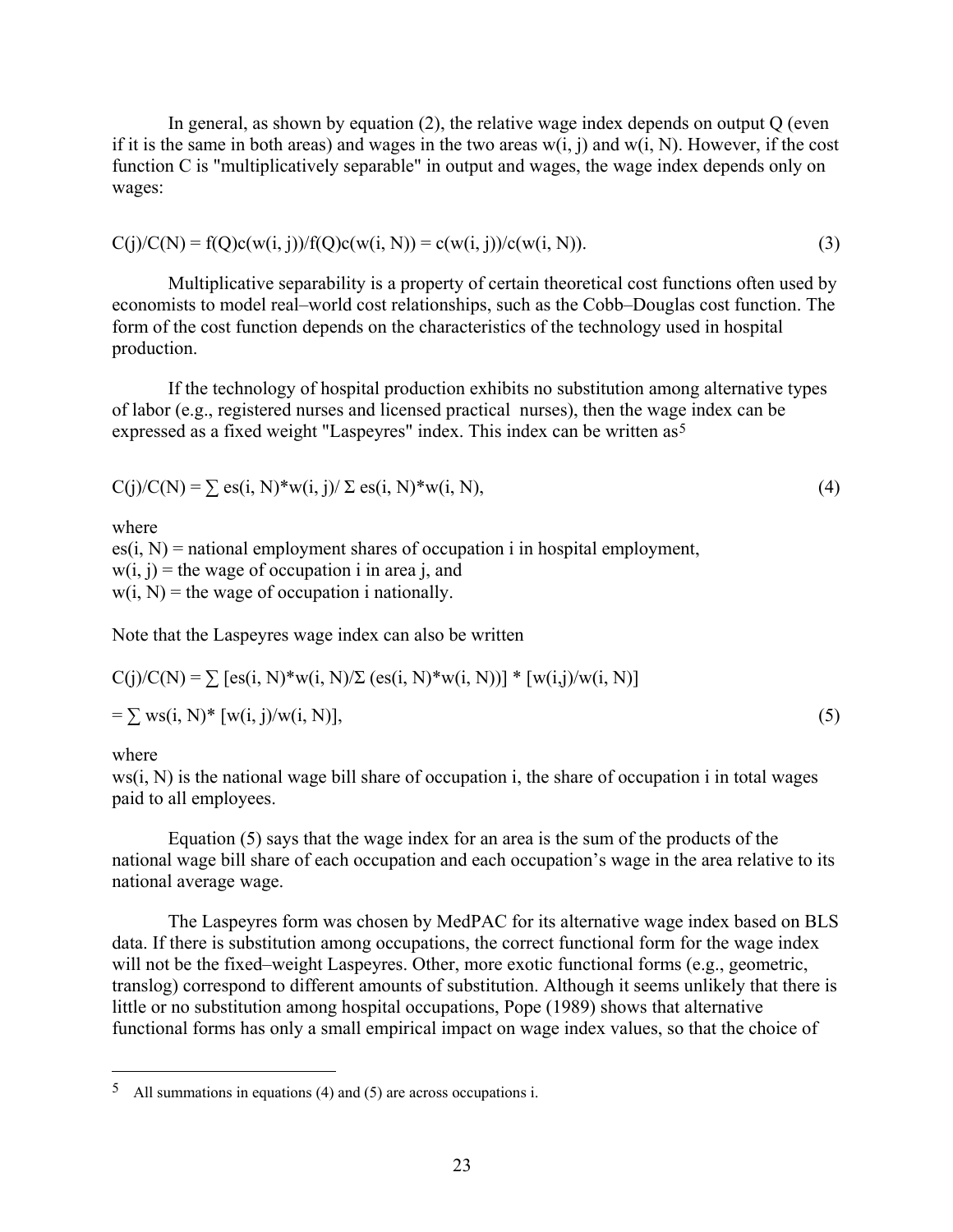<span id="page-29-0"></span>functional form––among the range of reasonable possibilities––is not an important one. This result is driven by the fact that relative wages for important hospital occupational categories— especially nurses of different skill levels—do not vary substantially across areas.<sup>[6](#page-29-0)</sup> Even if there are technical possibilities for substitution, if relative wages are nearly constant across areas, the cost–minimizing labor mix will be nearly the same in all areas, and a Laspeyres fixed weight index will accurately measure relative labor costs. The fixed weight Laspeyres form is simple, and widely used, accepted, and understood, so there would seem to be little reason to deviate from it. MedPAC's choice of the Laspeyres index form is reasonable.

# **2.1.2 Medicare IPPS Wage Index**

#### Non–Occupationally–Adjusted Wage Index

The Medicare IPPS wage index is derived from average hourly hospital wages.[7](#page-29-0) In its basic (non–occupationally–adjusted) form, the Medicare index is an area's average hourly hospital wage divided by the national average hourly hospital wage. This can be expressed as:

IPPS wage index for area j =  $\sum$  es(i, j)\*w(i, j)/ $\sum$  es(i, N)\*w(i, N), (6)

where  $es(i,j)$  = employment shares of labor category i in area j in hospital employment, and  $\Sigma$  es(i, N)\*w(i, N) = the national average wage (NAW). The denominator of the IPPS wage index is the same as the denominator of the Laspeyres index shown in equation (4): both are the national average wage. But the numerator of the IPPS index uses area–specific labor category employment shares es(i, j) rather than the fixed, national shares es(i, N) used in the Laspeyres index. Thus, unlike the Laspeyres index, the IPPS index is influenced by area variations in hospital casemix, intensity and quality of care, business decisions on labor mix, and resulting occupation– and skill–mix differences (Pope, 1989). These variations should either be paid for through other elements of IPPS hospital payment (DRG casemix index, teaching adjustment), or payment should be neutral with respect to them (decisions on intensity and business decisions on labor mix).

#### Occupationally–Adjusted Wage Index

 $\overline{a}$ 

CMS has recently added an occupation–mix adjustment for nursing personnel to the Medicare IPPS wage index. In the adjusted index, each area's average hospital wage is replaced with an adjusted average hourly wage, defined as

Adjusted average hourly wage  $=$   $[$ (total nursing wages)\*(nursing occupational mix adjustment

 $factor$ ) + (total non–nursing wages)]/(total hours). (7)

 $<sup>6</sup>$  In the BLS data analyzed for this report, the three correlations across areas of registered nurses, licensed practical</sup> nurse, and health support worker wages range from 0.68 to 0.80, a fairly high degree of correlation.

<sup>7</sup> Actually compensation, but for simplicity we will use "wages" here.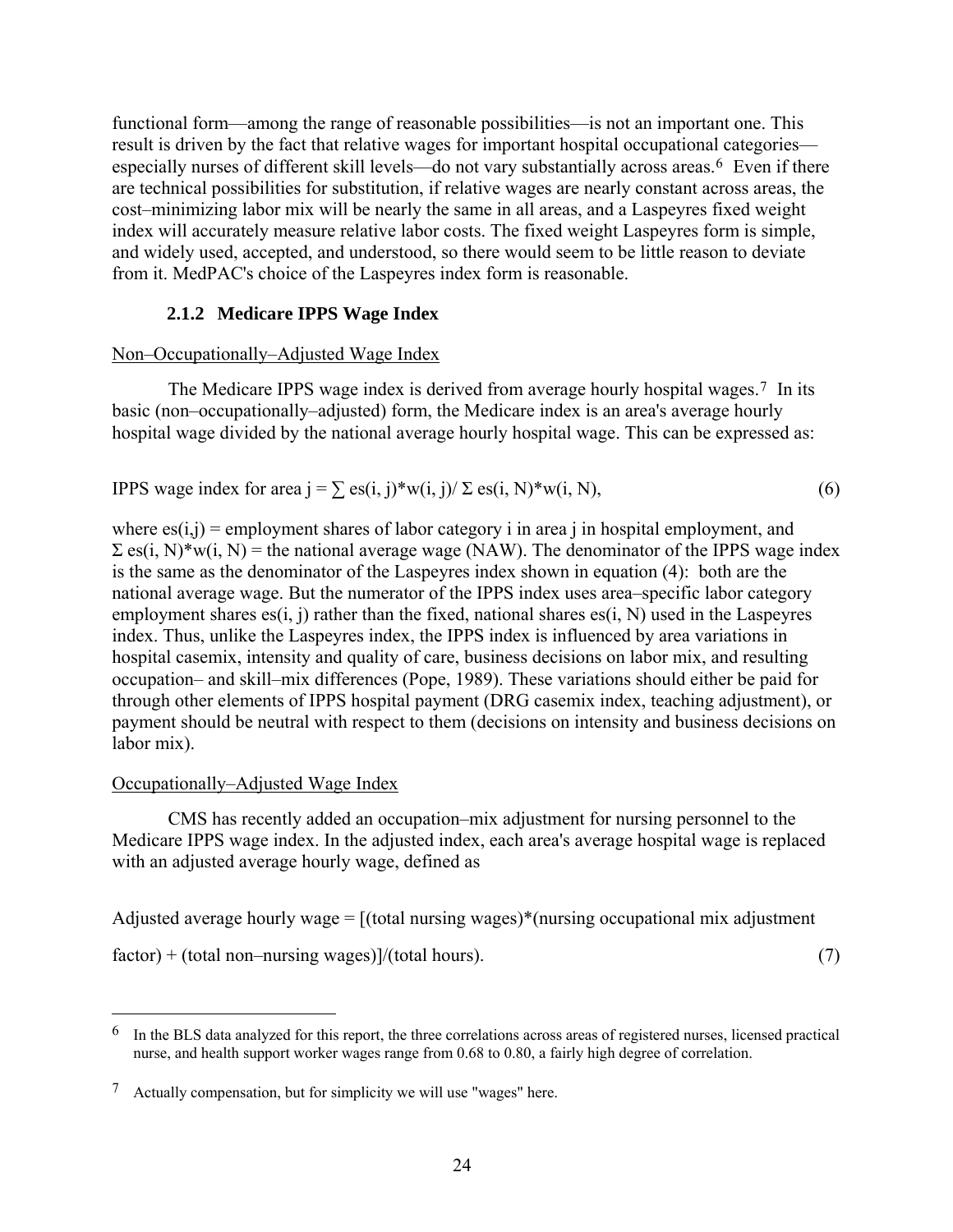If we decompose total wages into the product of the average hourly wage and hours worked for both nurses and other (non–nursing) occupations, and divide by total hours to get an employment share, we can express Medicare's occupationally–adjusted IPPS index as

Occupationally–adjusted IPPS wage index for area  $i =$ 

$$
[es(n,j)*w(n,j)*occ(n,j) + es(o,j)*w(o,j)]/NAW,
$$
\n(8)

where

 $es(n,j)$  = the employment share of nurses in area j;  $w(n,j)$  = the average hourly nurse wage in area j;  $occ(n,j)$  = the CMS nursing occupation mix adjustment for area j;  $es(o,i)$  = the employment share of other (non–nursing) occupations in area i:  $w(o,j)$  = the average hourly wage of other occupations in area j; and  $NAW =$  the national average wage.

Comparing equations  $(8)$  and  $(6)$ , the major difference is the nursing occupation mix adjustment  $occ(n,j)$ . This adjustment is computed as the ratio of the national average nursing wage to the area average nursing wage, where the "area average" is computed using area average nursing employment proportions, but national average wages by nursing category. So the occupation mix adjustment reflects the costliness of an area's nursing labor mix relative to the national average mix. If an area's nursing mix is more costly than average, its occupation mix adjustment is less than one, and its IPPS wage index value is reduced.

Although CMS' procedure adjusts for occupation mix within the nursing category, variations in labor mix between nursing and non–nursing occupations, and within non–nursing occupations, are not adjusted for. Nurse hours make up 43 percent of total hours in the Medicare hospital wage survey data according to CMS' proposed rule; while this is the largest component, it is still a minority of total hours. Thus, CMS' occupation mix adjustment applies to less than half the hospital work force.

Consider only the nursing portion of CMS' occupationally–adjusted wage index in (8). Does it appropriately adjust for nursing occupation mix? The formula (8) is different than the theoretically appropriate Laspeyres index formula (4). Are they equivalent? Pope (1989) shows that if relative occupational wages are constant across the country, the average hourly hospital wage on which the Medicare IPPS index is based can be decomposed as follows:

Average hourly hospital wage in area  $j = COL(j)*OCCMIX(j)$ , (9) where COL(j) is a "cost of living" factor for area j that adjusts all wages in the area relative to the national average; and

 $OCCMIX(i) = \sum w(i, N)*es(i, j)$  is an hospital occupation mix factor for area j that measures the costliness of an area's occupation mix using national average wages w(i, N) and area j employment proportions es(i,j).

Pope (1989) also presents evidence that relative hospital wages do not vary much across areas, so this decomposition is empirically reasonable. Furthermore, Pope (1989) notes that with this assumption, the theoretically appropriate hospital wage index is just COL(j).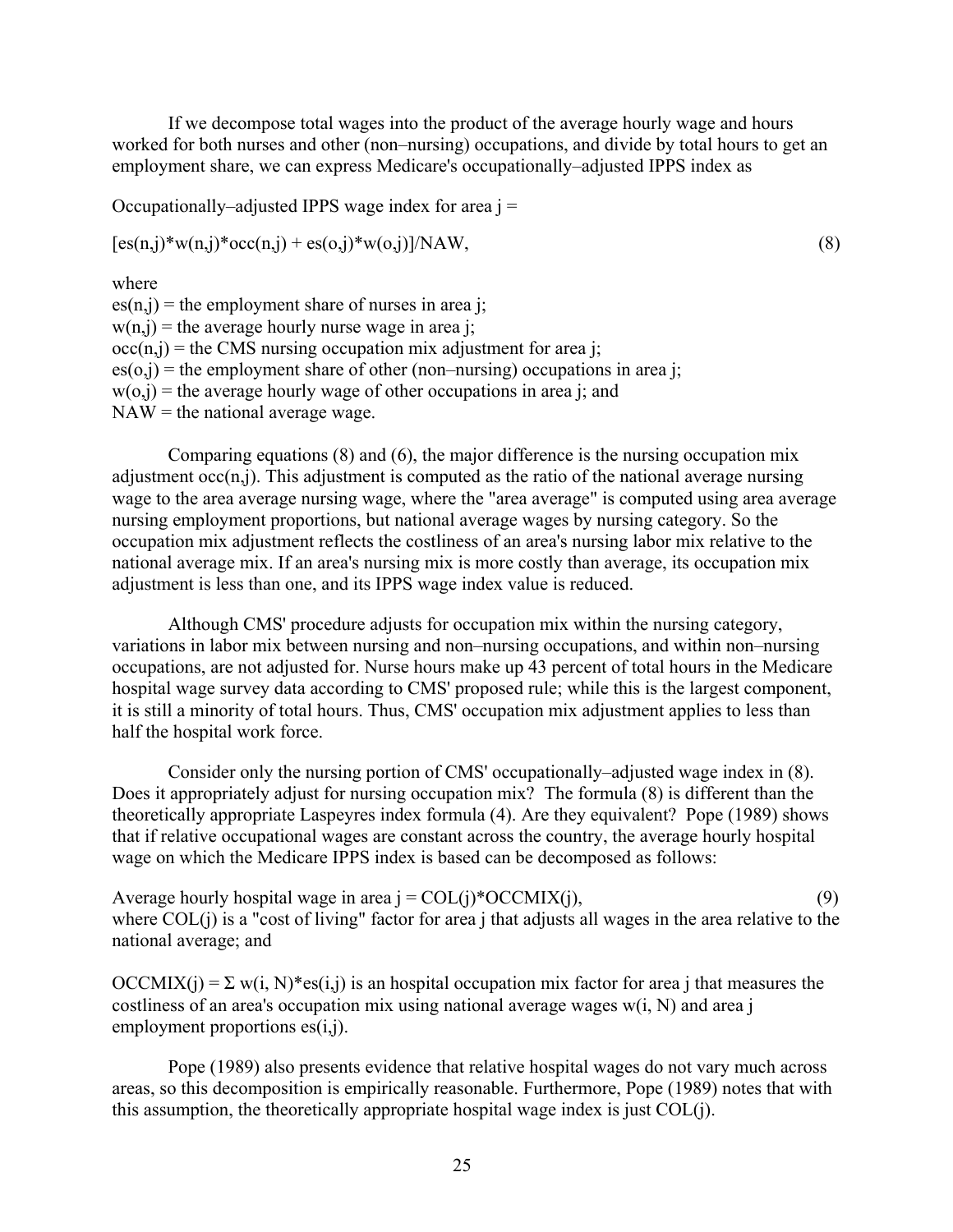The nursing portion of the occupationally–adjusted IPPS wage index can be written

<span id="page-31-0"></span>occupationally–adjusted IPPS wage index =  $AHW(n,j)*\text{occ}(n,j)/AHW(n, N)$ , (10)

where  $AHW(n,j)$  = the average hourly wage for nursing occupations in area j;  $occ(n,j)$  = the CMS nursing occupational mix adjustment as described above; and AHW(n, N) = the national average hourly hospital nursing wage =  $\Sigma$  w(i, N)\*es(i, N).

Under the assumption in equation (9), equation (10), the occupationally–adjusted IPPS wage index, can be written:

$$
AHW(n,j)*occ(n,j)/AHW(n,N) = COL(j)*OCCMIX(j)*occ(j)/AHW(n,N).
$$
\n(11)

But

$$
occ(j) = \sum w(i, N) * \text{es}(i, N) / \sum w(i, N) * \text{es}(i, j),
$$
\n(12)

so

occ(j)\*OCCMIX(j) =  $[\Sigma w(i, N)$ \*es(i, N) $\Sigma w(i, N)$ \*es(i,j)]\*  $\Sigma w(i, N)$ \*es(i,j)

$$
= \sum w(i, N)^* \text{es}(i, N). \tag{13}
$$

Hence, the Medicare occupationally–adjusted wage index (11) can be written

$$
COL(j)*\Sigma w(i, N)*es(i, N)/AHW(n, N) = COL(j).
$$
\n(14)

This algebra has proven that under the assumption of constant relative wages, the CMS formula for occupationally–adjusting the nursing wage yields the theoretically appropriate nursing wage index. Put simply, CMS' formula for occupationally–adjusting nursing wages is appropriate, at least under the assumption of constant relative nursing wages across areas.

Under this assumption (of constant relative wages), the Laspeyres form chosen by MedPAC is also appropriate and is in fact simpler, because it directly adjusts for occupation mix and does not require a separate occupation mix adjustment. Also, MedPAC's proposed index adjusts for occupation mix among all hospital personnel, not just nurses.

#### **2.2 Hospital–Specific Versus All–Industry Wages**

Medicare Payment Advisory Commission (MedPAC) staff have explored an alternative method of computing the IPPS wage index that relies on U.S. Bureau of Labor Statistics (BLS) Occupational Employment Statistic (OES) data, rather than the CMS Hospital Wage Survey data (MedPAC, 2007). Probably the most important distinction between the BLS and the CMS data is the that the BLS data measure average wages for workers in multiple occupations across all industries, whereas the CMS data measure average wages for all occupations in a single industry,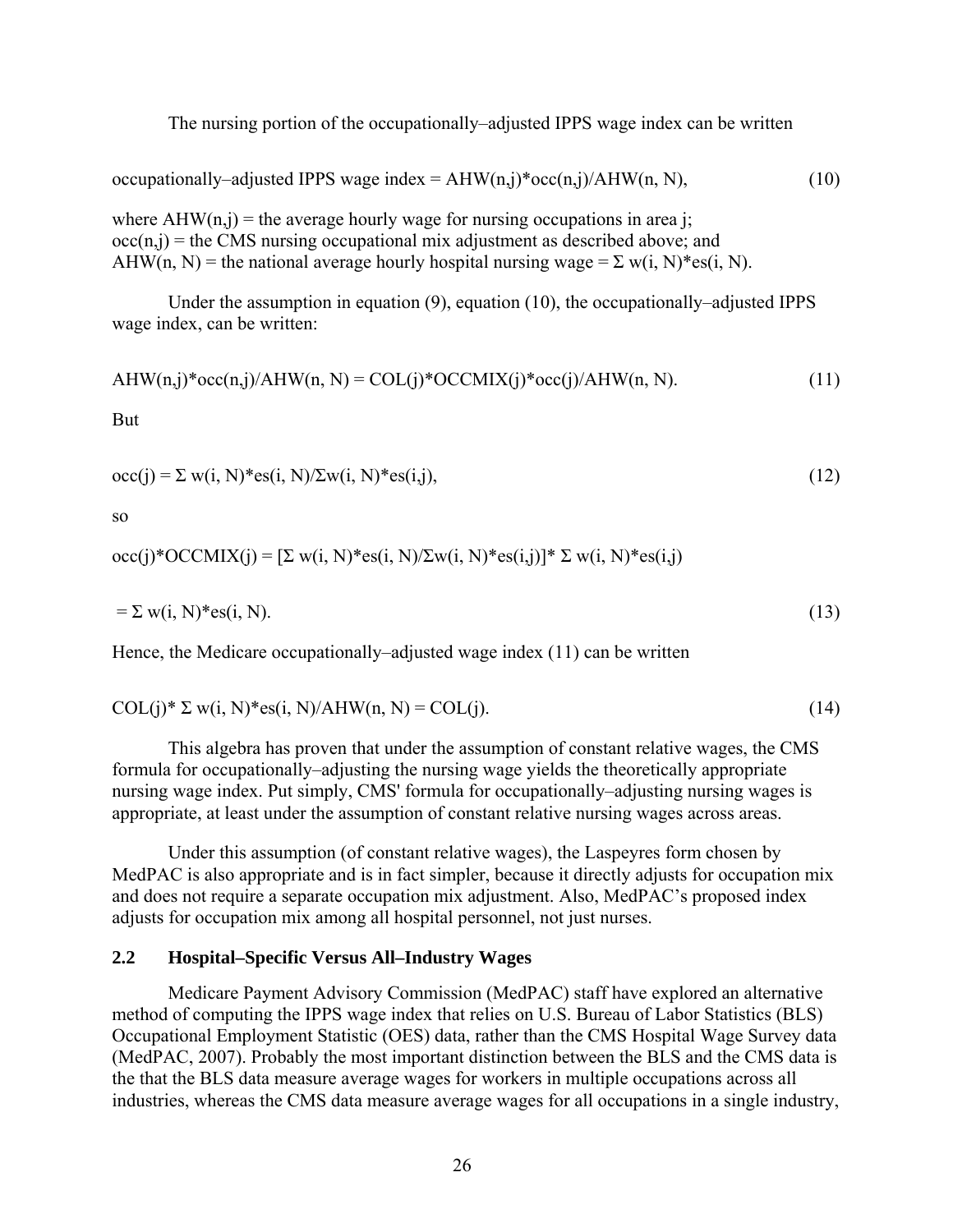<span id="page-32-0"></span>hospitals. Recently, CMS has also begun collecting hospital occupation–specific wage data for selected occupations.

Which of these two types of data—hospital–specific or all–industry—is a better measure of the wage rate input prices faced by hospitals? By "wage rate input prices", we mean the minimum wages that must be paid by a hospital to hire workers of specified characteristics (skills and productivity). Worker characteristics that could affect productivity include training, education, experience, ability, and motivation.

To address this question, we discuss the theory and evidence on first, in Section 2.2.1, the standard competitive wage setting model, and then, in Section 2.2.2, on *inter–industry wage differentials*. In Section 2.2.3, we discuss implications for the hospital wage index. In Section 2.2.4, we review some of the academic empirical literature on inter–industry wage differences, and in Section 2.2.5, we present evidence on inter–industry wage differences for hospital occupations from BLS data.

# **2.2.1 Theory of Competitive Wage Setting**

 $\overline{a}$ 

The standard economic theory of market wage setting (see e.g., Ehrenberg and Smith, 1988) assumes perfect competition in both the labor and product markets. There are no deviations from perfect competition in either the supply of labor (such as might be caused by labor unions) or in the demand for labor (such as might be caused by only a single employer in an area with monopsony power). Further, the neoclassical competitive theory assumes that all workers within an occupation are identical and are perfect substitutes for each other, and that employers maximize profits, and hence hire workers at the lowest wage possible.<sup>[8](#page-32-0)</sup> The theory also assumes that workers can move costlessly among firms, and that employers can hire replacement workers without loss of productivity.

Under these conditions, a single market wage rate for an occupation is determined by the intersection of the market aggregate supply of labor and demand for labor curves. This single equilibrium wage rate "clears the market" in the sense that aggregate supply of labor and aggregate demand for labor are equal at this, and only this, wage rate. At higher wage rates, the number of hours workers wish to work ("supply of labor") exceeds the hours of labor demanded by employers. The excess supply allows firms to hire workers at lower wages, putting downwards pressure on wages until they reach the equilibrium level. Analogously, at wages lower than the equilibrium wage, firms' demand for labor is greater than labor hours supplied by workers, so wages are bid up by employers until they reach the equilibrium level.

A corollary of competitive wage setting is that the wage rate paid by different industries for the same type of workers (same occupation) is identical. Industries and firms compete for workers. If one industry pays less than another, the workers will move to the higher–paying industry. Each industry is forced to pay the market wage to retain its work force and be able to hire new workers in the labor market.

<sup>8</sup> Cost minimization is a necessary condition for profit maximization. To minimize costs, an employer must hire workers at the lowest wage possible.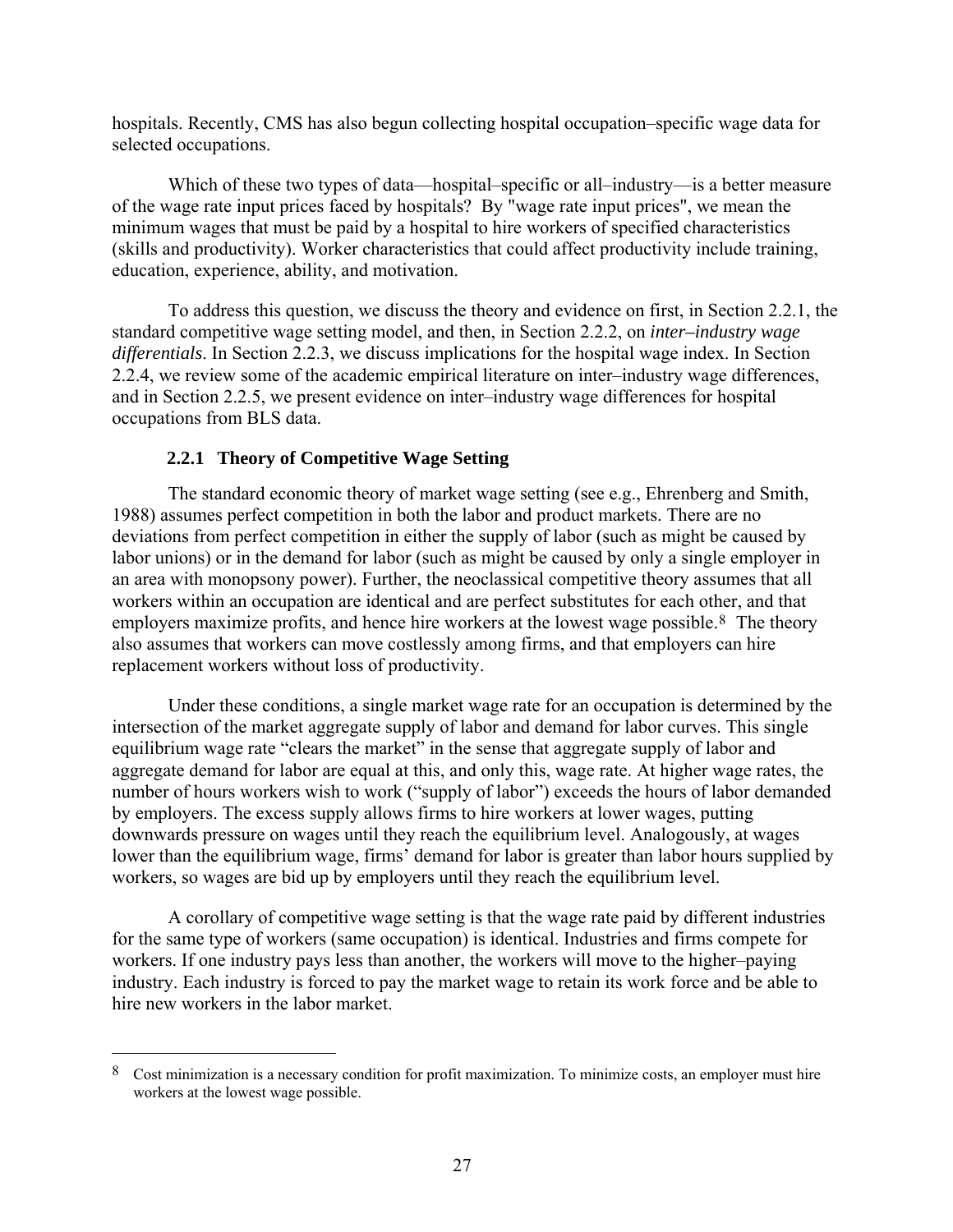<span id="page-33-0"></span>On the other hand, firms never pay more than the market wage. This would lower their profits, and they are assumed to be profit maximizing (this assumption is relaxed later). Moreover, paying above–market wages would raise their costs, and hence the price of their final product. Since product markets are also assumed to be perfectly competitive, firms paying above market wages would not be able to sell their products (because their price is higher than the market price), and would go out of business.

Different industries might still pay the same wage rate to similar workers, even if some of the assumptions of the competitive wage setting model are violated. If for example, a dominant employer in an area (e.g., a large manufacturing firm) pays an above market wage, other industries (e.g., hospitals), in competition with the dominant industry, might have to pay the same wage to attract workers to their own industries. The outcome in this case would depend on how many workers the dominant industry was willing to hire at an above–market wage. If this industry was willing to employ a large fraction of the workers in the area at the higher wage, the other industries in the area would have to match the higher wage to retain their workers. The dominant industry essentially "pegs" the market wage rate to the level it pays. On the other hand, if the higher wage paid by the dominant industry (the large manufacturing firm) reduced its demand for labor relative to its demand at the competitive market wage, the residual labor supply to other industries (e.g., hospitals) would increase, and the wage rate paid by other industries could fall. In this latter case, not only would the wages paid by the non–dominant industries (such as hospitals) be lower than the wage paid by the dominant industry, they would also be lower than the all–industry competitive wage.

# **2.2.2 Theory of Inter–Industry Wage Differentials**

If all industries paid the same wages to workers with similar characteristics, it would not matter from a theoretical point of view if industry-specific or all-industry wages were measured—they would be the same. Equality of wages for similar workers across industries is the outcome that is expected under competitive wage setting and free mobility of labor. But large and persistent differences have been found in the wages paid to apparently similar workers employed by different industries (Krueger and Summers, 1988). For example, hospitals have been found to pay more to nurses than they are paid by non–hospital employers (Schumacher and Hirsh, 1997). If wages paid by different industries vary, and if the mix of industries differs across areas, relative all–industry wages could differ from relative single–industry wages.

Inter–industry wage differentials pose a challenge to neoclassical wage setting theories, under which they should not exist. Neoclassical theory implies that workers' pay should depend only on their productivity (characteristics), not on what industry they work in. If differentials were present, workers would move from the lower–paying industry to the higher–paying industry until wages equalized.

Economists have advanced the following theories to explain inter–industry wage differentials (Osburn, 2000; Borjas and Ramey, 2000):

1. Unmeasured differences in worker skills, abilities, or experience. The apparent paradox of inter–industry wage differentials is only apparent, not real. When worker characteristics are fully controlled for inter–industry differences disappear.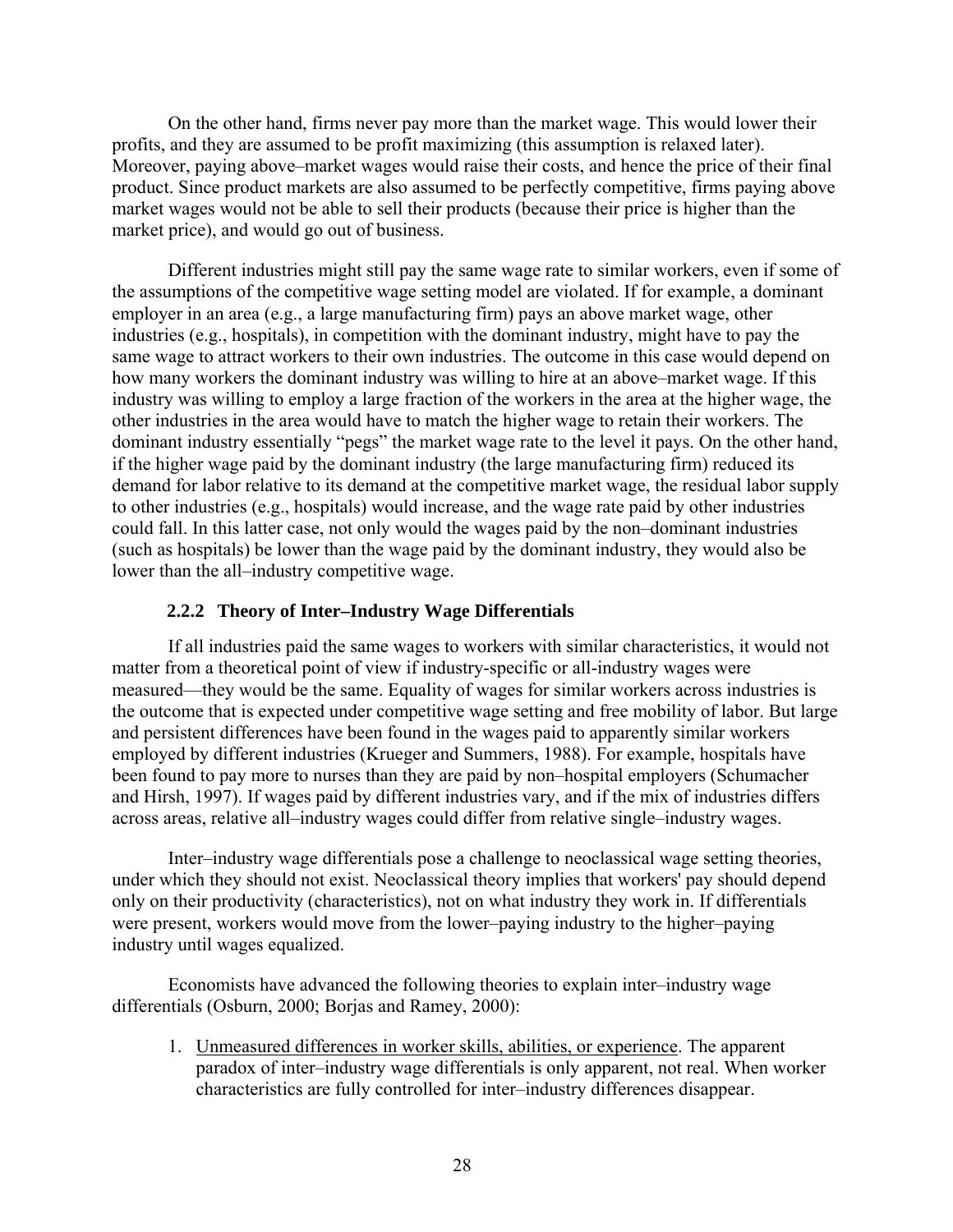- <span id="page-34-0"></span>2. Compensating differentials for job conditions. Some industries pay higher wages than others because of more difficult working conditions. For example, hospital nurses might face more stress than non–hospital nurses because they treat sicker patients. Hospitals have to pay nurses higher wages to compensate for the greater stress and responsibility of hospital jobs.
- 3. "Efficiency wages." This theory argues that employers may choose to pay above– market wages to increase employee productivity, for example, to reduce turnover and shirking. Employers are concerned with minimizing *total* labor costs, which are impacted by productivity, turnover, training costs, etc., not just wages paid.
- 4. Rent sharing. Profitable firms share some of their profits with workers in the form of higher wages. This could also occur in nonprofits, e.g., nonprofit hospitals using some of their revenues to pay their employees above–market wages. Employee labor unions may seek to obtain a share of firm profits in the form of higher wages and benefits, and may be successful.
- 5. Firm business decisions (worker sorting). Firms may make business decisions to compete on low costs by hiring relatively low–skill and low–wage workers, or on high productivity or quality by using higher–skilled workers who earn higher wages. The proportion of firms in each industry making such decisions could be influenced by the nature of the production process and of technology in the industry.

# **2.2.3 Implications for the Hospital Wage Index**

What are the implications of the various theories of wage setting—including the standard competitive model and the various theories that attempt to explain inter–industry wage differentials—for the choice between hospital–specific and all–industry wages for the IPPS wage index?

The importance if not predominance of competitive wage setting factors is not controversial. Firms compete for workers and workers compete for jobs. All industries in a labor market area have to respond to the competitive market situation in hiring workers. They have to pay at least what other industries pay to attract workers, but benefit from not paying more than necessary (i.e., more than other firms) because that keeps their costs competitive.

To the extent that wage setting conforms to the standard competitive model, the choice between measuring hospital–specific or all–industry wages is not important from a theoretical point of view because they should be the same. However, as discussed further in Section 2.5, there may be empirical and policy reasons to prefer measuring all–industry wages. These include the larger and more stable sample of wages available from all industries that is less subject to the idiosyncratic peculiarities of measuring wages for only one industry (hospitals). Moreover, measuring all–industry wages avoids the circularity/incentive problems of using hospital wages to set hospital payments, and is less influenced by any deviations from competitive wage setting behavior by hospitals.

What about the implications of the theories that attempt to explain inter–industry wage differentials?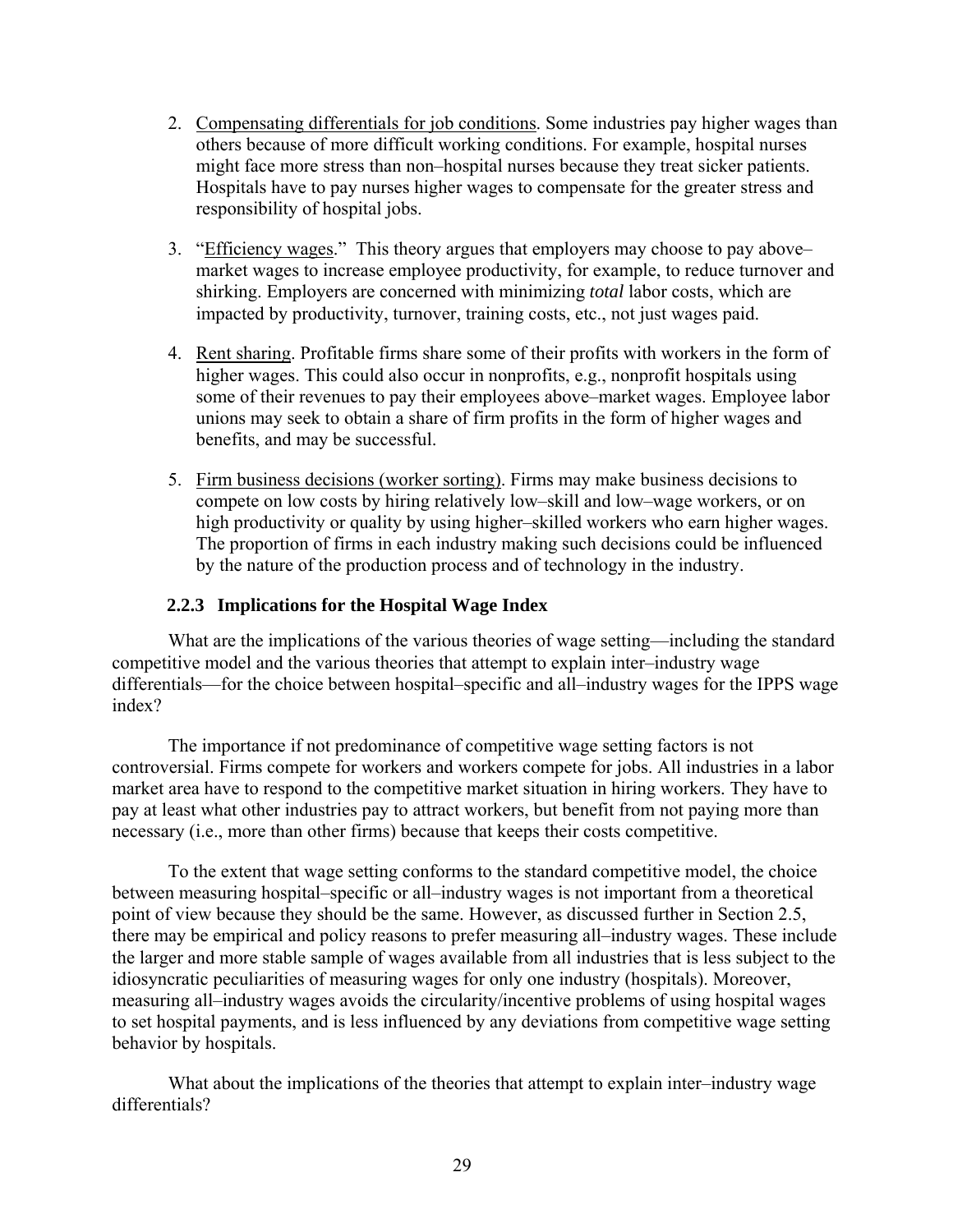<span id="page-35-0"></span>To the extent that the first two theories––unmeasured differences and compensating differentials––are true, all–industry wages may not accurately measure the wage rates faced by hospitals and thus the case for using hospital–specific wage data is strengthened. If hospitals are employing different types of workers than other industries, even within categories such as occupation that can be measured, then all–industry wages will not accurately measure the wages hospitals have to pay to attract their workers. For example, hospitals may need to hire more skilled or experienced nurses than home health agencies to treat sicker hospital patients. Similarly, if hospitals pay higher wages because of more difficult working conditions, hospital– specific wages are a more accurate measure of labor costs than all–industry wages. Hospital jobs may be more stressful or difficult than those in some other industries, so hospitals have to pay a premium to hire workers.

To the extent the latter three theories are correct––efficiency wages, rent–sharing, and business decisions––the hospital is making decisions affecting wages that are under its control. These theories imply that observed hospital wages may not reflect the market wage rate faced by hospitals. If a hospital is paying efficiency wages, it is choosing to pay above–market wages. Doing so may minimize its overall labor costs, but it is nevertheless paying more than the market wage. A hospital might also share some of its profits with its workers, especially if it is not–for– profit. If its workers are unionized, the union may be able to extract some of the hospital's profits as above–average wages paid to employees. A hospital may make business decisions to employ a lower–wage worker mix, or a higher–wage one. These decisions could be related to productivity, cost savings, or attempts to enhance quality or patient satisfaction. Some of the variations in worker characteristics that impact wages may be measurable—such as occupation—but many may not be easily measurable. Hence, observed hospital wages may deviate from market wages for workers of average characteristics.

Of course, the goal of the Medicare hospital wage index is to measure relative wage variation across areas. Even if hospital wages differ from the market wage, or if wages vary across industries, relative wages may be measured accurately if these factors operate uniformly across areas. For example, if hospital wages deviate from the market wage by approximately the same proportion in all areas, or if the industry mix is similar in most or all areas.

#### **2.2.4 Evidence on Inter–Industry Wage Differentials**

What is the evidence on the reasons for inter–industry wage differentials? An early and influential study by Krueger and Summers (1988) rejected the unobserved ability and compensating differentials hypotheses, and suggested that "workers in high wage industries receive noncompetitive rents". Murphy and Topol (1990) conclude that unmeasured individual worker characteristics is the primary explanation of inter–industry wage differentials. Gibbons and Katz (1992) find that no model of inter–industry wage differences fits all the facts. Blackburn and Neumark (1992) conclude that inter–industry wage differentials are not attributable to variation in unobserved labor quality or ability. Keane (1993) find that individual characteristics explain most inter–industry wage differences. Clearly, there is little agreement in the general empirical literature on inter–industry wage differences.

What about the medical industry specifically? Schumacher and Hirsh (1997) examine differences in hospital versus non–hospital registered nurse wages. They find that hospitals pay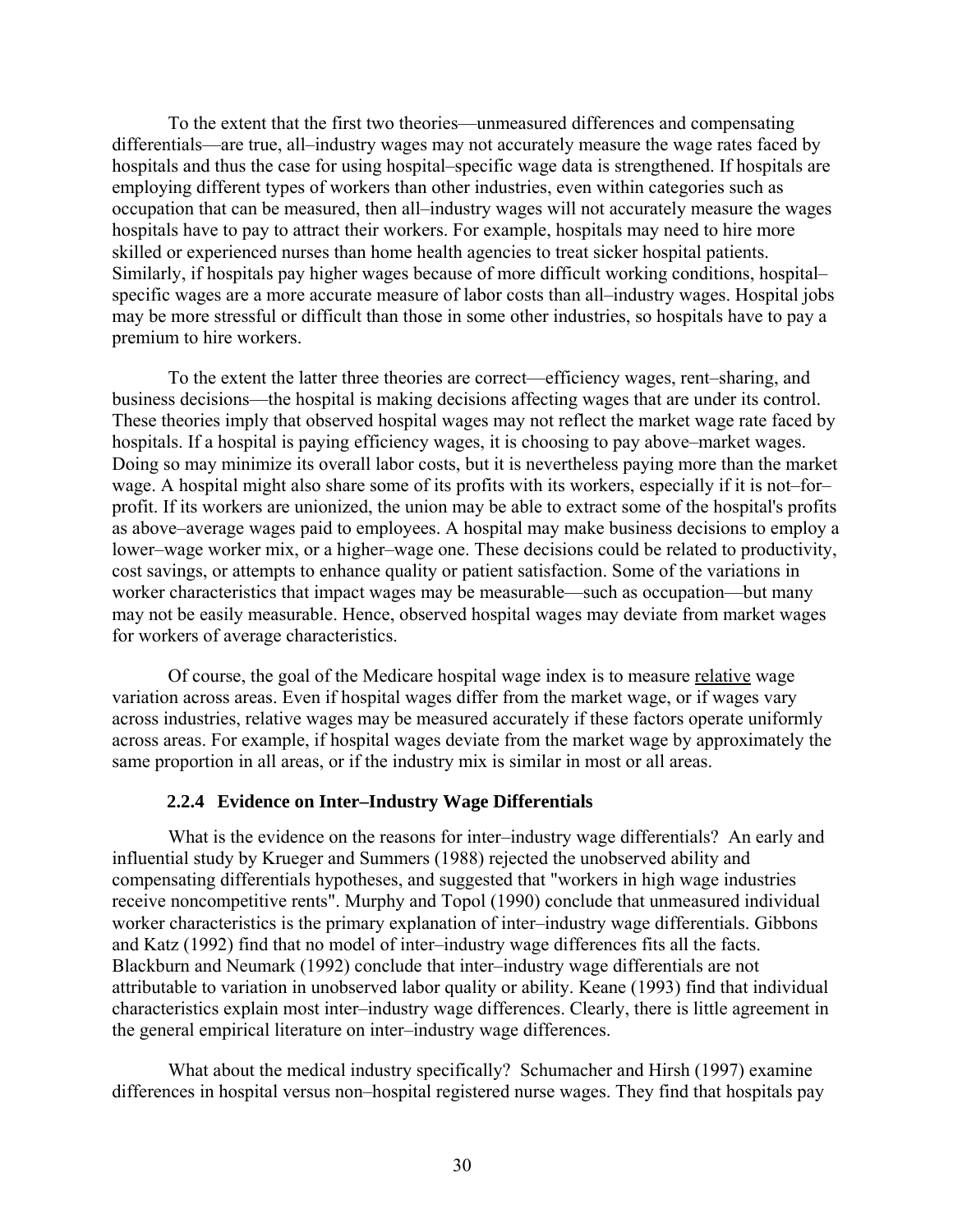<span id="page-36-0"></span>RNs roughly 20 percent more. One–third to one–half of this difference is attributable to unmeasured worker ability, and the rest is probably reflects compensating differentials for hospital disamenities. Supporting these conclusions is evidence that hospital RNs have higher cognitive ability and higher–quality job experience than non–hospital RNs, and indications that shift work accounts for roughly 10 percent of the hospital premium. Sloan and Steinwald (1980) empirically evaluate Feldstein's (1971) hypothesis that hospitals share rents with employees (what Feldstein labeled "philanthropic wage setting"). Sloan and Steinwald find little empirical support for this hypothesis.

### **2.2.5 Wages by Hospitals and All Industries for Hospital Wage Index Occupations**

We used the BLS Occupation Employment Statistics (OES) data to directly examine nationwide differences between hospital[9](#page-36-0) and all–industry wages for the 30 occupations that MedPAC has included in its OES–based hospital wage index.<sup>[10](#page-36-0)</sup> The results presented in *Table 5* show that for most occupations, especially the ones with high weights in the MedPAC index, the differences between average hospital and all–industry wages are small.<sup>[11](#page-36-0)</sup> For example, registered nurses are paid \$27.80 per hour on average by hospitals and \$27.35 per hour by all industries. Even for occupations where hospitals do not dominate the labor market, the wage difference is not large. For example, hospitals pay office and administrative support workers \$13.68 per hour on average versus \$14.28 for all industries. Overall, the average hospital and the average all–industry wage are nearly identical for the occupations in MedPAC's hospital wage index, \$20.35 for hospitals versus \$20.36 for all industries.[12](#page-36-0) These similarities lend credence to using all–industry wages to measure the wages of specific occupations used in a hospital wage index.

 $\overline{a}$ 

<sup>9</sup> By "hospitals" we mean "general medical and surgical hospitals."

<sup>10</sup> See also Osburn (2000) for use of the BLS OES data to examine inter-industry wage differentials.

<sup>&</sup>lt;sup>11</sup> Hospital wages deviate substantially from all-industry wages for two occupations–protective service occupations and food preparation and serving-related occupations. But these occupations have small weights in the hospital wage index and are special cases. Protective service occupations includes police officers and firefighters, who are well paid, while hospital workers in this category are more likely to be low-paid security guards. Food preparation and serving occupations includes low-paid waitresses and fast-food workers, while hospital workers are more likely to include higher-paying occupations in this category.

<sup>12</sup> Average wages are weighted by the share of each occupation in MedPAC's index.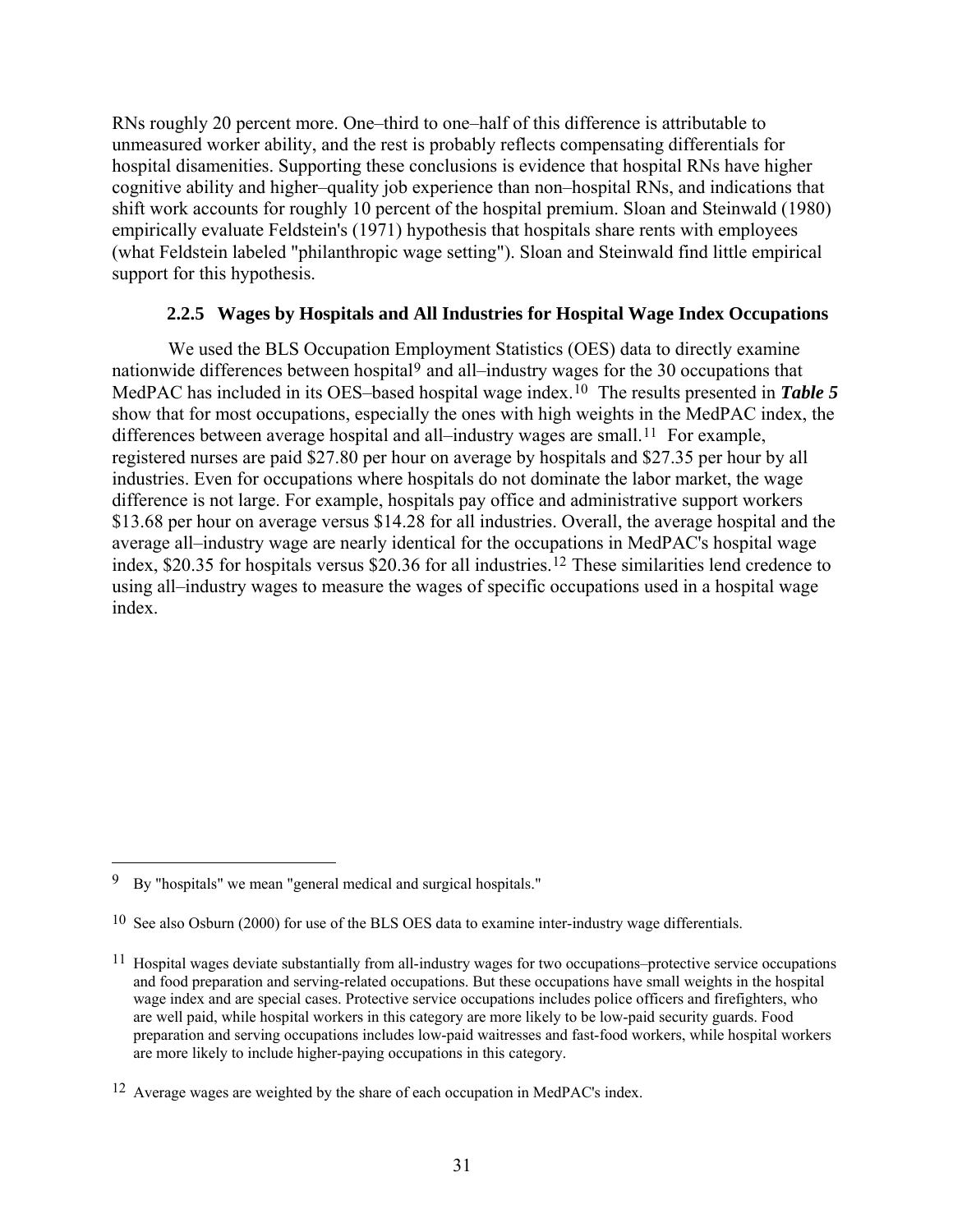### **Table 5 National Hospital and All–Industry Wages and Employment by MedPAC Hospital Wage Index Occupations, May 2005**

|                  |                                                  | % Employment<br>Weight<br>in MedPAC | General Medical and       |                   |                |                      | % Hospital<br>$in$ All- | % Difference<br>Hospital- | % Health<br>Care in |
|------------------|--------------------------------------------------|-------------------------------------|---------------------------|-------------------|----------------|----------------------|-------------------------|---------------------------|---------------------|
| Occupation       |                                                  | Hospital                            | <b>Surgical Hospitals</b> |                   | All Industries |                      | Industry                | All Industry              | All-Industry        |
| Code             | Occupation Title                                 | Wage Index                          | Employment                | $Wage(\text{\$})$ | Employment     | $Wage(\overline{$})$ | Employment              | Wage                      | Employment          |
| All <sup>1</sup> |                                                  | 100.00                              | 4,280,170                 | 20.35             | 58,768,350     | 20.36                | 7.3                     | $-0.0$                    | 20.7                |
| $11 - 0000$      | Management occupations                           | 3.86                                | 164,950                   | 39.36             | 5,960,560      | 42.52                | 2.8                     | $-7.4$                    | 6.8                 |
| $31 - 0000$      | Healthcare support occupations                   | 14.53                               | 622,340                   | 11.95             | 3,363,800      | 11.47                | 18.5                    | 4.2                       | 83.0                |
| 33-0000          | Protective service occupations                   | 0.88                                | 37,560                    | 13.42             | 3,056,660      | 17.19                | 1.2                     | $-21.9$                   | 2.0                 |
| 35-0000          | Food preparation and serving related             |                                     |                           |                   |                |                      |                         |                           |                     |
|                  | occupations                                      | 3.22                                | 138,170                   | 10.37             | 10,797,700     | 8.58                 | 1.3                     | 20.9                      | 4.3                 |
| 37-0000          | Building and grounds cleaning and                |                                     |                           |                   |                |                      |                         |                           |                     |
|                  | maintenance occupations                          | 4.23                                | 180,790                   | 10.30             | 4,342,550      | 10.55                | 4.2                     | $-2.4$                    | 9.1                 |
| 39-0000          | Personal care and service occupations            | 0.51                                | 21,570                    | 11.38             | 3,188,850      | 10.67                | 0.7                     | 6.7                       | 15.1                |
| 43-0000          | Office and administrative support<br>occupations | 17.44                               | 746,540                   | 13.68             | 22,784,330     | 14.28                | 3.3                     | $-4.2$                    | 10.5                |
| 29-1031          | Dietitians and nutritionists                     | 0.39                                | 16,840                    | 22.37             | 48,850         | 22.09                | 34.5                    | 1.3                       | 67.7                |
| 29-1051          | Pharmacists                                      | 1.21                                | 51,430                    | 41.93             | 229,740        | 42.62                | 22.4                    | $-1.6$                    | 26.7                |
| 29-1111          | Registered nurses                                | 31.63                               | 1,354,020                 | 27.80             | 2,368,070      | 27.35                | 57.2                    | 1.6                       | 84.1                |
| 29-1122          | Occupational therapists                          | 0.53                                | 22,470                    | 28.64             | 87,430         | 28.41                | 25.7                    | 0.8                       | 73.5                |
| $29 - 1123$      | Physical therapists                              | 1.04                                | 44,220                    | 30.59             | 151,280        | 31.42                | 29.2                    | $-2.6$                    | 89.8                |
| 29-1124          | Radiation therapists                             | 0.24                                | 10,080                    | 29.95             | 14,120         | 30.59                | 71.4                    | $-2.1$                    | 95.5                |
| 29-1126          | Respiratory therapists                           | 1.73                                | 73,830                    | 22.15             | 95,320         | 22.24                | 77.5                    | $-0.4$                    | 91.6                |
| $29 - 1127$      | Speech-language pathologists                     | 0.24                                | 10,160                    | 29.15             | 94,660         | 27.89                | 10.7                    | 4.5                       | 37.8                |
| 29-2011          | Medical and clinical laboratory                  |                                     |                           |                   |                |                      |                         |                           |                     |
|                  | technologists                                    | 2.21                                | 94,690                    | 23.36             | 155,250        | 23.37                | 61.0                    | 0.0                       | 88.9                |
| 29-2012          | Medical and clinical laboratory                  |                                     |                           |                   |                |                      |                         |                           |                     |
|                  | technicians                                      | 1.45                                | 62,430                    | 16.53             | 142,330        | 15.95                | 43.9                    | 3.6                       | 83.6                |
| 29-2031          | Cardiovascular technologists and                 |                                     |                           |                   |                |                      |                         |                           |                     |
|                  | technicians                                      | 0.76                                | 32,150                    | 19.50             | 43,560         | 19.99                | 73.8                    | $-2.5$                    | 92.1                |
| 29-2032          | Diagnostic medical sonographers                  | 0.59                                | 25,090                    | 26.34             | 43,590         | 26.65                | 57.6                    | $-1.2$                    | 97.7                |
| $29 - 2033$      | Nuclear medicine technologists                   | 0.29                                | 12,490                    | 28.37             | 18,280         | 29.10                | 68.3                    | $-2.5$                    | 94.4                |
| 29-2034          | Radiologic technologists and                     |                                     |                           |                   |                |                      |                         |                           |                     |
|                  | technicians                                      | 2.54                                | 108,790                   | 22.64             | 184,580        | 22.60                | 58.9                    | 0.2                       | 94.5                |
| 29-2041          | Emergency medical technicians and                |                                     |                           |                   |                |                      |                         |                           |                     |
|                  | paramedics                                       | 0.88                                | 37,870                    | 14.05             | 196,880        | 13.68                | 19.2                    | 2.7                       | 63.1                |

(continued)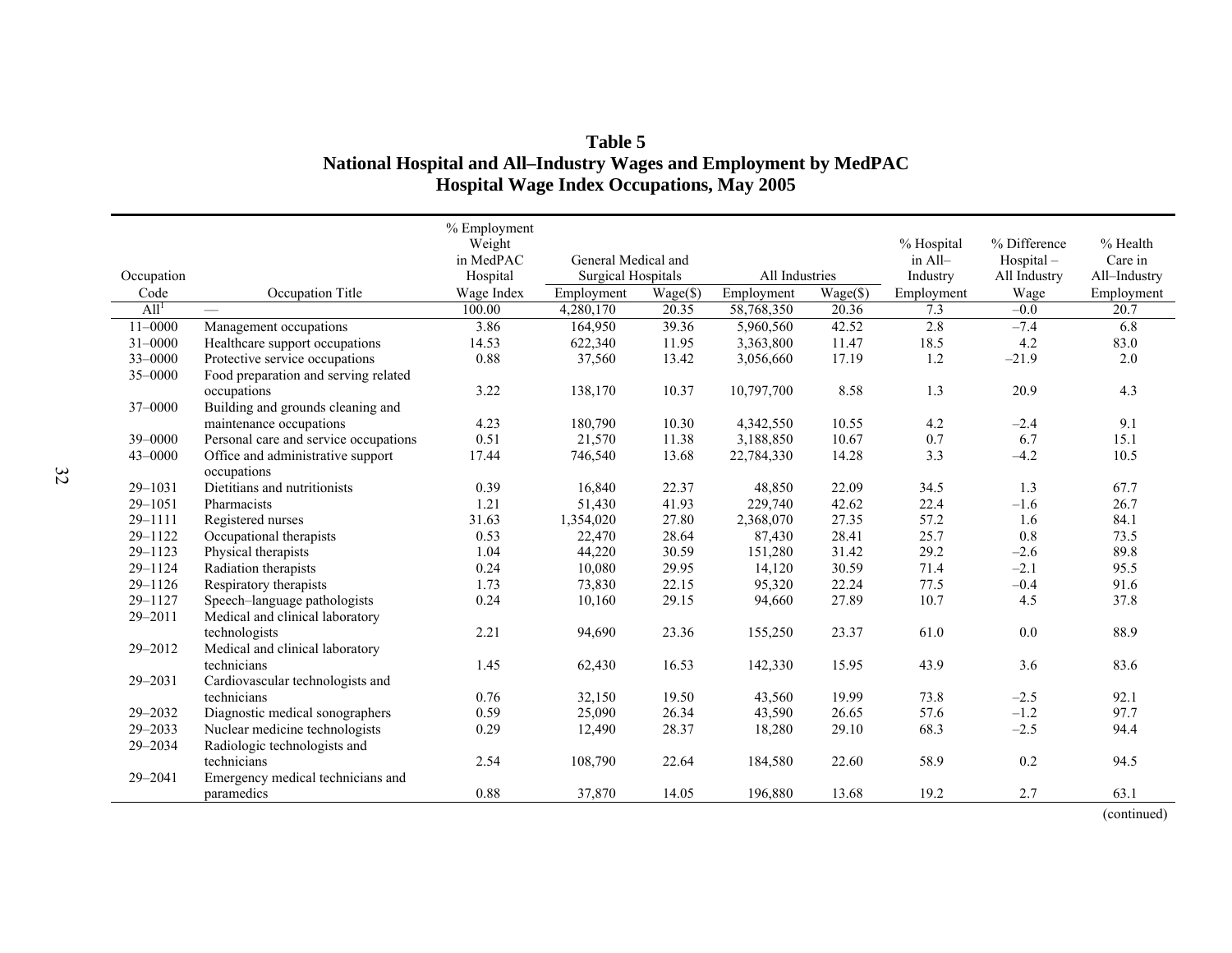# **Table 5 (continued) National Hospital and All–Industry Wages and Employment by MedPAC Hospital Wage Index Occupations, May 2005**

|             |                                       | % Employment |                           |          |                |          |                  |              |              |
|-------------|---------------------------------------|--------------|---------------------------|----------|----------------|----------|------------------|--------------|--------------|
|             |                                       | Weight       |                           |          |                |          | % Hospital       | % Difference | % Health     |
|             |                                       | in MedPAC    | General Medical and       |          |                |          | $\text{in}$ All- | $Hospital -$ | Care in      |
| Occupation  |                                       | Hospital     | <b>Surgical Hospitals</b> |          | All Industries |          | Industry         | All Industry | All-Industry |
| Code        | Occupation Title                      | Wage Index   | Employment                | Wage(\$) | Employment     | Wage(\$) | Employment       | Wage         | Employment   |
| $29 - 2051$ | Dietetic technicians                  | 0.26         | 11,040                    | 13.20    | 23,780         | 12.20    | 46.4             | 8.2          | 83.8         |
| 29-2052     | Pharmacy technicians                  | 1.09         | 46,840                    | 13.61    | 266,790        | 12.19    | 17.6             | 11.6         | 21.0         |
| $29 - 2053$ | Psychiatric technicians               | 0.25         | 10,820                    | 13.90    | 62,040         | 14.04    | 17.4             | $-1.0$       | 71.3         |
| 29-2054     | Respiratory therapy technicians       | 0.44         | 19,060                    | 18.79    | 22,060         | 18.57    | 86.4             | 1.2          | 95.1         |
| 29-2055     | Surgical technologists                | 1.36         | 58,170                    | 16.96    | 83,680         | 17.27    | 69.5             | $-1.8$       | 96.7         |
| 29-2061     | Licensed practical and licensed       |              |                           |          |                |          |                  |              |              |
|             | vocational nurses                     | 4.00         | 171,270                   | 16.65    | 710,020        | 17.41    | 24.1             | $-4.4$       | 82.5         |
| 29-2071     | Medical records and health            |              |                           |          |                |          |                  |              |              |
|             | information technicians               | 1.40         | 59,870                    | 14.41    | 160,450        | 13.81    | 37.3             | 4.3          | 85.7         |
| 29-2099     | Health technologists and technicians, |              |                           |          |                |          |                  |              |              |
|             | all other                             | 0.81         | 34,620                    | 18.18    | 71,140         | 18.04    | 48.7             | 0.8          | 84.7         |

<sup>1</sup>Wages are an average weighted by each occupation's employment weight in the MedPAC hospital wage index. Employment is a sum of each occupation's employment. Hospital and healthcare shares of all industry employment are ratios of total employment.

#### NOTES:

1. Wages are mean hourly wages.

SOURCE: U.S. Bureau of Labor Statistics, Occupational Employment Statistics, May 2005, available at http://www.bls.gov/oes/current/oes\_nat.htm#b11–0000, accessed 2–28– 07.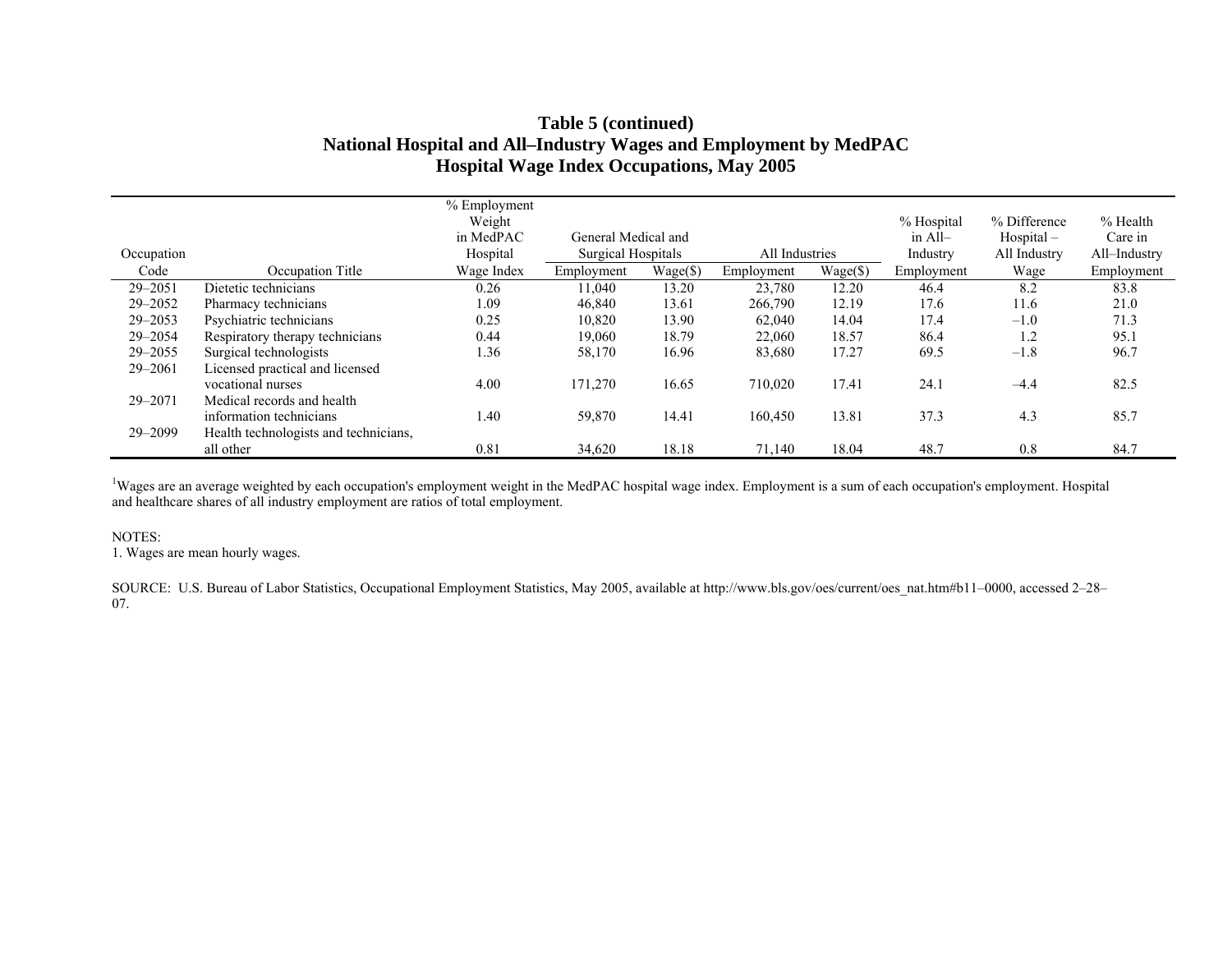However, particular industries do pay differently than hospitals on a national level. Wages and employment for hospitals and selected other industries for the three occupations with the largest weights in MedPAC's hospital wage index (accounting for 64 percent of the index in total) are shown in *Table 6*. For example, nursing and residential care facilities pay RNs \$24.53 per hour, 12 percent less than hospitals. On the other hand, nursing and residential care facilities pay LPNs \$17.99 per hour (not shown in Table 6), eight percent more than hospitals. Because of these differences, if the mix of industries differs across areas, the all–industry wage could diverge from the hospital wage. But national wages may reflect general area wage differentials as well as industry differences, so it is not clear if these industry mix issues are ever significant empirically. Further investigation of industry mix differences in a few particular market areas and the implications for the hospital wage index could be warranted.

|                                                      | <b>Healthcare Support</b><br><b>Occupations</b> |             | <b>Office and</b><br><b>Administrative Support</b><br><b>Occupations</b> |                   | <b>Registered Nurses</b> |             |  |
|------------------------------------------------------|-------------------------------------------------|-------------|--------------------------------------------------------------------------|-------------------|--------------------------|-------------|--|
|                                                      | Employment                                      | $Wage(\$\)$ | Employment                                                               | $Wage(\text{\$})$ | Employment               | $Wage(\$\)$ |  |
| General Medical<br>and Surgical<br>Hospitals         | 622,340                                         | 11.95       | 746,540                                                                  | 13.68             | 1,354,020                | 27.80       |  |
| Nursing and<br><b>Residential Care</b><br>Facilities |                                                 |             |                                                                          |                   |                          |             |  |
|                                                      | 1,060,230                                       | 10.11       | 144,840                                                                  | 13.17             | 157,870                  | 24.53       |  |
| Offices of<br>Physicians                             | 302,960                                         | 12.81       | 790,300                                                                  | 13.39             | 202,790                  | 27.03       |  |
| Educational<br>Services                              | 33,180                                          | 12.98       | 1,301,400                                                                | 13.98             | 73,850                   | 23.26       |  |
| <b>Federal Executive</b><br><b>Branch</b>            | 25,900                                          | 16.33       | 299,880                                                                  | 21.99             | 49,130                   | 32.32       |  |

| Table 6                                                                      |
|------------------------------------------------------------------------------|
| <b>National Employment and Wages for Selected Industries and Occupations</b> |

NOTE: Wages are mean hourly wages.

SOURCE: RTI analysis of May 2005 BLS Occupational Employment Statistics data.

#### **2.3 Employment Composition of the Hospital Wage Index Occupations**

We also examined the national industry employment mix of occupations included in MedPAC's alternative hospital wage index based on the BLS OES data. The BLS OES data report on workers in all industries, including hospitals. Hence, the OES mean wages for an occupation are a weighted average of the wages of hospital and non–hospital workers. In some health care occupations, most of the workers whose wages are reflected in the OES data are employed in hospitals. *Table 5* shows the percentage of hospital workers in all–industry employment by occupation. For example, 2.8 percent of all "management occupations" workers are employed in the hospital industry, but 57.2 percent of registered nurses are hospital workers.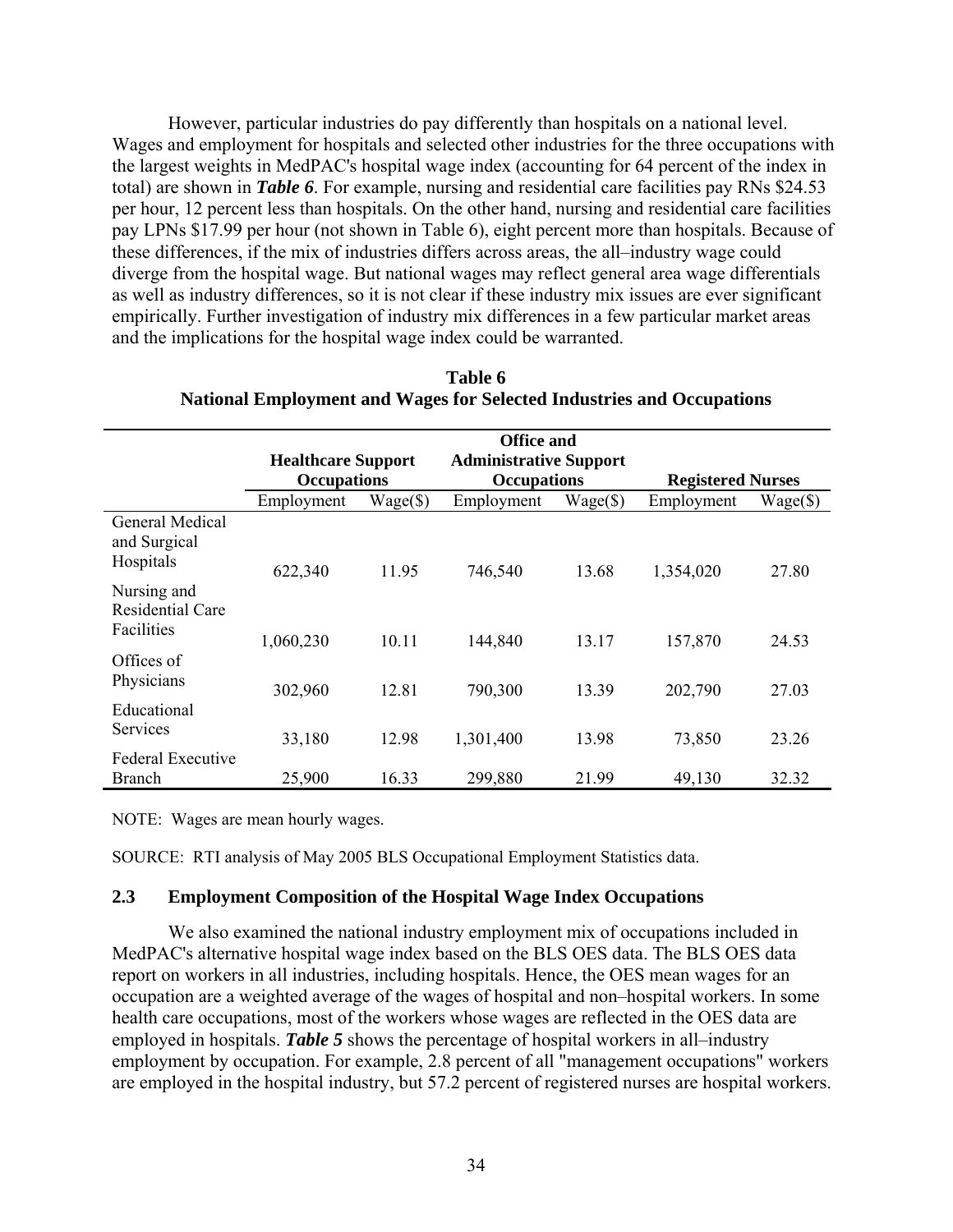<span id="page-40-0"></span>The MedPAC OES hospital wage index as a whole can be thought of as an average of hospital and non–hospital wages. Multiplying the hospital employment share by each occupation's employment weight in the MedPAC index, we find that, on average, 32.4 percent of the MedPAC index is based on hospital workers. The MedPAC hospital wage index can be roughly thought of as one–third consisting of the wages of hospital employees and two–thirds consisting of the wages of non–hospital employees.

Hospitals are a subcategory of the health care industry, which also includes physician offices, nursing facilities, etc. Hospital and health care industry wages may be affected by similar forces, so it is also relevant to know how much of the MedPAC OES hospital wage index is based on employment in health care industries more broadly. *Table 5* shows the share of health care in all–industry employment.[13](#page-40-0) For example, 57.2 percent of registered nurses are employed in hospitals and 84.1 percent in health care industries. Multiplying the health care employment share by each occupation's employment weight in the MedPAC index, we find that, on average, 60.4 percent of the MedPAC index is based on health care industry employees. Put another way, 32.4 percent of the index is based on hospital employees and 28.0 percent on non–hospital health care industry employees.

Occupations as well as industries can be classified as health care related or not. Health care occupations are classified into the BLS OES major occupation categories 29 Healthcare Practitioner and Technical Occupations and 31 Healthcare Support Occupations. Of the 30 MedPAC hospital wage index occupations, only six––management, protective service, food preparation and serving, building and grounds cleaning and maintenance, personal care and service, and office and administrative support, are not health care occupations.<sup>[14](#page-40-0)</sup> The non–health care occupations comprise 30.1 percent, or about one–third, of the index. Office and administrative support occupations alone account for over one–half of the non–health care occupations, with an employment weight of 17.4 percent in the MedPAC index. In short, health care occupations account for roughly two thirds of the MedPAC BLS hospital wage index, and non–health care occupations about one third.

Putting the industry and occupation analyses together, the MedPAC BLS OES hospital wage index employment weighting can be decomposed as shown in *Table 7*:

- 57.7 percent healthcare industry employees in healthcare occupations (of which 31.5) percent hospital employees and 26.2 percent other healthcare industry employees);
- 2.7 percent healthcare industry employees in non–healthcare occupations;
- 12.2 percent non–healthcare industry employees in healthcare occupations; and

 $\overline{a}$ 

<sup>&</sup>lt;sup>13</sup> We obtained "health care industry" employment from the BLS OES data by subtracting NAICS 624000 Social Assistance employment from "Sector 62 Healthcare and Social Assistance" employment.

 $14$  Table 5 shows that only these six non-health care occupations, and three health care occupations--pharmacists, pharmacy technicians, and speech-language pathologists--have less than half of their employment in the health care industry.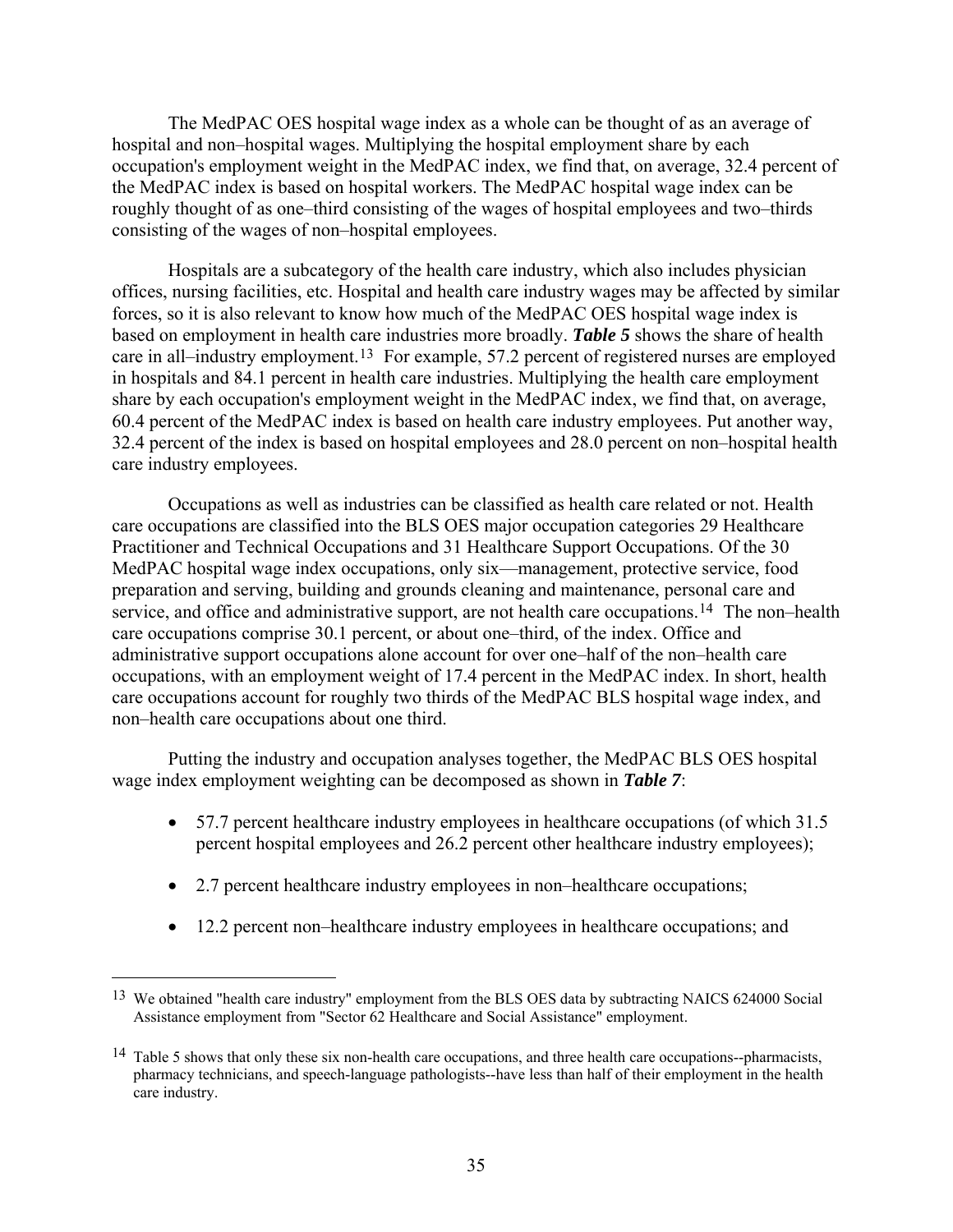• 27.4 percent non–healthcare industry employees in non–healthcare occupations.

The Medicare IPPS hospital wage index, of course, is drawn totally from the hospitals, total occupations category in *Table 7*, which accounts for only 32.4 percent of the MedPAC/BLS index. The MedPAC/BLS index draws from a much broader universe of workers including other healthcare industry workers and non–healthcare industry workers, two–thirds of which are excluded from the Medicare index. Therefore, the MedPAC index has less of a circularity issue than the current Medicare index (see Section 2.5).

| Table 7                                                                           |
|-----------------------------------------------------------------------------------|
| <b>Composition of MedPAC's BLS Hospital Wage Index by Industry and Occupation</b> |
| <b>Employment Proportions, in Percents</b>                                        |

|                    |             | <b>Healthcare Industry</b> | Non-Healthcare | Total      |  |
|--------------------|-------------|----------------------------|----------------|------------|--|
|                    | (Hospitals) | (Other)                    | Industry       | Industries |  |
| Healthcare<br>57.7 |             |                            | 12.2           | 69.9       |  |
| Occupations        | (31.5)      | (26.2)                     |                |            |  |
| Non-Healthcare     |             | 2.7                        | 27.4           | 30.1       |  |
| Occupations        | (0.9)       | $1.8^{\circ}$              |                |            |  |
| Total              |             | 60.4                       | 39.6           | 100.0      |  |
| Occupations        | (32.4)      | $28.0^\circ$               |                |            |  |

NOTE: The table analyzes weighted average employment proportions of the 30 occupations included in MedPAC's hospital wage index by industry and occupation category. To derive the weighted average proportions, each occupation's proportion in a category is weighted by its employment share in MedPAC's index. Hospitals are general medical and surgical hospitals.

SOURCE: RTI analysis of May 2005 BLS Occupational Employment Statistics data.

Of these four categories of employment in MedPAC's index, it seems reasonable to hypothesize that only the last (non–healthcare industry employees in non–healthcare occupations) might diverge substantially from the wages paid in hospitals in particular areas. But non–healthcare workers in non–healthcare occupations comprise only about one–quarter of the MedPAC/BLS hospital wage index. So any deviations that occur will not have a large effect on the index. For instance, if wages for this category were 20 percent greater than the wages paid by hospitals, the index would be raised only by (20 percent)  $X$  (27.4 percent) = 5.5 percent. Moreover, it is not clear that if hospital and all–industry wages diverge that it is preferable to use hospital wages in the Medicare wage index (see Section 2.5 for discussion).

## **2.4 Evidence on Factors Affecting the Hospital Average Wage**

Pope and Adamache (1993) analyzed factors affecting hospital average hourly compensation, the basis for Medicare' IPPS hospital wage index. They found that the following seven factors explain about 70 percent of the variation in individual hospital average hourly compensation: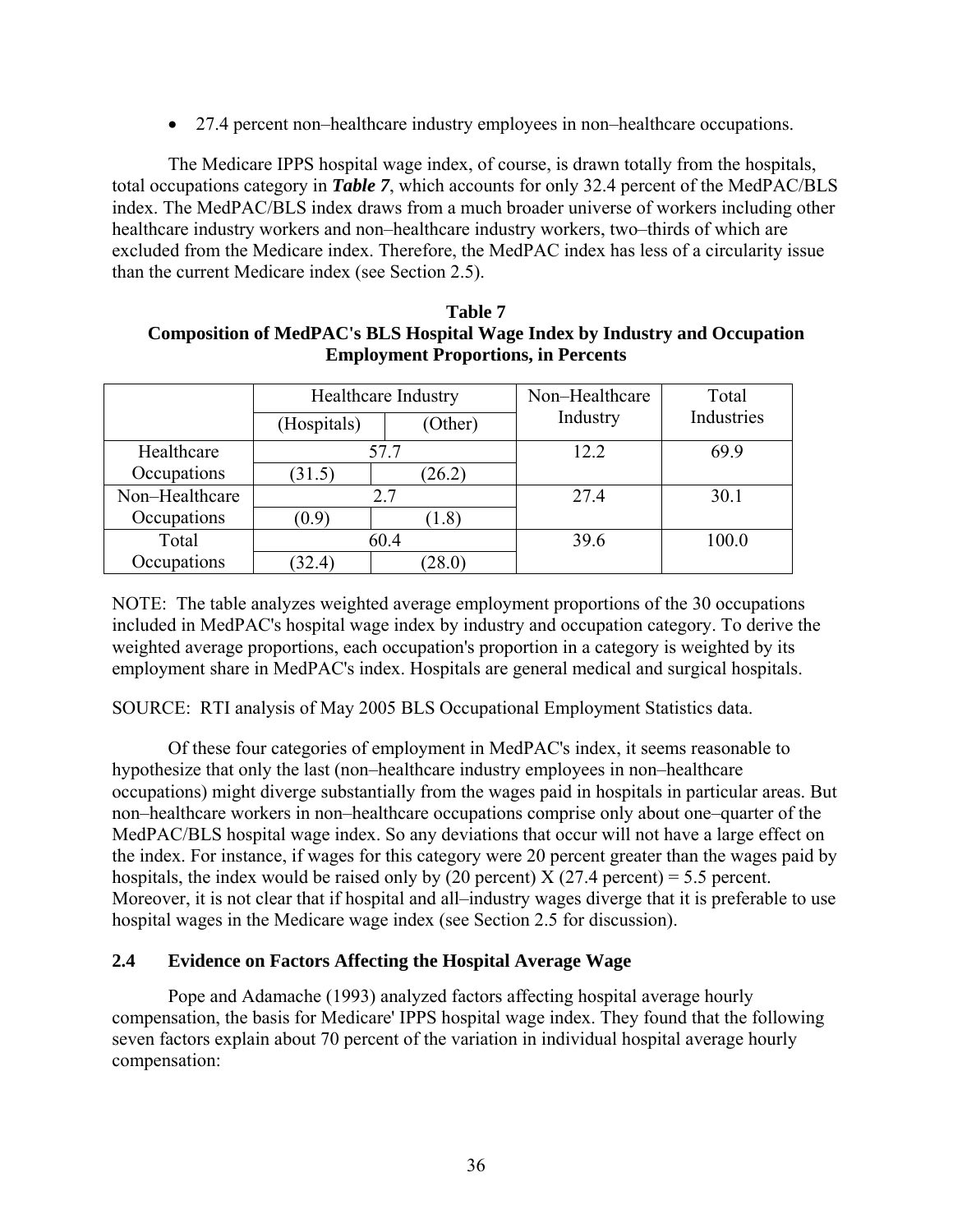- Area opportunity wage (i.e., the amount hospital workers could earn in alternative occupations in an area);
- Area hospital–specific wages;
- Hospital size;
- Hospital casemix;
- Hospital occupation mix;
- Hospital unionization; and
- The competitiveness of the area labor market.

The largest influence on hospital wages was opportunity wages, but the other factors, especially considered as a group, had a large impact. An important hospital–specific component to wages was found, which does not favor the use of an opportunity wage alone to measure hospital wages in different geographic areas. Pope and Adamache argue that the effects of occupation mix (and any other worker characteristics), casemix, and hospital size on the wage index (which are thought to reflect primarily unmeasured worker characteristics) should be removed. This is because the need for different worker characteristics is reimbursed through the DRG casemix and teaching adjustments to hospital payments. The effects of competition on the index should not be removed, because this is a structural market factor beyond the control of hospitals. Whether the effects of unions should be removed is a policy decision.

It is not clear whether the CMS Hospital Wage Survey data or the BLS OES data best reflects the appropriate factors influencing hospital wages, while not reflecting the undesirable factors. Both data should measure the area opportunity wage. The CMS survey will better measure area hospital–specific labor market factors, although, as argued above, the BLS OES data include a significant hospital– and healthcare–industry–specific component. The BLS OES data will be better than the CMS hospital wage survey data at avoiding measuring the effects of hospital size, casemix, occupation mix, unionization, and area competition for healthcare workers.

## **2.5 Arguments For and Against the Use of Hospital–Specific Versus All–Industry Wage Data**

In this section, we list arguments for and against the use of hospital–specific (CMS Hospital Wage Survey data) and all–industry (BLS OES wage data) wages in the IPPS hospital wage index. These arguments draw on the discussion in the preceding sections, and on additional considerations such as characteristics of the two alternative data sources. These arguments are not meant to be comprehensive of all advantages and disadvantages of alternative approaches, but are particularly salient points to make in the context of the discussion in this paper.

In the following discussion, it should be kept in mind that factors that affect absolute wages do not necessarily affect relative wages. Factors that affect absolute wages will only affect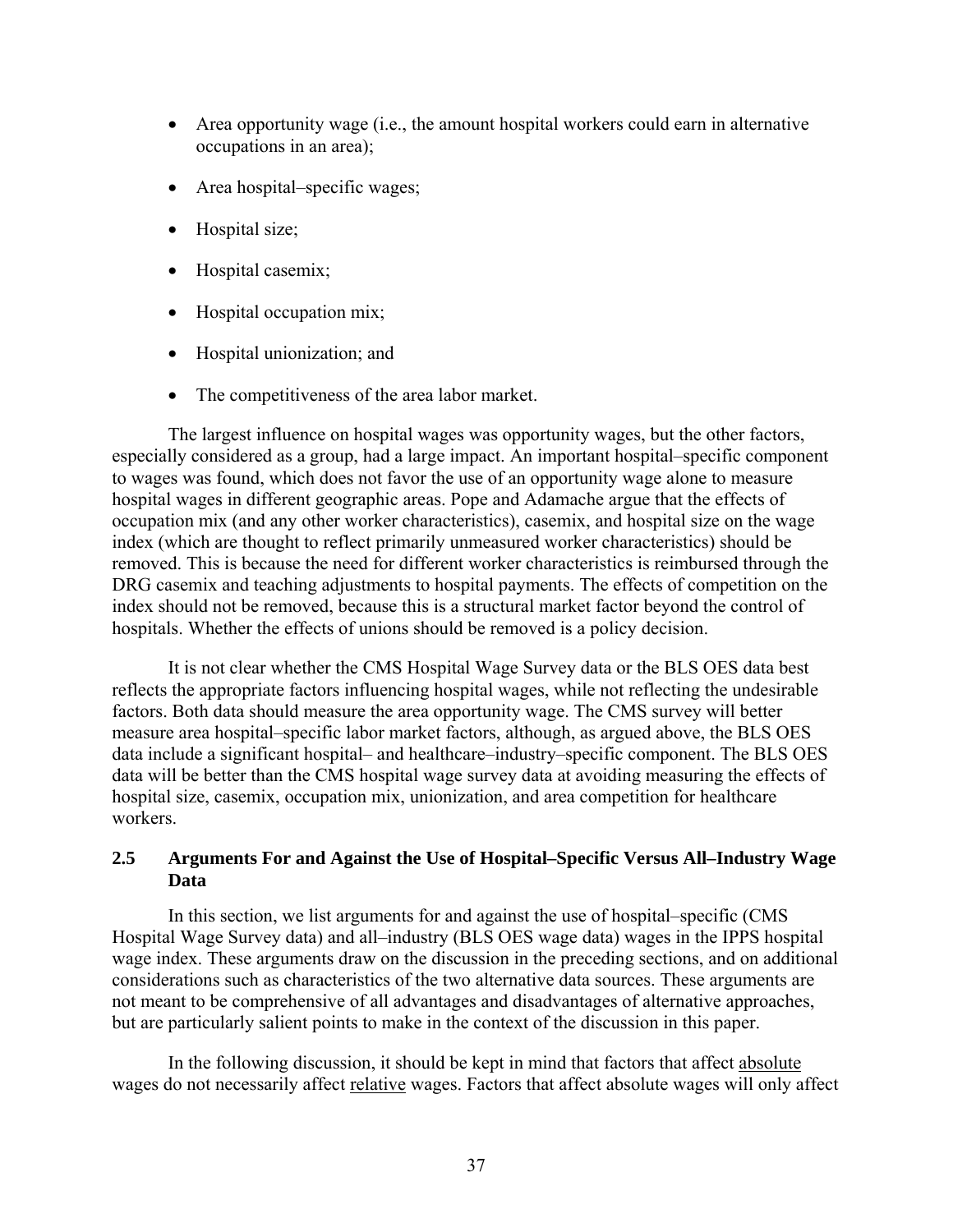relative wages if they operate non–uniformly across market areas. For example, if the industry mix varies across areas. Measuring relative wages accurately is the goal of the IPPS wage index.

# **2.5.1 Arguments for Using Hospital–Specific Wage Data in the IPPS Hospital Wage Index**

This section presents arguments in favor of using hospital–specific wage and compensation data, such as data from CMS' Hospital Wage Survey, to construct the IPPS hospital wage index.

- 1. Supply and Demand Factors Specific to the Market for Hospital Labor are Captured. Every industry, even every employer, may face specific, exogenous supply and demand factors that affect the wages it has to pay to attract workers. These hospital– specific factors should ideally be reflected in the hospital wage index. For example, hospital nursing jobs might require more skill, or be more demanding or stressful than nursing jobs in other industries, and thus hospitals may have to pay a premium relative to other industries to employ nurses. Hospitals may require more night shift work that may require higher wages as a compensating differential. Hospital–specific factors will only be important for a *relative* wage index if they apply differentially across areas.
- 2. Factors Specific to Markets for Non–Hospital Labor are Not Reflected. Limiting the hospital wage index to hospital wage data avoids "contamination" from factors affecting wages paid in other industries. For example, all–industry wages in an area with a concentration of large, unionized manufacturing firms may exceed the wages hospital need to pay to hire their workers. The above–market wages paid by unionized manufacturing firms should not be reflected in the hospital wage index. Also, industries that are concentrated in certain areas may employ certain specialized types of labor within broader occupational categories whose wages are not representative of hospitals or even the occupational category as a whole. In general, hospitals compete with other industries for labor and wages should be similar, but there may be distortions of the normal competitive market for labor in some instances.
- 3. The hospital–specific mix of workers is reflected. Hospitals may disproportionately employ certain specific types of labor within the broader occupation categories for which wages can be measured in available data. These broader labor categories may not accurately reflect the worker–mix or wages of hospital employees. Again, even if this affects *absolute* wages, it is not clear that it would affect *relative* wages.

## **2.5.2 Arguments for Using All–Industry Wage Data in the IPPS Hospital Wage Index**

This section presents arguments in favor of using all–industry wage data, such as data from the BLS OES, to construct the IPPS hospital wage index. Note that, as discussed above, the BLS data are really an average of hospital–specific and non–hospital wages. For healthcare occupations, the BLS data reflect a large share of hospital–specific data. Over all the 30 occupations in MedPAC's BLS–based index, about one–third of the wages are based on hospital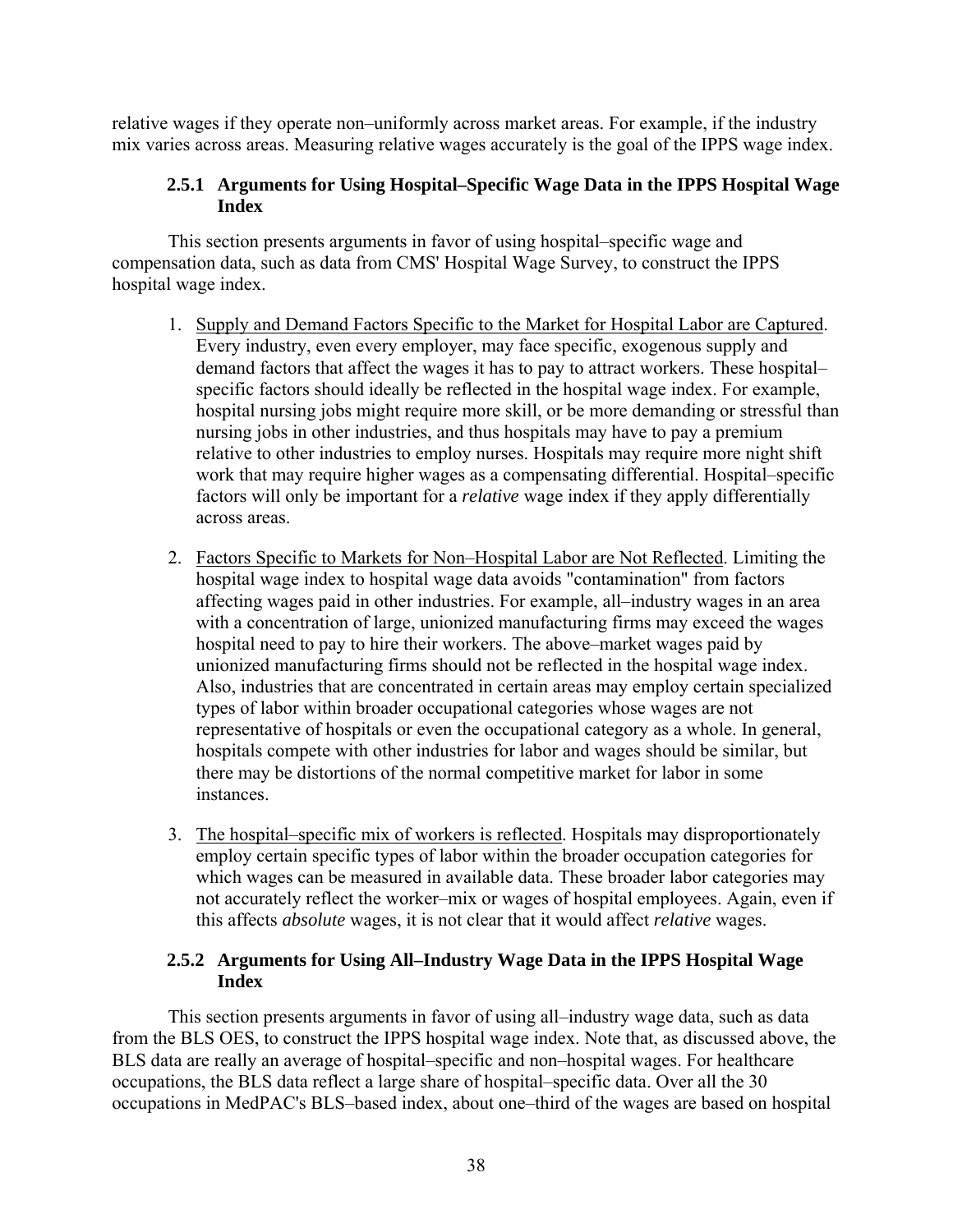employees. In this section, we focus on the arguments for including the two–thirds of non– hospital–employee data in the IPPS hospital wage index.

- 1. Hospital wages are not fully "passed through" into Medicare payments. With a hospital–specific wage index, a hospital's area wage index, and thus its Medicare payments, can be influenced by the wages it pays. This may reduce the incentive of hospitals to bargain hard with its workers over compensation, and pay the lowest wages necessary to attract and retain employees. This incentive problem is exacerbated in smaller MSAs with only one or a few hospitals, and for hospitals with a larger Medicare share of business. Hospitals are included in an all–industry wage, but they are only one component, along with other industries.
- 2. Noncompetitive factors in hospital wage setting are avoided. To the extent that hospitals pay noncompetitive—above market—wages, a hospital–specific wage index will not reflect the true relative cost of labor faced by hospitals. Hospitals may pay noncompetitive wages for a variety of reasons, including sharing surpluses with employees, unionization of the hospital workforce, misjudging or lack of information about the market wage, or business decisions. All–industry data will be less influenced by these factors.
- 3. Worker skill–mix variations related to differences in hospital outputs or business decisions are not reflected. Hospitals that treat particularly difficult cases may require highly skilled and specialized workers, even within occupational category, that are paid above–average wages. The labor costs associated with a more difficult casemix should be reflected in a hospital's DRG casemix, not in its wage index. Also, hospitals may make business decisions about their labor skill mix, or to offer specialized services or technology requiring highly–paid workers, that affect their average wage. The IPPS wage index should ideally be neutral with respect to hospital business decisions. An index incorporating non–hospital wage data will be less influenced by hospital–specific skill–mix variations.
- 4. The broader base of all–industry data makes it less subject to reporting errors, idiosyncratic factors, and volatility. By definition, all–industry wage data are collected from a larger universe of firms and workers. This broader base makes all– industry data less subject to reporting errors by individual hospitals, and idiosyncratic or nonrepresentative wages paid by hospitals. Also, the all–industry wage data should be more stable from year–to–year; it will not be as influenced by discontinuous wage changes at hospitals or other one–time changes.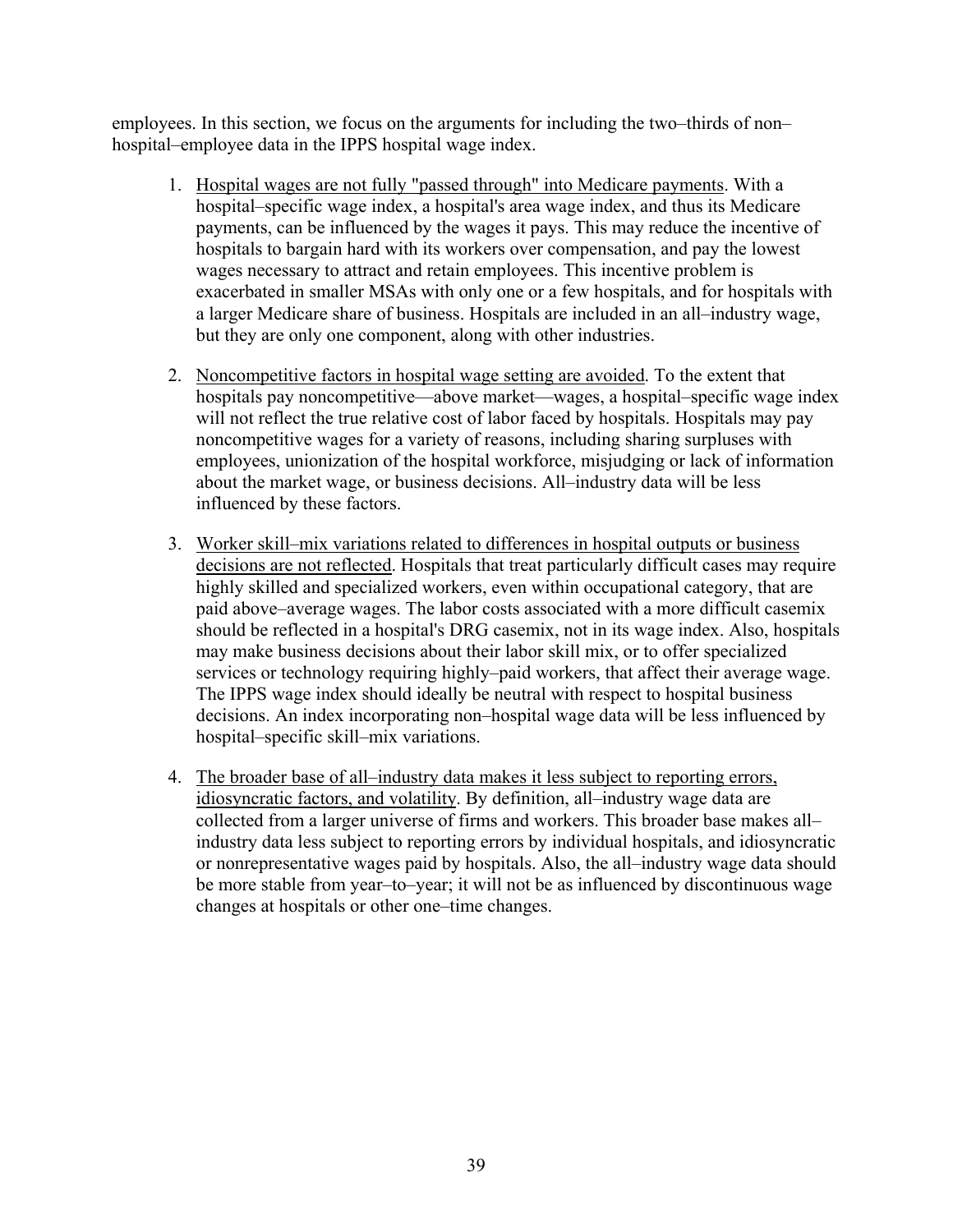# **3.0 AREA WAGE INDEXES IN OTHER MEDICARE PROSPECTIVE PAYMENT SYSTEMS**

# **3.1 Other PPS Settings Using Hospital Relative Wages**

Since 1997 Medicare prospective payment systems have been extended from inpatient hospital services to services in several other institutional payment settings. Although setting– specific wage data are collected for several of these settings, the new PPSs continue to use the hospital wage index to adjust payments. For each new payment system CMS sets a specific labor–related share of payments to be subject to area wage adjustment. Thus far CMS has decided against computing new relative wages using hourly setting–specific wage data.

In most cases the new PPS use a "pre–floor, pre–reclassification" version of the index rather than the published IPPS index (the exception being for hospital outpatient payments). Since 2005, the version of the index with partial occupation mix adjustment has been used for payments for other specialized hospital services, while the non–adjusted version is used for non– hospital settings such as skilled nursing, home health and hospice. Specific prospective payment settings using the hospital wage index are listed below in *Table 8*.

| <b>Health Care Setting</b>                | <b>Index Description</b>                                                                                                                                                                                                                                         |
|-------------------------------------------|------------------------------------------------------------------------------------------------------------------------------------------------------------------------------------------------------------------------------------------------------------------|
| Inpatient services:                       |                                                                                                                                                                                                                                                                  |
| Inpatient Rehabilitation Facilities (IRF) | Pre-floor, pre-reclassification, occupation-mix<br>adjusted index without outmigration adjustment.                                                                                                                                                               |
| Inpatient Psychiatric Facilities (IPF)    | Pre-floor, pre-reclassification, occupation-mix<br>adjusted index without outmigration adjustment.                                                                                                                                                               |
| Long Term Acute Care Hospitals (LTCH)     | Pre-floor, pre-reclassification, occupation-mix<br>adjusted index without outmigration adjustment.<br>Index was phased in over a 5-year period due to lack<br>of evidence on relationship between the index and<br>case-mix-adjusted average cost per discharge. |
| Inpatient nursing care:                   |                                                                                                                                                                                                                                                                  |
| <b>Skilled Nursing Facilities (SNF)</b>   | Pre–floor, pre–reclassification index without<br>occupation-mix or outmigration adjustments.                                                                                                                                                                     |
| Outpatient and home-based settings        |                                                                                                                                                                                                                                                                  |
| Hospital outpatient services (HOPD)       | Uses the same index that is applied to the hospital's<br>inpatient services.                                                                                                                                                                                     |
| Ambulatory Surgery Centers (ASC)          | Pre–floor, pre–reclassification index without<br>occupation-mix or outmigration adjustments.                                                                                                                                                                     |
| Home Health (HHA)                         | Pre-floor, pre-reclassification index without<br>occupation–mix or outmigration adjustments.                                                                                                                                                                     |
| Hospice                                   | Pre-floor, pre-reclassification index without<br>occupation-mix or outmigration adjustments.                                                                                                                                                                     |

**Table 8 Use of the Hospital Area Wage Index in Other Medicare Prospective Payment Systems** 

SOURCE: RTI synopsis of Federal Registers and other sources.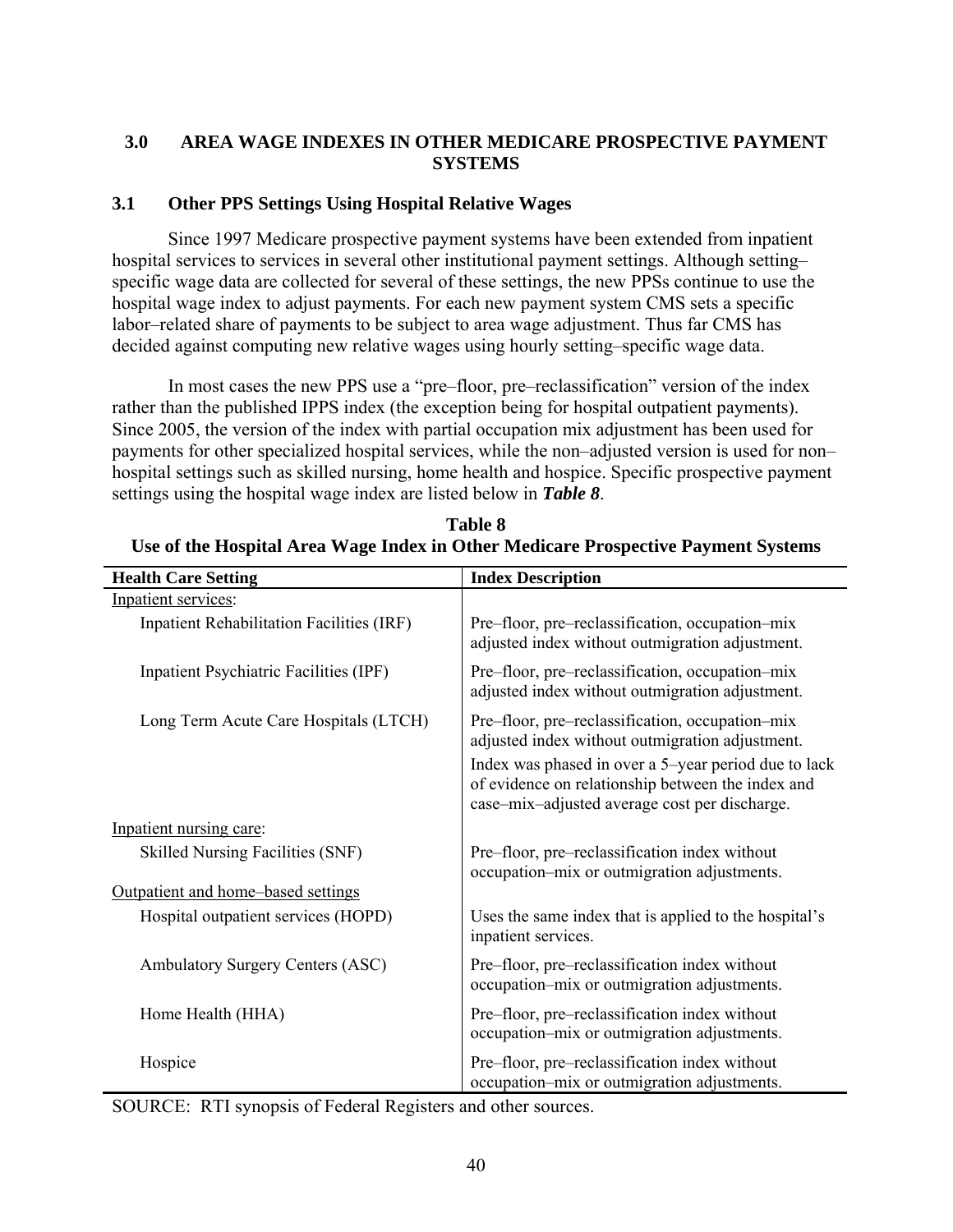### **3.2 Labor Market Comparability and Other Issues**

The major drawbacks to using acute care hospital relative wages as adjusters for non– hospital health care payments are that (1) acute care area wage differences may be heavily influenced by differences in occupation mix that are not applicable to other settings; (2) there are many markets, including even some state rural markets, where the hospital index values are computed from data submitted by only one or two facilities; and (3) non–hospital providers to which the hospital wage index is applied may be located in counties without hospitals, hence their wage index is based on wage data that are not specific to the area in which they are located.

With respect to occupation mix influences, previous work has estimated that as much as one–fourth of the rural–urban hourly wage differentials might be due to occupation mix differences associated with smaller facilities with less complex case loads (Dalton and Slifkin 2000). These differentials may not apply to settings with distinctly different employment mixes such as nursing homes or home health agencies, where similar urban–rural differences in firm size, complexity, or case mix may not apply. The proposed use of BLS all–industry hourly wages with separate employment weights by industry setting would address this issue.

Small market problems stem from the fact that the index uses data only from IPPS hospitals. In larger metropolitan areas it is reasonable to assume that relative wages may be dominated by the hiring practices of these larger facilities. In smaller markets, however, local market conditions may be influenced as much or more by wages paid in nursing homes, critical access hospitals, outpatient facilities, specialized hospitals or even federally–owned facilities (IHS or VA). Also, some non–hospital providers are located in counties without hospitals, and thus there are no hospital wage data available to accurately measure wages in their locale. Thus the IPPS relative wages may not reflect the market differences or geographical locations relevant to non–hospital providers. The use of the BLS all–industry data would also address these issues.

Exacerbating these problems is the fact that there are no provisions to allow for geographic reclassification for non–IPPS providers. SNF PPS rules call for reclassification to be made available whenever a SNF–specific wage index is developed. Although CMS computed a SNF wage index for evaluation, they have postponed its use (citing data quality problems) and therefore delayed introducing any reclassification procedures for nursing facilities (68 FR 46046, August 4, 2003).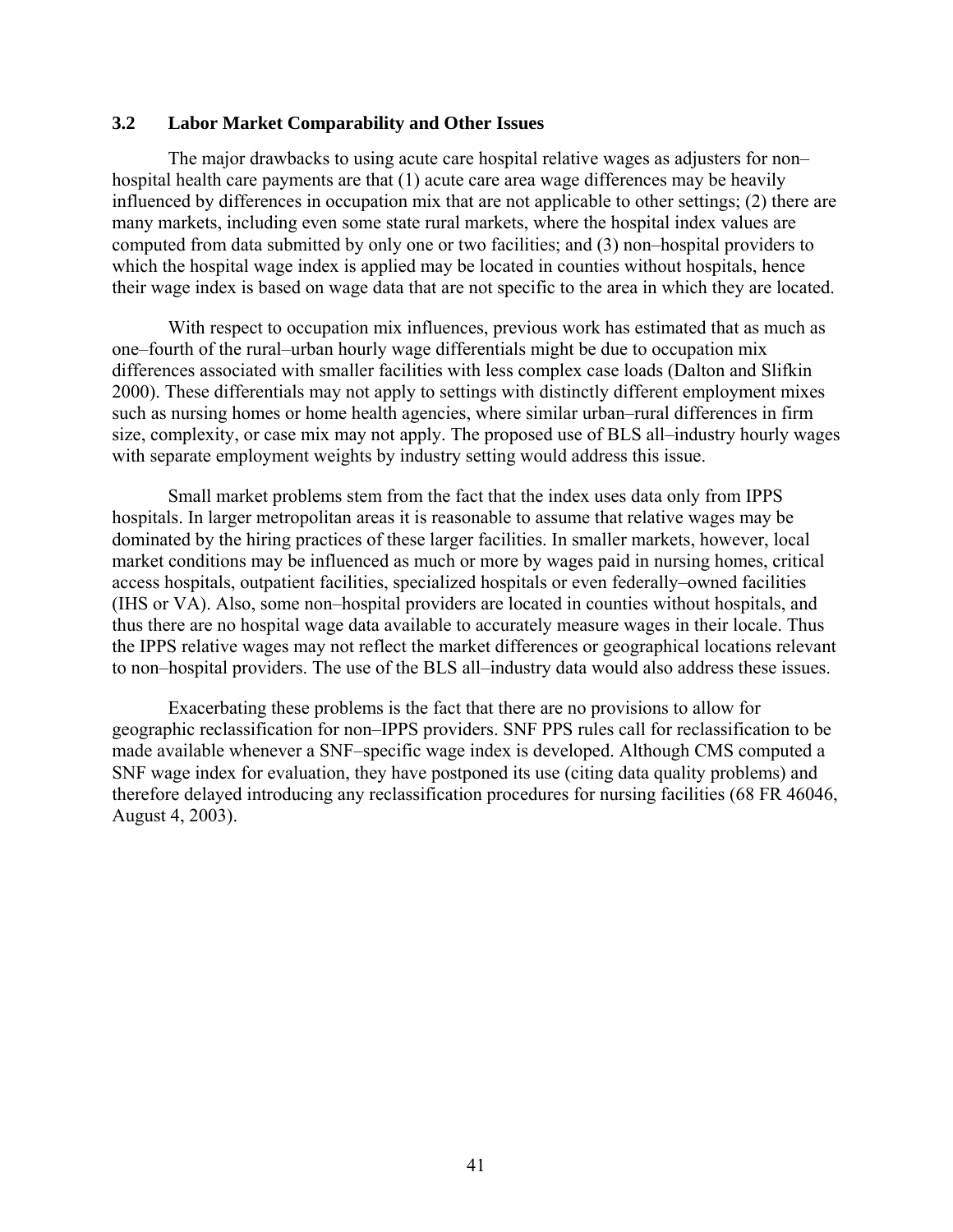## **4.0 DATA QUALITY AND VOLATILITY ANALYSIS OF CURRENT AND ALTERNATIVE WAGE INDEXES**

### **4.1 Overview**

This chapter compares the volatility of a wage index constructed from the BLS Occupational Employment Statistics (OES) data to CMS hospital wage index values. We construct an index using the BLS mean hourly rates from the metropolitan area cross—industry wages and the national industry—specific weights applicable to general hospitals. We compare volatility in this index over six years to volatility in a published CMS index applicable to payments in urban PPS hospitals for this same time period. We also compare volatility for a similar time period in wage, benefit, and total compensation indexes constructed from CMS' hospital wage survey. Prior analysis by MedPAC found evidence that a BLS wage index exhibits less volatility than the CMS IPPS area wage index. We extend MedPAC's analysis by using more years of data, by utilizing additional measures of volatility, and by exploring the contribution of reported benefits to overall volatility in the CMS index. We also use the CMS hospital wage survey data to analyze trends and regional variation in the ratio of benefits to total compensation.

*Section 4.2* describes our methods, including the composition of the data series, the construction of an alternative BLS index, and our approaches to measuring volatility. Results from our analysis of volatility in the BLS series compared to the CMS series are presented in *Section 4.3*. *Section 4.4* discusses possible sources of volatility and data quality issues, and includes a comparison of the volatility of indexes of wages, benefits, and total compensation. *Section 4.5* contains results on geographic and temporal variation in benefits as a proportion of total compensation.

### **4.2 Methods**

## **4.2.1 Data Sources and Timing**

Data sources include the following:

- 1. the BLS' published OES occupation survey data from 1999 through 2004;
- 2. published CMS wage index values from *payment years* FY1999 to FY 2004; and
- 3. CMS' annual hospital wage surveys derived from cost reports filed from FY 1999 through FY 2004.

The six payment years for the published CMS wage index correspond to data collection from cost reports filed between FY 1996 to FY 2000, and thus only partially overlap the data collection periods for the other two wage series. Although published index values from FY 2003 through FY 2008 would have provided a better overlap with the BLS data collection periods, we could not use these because CMS adopted the new CBSAs to define labor markets starting in 2005.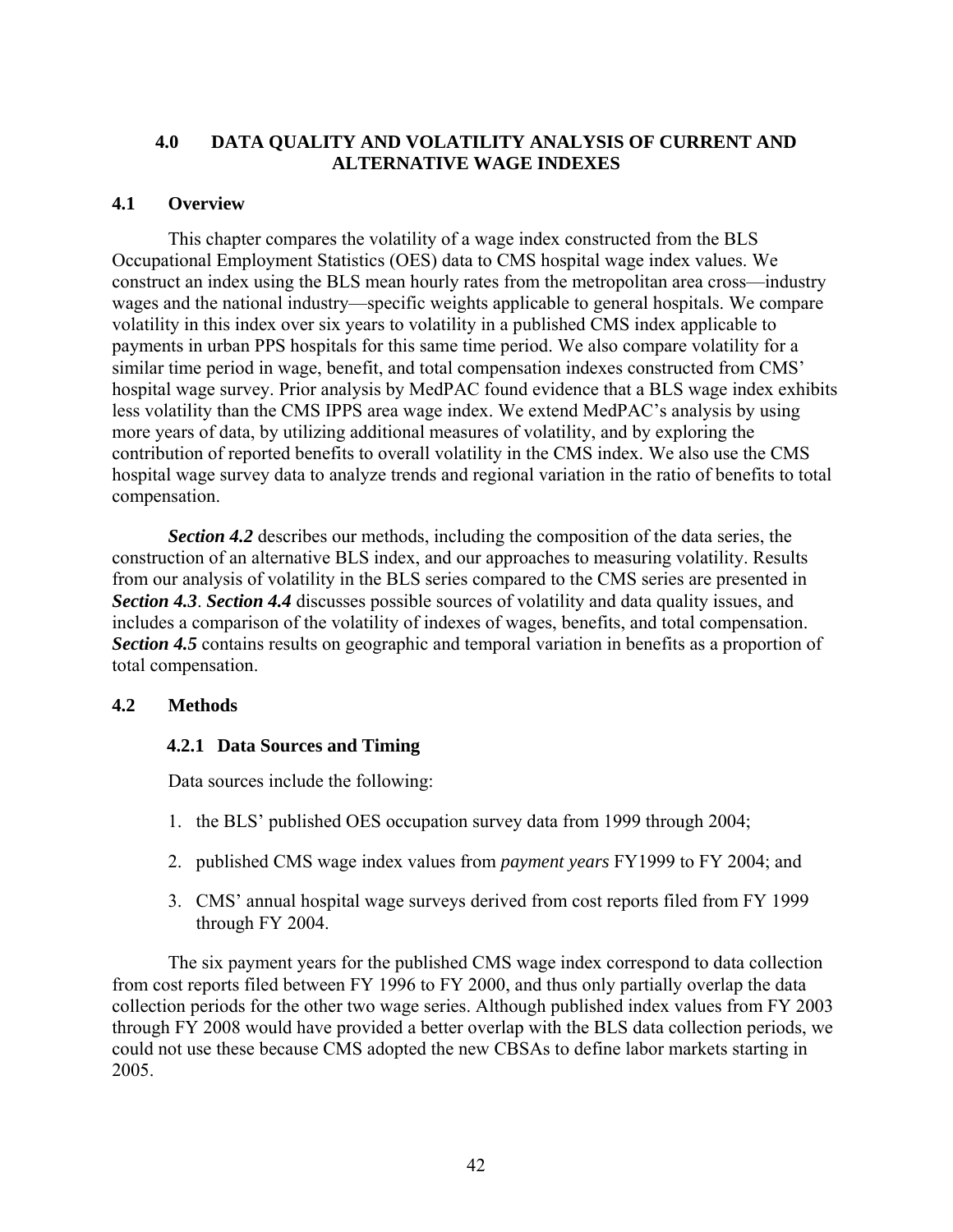<span id="page-48-0"></span>The BLS occupational wage series has a three–year survey structure. Each published year of data includes results from six surveys taken over three survey years, where the earlier data are inflation adjusted to reflect the price levels of the third year. Wage series are published in May of the year following the last survey year. For example, what we refer to as the 2004 BLS data were released in May of 2005, and were composed of results from two surveys in 2004, two in 2003 and two in 2002. The timing of the data publication is such that the 2004 BLS data could be used to construct an index to adjust PPS payments no earlier than federal FY 2007.

Although the BLS data series is constructed from a rolling sample design, it should not be confused with a standard moving average using repeated employer measures. While the full sample covers some 1.2 million establishments employing approximately 70 percent of the workforce, in any given year only one–third of the establishments are surveyed.[15](#page-48-0) Data for prior years (e.g., the surveys from 2002 and 2003 that contribute to the "2004" series) are updated to reflect 2004 labor dollars using the Employment Cost Index.[16](#page-48-0)

We compare volatility measures with those computed from published CMS index values for payment years FY1999 to FY2004 (data years FY1996 to FY2000). We could not synchronize the BLS index with the CMS published index—either on the basis of data years or payment years—for two reasons. First, we were limited to published index years during which CMS used pre–CBSA definitions of metropolitan areas (index years FY 2004 and earlier). Second, we were limited to years when BLS national industry–specific hourly wages were available for all of the occupation categories (data years 1999 and later). Prior to 1999 the BLS did not publish data on aggregate occupational categories (e.g., xx–0000) within specific industry sectors, making it infeasible to construct compatible employment weights for pre– and post–1999 data.

We also use CMS wage survey data from cost reports filed FY 1999 through FY 2004 to construct a "wages–only" index that excludes the reported benefits and contract labor. This constructed CMS index is the closest possible match to the BLS series both from the timing of the data collection and the definition of hourly wage.

### **4.2.2 Wage Index Areas for Comparison**

 $\overline{a}$ 

The volatility comparisons in this chapter are based on changes in metropolitan markets only, because the BLS does not publish occupational wage survey data for state–level aggregates of non–metropolitan counties.[17](#page-48-0) The number of metropolitan markets in our analyses was reduced further due to missing hourly wages in the BLS series. BLS suppresses publication of

<sup>15</sup> See "Why does the OES program produce estimates from more than one year's data?" at http://www.bls.gov/oes/oes\_ques.htm

<sup>16</sup> See "Permanent features of OES methodology" at http://www.bls.gov/oes/oes\_ques.htm

 $17$  Data for state-level aggregates are published, but it would not be appropriate to subtract the employment totals for metropolitan areas from those of state areas, because many MSAs cross state boundaries. Although not publicly available, BLS can generate special runs to identify state-level non-metropolitan employment and wage data appropriate to Medicare's defined rural markets.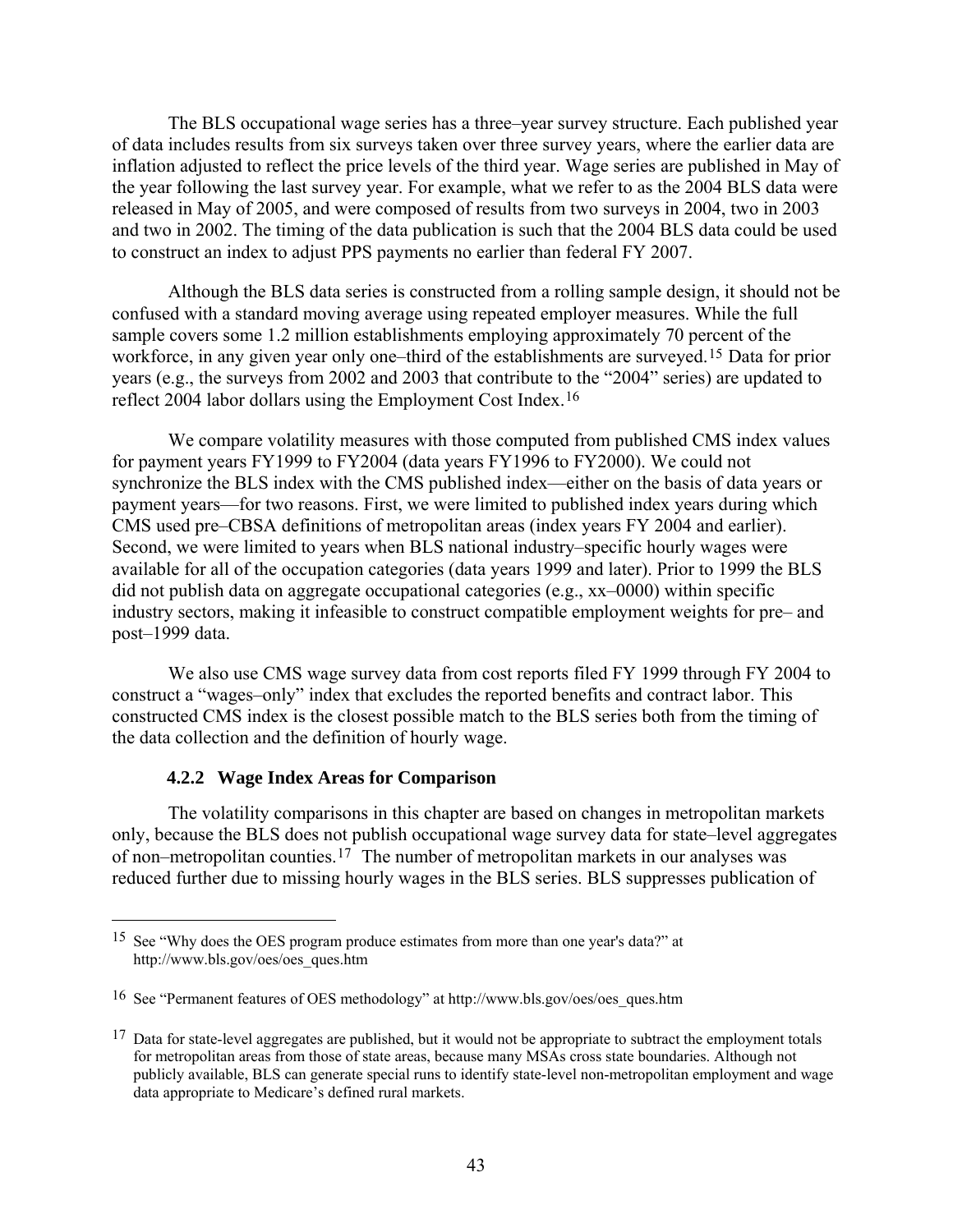<span id="page-49-0"></span>local wage information on specific occupations if the survey data are based on information from fewer than three employers in the MSA (to protect confidentiality of responses), or if the standard errors of the estimate are too large (whether due to small response numbers or other reasons).[18](#page-49-0) Missing data were found for several occupation categories over different MSAs and data years, and in consultation with the project officer a decision was made to exclude any MSA from the volatility analyses that did not have RN wages in all six of the analysis years. For all other missing categories, weights were re–normalized to adjust for the missing data. Excluding MSAs with missing RN data in the BLS series reduced the number of metropolitan markets in our analyses from 318 to 264.

CMS data were restricted to the same MSA sample as the BLS data. The number of metropolitan markets in the CMS data is slightly lower than the number in the BLS series because prior to 2005, CMS used NECMAs (New England County Metropolitan Areas) to define labor markets in New England. A single NECMA may correspond to multiple MSAs. In the end, our analysis was based on 264 wage index areas for the BLS data and 251 comparable wage index areas for the CMS data.

### **4.2.3 BLS Wage Index Construction**

 $\overline{a}$ 

The BLS data series used here focuses on occupation codes found in the 'all hospitals' category (NAICS 622000) rather than General Medical and Surgical Hospitals category (NAICS 622100). The reason for this is that prior to 2002 BLS used the SIC system, which did not break out General Medical and Surgical Hospitals from other hospitals. Comparability over the entire time period required the use of the more aggregated category.<sup>[19](#page-49-0)</sup>

To construct the hospital indexes for these analyses we used twenty–nine of the thirty occupational categories used by MedPAC in its proposed BLS index.[20](#page-49-0) These are occupations that are (a) prevalent in general acute care hospital facilities, and (b) included as allowable Part A costs under IPPS (occupations that are primarily reimbursed through Medicare Part B rather than through the IPPS rates are excluded). The twenty–nine categories combined account for approximately 87 percent of total employment in the BLS data for the hospital industry group, with specific category weights ranging from 31 percent to 0.2 percent. As shown in *Table 9*, the share of hospital employment by occupation category is fairly stable over time, although changes in these shares do contribute to BLS index volatility over time.

<sup>&</sup>lt;sup>18</sup> This restriction affects only our volatility analyses and not the potential to compute a wage index. Data that are suppressed to protect employer confidentiality (rather than due to sampling error) can still be provided by BLS for purposes of constructing the wage index. The majority of those with missing RN data are in relatively small MSAs, and we assume that the data were suppressed to protect confidentiality of responding employers.

<sup>19</sup> Also of note is that in 2002 BLS did not publish the 3-digit NAICS data (e.g., NAICS 622000); as a result, the data used here for 2002 was aggregated from the published 4-digit NAICS data (e.g., 622100, 622200, etc.).

<sup>20</sup> Code 29-2099, for "health technologists and technicians, all other", was published for the first time in 2004. It accounted for only 0.72 percent of hospital employment total in 2004, but to maximize consistency over time this category was dropped.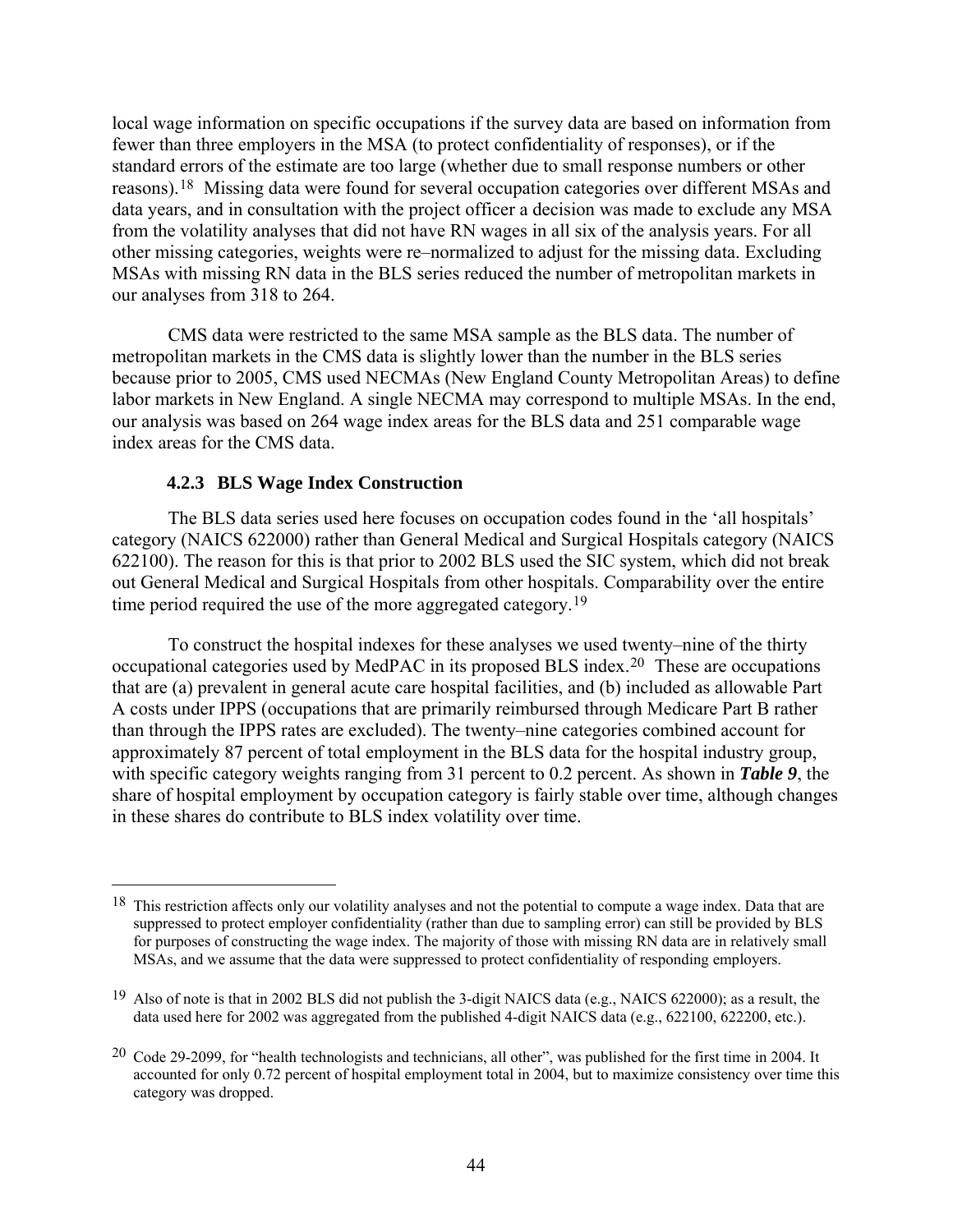**Table 9 General Hospital Employment–Share Weights for Key Occupations, 1999–2004** 

|                       |                                                                                       | <b>BLS Data Year</b> |       |         |         |         |         |
|-----------------------|---------------------------------------------------------------------------------------|----------------------|-------|---------|---------|---------|---------|
| CODE                  | Description                                                                           | 1999                 | 2000  | 2001    | 2002    | 2003    | 2004    |
|                       | Detailed occupation categories:                                                       |                      |       |         |         |         |         |
| 29-1111               | registered nurses                                                                     | 25.7%                | 25.9% | 25.9%   | 26.3%   | 26.6%   | 26.9%   |
| 29-2061               | licensed practical and vocational nurses                                              | 4.0%                 | 3.9%  | 3.9%    | 3.9%    | 3.8%    | 3.7%    |
| 29-2034               | radiologic technologists and technicians                                              | 1.9%                 | 2.0%  | 1.9%    | 2.0%    | 2.0%    | 2.0%    |
| 29-2011               | medical and clinical laboratory technologists                                         | 1.8%                 | 1.8%  | 1.7%    | 1.8%    | 1.8%    | 1.8%    |
| $29 - 1126$           | respiratory therapists                                                                | 1.4%                 | 1.4%  | 1.4%    | 1.4%    | 1.4%    | 1.4%    |
| 29-2012               | medical and clinical laboratory technicians<br>medical records and health information | 1.2%                 | 1.3%  | 1.3%    | 1.2%    | 1.3%    | 1.2%    |
| 29-2071               | technicians                                                                           | 1.1%                 | 1.1%  | 1.1%    | 1.1%    | 1.1%    | 1.2%    |
| $29 - 2055$           | surgical technologists                                                                | 1.0%                 | 1.1%  | 1.1%    | 1.1%    | 1.1%    | 1.1%    |
| 29-1051               | pharmacists                                                                           | 1.0%                 | 1.0%  | 1.0%    | 1.0%    | 1.0%    | 1.0%    |
| $29 - 1123$           | physical therapists                                                                   | 0.9%                 | 0.9%  | 0.9%    | 0.9%    | $0.9\%$ | $0.9\%$ |
| 29-2052               | pharmacy technicians                                                                  | 0.8%                 | 0.9%  | $0.9\%$ | $0.9\%$ | $0.9\%$ | 0.9%    |
| $29 - 2041$           | emergency medical technicians and paramedics                                          | 0.7%                 | 0.7%  | 0.7%    | 0.7%    | $0.7\%$ | 0.7%    |
| 29-2053               | psychiatric technicians                                                               | 0.8%                 | 0.7%  | 0.9%    | 0.7%    | 0.7%    | 0.7%    |
| 29-2031               | cardiovascular technologists and technicians                                          | 0.6%                 | 0.6%  | $0.6\%$ | 0.6%    | $0.6\%$ | $0.6\%$ |
| $29 - 1122$           | occupational therapists                                                               | 0.5%                 | 0.5%  | 0.5%    | 0.5%    | 0.5%    | 0.5%    |
| 29-2032               | diagnostic medical sonographers                                                       | 0.4%                 | 0.4%  | 0.4%    | 0.4%    | $0.4\%$ | 0.5%    |
| 29-2054               | respiratory therapy technicians                                                       | 0.6%                 | 0.5%  | 0.5%    | 0.5%    | 0.5%    | $0.4\%$ |
| 29-1031               | dietitians and nutritionists                                                          | 0.3%                 | 0.3%  | 0.3%    | 0.3%    | 0.3%    | $0.3\%$ |
| 29-2033               | nuclear medicine technologists                                                        | 0.2%                 | 0.2%  | 0.2%    | 0.2%    | 0.2%    | 0.2%    |
| $29 - 2051$           | dietetic technicians                                                                  | 0.3%                 | 0.3%  | 0.3%    | 0.3%    | 0.2%    | 0.2%    |
| 29-1127               | speech-language pathologists                                                          | 0.2%                 | 0.2%  | 0.2%    | 0.2%    | $0.2\%$ | 0.2%    |
| 29-1124               | radiation therapists                                                                  | 0.2%                 | 0.2%  | 0.2%    | 0.2%    | 0.2%    | 0.2%    |
|                       | Major (aggregated) occupation categories:                                             |                      |       |         |         |         |         |
| 43-0000               | office and administrative support occupations                                         | 15.0%                | 15.1% | 15.4%   | 15.3%   | 15.4%   | 15.3%   |
| $31 - 0000$           | healthcare support occupations (aides)                                                | 12.8%                | 12.7% | 12.8%   | 12.9%   | 13.1%   | 13.2%   |
| 37-0000               | building & grounds cleaning & maintenance                                             | 4.0%                 | 3.9%  | 3.9%    | 3.9%    | 3.9%    | 3.8%    |
| $11 - 0000$           | management occupations                                                                | 4.1%                 | 3.9%  | 3.8%    | 3.7%    | 3.5%    | 3.5%    |
| 35-0000               | food preparation and serving related occupations                                      | 3.1%                 | 3.0%  | 3.0%    | 3.0%    | 3.0%    | 2.9%    |
| 33-0000               | protective service occupations                                                        | 0.9%                 | 0.9%  | 0.9%    | 0.9%    | 0.9%    | 0.9%    |
| 39-0000               | personal care and service occupations                                                 | 0.5%                 | 0.5%  | 0.5%    | 0.5%    | $0.5\%$ | $0.5\%$ |
|                       | Total BLS employment share for included general hospital                              |                      |       |         |         |         |         |
| occupation categories |                                                                                       | 85.9%                | 85.8% | 85.9%   | 86.3%   | 86.7%   | 87.0%   |
|                       | Total excluded occupation categories                                                  | 14.1%                | 14.2% | 14.1%   | 13.7%   | 13.3%   | 13.0%   |

SOURCE: RTI analysis of BLS Occupational Employment Statistics data.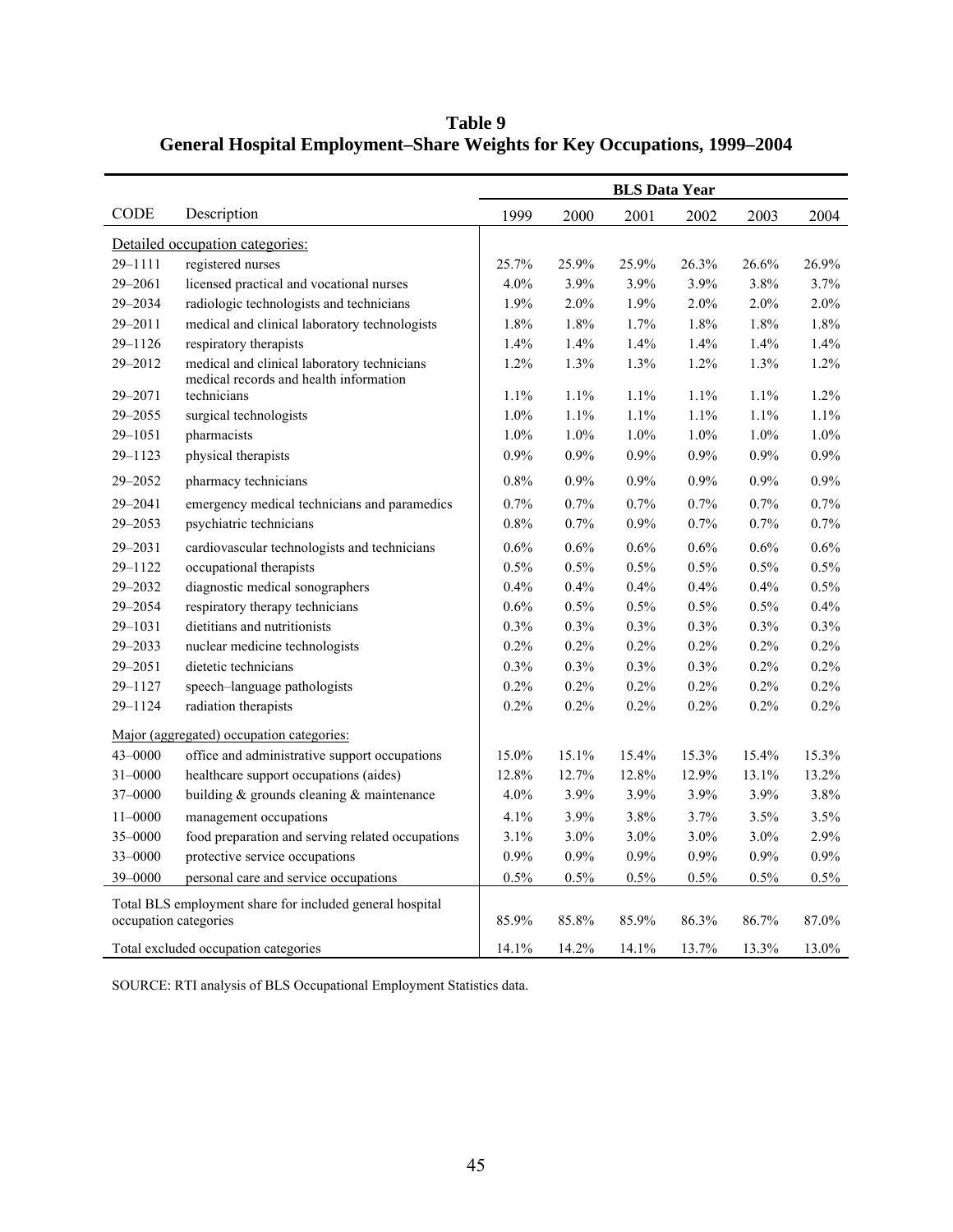<span id="page-51-0"></span>The BLS wage index was constructed by dividing an estimate of the MSA–specific 'mean wage' for hospitals with an estimate of the national mean wage for hospitals. The MSA– specific 'mean wage' is a misnomer, in that it does not attempt to estimate the mean wage actually paid to hospital employees. First, the estimate is constructed using only the 29 occupational categories described above. Second, the mean wage rates in these 29 categories are weighted by the *national* (as opposed to local) employment shares of these 29 occupations in the hospital industry.<sup>[21](#page-51-0)</sup> This approach eliminates differences in index values due to variations in the employment shares of the occupations across MSAs. The national mean wage used as a denominator for the index is the weighted average mean wage generated using the 29 occupational categories with national employment weights and national mean wages by occupation.

Many of the 264 MSAs used in our analysis are missing some occupational wage data in one or more years. In these cases we proportionally increased the (national) wage bill shares of the occupations with reported wage data to equal 100 percent for the area with missing data. This procedure implicitly assumes that the relative wages of the missing occupations were the same as the average relative wage of the occupations with reported data (weighted by their wage bill shares). As a sensitivity analysis, we tried a second normalization for missing data based on employment rather than wage shares, but the second normalization had very little impact on the final index numbers.

### **4.2.4 CMS Wage Index Construction**

### MSA Published Values

 $\overline{a}$ 

MSA values for the CMS wage index were taken directly from the CMS' wage history file that accumulates index values by MSA by covered period. We had intended to use a pre– reclassification, pre–floor index. However, the two indexes available in CMS' wage history file are both post–reclassification. We used the one calculated for hospitals that are located in the index area and hospitals that were reclassified into the area and had average wages at least as high as the average wages of the hospitals located in the area. The MSA value of the wage index is based on the average wages of all such hospitals. The other wage index in CMS' file, that we did not use, is for hospitals that have been reclassified into the area but whose average wages are less than average wages of the hospitals located in the area. Both wage indexes in the CMS file, including the one we used, reflect wage floors that might have applied. Where there were multiple records in the CMS wage index history file for a given MSA/year (for example, due to CMS mid–year updates), we used the latest index values for that year. For the volatility analysis, CMS wage index values were used for each urban labor market (or NECMA aggregation) that was included in the BLS data.

 $21$  If there are no missing data by occupation, this approach is mathematically equivalent to weighting local relative wages (i.e., local wages divided the national average in each category) by the national wage bill share of each occupation for the industry.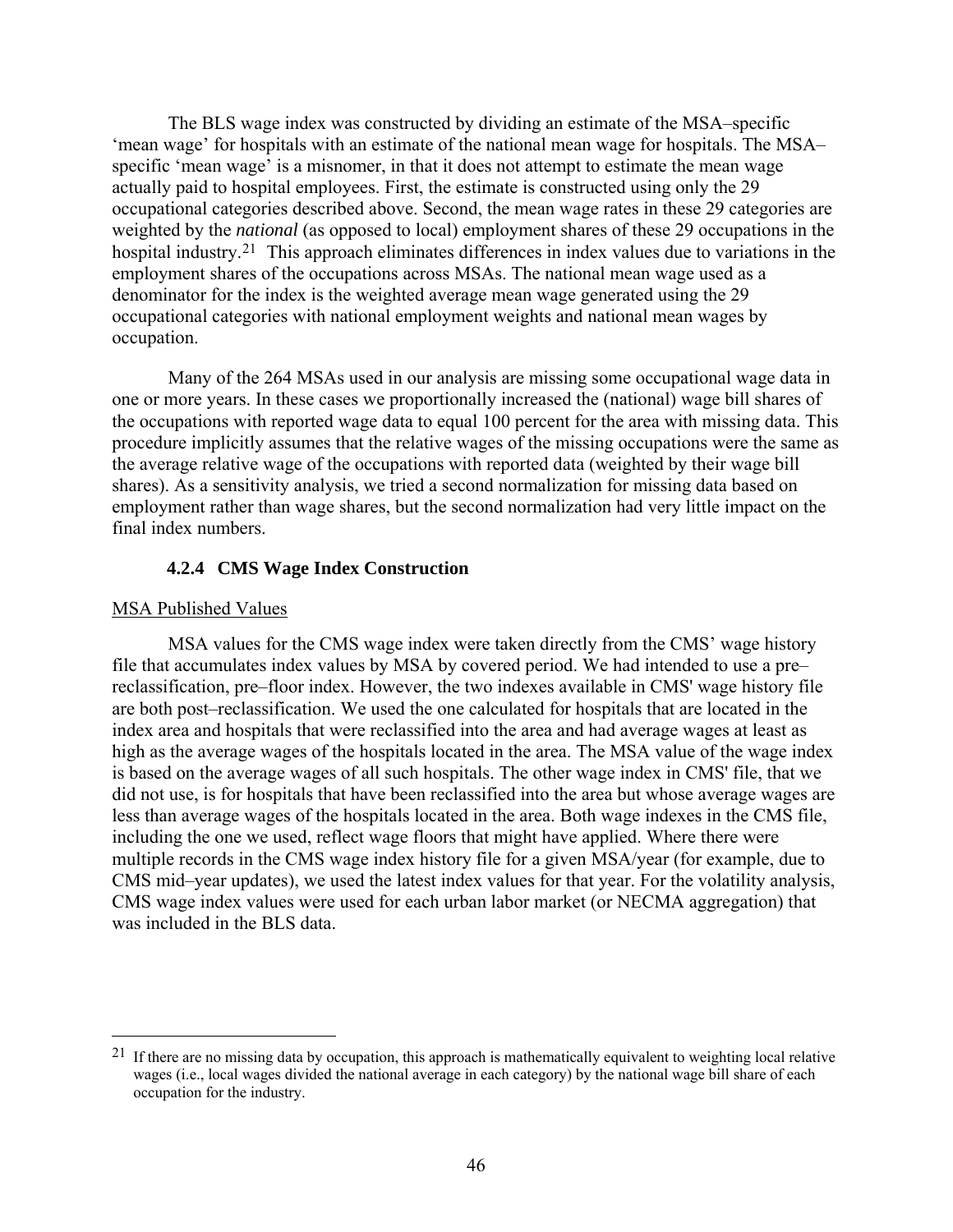### Indexes Constructed from Hospital–Level Data

We also constructed indexes of wages, benefits, and total compensation from the hospital–level wage and hour data made available on the CMS web site. These data are from the IPPS provider cost reports, and are the files used by CMS to construct the hospital wage index for payment years 2003 through 2008. The data years are comparable to the data years for the BLS series. The downloaded files contain data that have been edited to remove extreme values and the wages have been price–adjusted (using the BLS employment cost index) to reflect a common accounting period ending date of December 31 for each year. None of the CMS hourly wage series are adjusted for occupation mix.

We grouped provider data by MSA and constructed indexes for PPS relative wages and PPS relative total compensation, using measures S3 Part III line 3 (for PPS wages); and S3 Part III line 6 (for PPS compensation including contract labor and benefits). Local average wages were calculated as the sum of market wages divided by the sum of market hours. Aggregate average national hourly wages and hourly total compensation were computed for each year from data on all providers in all markets. To be able to compare geographic variation in benefits distinct from variation in base wages, we also computed MSA–level measures of average hourly benefits and benefits as a percent of total hourly compensation.

## **4.2.5 Measures of Volatility**

We explored several measures of volatility both over time and across markets. Range and percentile distributions of index values are presented to examine differences in stability across the data sources. We also computed the annual percent changes in index values for each MSA over the six–year study period, and the distribution of markets by the level of change. For each MSA, we computed two study–period summary measures: the first is a mean of the absolute values of the five annual change measures, and the second is the MSA–level standard deviation (computed over six observations, one for each year).

## **4.3 Volatility of the Published CMS Wage Index Versus the BLS Wage Index**

Volatility, or temporal variation in the computed index values, is captured by examining both the year–to–year percent change in individual MSA index values over the six years of data, and by computing a single measure of dispersion for each labor market, the standard deviation of the index across all six years of data. In the results presented below, it was found that the CMS wage index usually exhibited more volatility than the BLS wage index. The difference in volatility, however, was not dramatic.

## **4.3.1 Distribution of Index Values for Each Year, 1999–2004**

First we examined the overall distributions of the CMS and BLS indexes for any evidence of volatility. The CMS wage index distribution is stable over time. It has stable minimum and maximum values that range each year from about 0.76 to about 1.52 (*Table 10*). Likewise the means (0.97), the medians (0.94), and standard deviations (0.13) were stable, as were the other quantile measures such as the first (25%) quartiles and third (75%) quartiles. The distributions of the BLS wage indexes (*Table 11*) were also stable with the exception of a slight upward movement of the maximum value from 1.32 in 1999 to 1.41 in 2004. As indicated by its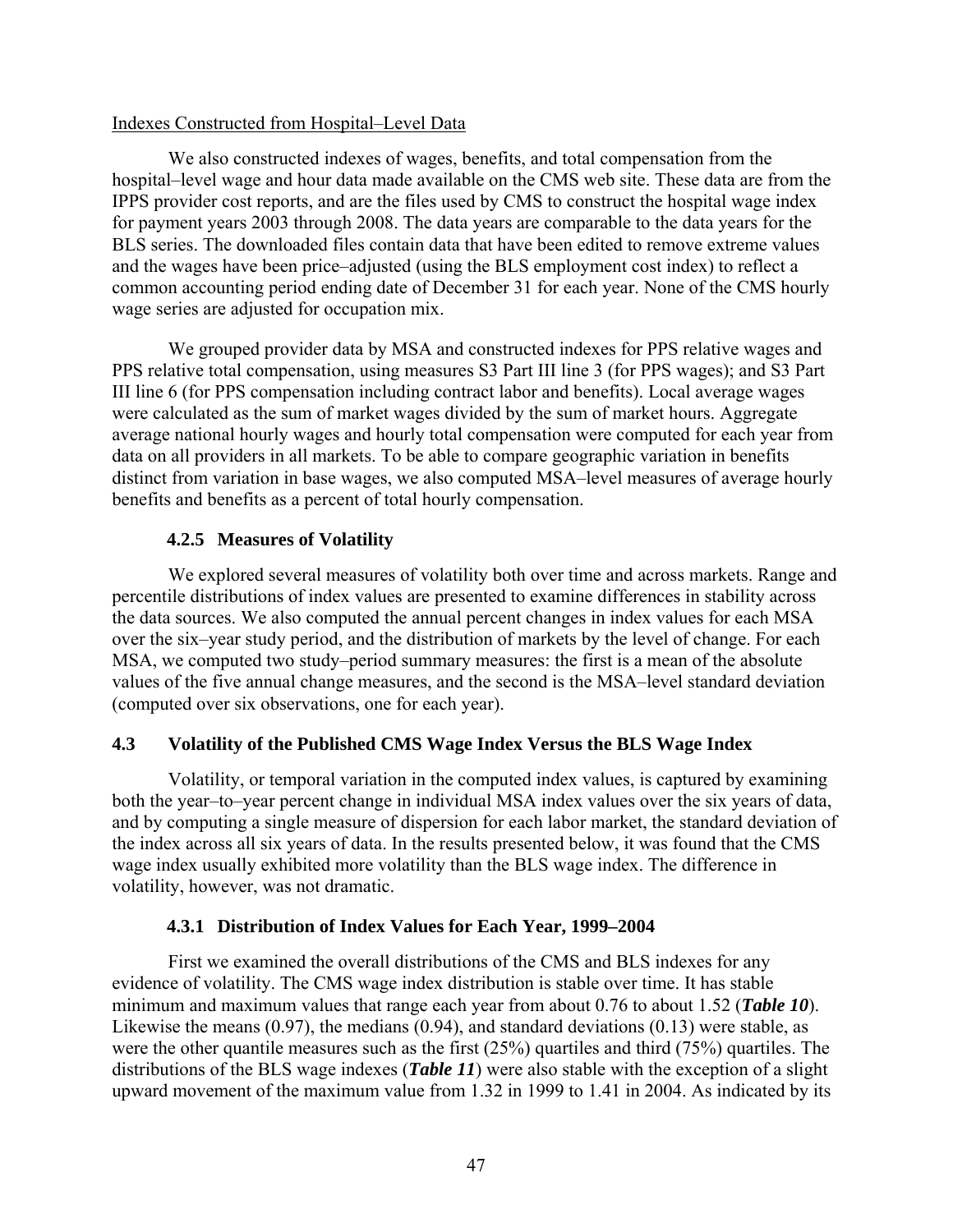larger annual standard deviation and its higher maximum values, the CMS wage distributions are slightly more spread out than the BLS wage distributions. The fact the CMS wage indexes were based on total compensation (salaries plus fringe benefits) whereas the BLS wage indexes were based on just salaries could have contributed to this finding. The overall distributions of the CMS and BLS indexes are stable and similar and show little evidence of volatility.

|                    | <b>Payment (Data) Year*</b> |        |        |        |        |        |
|--------------------|-----------------------------|--------|--------|--------|--------|--------|
|                    | 1999                        | 2000   | 2001   | 2002   | 2003   | 2004   |
| Quantile           | (1995)                      | (1996) | (1997) | (1998) | (1999) | (2000) |
|                    |                             |        |        |        |        |        |
| 100% (Maximum)     | 1.52                        | 1.51   | 1.50   | 1.53   | 1.52   | 1.51   |
| 99%                | 1.45                        | 1.45   | 1.45   | 1.44   | 1.44   | 1.45   |
| 95%                | 1.21                        | 1.24   | 1.20   | 1.21   | 1.24   | 1.22   |
| 90%                | 1.14                        | 1.14   | 1.13   | 1.13   | 1.13   | 1.13   |
| 75%                | 1.02                        | 1.02   | 1.02   | 1.02   | 1.04   | 1.03   |
| 50% (Median)       | 0.93                        | 0.93   | 0.94   | 0.95   | 0.94   | 0.94   |
| 25%                | 0.87                        | 0.87   | 0.88   | 0.88   | 0.89   | 0.89   |
| 10%                | 0.83                        | 0.84   | 0.84   | 0.84   | 0.85   | 0.84   |
| 5%                 | 0.81                        | 0.81   | 0.82   | 0.81   | 0.81   | 0.82   |
| $1\%$              | 0.77                        | 0.78   | 0.77   | 0.78   | 0.79   | 0.78   |
| 0% (Minimum)       | 0.76                        | 0.77   | 0.77   | 0.74   | 0.77   | 0.78   |
| Mean – unweighted  | 0.97                        | 0.97   | 0.97   | 0.97   | 0.98   | 0.97   |
| Standard deviation | 0.13                        | 0.13   | 0.13   | 0.13   | 0.13   | 0.13   |
| Number of MSAs     | 251                         | 251    | 251    | 251    | 251    | 251    |

**Table 10 CMS IPPS Area Wage Index Distributions for MSAs with BLS RN Wage Data, 1999–2004** 

\* The payment year is on top and the data year is in parentheses below the payment year.

NOTE: Published IPPS area wage indexes (see text).

SOURCE: RTI analysis of CMS Wage Index History file through Federal Fiscal Year 2004.

COMPUTER OUTPUT: wa\_medpac\_r2\_march06.log  $(3-8-07)$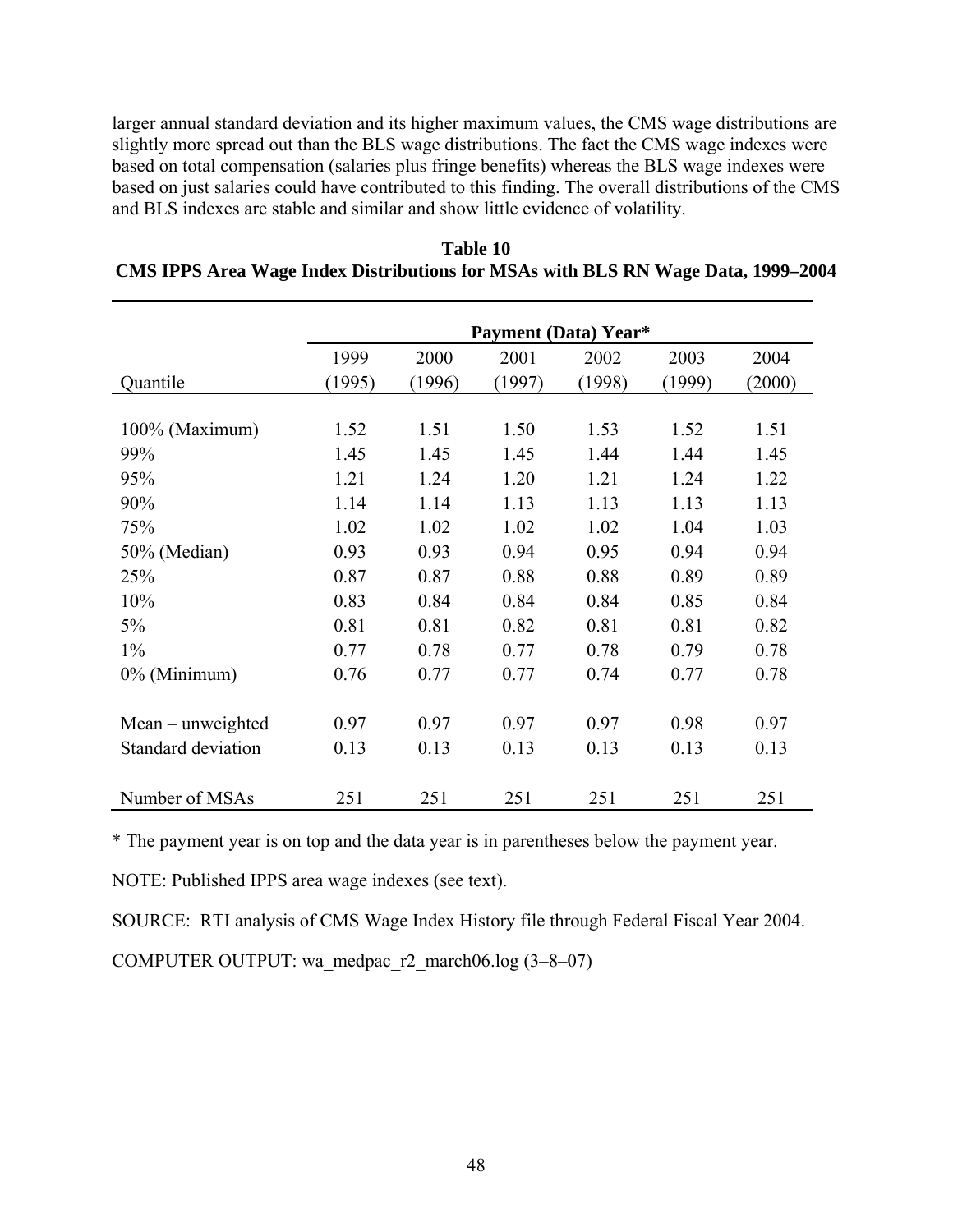|                     | <b>BLS Data Year</b> |      |      |      |      |      |
|---------------------|----------------------|------|------|------|------|------|
| Quantile            | 1999                 | 2000 | 2001 | 2002 | 2003 | 2004 |
|                     |                      |      |      |      |      |      |
| 100% (Maximum)      | 1.32                 | 1.34 | 1.35 | 1.36 | 1.38 | 1.41 |
| 99%                 | 1.30                 | 1.32 | 1.33 | 1.33 | 1.33 | 1.33 |
| 95%                 | 1.17                 | 1.16 | 1.16 | 1.16 | 1.15 | 1.17 |
| 90%                 | 1.13                 | 1.12 | 1.13 | 1.12 | 1.12 | 1.13 |
| 75%                 | 1.02                 | 1.02 | 1.02 | 1.03 | 1.03 | 1.03 |
| 50% (Median)        | 0.94                 | 0.94 | 0.94 | 0.95 | 0.94 | 0.94 |
| 25%                 | 0.88                 | 0.88 | 0.89 | 0.89 | 0.89 | 0.89 |
| 10%                 | 0.84                 | 0.84 | 0.84 | 0.85 | 0.85 | 0.84 |
| $5\%$               | 0.82                 | 0.83 | 0.83 | 0.83 | 0.82 | 0.83 |
| $1\%$               | 0.80                 | 0.78 | 0.80 | 0.79 | 0.79 | 0.79 |
| $0\%$ (Minimum)     | 0.78                 | 0.73 | 0.76 | 0.76 | 0.76 | 0.78 |
|                     |                      |      |      |      |      |      |
| $Mean$ – unweighted | 0.96                 | 0.96 | 0.96 | 0.96 | 0.96 | 0.97 |
| Standard deviation  | 0.11                 | 0.11 | 0.11 | 0.11 | 0.11 | 0.11 |
|                     |                      |      |      |      |      |      |
| Number of MSAs      | 264                  | 264  | 264  | 264  | 264  | 264  |

<span id="page-54-0"></span>**Table 11 BLS Area Wage Index Distributions for MSAs with RN Wage Data, 1999–2004** 

SOURCE: RTI analysis of BLS Occupational Employment Statistics data.

COMPUTER OUTPUT: kd\_medpac3\_fama\_march07.log

 $\overline{a}$ 

#### **4.3.2 Distribution of Annual Percent Changes in Index Values, 2000–2004**

Next, we examined volatility for individual wage index areas by calculating the annual percent change in both the CMS and BLS wage indexes for each wage index area (MSA) for each year from 2000 to 2005.[22](#page-54-0) For year 2000 the percent change is from 1999 to 2000 and so forth for each subsequent year. The distributions of the annual percent changes for each year are shown in *Tables 12 and 13*. Although the annual wage index changes for most areas are small, some areas experience large changes in any year. The largest increases in the CMS wage index range from 13.2 to 16.0 percent while largest increases in the BLS wage indexes range from 9.4 to 20.8 percent. The largest decreases in the CMS wage index range from –7.0 to –14.2 percent while the decreases in the BLS wage index range from  $-4.0$  to  $-14.0$  percent. The first and third

<sup>&</sup>lt;sup>22</sup> The annual percent change is equal to the difference between the current year's wage index and the previous year's index, divided by the previous year's index and multiplied by 100.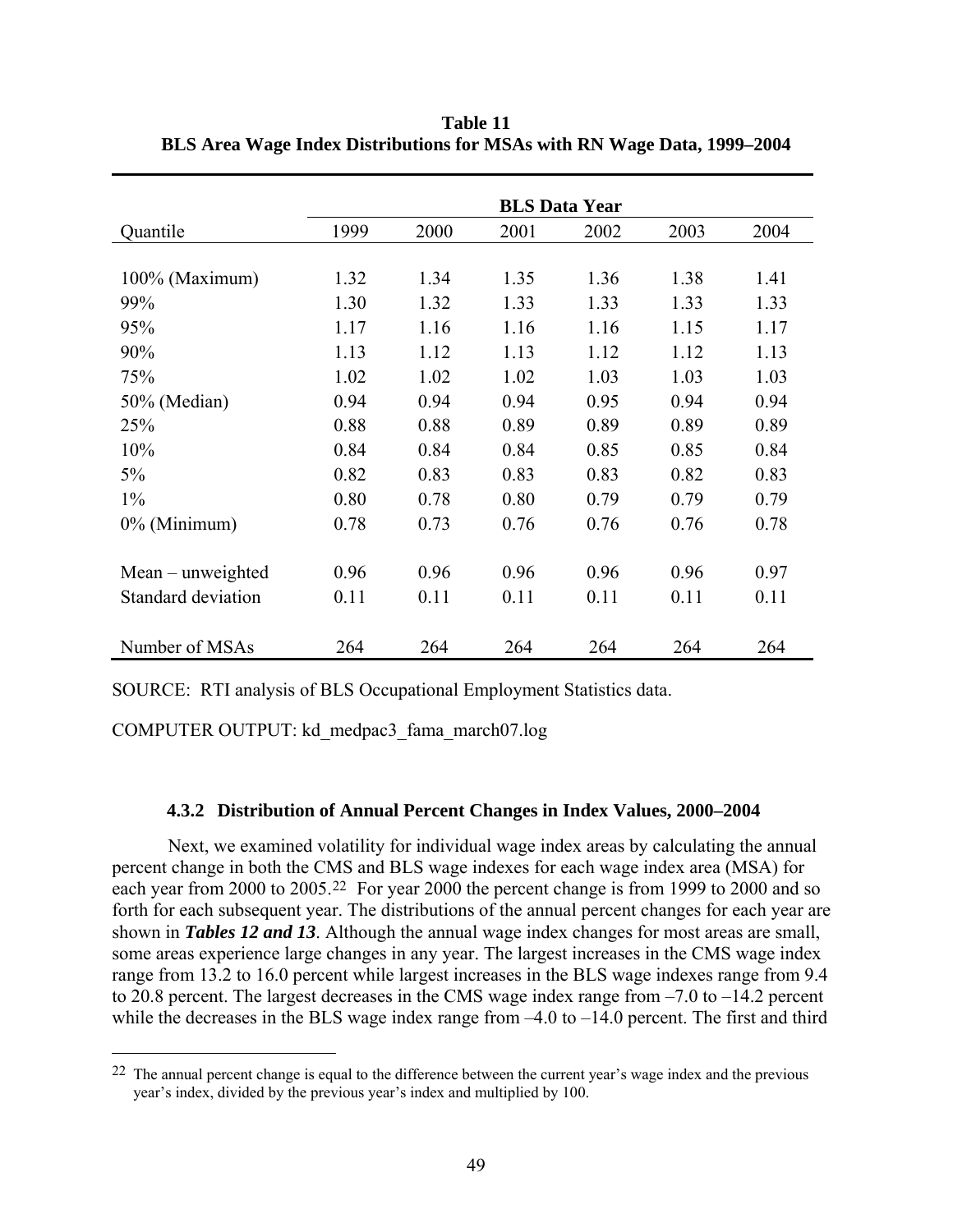quartile changes, covering 50 percent of the market areas, were larger in absolute value in the CMS wage index than in the BLS wage index. The standard deviations of the changes were also larger in the CMS wage index than in the BLS wage index. The CMS wage index exhibited more annual volatility than the BLS wage index, but not by a large amount.

| Table 12                                                                             |
|--------------------------------------------------------------------------------------|
| Distribution of Annual Percent Changes in CMS's IPPS Wage Indexes for MSAs that have |
| BLS RN Wage Data, 2000–2004                                                          |

|                    | Payment (Data) Year* |          |          |          |          |  |  |
|--------------------|----------------------|----------|----------|----------|----------|--|--|
|                    | 2000                 | 2001     | 2002     | 2003     | 2004     |  |  |
| Quantile           | (1996)               | (1997)   | (1998)   | (1999)   | (2000)   |  |  |
|                    |                      |          |          |          |          |  |  |
| 100% (Maximum)     | 15.1%                | 15.2%    | 13.2%    | 14.3%    | 16.0%    |  |  |
| 99%                | 10.9%                | 6.9%     | 11.0%    | 9.1%     | 7.4%     |  |  |
| 95%                | 6.2%                 | 5.1%     | 6.2%     | 4.7%     | 3.7%     |  |  |
| 90%                | 4.7%                 | 3.4%     | 4.2%     | 3.3%     | 2.8%     |  |  |
| 75%                | 2.2%                 | 1.8%     | 2.2%     | 2.2%     | 1.4%     |  |  |
| 50% (Median)       | $-0.1%$              | $0.2\%$  | $0.3\%$  | 0.2%     | $-0.1\%$ |  |  |
| 25%                | $-1.9%$              | $-1.6%$  | $-1.4%$  | $-1.4%$  | $-1.7%$  |  |  |
| 10%                | $-4.2%$              | $-3.3\%$ | $-2.9%$  | $-3.0\%$ | $-4.3\%$ |  |  |
| 5%                 | $-5.0\%$             | $-5.0\%$ | $-4.4%$  | $-4.0\%$ | $-5.5\%$ |  |  |
| $1\%$              | $-9.5%$              | $-6.5\%$ | $-6.3\%$ | $-6.4%$  | $-7.7%$  |  |  |
| $0\%$ (Minimum)    | $-11.9%$             | $-9.3\%$ | $-9.4\%$ | $-7.0\%$ | $-14.2%$ |  |  |
| Mean - unweighted  | 0.2%                 | $0.1\%$  | 0.6%     | 0.4%     | $-0.3%$  |  |  |
| Standard deviation | 3.7%                 | 3.0%     | 3.2%     | 2.9%     | 3.1%     |  |  |
| Number of MSAs     | 251                  | 251      | 251      | 251      | 251      |  |  |

\*The payment year is on top and the data year is in parentheses below the payment year.

NOTES: Published IPPS area wage indexes (see text).

SOURCE: RTI analysis of CMS Wage Index History file through Federal Fiscal Year 2004.

COMPUTER OUTPUT: wa\_medpac\_r3\_updated\_march06.log  $(3–7–07)$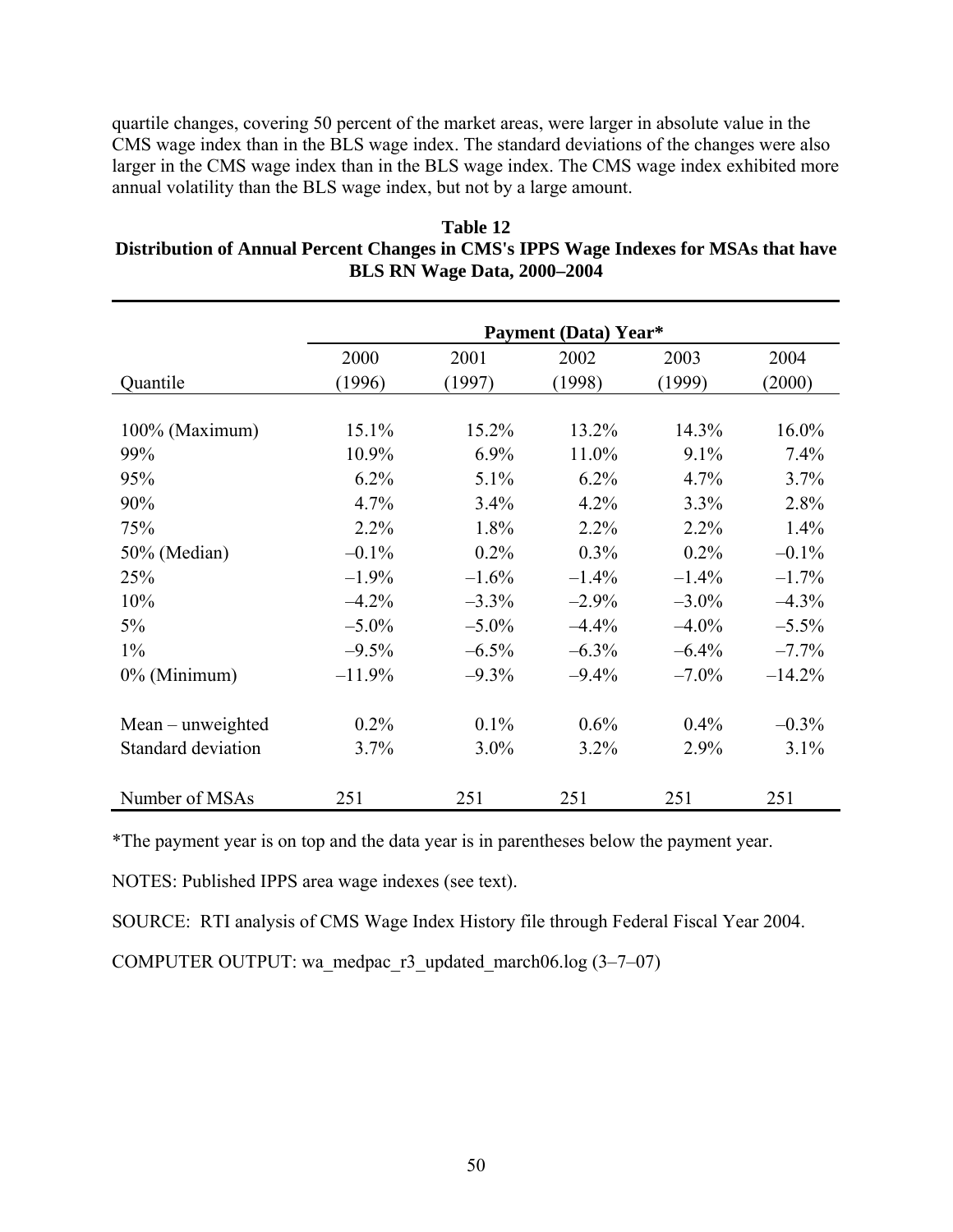|                     | <b>BLS Data Year</b> |          |          |          |           |  |
|---------------------|----------------------|----------|----------|----------|-----------|--|
| Quantile            | 2000                 | 2001     | 2002     | 2003     | 2004      |  |
|                     |                      |          |          |          |           |  |
| 100% (Maximum)      | 19.9%                | 13.9%    | 20.8%    | 12.8%    | 9.4%      |  |
| 99%                 | 9.5%                 | 7.6%     | 8.5%     | $6.0\%$  | 8.7%      |  |
| 95%                 | 4.9%                 | 4.9%     | $3.1\%$  | 2.6%     | 5.5%      |  |
| 90%                 | 3.4%                 | 3.3%     | 1.6%     | 1.7%     | 3.5%      |  |
| 75%                 | 1.9%                 | $1.2\%$  | 0.5%     | 0.7%     | 1.4%      |  |
| 50% (Median)        | $0.0\%$              | $0.2\%$  | $-0.2\%$ | $-0.2%$  | $0.0\%$   |  |
| 25%                 | $-2.0\%$             | $-0.7\%$ | $-1.0\%$ | $-0.9\%$ | $-1.3%$   |  |
| 10%                 | $-4.0\%$             | $-1.5%$  | $-1.8%$  | $-1.7\%$ | $-2.4%$   |  |
| 5%                  | $-6.0\%$             | $-2.2%$  | $-2.4%$  | $-2.0\%$ | $-3.7\%$  |  |
| $1\%$               | $-10.9\%$            | $-3.8\%$ | $-3.6\%$ | $-5.0\%$ | $-6.8\%$  |  |
| $0\%$ (Minimum)     | $-14.0\%$            | $-11.6%$ | $-4.0\%$ | $-6.4%$  | $-13.3\%$ |  |
|                     |                      |          |          |          |           |  |
| $Mean$ – unweighted | $-0.1\%$             | 0.5%     | $0.0\%$  | $-0.1\%$ | $0.2\%$   |  |
| Standard deviation  | $3.6\%$              | 2.4%     | 2.1%     | 1.7%     | 2.7%      |  |
|                     |                      |          |          |          |           |  |
| Number of MSAs      | 264                  | 264      | 264      | 264      | 264       |  |

**Table 13 Distribution of Annual Percent Changes in the BLS Area Wage Indexes for MSAs That Have RN Wage Data, 2000–2004** 

SOURCE: RTI analysis of BLS Occupational Employment Statistics data.

COMPUTER OUTPUT: kd\_medpac3\_fama\_march07.log

### **4.3.3 Distribution of Annual Absolute Percent Changes in Index Values, 2000–2004**

The absolute values of annual percent changes for each MSA were also calculated for both the CMS and BLS wage indexes over the period 2000–2004. A frequency distribution by size of change is shown in *Table 14*. Across all years combined, there was a higher percentage of larger changes in the CMS index than the BLS index. In the CMS index, 1.3 percent of MSA/year changes were 10 percent or greater, compared to 0.9 percent for the BLS index. Similarly, 8.8 percent of the CMS changes were 5 to 10 percent, while only 4.8 percent of the BLS changes were as large. Over 80 percent of the BLS index MSA/year changes were smaller than 2.5 percent, compared to less than 65 percent of the CMS index changes. These statistics indicate somewhat greater volatility in the CMS index than in the BLS index.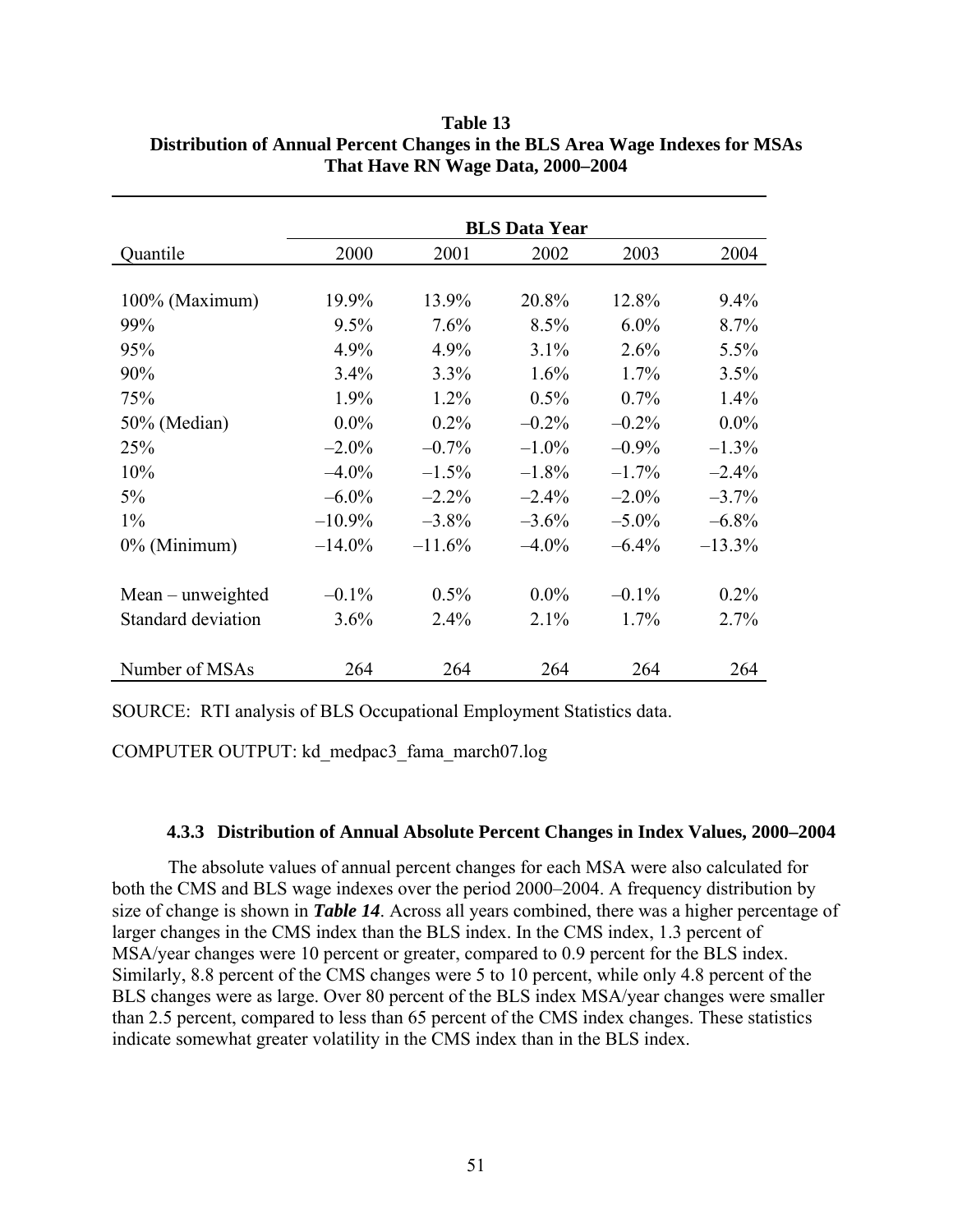**Table 14 Distribution of Annual Absolute Percent Changes in CMS's IPPS Wage Indexes and the BLS Wage Index for MSAs with BLS RN Wage Data, 2000–2004** 

| Annual                  | <b>CMS Payment (Data) Year*</b> |         |       |         |       |                        |       |         |       |         |       |                 |
|-------------------------|---------------------------------|---------|-------|---------|-------|------------------------|-------|---------|-------|---------|-------|-----------------|
| <b>Absolute Percent</b> |                                 | 2000    |       | 2001    |       | 2002                   |       | 2003    |       | 2004    |       | Combined Single |
| Change from             |                                 | (1996)  |       | (1997)  |       | (1998)                 |       | (1999)  |       | (2000)  |       | Year Changes    |
| Previous Year           | Count                           | Percent | Count | Percent | Count | Percent                | Count | Percent | Count | Percent | Count | Percent         |
| $10\%$ or more          | 5                               | 2.0     |       | 0.4     | 4     | 1.6                    |       | 0.8     | 4     | 1.6     | 16    | 1.3             |
| 5% to 9.99%             | 32                              | 12.8    | 24    | 9.6     | 22    | 8.8                    | 15    | 6.0     | 17    | 6.8     | 110   | 8.8             |
| 2.5% to 4.99%           | 72                              | 28.7    | 64    | 25.5    | 62    | 24.7                   | 64    | 25.5    | 54    | 21.5    | 316   | 25.2            |
| 0% to 2.49%             | 142                             | 56.6    | 162   | 64.5    | 163   | 64.9                   | 170   | 67.7    | 176   | 70.1    | 813   | 64.8            |
| Number of MSAs          | 251                             | 100.0   | 251   | 100.0   | 251   | 100.0                  | 251   | 100.0   | 251   | 100.0   | 1,255 | 100.0           |
|                         |                                 |         |       |         |       | <b>BLS</b> (Data) Year |       |         |       |         |       | Combined Single |
|                         |                                 | 2000    |       | 2001    |       | 2002                   |       | 2003    |       | 2004    |       | Year Changes    |
|                         | Count                           | Percent | Count | Percent | Count | Percent                | Count | Percent | Count | Percent | Count | Percent         |
| $10\%$ or more          | 6                               | 2.3     | 3     |         |       | 0.4                    |       | 0.4     |       | 0.4     | 12    | 0.9             |

3.8 5 1.9 5 1.9 20 7.6 63 4.8

12.9 22 8.3 19 7.2 40 15.2 184 13.9

82.2 236 89.4 239 90.5 203 76.9 1,061 80.4

100.0 264 100.0 264 100.0 264 100.0 1,320 100.0

\* The payment year is on top and the data year is in parentheses below the payment year.

NOTE: CMS values from published IPPS area wage indexes (see text).

5% to 9.99% 23 8.7 10

2.5% to 4.99% 69 26.1 34

0% to 2.49% 166 62.9 217

Number of MSAs 264 100.0 264

SOURCE: RTI analysis of CMS Wage Index History File through Fiscal Year 2004 and BLS Occupational Employment Statistics data.

COMPUTER OUTPUT: wa\_medpac\_r3\_updated\_march06.log (3–07–07); kd\_medpac3\_fama\_march07.log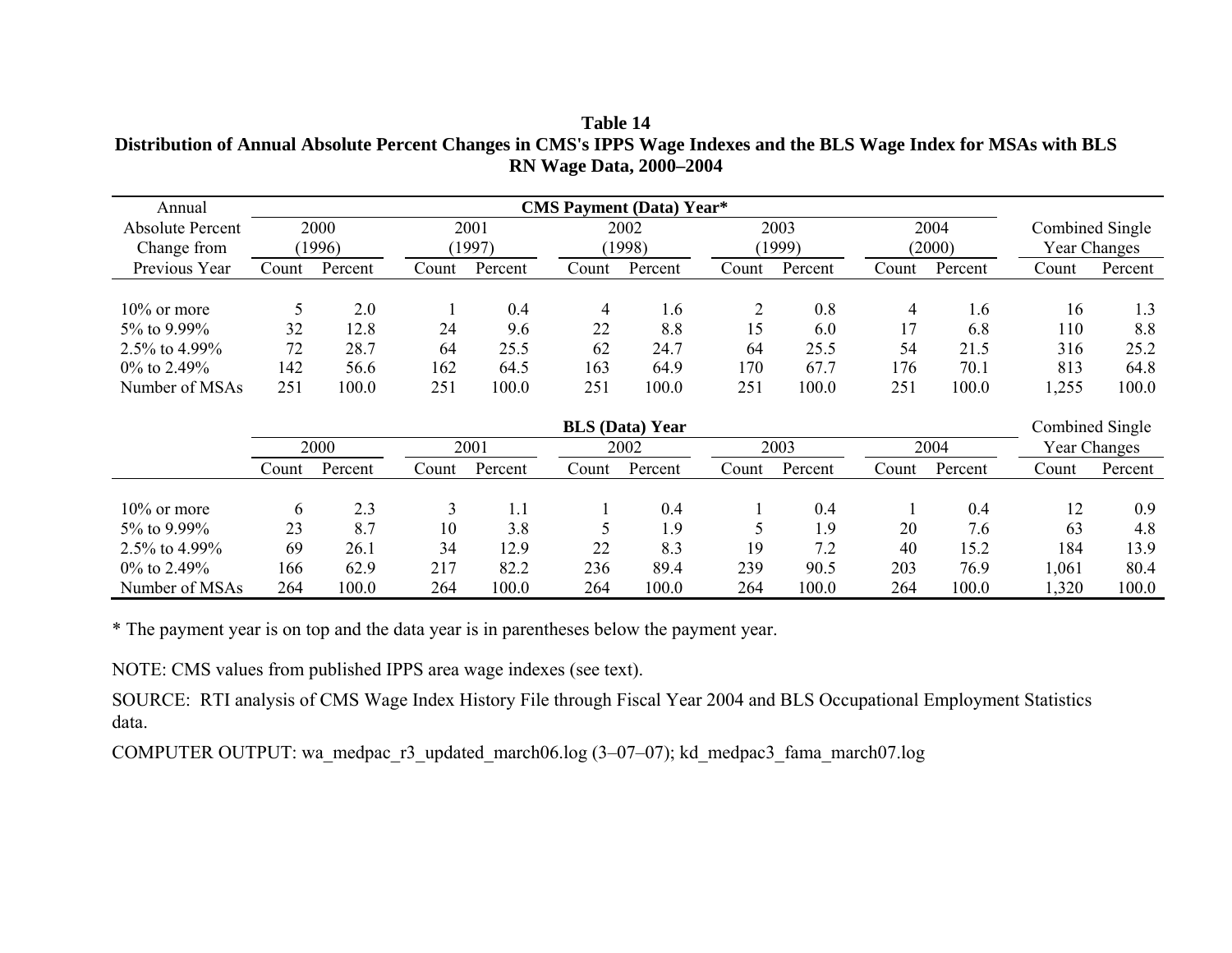While a greater share of MSAs experienced larger changes in the CMS wage indexes than in the BLS wage indexes, the share of MSAs in the smallest CMS change group (0 to 2.49%) steadily increased from 57 to 70 percent between 2000 and 2004. In contrast, there were large changes in the share of MSAs in the smallest BLS change group. The share in 2000 was 63 percent and then jumped to 82 percent in 2001, and then again to about 90 percent in 2002 and 2003, but then declined to 77 percent in 2004. Nevertheless, the BLS share in the smallest change group was larger in every year than the CMS share. So while there was more overall volatility in the CMS wage index than in the BLS wage index, there was a decline of the volatility in the CMS wage index over the period. The BLS wage index exhibited volatility that was variable over the period, but always less than the CMS index.

#### **4.3.4 Distribution of Average Annual Absolute Percent Changes in Index Values, 2000–2004**

The mean of the annual absolute percent changes was calculated for each MSA over the five years 2000 to 2004. That is, for each MSA, five annual percent changes were calculated, expressed as absolute values, and then averaged. The results were then grouped into the ranges shown in *Table 15*, where the frequency of each range is shown. No MSA had an average annual change of 10 percent or more across the five years. About 5 percent of the MSAs had an average annual change in the CMS wage index between 5 and 10 percent while less than 2 percent of the MSAs had an average change in the BLS wage index in the same range. Two–thirds of MSAs had an average change in the CMS wage index of between 0 and 2.49% while nearly 85 percent of MSAs had an average change in the BLS wage index of that amount. The average annual change across all MSAs was 2.3 percent for the CMS index versus 1.7 percent for the BLS index. On this measure, then, although the average change is modest for both indexes, the CMS index was one–third more volatile than the BLS index  $((2.3-1.7))/1.7 = 0.35)$ .

#### **4.3.5 Distribution of Standard Deviations of Wage Index Values, 2000–2004**

Another measure of volatility of the indexes is the standard deviation of the index values for each MSA over the period 1999 to 2004. *Tables 16 and 17* present the distributions of the standard deviations for the CMS and BLS index values respectively; histograms of these distributions are also presented. Tables 16 and 17 are consistent with the previous percent change tables in suggesting that the variability of the BLS index is somewhat smaller than that of the CMS index. The mean and median values of the MSA standard deviations of the BLS index are roughly three–quarters of the corresponding values of the CMS index; a comparison of the histograms shows that the modal BLS value is lower as well.

### **4.4 Sources of Wage Index Volatility and Data Quality Issues**

This section discusses possible sources of volatility in the CMS and BLS wage indexes in Sections 4.4.1 and 4.4.2, and computational and data quality issues in the BLS data in Section 4.4.3. It includes a comparison of the volatility of CMS indexes of wages, benefits, and total compensation in Section 4.4.2. Section 4.4.4 concludes with some remarks on the usefulness of volatility as a measure of data quality.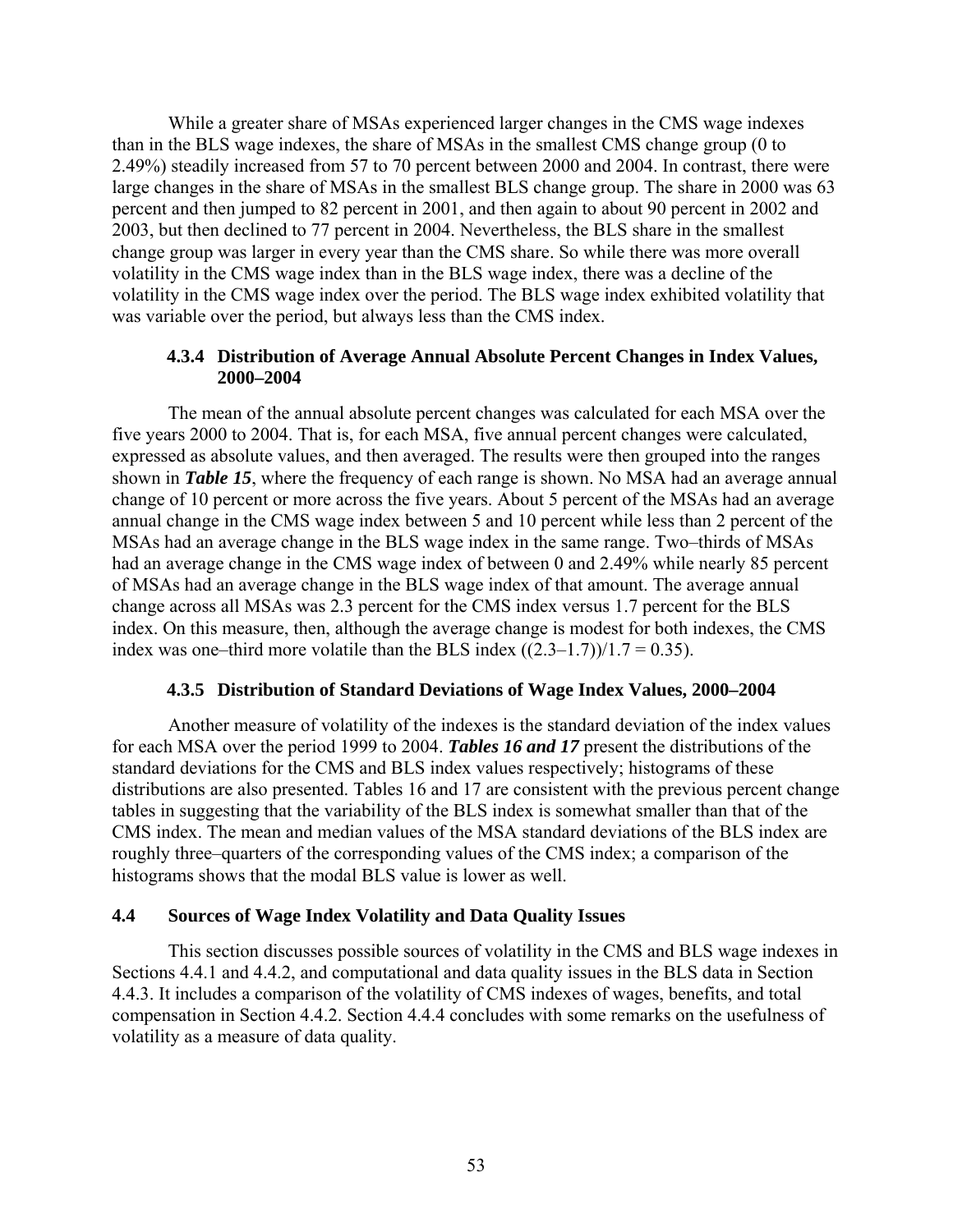## **Table 15 Distribution of Mean Annual Absolute Percent Change in Wage Indexes, for MSAs with BLS RN Wage Data, 2000–2004**

|                      | <b>CMS</b> Index |         | <b>BLS</b> Index |         |  |
|----------------------|------------------|---------|------------------|---------|--|
| Annual Mean Change*  | Count            | Percent | Count            | Percent |  |
|                      |                  |         |                  |         |  |
| $10\%$ or more       | $\theta$         | 0.0     | $\theta$         | 0.0     |  |
| $5\%$ to 9.99%       | 13               | 5.2     | 5                | 1.9     |  |
| 2.5% to $4.99\%$     | 70               | 27.9    | 36               | 13.6    |  |
| $0\%$ to 2.49%       | 168              | 66.9    | 223              | 84.5    |  |
| Mean across all MSAs | $2.3\%$          |         |                  | $1.7\%$ |  |
| Number of MSAs       | 251              | 100 0   | 264              | 100 0   |  |

\* For each MSA, average of annual absolute percent changes for each of the 5 years 2000 to 2004.

NOTE: CMS values from published IPPS area wage indexes (see text).

SOURCE: RTI analysis of CMS Wage History File through Fiscal Year 2004 and BLS Occupational Employment Statistics data.

COMPUTER OUTPUT: wa\_medpac\_r3\_updated\_march06.log  $(3-07-07)$  and kd\_medpac3\_fama\_march07.log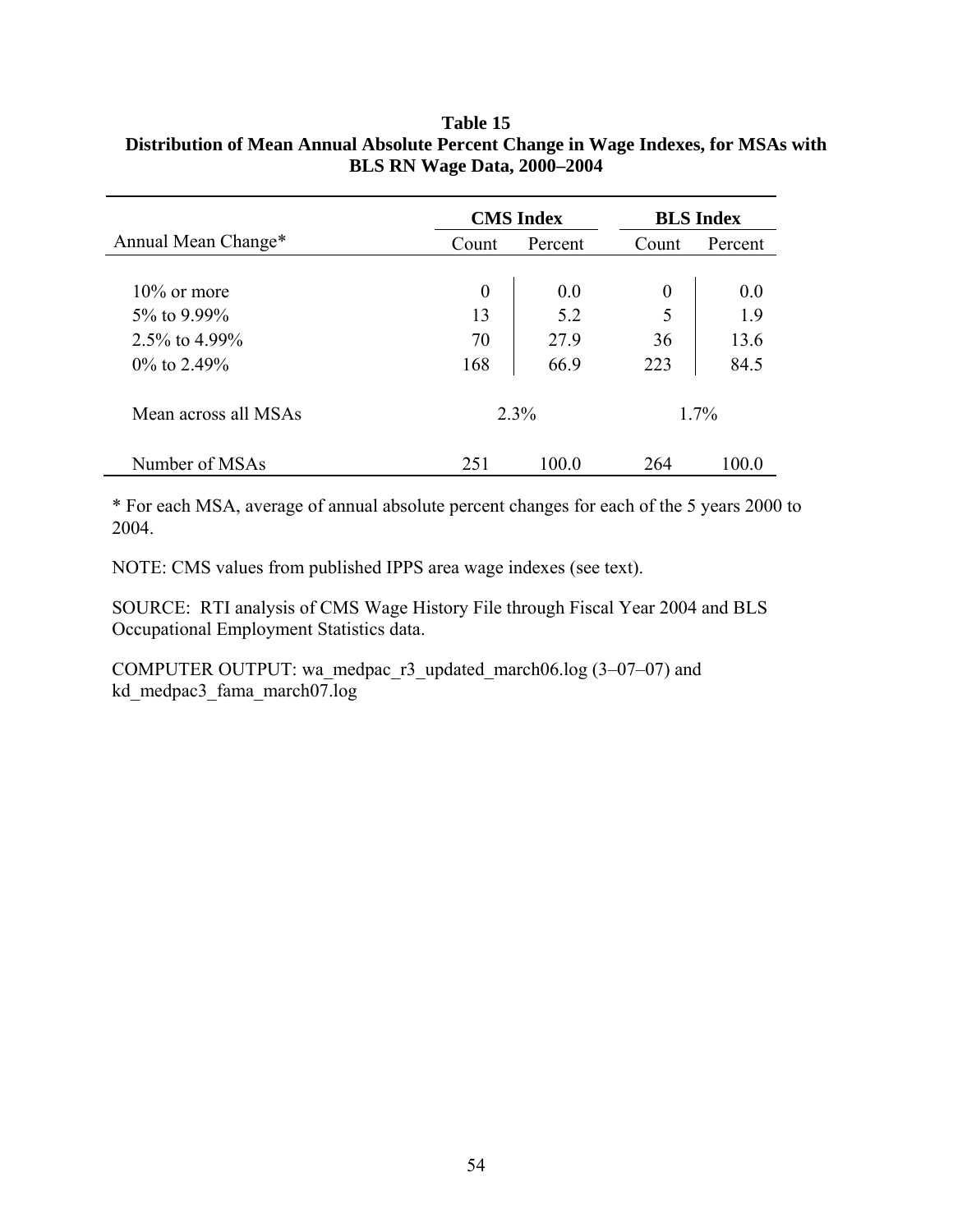## **Table 16 Distribution of the Standard Deviation of CMS' IPPS Wage Index for MSAs with BLS RN Wage Data, 1999–2004**



NOTE: Published IPPS area wage indexes (see text).

SOURCE: RTI analysis of CMS Wage Index History file through Federal Fiscal Year 2004.

COMPUTER OUTPUT: wa\_medpac\_r3\_updated\_march06.log  $(3–7–07)$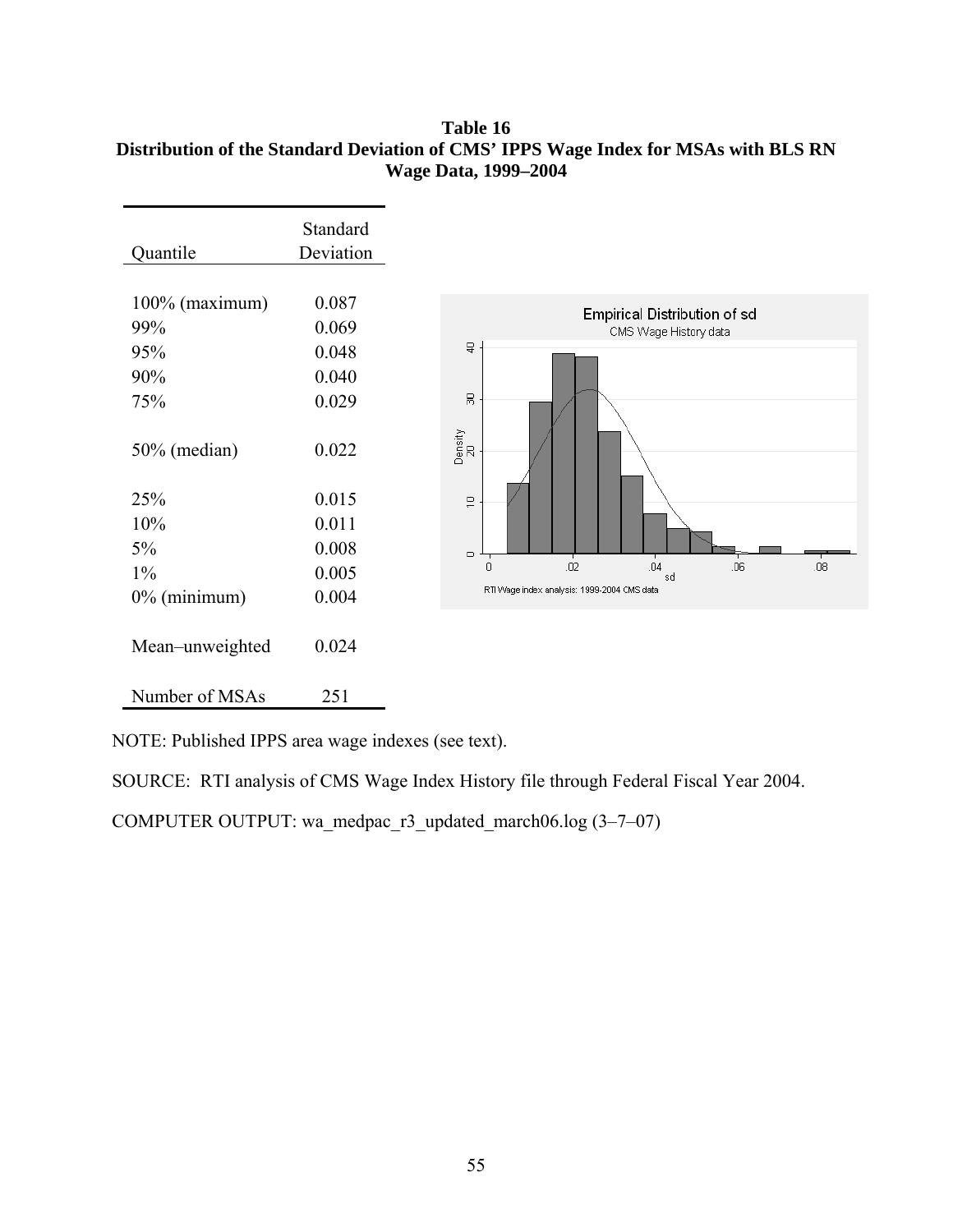**Table 17 Distribution of the Standard Deviation of the BLS Wage Index for MSAs with RN Wage Data, 1999–2004** 

| Quantile                 | Standard<br>Deviation   |                                                                                                                                      |
|--------------------------|-------------------------|--------------------------------------------------------------------------------------------------------------------------------------|
| $100\%$ (maximum)<br>99% | 0.092<br>0.064          | Empirical Distribution of sd_bw of MSA Proto-index<br><b>BLS</b> data                                                                |
| 95%<br>90%<br>75%        | 0.039<br>0.032<br>0.022 | 8<br>$\overline{a}$                                                                                                                  |
| 50% (median)             | 0.016                   | Density<br>30<br>R                                                                                                                   |
| 25%                      | 0.011                   | $\Xi$                                                                                                                                |
| 10%                      | 0.007                   |                                                                                                                                      |
| $5\%$                    | 0.005                   | $\hskip10mm\hskip10mm\hskip10mm\hskip10mm\hskip10mm$<br>.02<br>.08<br>$\cdot$ 1<br>$\Omega$<br>.04<br>proto-index standard deviation |
| $1\%$                    | 0.004                   | RTI Wage index analysis: 1999-2004 BLS data                                                                                          |
| $0\%$ (minimum)          | 0.002                   |                                                                                                                                      |
| Mean-unweighted          | 0.018                   |                                                                                                                                      |
| Number of MSAs           | 264                     |                                                                                                                                      |

SOURCE: RTI analysis of BLS Occupational Employment Statistics data.

COMPUTER OUTPUT: kd\_medpac3\_fama\_march07.log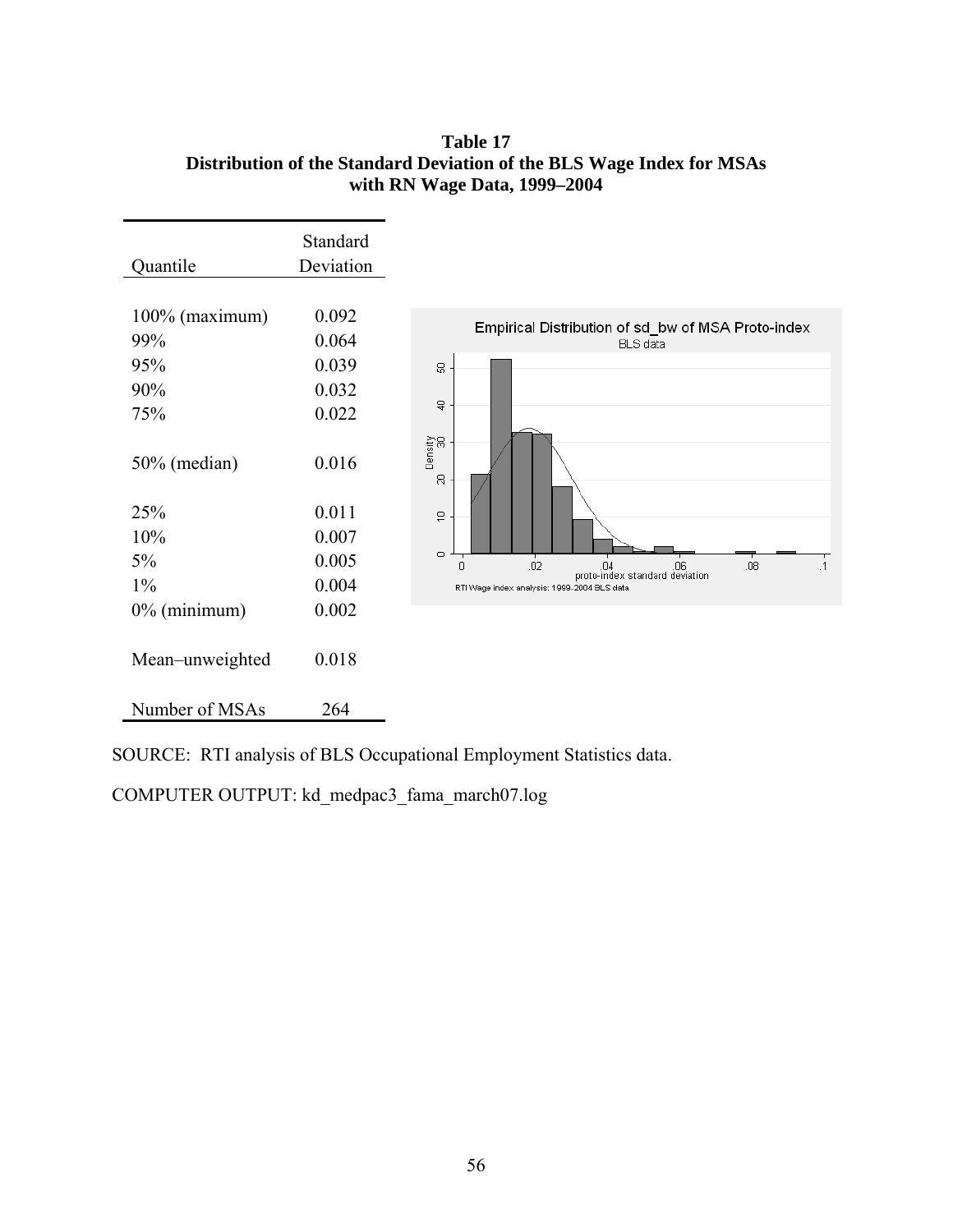#### **4.4.1 Random Variation and MSA Size**

*Table 18* presents the MSAs with the largest and smallest standard deviations in the CMS and BLS indexes. If there were a great deal of overlap among these MSAs, that could suggest that both indexes are appropriately measuring true wage volatility, or lack of volatility, in these MSAs. Alternatively, if there is little overlap in the lists of MSAs between the two indexes, that could suggest that random variation plays a larger role than true wage variation in determining wage index volatility, or at least that the two indexes are measuring different wage volatility. Although two MSAs (Odessa TX and Yolo CA) appear on both lists of MSAs with the largest standard deviations, there is no overlap among the MSAs with the smallest standard deviations in the two indexes. Of particular interest is that while Tallahassee FL appears on the list of MSAs with the smallest standard deviations in the BLS index, it appears on the list of MSAs with the largest standard deviations in the CMS index. This suggests that random variation played a significant role in determining volatility in the two data series, or that they are measuring different wage changes.

*Table 19* compares the largest and smallest standard deviation MSAs on population, the total number of hospitals, and the number of short term hospitals in the CMS and BLS indexes. The interest here is examining whether the volatility of the index values is a function of MSA characteristics, in particular characteristics related to the size of the MSA or of the hospital sector in the MSA. The mean population of the least volatile MSAs is larger than the mean population of the most volatile MSAs for both indexes. It is not the case, however, that the more volatile MSAs are all smaller in population than less volatile ones: the maximum population in the group of MSAs with the largest standard deviation is larger than the minimum population in the group with the smallest standard deviation, in both indexes. Similarly, the mean number of hospitals is higher among the low standard deviation MSAs than among the high standard deviation MSAs, but the maximums in the high standard deviation MSAs is larger than the minimum among the low standard deviation MSAs. In short, the volatility of wage index values is related to MSA size, but MSA size is not the only factor determining volatility.

#### **4.4.2 Volatility in Wages, Benefits, and Total Compensation from CMS Wage Survey Data**

The CMS wage index is composed of both wages and benefits (total compensation), whereas the BLS index is based on wages only. It is possible that the greater volatility of the CMS index could be due to the inclusion of benefits. We tested this hypothesis by constructing geographic (MSA) indexes of wages only, benefits only, and total compensation from the CMS hospital wage survey data. *Table 20* shows the percentile distribution of annual percent changes in the three indexes from 2000 to 2004 (all years pooled). The volatility (change over time) of the benefits index is much greater than the volatility of the wage index. However, the volatility of the total compensation index (wages plus benefits) is similar to the volatility of the wages only index. We conclude that the inclusion of benefits in the CMS wage index does not explain why the CMS wage index is more volatile than the BLS wage index (which does not include benefits). We discuss and evaluate the benefits data collected as part of the CMS survey further below, in Section 4.5.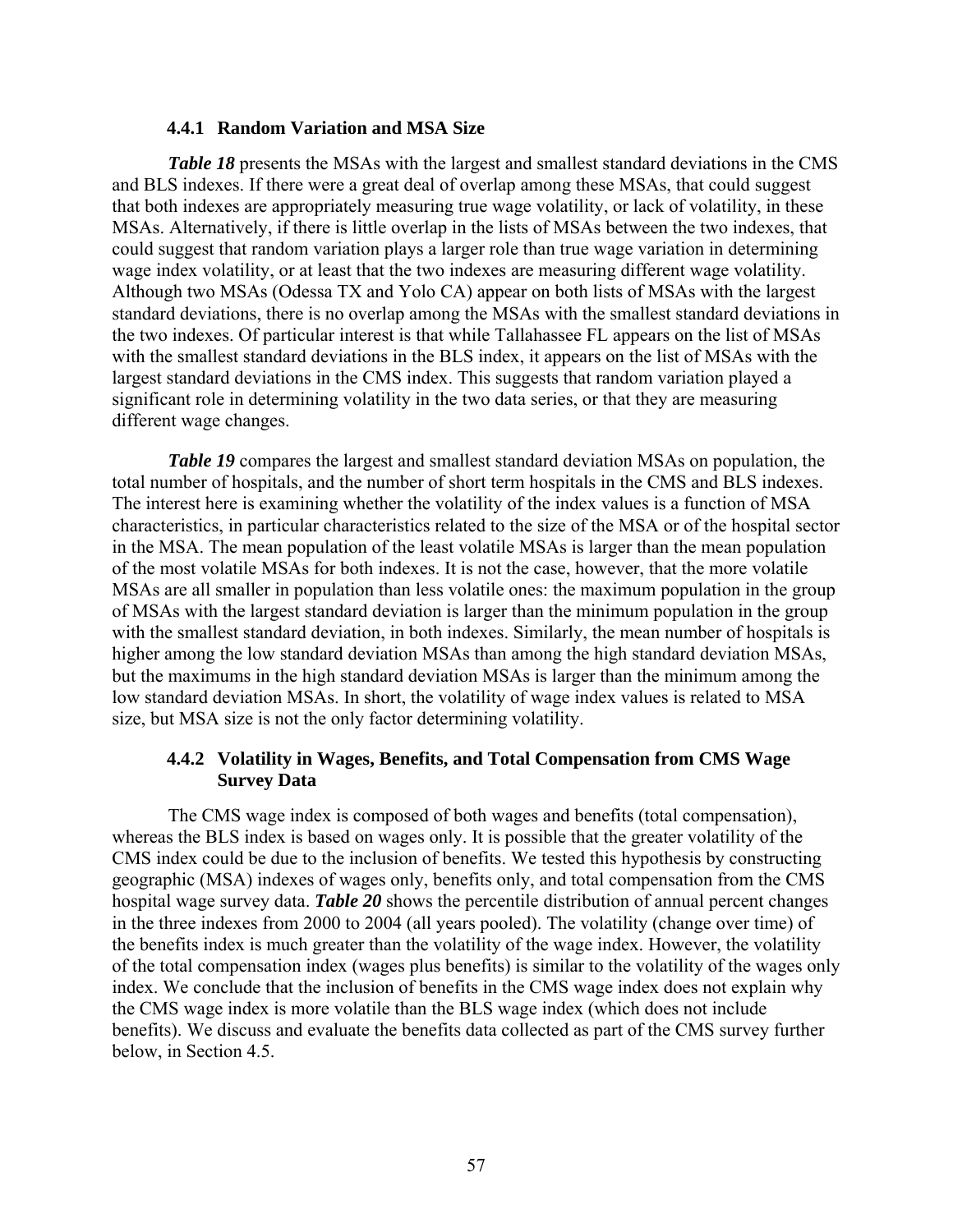|            | <b>CMS</b> Wage Index           |           |            | <b>BLS Wage Index</b>                         |           |
|------------|---------------------------------|-----------|------------|-----------------------------------------------|-----------|
| <b>MSA</b> |                                 | Standard  | <b>MSA</b> |                                               | Standard  |
| Code       | <b>MSA</b> Name                 | Deviation | Code       | <b>MSA</b> Name                               | Deviation |
|            |                                 |           |            | <b>MSAs with Largest Standard Deviations</b>  |           |
| 0600       | Augusta–Aiken, GA–SC            | 0.0497    | 8240       | Tallahassee, FL MSA                           | 0.0417    |
| 5800       | Odessa-Midland, TX              | 0.0499    | 1580       | Cheyenne, WY MSA                              | 0.0433    |
| 4600       | Lubbock, TX                     | 0.0505    | 5800       | Odessa-Midland, TX MSA                        | 0.0439    |
| 8720       | Vallejo-Farifield-Napa, CA      | 0.0522    | 9270       | Yolo, CA PMSA                                 | 0.0497    |
| 9270       | Yolo, CA                        | 0.0561    | 4880       | McAllen-Edinburg-Mission, TX MSA              | 0.0530    |
| 2281       | Dutchess County, NY             | 0.0563    | 7485       | Santa Cruz-Watsonville, CA PMSA               | 0.0555    |
| 1400       | Champaign-Urbana, IL            | 0.0668    | 4080       | Laredo, TX MSA                                | 0.0578    |
| 1240       | Brownsville-Harlingen-San Benit | 0.0692    | 1900       | Cumberland, MD-WV MSA                         | 0.0639    |
| 3740       | Kankakee, IL                    | 0.0770    | 8735       | Ventura, CA PMSA                              | 0.0762    |
| 5280       | Muncie, IN                      | 0.0870    | 6320       | Pittsfield, MA MSA                            | 0.0925    |
|            |                                 |           |            | <b>MSAs with Smallest Standard Deviations</b> |           |
| 8680       | Utica-Rome, NY                  | 0.0040    | 7040       | St. Louis, MO-IL MSA                          | 0.0022    |
| 2335       | Elmira, NY                      | 0.0041    | 1520       | Charlotte-Gastonia-Rock Hill, NC-SC MSA       | 0.0034    |
| 3610       | Jamestown, NY                   | 0.0049    | 3720       | Kalamazoo-Battle Creek, MI MSA                | 0.0035    |
| 5120       | Minneapolis–St. Paul, MN–WI     | 0.0061    | 4760       | Manchester, NH PMSA                           | 0.0036    |
| 8240       | Tallahassee, FL                 | 0.0072    | 3280       | Hartford, CT MSA                              | 0.0037    |
| 6080       | Pensacola, FL                   | 0.0072    | 6760       | Richmond-Petersburg, VA MSA                   | 0.0042    |
| 2020       | Daytona Beach, FL               | 0.0072    | 7600       | Seattle-Bellevue-Everett, WA PMSA             | 0.0043    |
| 9260       | Yakima, WA                      | 0.0074    | 5190       | Monmouth-Ocean, NJ PMSA                       | 0.0045    |
| 1640       | Cincinnati, OH-KY-IN            | 0.0075    | 1720       | Colorado Springs, CO MSA                      | 0.0045    |
| 0520       | Atlanta, GA                     | 0.0077    | 4520       | Louisville, KY-IN MSA                         | 0.0046    |

**Table 18 Ten MSAs with Largest and Smallest Wage Index Standard Deviations, 1999–2004** 

SOURCE: RTI analysis of CMS Wage Index History file and BLS Occupational Employment Statistics data.

COMPUTER OUTPUT: kd\_medpac3\_fama\_march07.log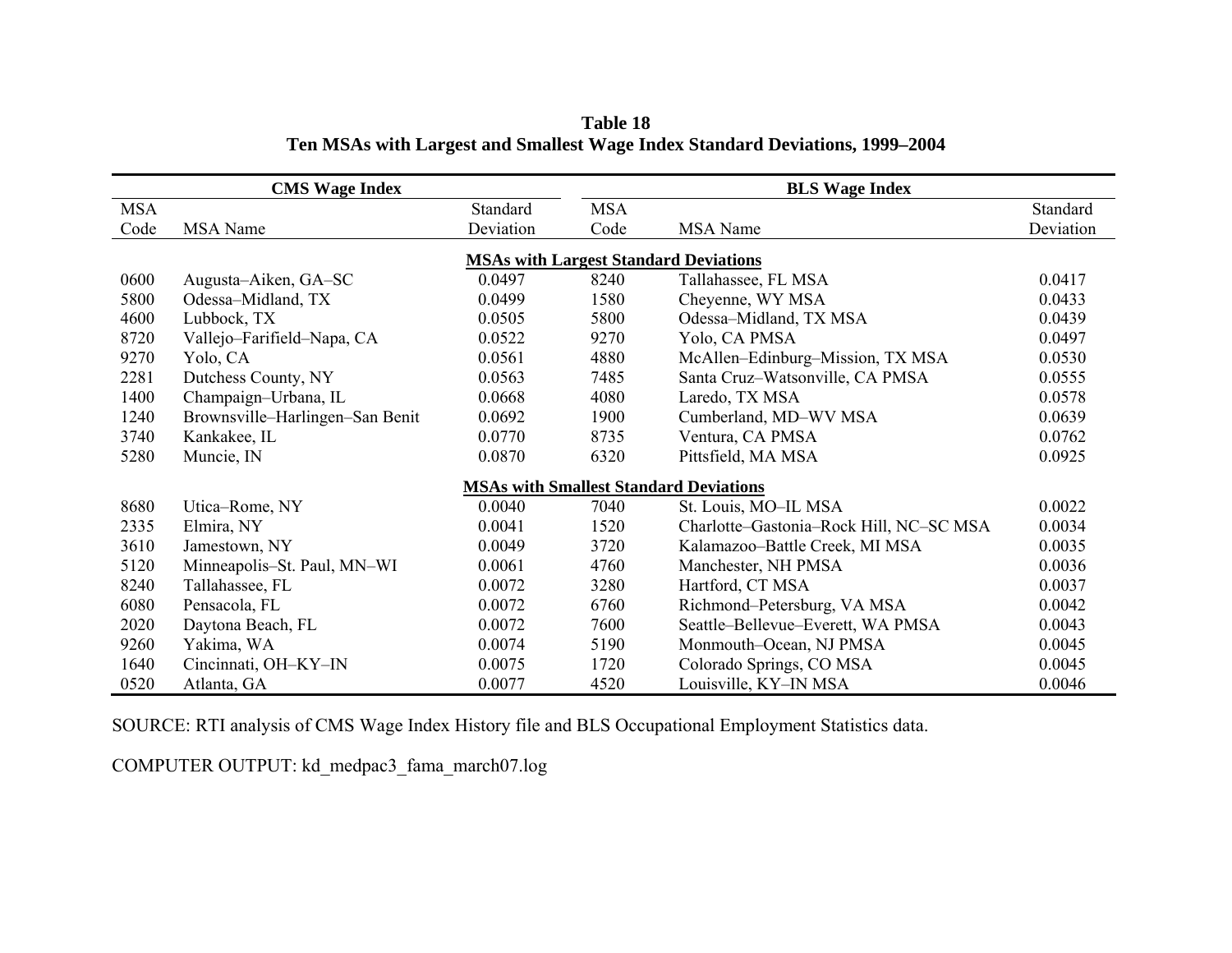# **Table 19 Characteristics of Ten MSAs with Largest and Smallest Wage Index Standard Deviations, 1999–2004**

|                                   | <b>MSAs with Smallest SD</b> |                |                       |                       | <b>MSAs with Largest SD</b> |                |
|-----------------------------------|------------------------------|----------------|-----------------------|-----------------------|-----------------------------|----------------|
| Characteristic                    | Mean                         | Minimum        | Maximum               | Mean                  | Minimum                     | Maximum        |
|                                   |                              |                |                       | <b>CMS Wage Index</b> |                             |                |
| Population estimate<br>2004       | 758,473                      | 89,984         | 3,116,206             | 255,564               | 107,188                     | 545,309        |
| 2003<br>Population estimate       | 750,769                      | 90,413         | 3,083,637             | 253,626               | 105,625                     | 543,943        |
| Population estimate<br>2002       | 745,202                      | 90,614         | 3,054,637             | 250,786               | 104,657                     | 541,340        |
| Population estimate<br>2001       | 737,175                      | 90,675         | 3,015,573             | 246,672               | 104,122                     | 532,091        |
| Population estimate<br>1999       | 708,971                      | 91,738         | 2,872,109             | 235,358               | 102,720                     | 506,685        |
| Total number hospitals 2003       | 10.9                         | 3              | 37                    | 4.7                   |                             | 11             |
| Total number hospitals 2002       | 10.9                         | 3              | 37                    | 4.8                   | 1                           | 11             |
| Total number hospitals 2001       | 10.8                         | 3              | 37                    | 4.7                   | 1                           | 11             |
| Total number hospitals 2000       | 10.7                         | 3              | 36                    | 4.8                   | 1                           | 11             |
| Total number hospitals 1999       | 10.9                         | 3              | 36                    | 4.8                   | 1                           | 11             |
| $#$ short term general hosps 2003 | 8.6                          | $\overline{c}$ | 28                    | 3.3                   | 1                           | 7              |
| # short term general hosps 2002   | 8.6                          | $\overline{c}$ | 28                    | 3.4                   | 1                           | $\overline{7}$ |
| $#$ short term general hosps 2001 | 8.6                          | $\overline{c}$ | 28                    | 3.3                   | $\mathbf{1}$                | $\overline{7}$ |
| # short term general hosps 2000   | 8.3                          | $\overline{c}$ | 26                    | 3.3                   | 1                           | $\overline{7}$ |
| # short term general hosps 1999   | 8.7                          | $\overline{2}$ | 27                    | 3.6                   | $\mathbf{1}$                | 8              |
|                                   |                              |                | <b>BLS Wage Index</b> |                       |                             |                |
| 2004<br>Population estimate       | 1,397,527                    | 458,332        | 2,667,862             | 314,614               | 85,296                      | 797,699        |
| Population estimate<br>2003       | 1,381,905                    | 459,174        | 2,639,978             | 309,871               | 84,083                      | 791,130        |
| Population estimate<br>2002       | 1,372,099                    | 457,081        | 2,633,925             | 306,013               | 82,894                      | 783,920        |
| Population estimate<br>2001       | 1,354,734                    | 453,455        | 2,617,637             | 299,666               | 81,958                      | 770,630        |
| Population estimate<br>1999       | 1,300,141                    | 447,164        | 2,569,029             | 283,697               | 78,877                      | 745,063        |
| Total number hospitals 2003       | 19.6                         | 5              | 49                    | 4.4                   | 2                           | 8              |
| Total number hospitals 2002       | 19.5                         | 5              | 48                    | 4.7                   | $\overline{c}$              | 10             |
| Total number hospitals 2001       | 19.0                         | 5              | 48                    | 4.7                   | $\overline{c}$              | 10             |
| Total number hospitals 2000       | 19.5                         | 5              | 47                    | 4.7                   | $\overline{c}$              | 10             |
| Total number hospitals 1999       | 20.1                         | 5              | 49                    | 4.8                   | $\overline{c}$              | 10             |
| # short term general hosps 2003   | 14.5                         | 4              | 37                    | 3.6                   |                             | 7              |
| # short term general hosps 2002   | 14.0                         | 4              | 35                    | 3.6                   | $\frac{2}{2}$               | $8\,$          |
| # short term general hosps 2001   | 14.0                         | 4              | 37                    | 3.7                   | $\overline{c}$              | $8\,$          |
| # short term general hosps 2000   | 14.5                         | 4              | 36                    | 3.7                   | $\overline{c}$              | $\,8\,$        |
| # short term general hosps 1999   | 14.9                         | 4              | 38                    | 3.7                   | $\overline{2}$              | $\,8\,$        |

SOURCE: RTI analysis of CMS Wage Index History file, BLS Occupational Employment Statistics data, and Area Resource file.

COMPUTER OUTPUT: kd\_medpac3\_fama\_march07.log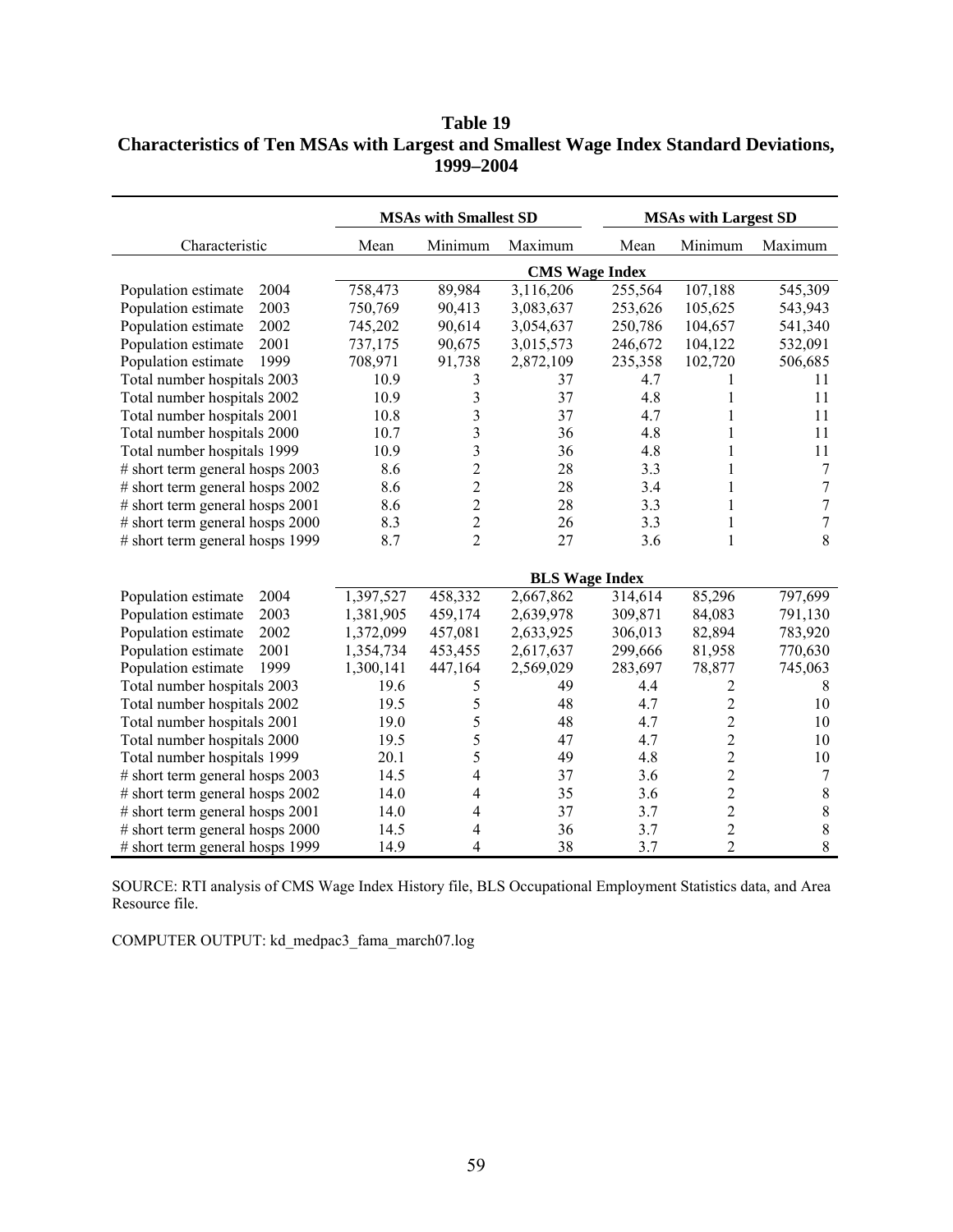### <span id="page-65-0"></span>**Table 20 Distribution of annual percent changes in indexes of hospital wages, benefits, and total compensation, 2000–2004**

|                                      | <b>Wages</b> | <b>Benefits</b>                | <b>Total Compensation</b> |  |  |  |  |
|--------------------------------------|--------------|--------------------------------|---------------------------|--|--|--|--|
|                                      |              | Percent change from prior year |                           |  |  |  |  |
| Maximum                              | 30.7         | 175.7                          | 24.3                      |  |  |  |  |
| $90^{th}$<br>$75^{th}$               | 3.5          | 11.5                           | 4.0                       |  |  |  |  |
|                                      | 1.6          | 5.1                            | 1.9                       |  |  |  |  |
| $50^{\text{th}}$<br>$25^{\text{th}}$ | 0.1          | 0.3                            | 0.1                       |  |  |  |  |
|                                      | $-1.3$       | $-4.0$                         | $-1.5$                    |  |  |  |  |
| $10th$ percentile                    | $-2.9$       | $-8.8$                         | $-3.4$                    |  |  |  |  |
| Minimum                              | $-27.1$      | $-66.6$                        | $-25.8$                   |  |  |  |  |

NOTE: Includes PPS wages, benefits, and total compensation.

SOURCE: RTI Analysis of FY 1999 through FY 2004 CMS Hospital Wage Survey File.

### **4.4.3 Computational and Data Quality Issues in the BLS Series**

### **1) Effect of Rolling Sample**

There are two primary issues associated with the rolling nature of the BLS process of sampling employers from which to collect wages (see Section 4.2.1 for description of the BLS sampling and data collection procedures). First, this structure results in year to year samples that are not independent: year to year, two–thirds of the data are unchanged (ignoring the updating, about which see below). As a result, changes in relative wages in an MSA are smoothed, which will tend to reduce the perceived volatility of the data series. Second, because of inflation, data from previous years used in a given year must be updated into current dollars. The Employment Cost Index (ECI) is used to do this. The ECI assumes that the occupational composition in a sector is relatively constant, and that local wages in an occupational category change at the same rate as the national average for that occupational category. This also tends to smooth out the variability in the sample, in that the updating process pulls all MSAs in towards the mean change over time; that is, MSAs experiencing larger than average growth in wage rates are not inflated enough, and MSAs experiencing smaller than average growth in wage rates are inflated too much.

## **2) Series Consistency**[23](#page-65-0)

 $\overline{a}$ 

To the extent that specialty hospitals (i.e., those in NAICS categories 622200 and 622300) employ a different occupational mix or offer different wages in a given occupational category than general hospitals (i.e., NAICS 622100), the BLS indexes of all hospitals may not accurately reflect changes in relative wages in general medical and surgical hospitals.

<sup>23</sup> Further details are available at http://www.bls.gov/oes/oes\_ques.htm#Ques27.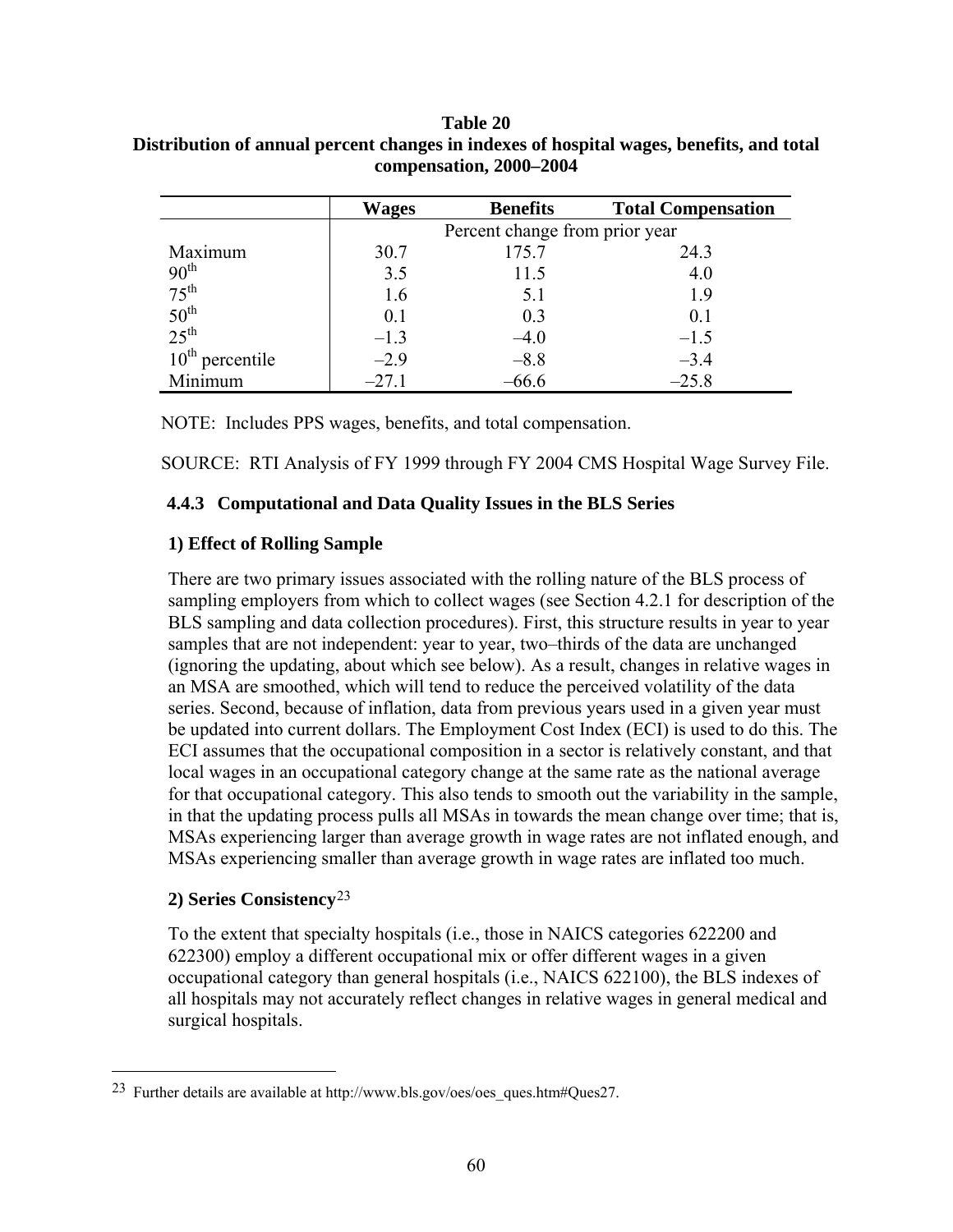# **3) Full Time Versus Part Time Employees**

The employment data in the BLS OES series is based on total employment rather than full time equivalents (FTE); the series does not distinguish between full and part time employment. To the extent that there is a difference in hourly wage rates between full and part time employees, and to the extent that some occupational categories are more or less likely to have full time employment in the hospital sector than other sectors, the BLS data series may not yield accurate occupational level mean hourly wages for the hospital sector.

# **4) Changes in the BLS Series Over Time**

BLS instituted a number of changes to the OES series over the period 1999 – 2004 used here. These include:

- In 2002, BLS switched from defining industry sectors under the Standard Industrial Classification (SIC) system to defining them under the North American Industry Classification System (NAICS). This primarily affected how 'auxiliary' establishments are categorized, but also affected the specific jobs listed on the forms (and consequently, employment counts in residual categories).
- When BLS switched to the NAICS in 2002, it did not release data on the 3 digit (e.g., 622000) classification. In order to maximize consistency, the data used here were aggregated from the 4–digit classifications (i.e., 622100, 622200, 622300). The aggregation procedure used here may not be equivalent to the aggregation procedure used by BLS.
- In an attempt to reduce seasonal influences on the data series, in 2002 BLS switched from collecting data in October – December to collecting data at two points during the year, in May and November, and began publishing results twice per year. The May series was used in the analyses here (following MedPAC), and so may introduce some volatility as a result of the  $6 - 9$  month difference in the seasonal collection pattern.
- Also in 2002, BLS changed the way the occupational mean wage was calculated for categories with highly paid workers (>\$70/hr). Note that this occurs if *any* workers in the survey exceeded this threshold, not if the *average* wage exceeded the threshold.
- In 2001, BLS changed the data collection method, specifically regarding employment in categories not listed on the survey forms. This affects residual categories as well as all–sector (e.g., xx–0000) counts.

# **5) Missing Data**

As noted above, wage and employment data were not available at the MSA level for all occupations in all years. Data on RNs (29–1111) were available in all 6 years for 264 out of 318 (83%) MSAs; of these 264 MSAs, only five had complete data in all other categories in all years. The distribution of the data not observed may systematically differ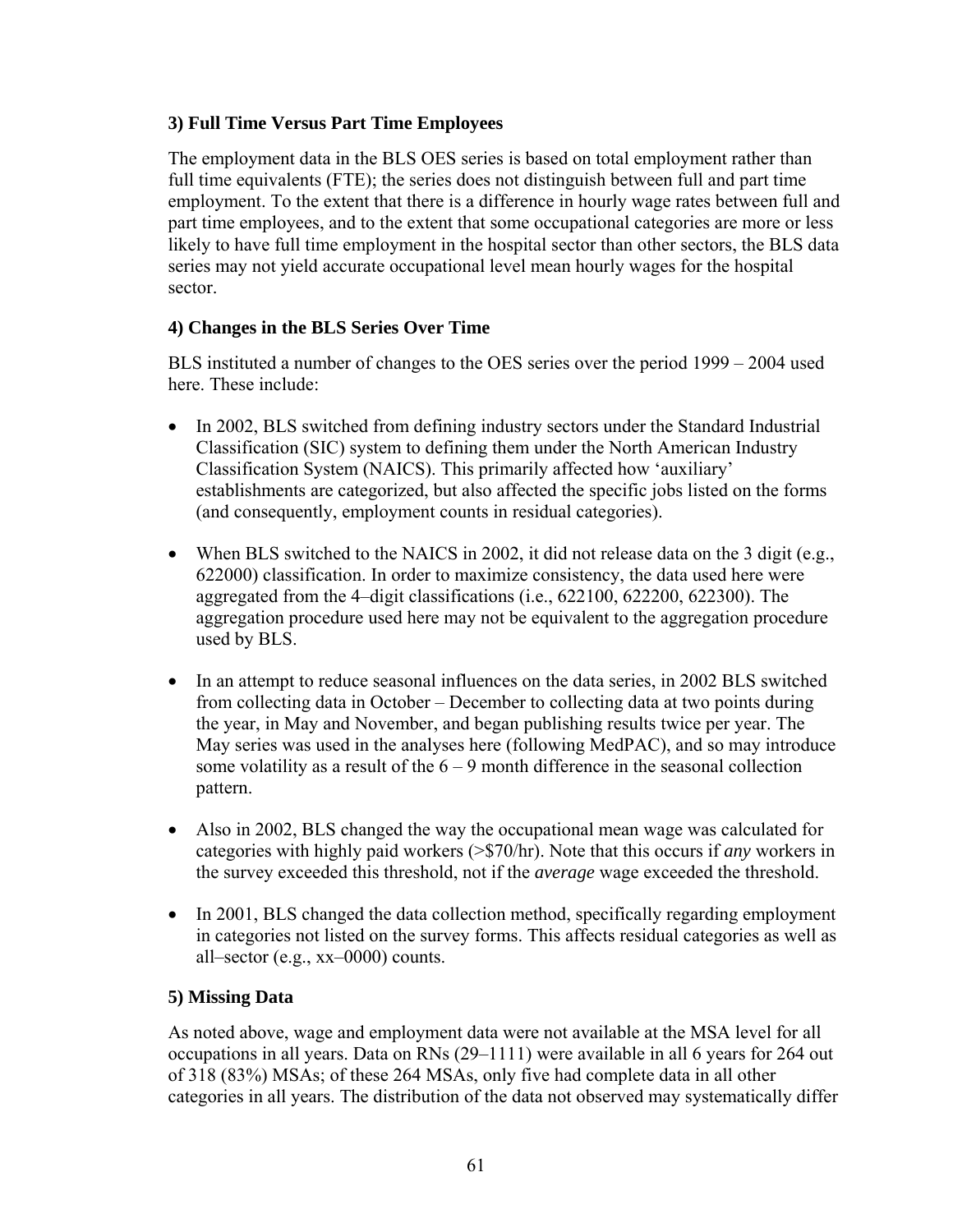from the distribution of the data which is observed. For example, it is clear that the more hospitals in an MSA, the more likely that the RN data were reported: 70 of 71 MSAs with more than nine hospitals reported complete RN data, while only 61 out of 149 MSAs with fewer than three hospitals reported complete RN data. To the extent that the number of hospitals in a labor market affects the demand for RN labor, it is plausible that the demand conditions in markets missing the RN data are substantially different than in the MSAs with complete data.

In the absence of outside data, we have to adjust for missing data by making an assumption about the missing wages. Here, we have proportionally normalized the (national) wage bill shares of the occupations with reported wages to equal 100 percent. This assumes that the relative wages (local relative to national) for the missing occupations are equal to the average relative wage of occupations reported for an MSA (weighted by their national wage bill shares). Our normalization for missing data may introduce errors in the MSA–specific index values.

#### **6) Choice of Occupations for Fixed Weight Index**

Another question of interest is whether broad aggregate categories (i.e., xx–0000) should be used in the construction of the index. The alternative would be to decompose the xx– 0000 categories into the finer classification units (e.g., xx–1234), choosing either the largest categories, or a sufficient number of categories to account for a threshold percentage of employment in the xx–0000 category. The best argument in favor of using the aggregated category would be that the standard error of the estimate would likely be lower than the standard error of the weighted average of the smaller categories; the argument in favor of using the finer categories is that the estimate produced would likely better reflect the occupational mix within the hospital sector. It is an empirical question whether the reduced variance would compensate for the increased bias.

### **4.4.4 Is Volatility a Useful Gauge for Data Quality?**

It should be recognized that not all variability in a wage index is 'bad.' The purpose of a wage index is to recognize real differences in wages across labor market areas, including changes over time in a labor market area's relative wages. Variability due to real changes is desirable; it is variability that does not reflect real changes that should be avoided. Unfortunately, there is no definitive way to distinguish the former from the latter within either the CMS or BLS data series. It may be possible to infer that changes which are consistent across the two series are more likely to be real; or that annual wage changes that are consistent with longer–term trends in area wages are more likely to be real than changes that do not exhibit any trend. But there is no conclusive test for how much of the variation within either wage series reflects real wage changes versus measurement errors. The absence of the definitive ability to distinguish 'good' variability from 'bad' variability limits the usefulness of variability itself as a metric on which to evaluate the performance of the alternative wage indexes.

#### **4.5 Variation in Hospital Benefits Over Time and Geography**

Most of our discussion has focused on wages, but benefits comprise a significant and growing share of the total compensation data underlying the current Medicare hospital wage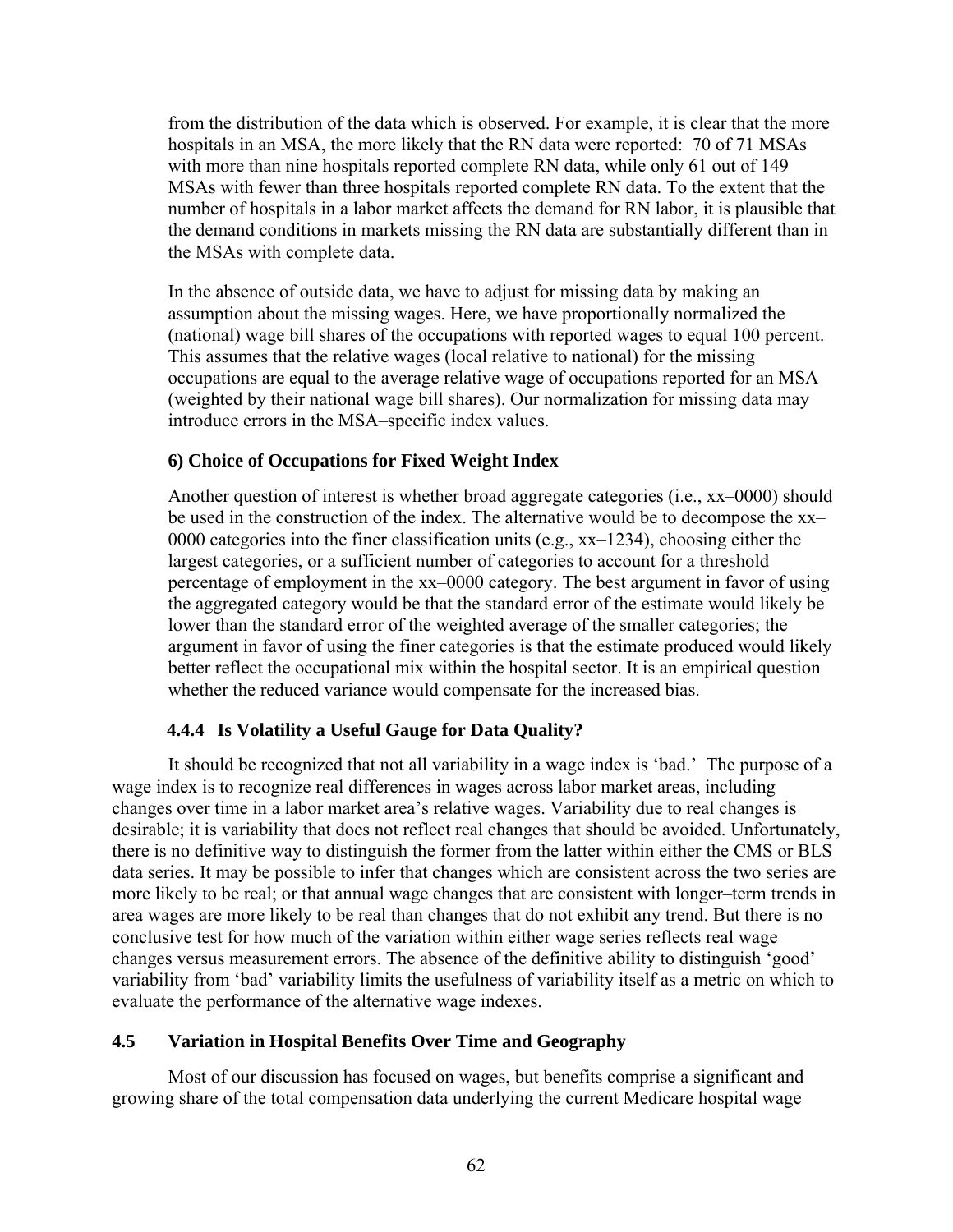index. In this section, we first discuss the definition and reporting of the benefits data in the Medicare Cost Reports, in Section 4.5.1. Then we present empirical evidence on trends and geographic variation in hospital benefits as a percentage of total compensation in Section 4.5.2. If benefits were a constant proportion of total compensation across areas, then it would be sufficient to measure wage variation across areas, that is, it would not be necessary to incorporate benefits into the Medicare area wage index adjustment.

### **4.5.1 CMS Benefits Data**

Our CMS total compensation wage series includes both contract labor and benefits, and both of these items are less consistently reported across hospitals than wages. Relative benefits are expected to exhibit more variability – across providers, markets and over time – because they are not as precisely defined as payroll–related wages. "Wage–related costs" as reported on the Worksheet S–3 surveys are intended to capture benefits accumulated in the hospitals' accounting record books in accordance with generally accepted accounting principles (GAAP). These types of costs are expected to include items such as payroll taxes, health insurance, pensions or other retirement contributions, child care benefits, tuition reimbursement or retiree health care costs. The instructions to Worksheet S–3 Part II allow hospitals to record additional wage–related costs that may not have been allowed elsewhere on the MCR, provided they follow GAAP. Although there is an extensive reconciliation worksheet that providers are asked to file to document all of the benefits that they report for wage index purposes (Exhibit 6 of CMS Form 339, the "Provider Cost Report Reimbursement Questionnaire"), there are many grey areas where appropriate measurement may be argued. This is particularly true for capturing current period pension expenses, expenses related to self–funded insurance, and the proper handling of severance pay. For this reason, it would be difficult to establish how much of the market–level variation in relative benefits that we see is due to real variation in this type of compensation, and how much is due to variation in accounting practices. Where we see stable differences in relative benefits between larger markets, this might be more likely to reflect true regional variation in non–wage compensation. In markets with only a few hospitals, total compensation index values are sensitive to individual provider decisions on specific accounting issues.

### **4.5.2 Variation in Benefits as Percent of Total Hourly Compensation**

Using the hospital Medicare Cost Report data, there is a clear increase in reported benefits as a percentage of total compensation over the six years of our study, that occurred in both rural and urban areas, and across all regions (*Table 21* and *Figure 1*). Across markets, the mean value of benefits as a proportion of total hourly compensation rose from 16.7 percent in 1999 to 19.7 in 2004. The increase was especially rapid from 2000 to 2003. Outlier markets with values below 10 percent occurred in only two years, and very few markets have aggregate benefits greater than 25 percent of total compensation (*Figure 1*). Using FY 2004 data only, there is some regional variation in benefits as a percentage of total compensation—the Northeast and Midwest are above average, the South is below average, and the West is about average (*Table 21* and *Figure 2)*. Statistically significant differences are present only between the South and the Northeast, and the South and the Midwest. There are no statistically significant differences in benefits as a percentage of total compensation between urban and rural markets (*Figure 2*).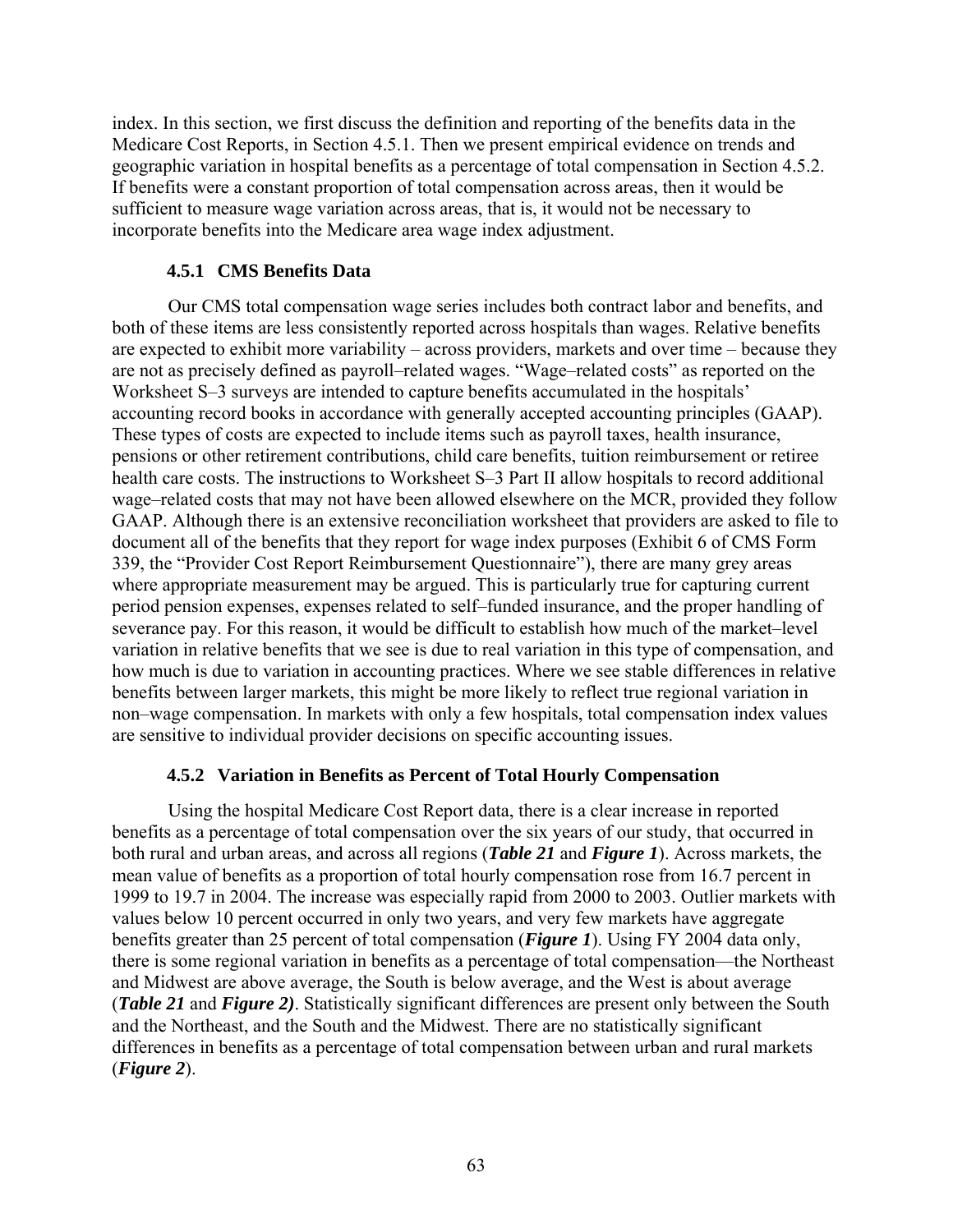| Urban markets        | <b>Northeast</b> | <b>Midwest</b> | <b>South</b> | West     | <b>All Areas</b> |
|----------------------|------------------|----------------|--------------|----------|------------------|
| 1999                 | 17.0%            | $16.9\%$       | 16.5%        | 16.6%    | $16.7\%$         |
| 2000                 | 17.0%            | $16.7\%$       | 16.5%        | 16.9%    | 16.7%            |
| 2001                 | $17.5\%$         | $17.5\%$       | 16.9%        | $17.2\%$ | $17.2\%$         |
| 2002                 | 18.6%            | 18.6%          | 17.8%        | 18.3%    | 18.2%            |
| 2003                 | 20.0%            | 20.3%          | 18.6%        | 19.3%    | 19.4%            |
| 2004                 | 20.2%            | 20.6%          | 18.9%        | 19.5%    | 19.6%            |
| <b>Rural markets</b> |                  |                |              |          |                  |
| 1999                 | 17.9%            | 16.8%          | 16.8%        | 17.2%    | 17.1%            |
| 2000                 | 17.9%            | 17.2%          | $16.9\%$     | 17.8%    | 17.3%            |
| 2001                 | 18.3%            | 18.1%          | 17.4%        | 18.2%    | 17.9%            |
| 2002                 | 19.4%            | 19.2%          | 18.2%        | 19.2%    | 18.9%            |
| 2003                 | 21.1%            | 20.5%          | 18.9%        | 19.9%    | 19.9%            |
| 2004                 | 21.7%            | 20.2%          | 19.2%        | 20.4%    | 20.1%            |

**Table 21 Benefits as Percent of Hospital Total Hourly Compensation, by Year and Location, as Reported on the Medicare Cost Reports (market–level mean values)** 

SOURCE: RTI analysis of hospital Medicare Cost Report wage survey data.

**Figure 1 Temporal Trends in Benefits as Reported on the Medicare Cost Report Worksheet S–3** 



SOURCE: RTI analysis of hospital Medicare Cost Report wage survey data.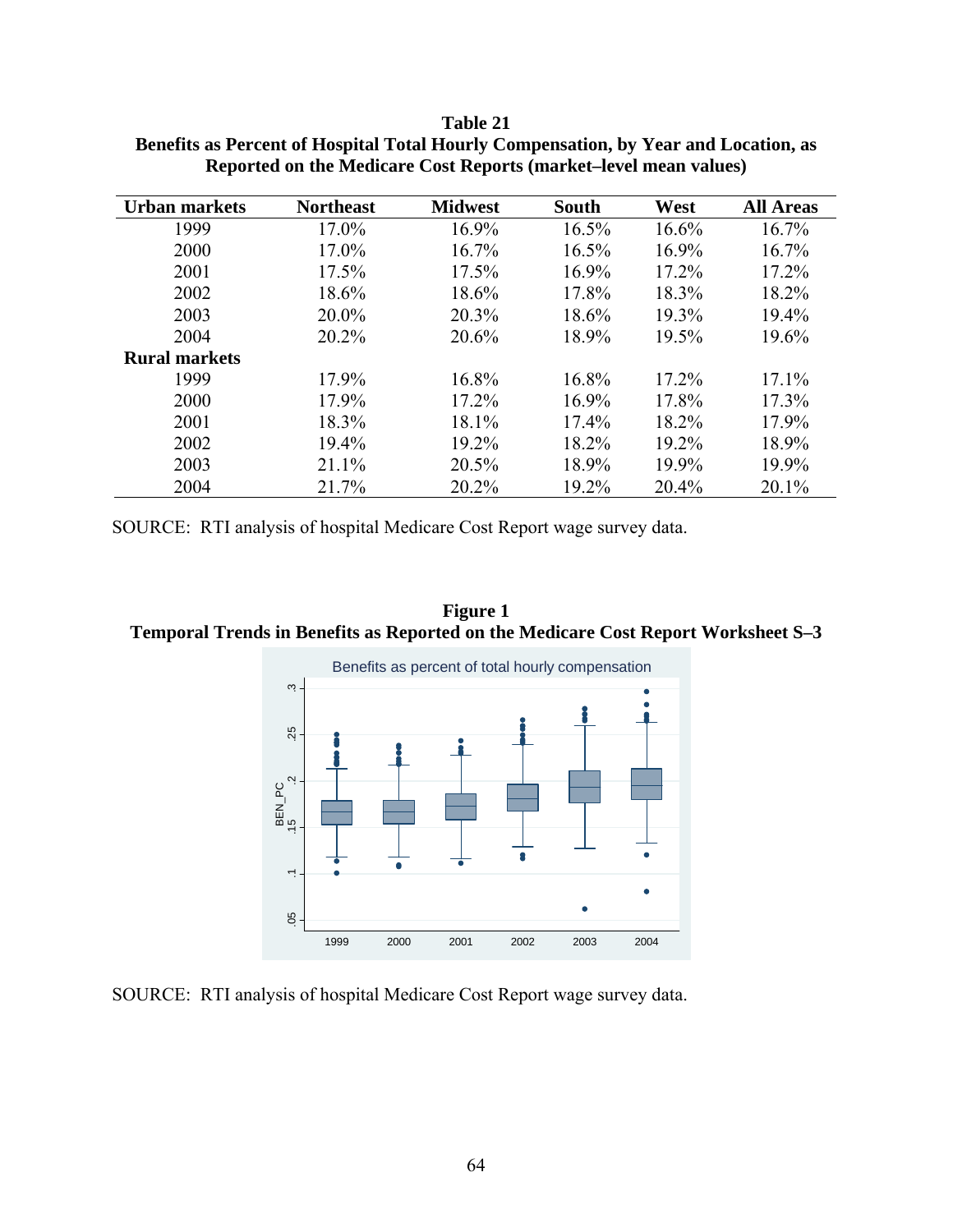**Figure 2 Geographic Variations in Benefits as Reported on the Medicare Cost Report Worksheet S–3 (FY 2004 survey only)** 



SOURCE: RTI analysis of hospital Medicare Cost Report wage survey data.

The BLS data Employer Cost for Employee Compensation series does not show any trend in benefits as a share of total compensation for all health services workers between 1993 and 2002, but shows an upward trend from 2002 to 2006 (*Figure 3*). For hospital workers, the share of benefits increased slightly by about 1.5 percentage points between 1993 and 2004. It increased again subsequent to 2004 by nearly a full percentage point, possibly due to a surge in health insurance premiums. From 1999 to 2004, the increase in the BLS share of benefits is clearly smaller than the increase in the Medicare Cost Report share of benefits (1.5 percentage points versus 3 percentage points). It is possible that the larger upward trend in the benefit percentage reported on the Medicare Cost Reports arises from the incentive for more complete reporting of benefits because of the use of these data in the Medicare hospital wage index adjustment. It appears that the BLS is including more benefits in its series than CMS is, because the BLS benefit percentage is about 30 percent, compared to less than 20 percent for the CMS series. Hence, the benefit trends in these two data series may not be directly comparable.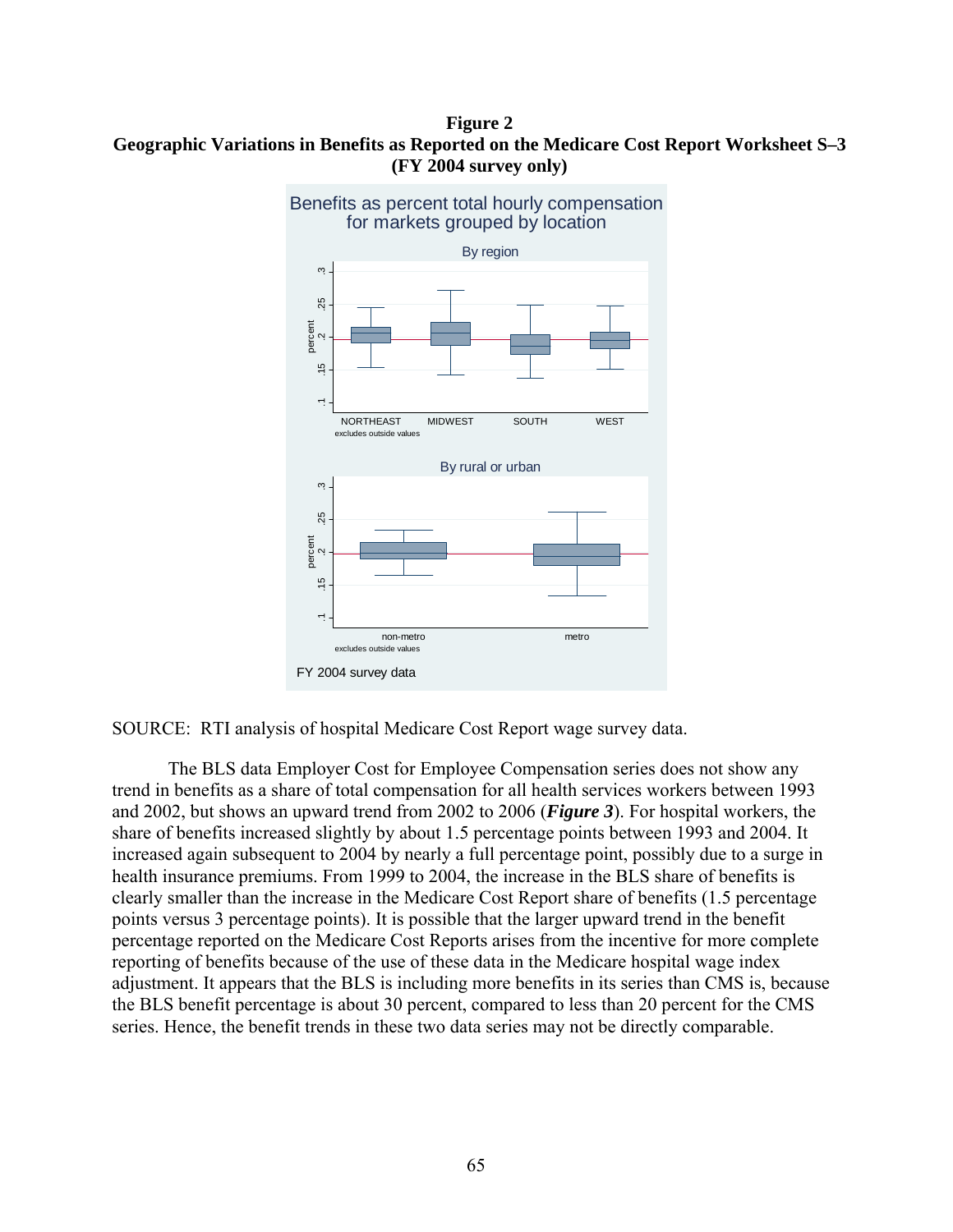**Figure 3 Benefits as a Share of Total Compensation, 1993–2006, According to BLS Health Services and Hospital Occupations, National** 



NOTE: Civilian workers.

SOURCE: RTI analysis of BLS Employer Cost for Employee Compensation data.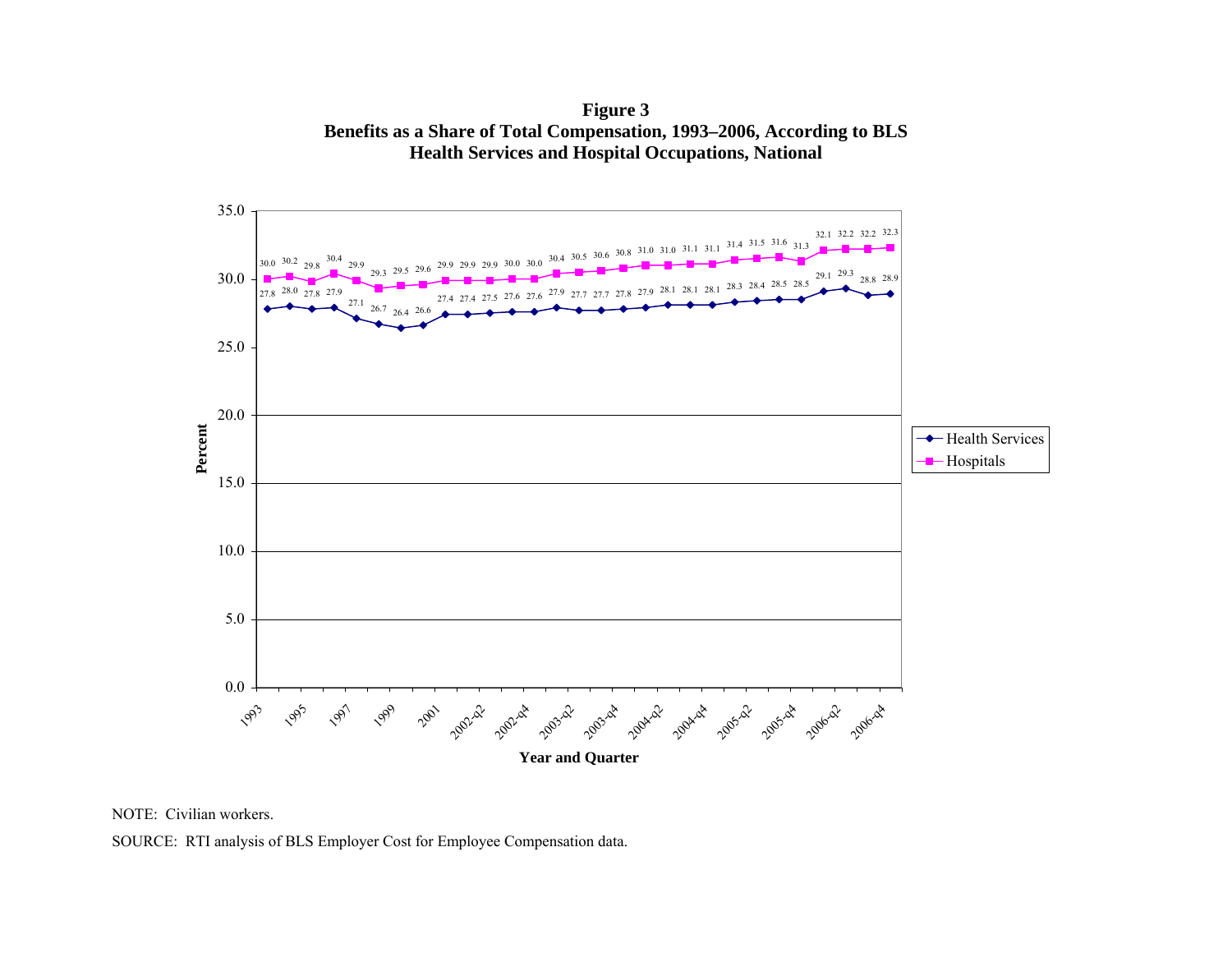If reported Medicare Cost Report benefits are accurate, the differences in more recent years between markets in the South and markets elsewhere in the country raise the potential that any index constructed without data on benefits will overstate relative total compensation costs in the South. We computed the ratio of the total compensation index to the wage–only index (minus 1) as a measure of potential bias. If relative total compensation is higher than relative wages in an area, this measure will be positive. The bar graphs in *Figure 4* show unweighted mean values of this measure across all markets, grouped by region. In 1999 there would been have been little regional bias from excluding benefits in the computation, but by 2004, relative total compensation in the South is systematically lower than relative wages and relative total compensation in other regions, particularly the West, is systematically higher than relative wages. Hence, excluding benefits from the hospital wage index calculation would benefit the South and disadvantage other regions, particularly the West.





SOURCE: RTI analysis of hospital Medicare Cost Report wage survey data.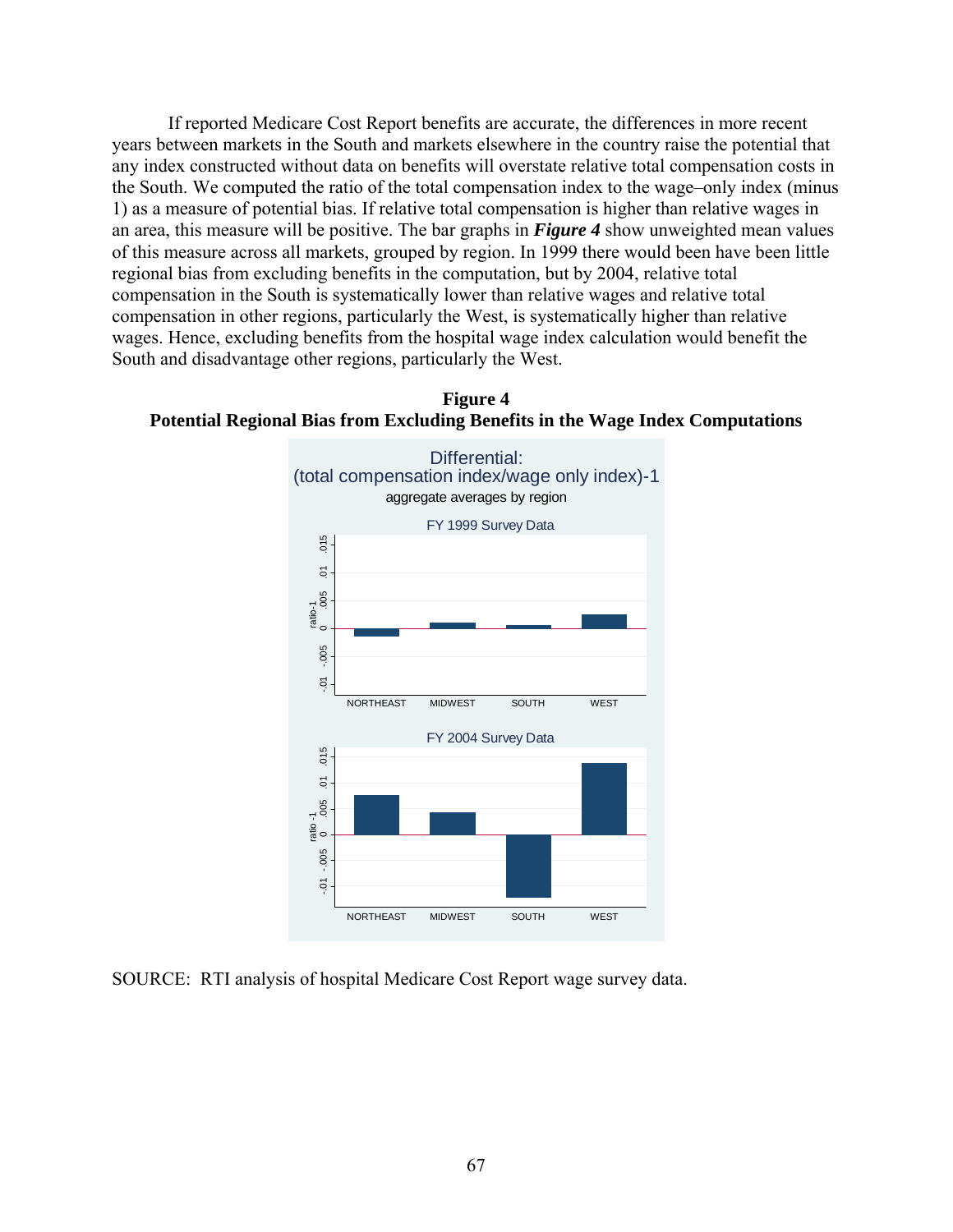## **REFERENCES**

Blackburn, M. and D. Neumark, 1992, "Unobserved Ability, Efficiency Wages, and Interindustry Wage Differentials", Quarterly Journal of Economics 107:1421–36.

Borjas, G. and V. Ramey, 2000, "Market Responses to Interindustry Wage Differentials", NBER Working Paper # 7799.

Centers for Medicare and Medicaid Services. FY 2007 HOSPITAL IPPS PROPOSED RULE– GEOGRAPHIC RECLASSIFICATION. Obtained from the following internet address: http://www.cms.hhs.gov/apps/media/press/release.asp?Counter=1837

Cromwell, J., Henricks, A., and Pope, G.C. Report on Geographic (Urban–Rural) Refinements to PPS Payment Adjustment. Report prepared for Health Care Financing Administration, Contract No. 500–85–0015. 1986.

Dalton, K and R. Slifkin. Rural Hospital Wages and the Area Wage Index: 1990–1997, North Carolina Rural Health Research and Policy Analysis Center. Chapel Hill, NC. Working Paper No. 70, November 2000.

Ehrenberg, R. and R. Smith, 1988, Modern Labor Economics. Theory and Public Policy. Third Edition. Boston: Scott Foresman and Company.

Feldstein, M., 1971, The Rising Cost of Hospital Care. Washington DC: Information Resources Press.

Gibbons, R. and L. Katz, 1992, "Does Unmeasured Ability Explain Inter–Industry Wage Differences?", Review of Economic Studies 59:513–35.

Keane, M., 1993, "Individual Heterogeneity and Inter–industry Wage Differentials", Journal of Human Resources 28(1):134–61.

Krueger, A. and L. Summers, 1988, "Efficiency Wages and the Inter–Industry Wage Structure", Econometrica 56:259–94.

MedPAC, 2007, "An alternative method to compute the wage index".

Murphy, K. and R. Topol, 1990, "Efficiency Wages Reconsidered: Theory and Evidence." In Advances in the Theory and Measurement of Unemployment, edited by Yoram Weiss and George Fishelson, pp. 204–240. London: Macmillan.

Office of Management and Budget (OMB) 2004. Update of Statistical Area Definitions and Additional Guidance on Their Uses. Obtained from the following internet address: [http://www.whitehouse.gov/omb/bulletins/fy04/b04–03.html](http://www.whitehouse.gov/omb/bulletins/fy04/b04-03.html).

Osburn, J., 2000, "Interindustry wage differentials: patterns and possible sources", Monthly Labor Review, February 2000.